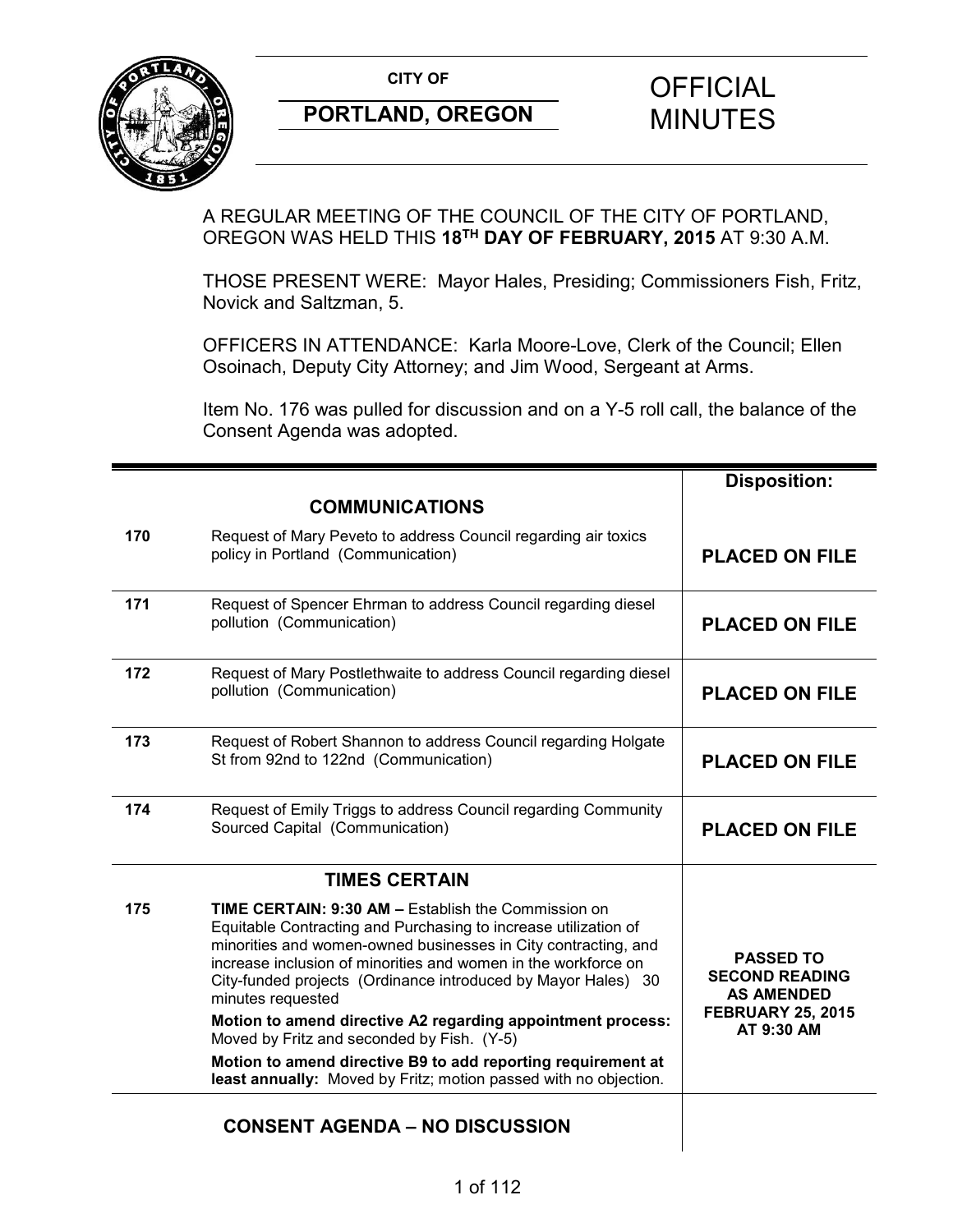|      | February 18, 2015                                                                                                                                                                                                        |                                                                                     |
|------|--------------------------------------------------------------------------------------------------------------------------------------------------------------------------------------------------------------------------|-------------------------------------------------------------------------------------|
|      | <b>Mayor Charlie Hales</b>                                                                                                                                                                                               |                                                                                     |
| 176  | Appoint Kerrie Standlee and reappoint Melissa Stewart to the<br>Noise Review Board (Report)                                                                                                                              |                                                                                     |
|      | Motion to accept the report: Moved by Fish and seconded by<br>Fritz.                                                                                                                                                     | <b>CONFIRMED</b>                                                                    |
|      | $(Y-5)$                                                                                                                                                                                                                  |                                                                                     |
| 177  | Reappoint Andre' Baugh, Howard Shapiro and Karen Gray to the<br>Planning and Sustainability Commission (Report)<br>$(Y-5)$                                                                                               | <b>CONFIRMED</b>                                                                    |
|      | <b>Commissioner Nick Fish</b>                                                                                                                                                                                            |                                                                                     |
|      | <b>Position No. 2</b>                                                                                                                                                                                                    |                                                                                     |
| 178  | Authorize a grant to Friends of Zenger Farm to support<br>construction of the Urban Grange in the amount of \$100,000<br>(Ordinance)                                                                                     | <b>PASSED TO</b><br><b>SECOND READING</b><br><b>FEBRUARY 25, 2015</b><br>AT 9:30 AM |
|      | <b>Commissioner Dan Saltzman</b>                                                                                                                                                                                         |                                                                                     |
|      | <b>Position No. 3</b>                                                                                                                                                                                                    |                                                                                     |
|      | <b>Portland Fire &amp; Rescue</b>                                                                                                                                                                                        |                                                                                     |
| 179  | Accept and appropriate a grant in the amount of \$17,850 from<br>Oregon State Fire Marshal for hazardous materials response<br>training (Second Reading Agenda 160)                                                      | 187011                                                                              |
|      | $(Y-5)$                                                                                                                                                                                                                  |                                                                                     |
|      | <b>Portland Housing Bureau</b>                                                                                                                                                                                           |                                                                                     |
| *180 | Amend contract with Oregon Trail Chapter American National Red<br>Cross for an additional \$105,000 for severe weather emergency<br>shelter (Ordinance; amend Contract No. 32001101)                                     | 187012                                                                              |
|      | $(Y-5)$                                                                                                                                                                                                                  |                                                                                     |
|      | <b>Commissioner Steve Novick</b>                                                                                                                                                                                         |                                                                                     |
|      | <b>Position No. 4</b>                                                                                                                                                                                                    |                                                                                     |
|      | <b>Bureau of Emergency Management</b>                                                                                                                                                                                    |                                                                                     |
| *181 | Authorize application to the Oregon Military Department, Office of<br>Emergency Management for a grant in the amount of \$21,576 for<br>the implementation of the FY 2015 State Homeland Security<br>Program (Ordinance) | 187013                                                                              |
|      | $(Y-5)$                                                                                                                                                                                                                  |                                                                                     |
|      | <b>City Auditor Mary Hull Caballero</b>                                                                                                                                                                                  |                                                                                     |
| *182 | Assess property for system development charge contracts and                                                                                                                                                              |                                                                                     |
|      | private plumbing loan contracts and safety net loan deferral<br>contracts (Ordinance; Z0808, K0151, T0161, W0039, P0130,<br>Z1197, K0152, T0164, Z0809, W0040, P0131)<br>$(Y-5)$                                         | 187014                                                                              |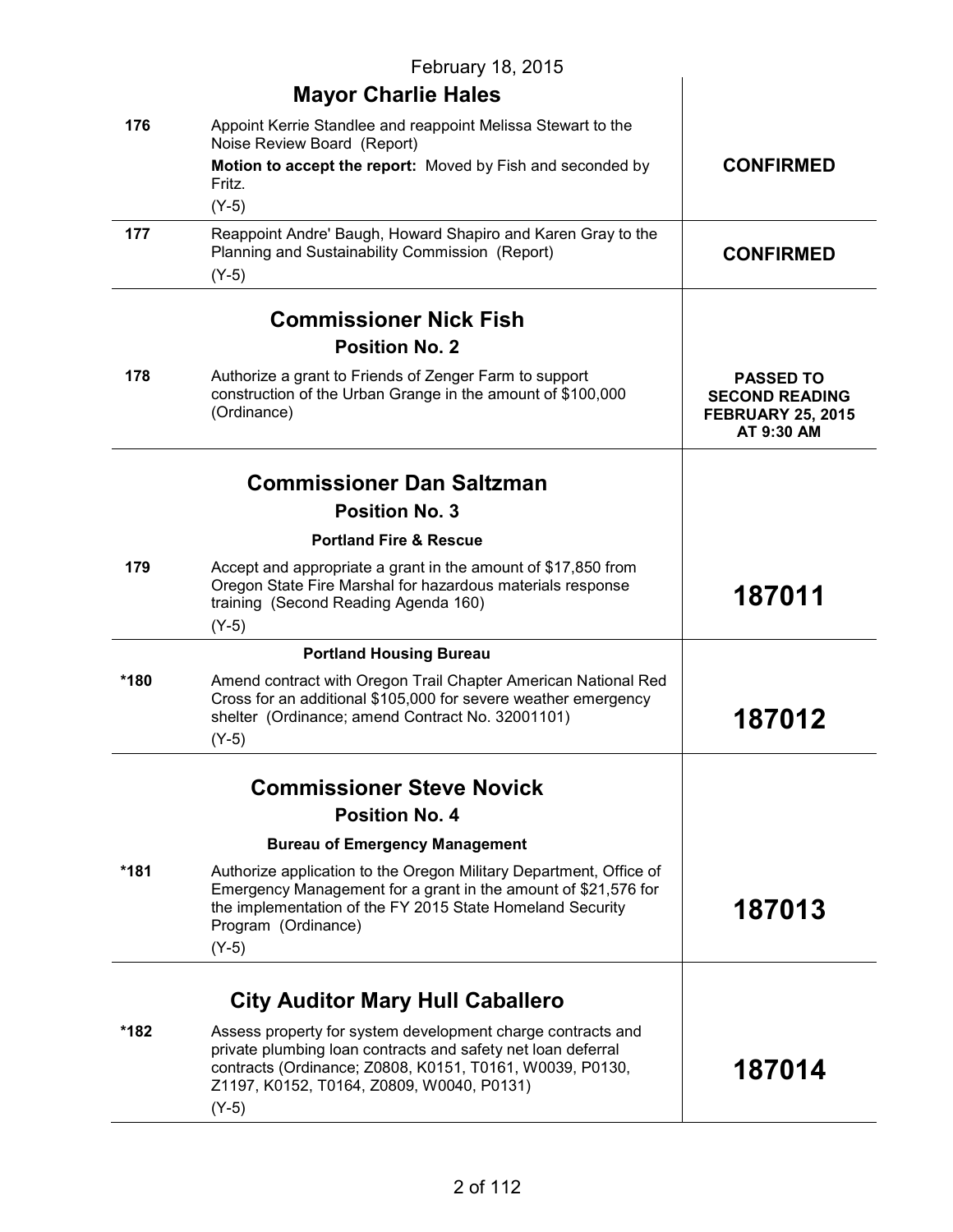|       | <b>REGULAR AGENDA</b>                                                                                                                                                                                                                                          |                             |
|-------|----------------------------------------------------------------------------------------------------------------------------------------------------------------------------------------------------------------------------------------------------------------|-----------------------------|
|       | <b>Mayor Charlie Hales</b>                                                                                                                                                                                                                                     |                             |
|       | <b>Bureau of Police</b>                                                                                                                                                                                                                                        |                             |
| *183  | Accept and appropriate a grant in the amount of \$5,177 from<br>Oregon Impact for the 2015 Pedestrian Safety Enforcement Mini-<br>Grant program (Ordinance)<br>$(Y-5)$                                                                                         | 187015                      |
|       | <b>City Attorney</b>                                                                                                                                                                                                                                           |                             |
| 184   | Authorize City Attorney to appear as amicus curiae to support<br>Freedom to Marry (Resolution)                                                                                                                                                                 | 37111                       |
|       | $(Y-5)$                                                                                                                                                                                                                                                        |                             |
|       | <b>Office of Management and Finance</b>                                                                                                                                                                                                                        |                             |
| *185  | Authorize a contract with NIC Services, LLC for an Electronic<br>Payment System, Service and Support in a not to exceed amount<br>of \$7,500,000 (Ordinance) 7 minutes requested                                                                               | 187016                      |
|       | $(Y-5)$                                                                                                                                                                                                                                                        |                             |
|       | <b>Commissioner Amanda Fritz</b><br><b>Position No. 1</b>                                                                                                                                                                                                      |                             |
|       |                                                                                                                                                                                                                                                                |                             |
|       | <b>Bureau of Development Services</b>                                                                                                                                                                                                                          |                             |
| S-186 | Amend Building Demolition Code to require notice and delay for all<br>single family residential demolitions in areas with a residential<br>Comprehensive Map Designation and make other changes<br>(Second Reading S-169; amend Code Chapter 24.55)<br>$(Y-5)$ | <b>SUBSTITUTE</b><br>187017 |
|       | <b>Portland Parks &amp; Recreation</b>                                                                                                                                                                                                                         |                             |
| *187  | Amend the Portland Parks & Recreation FY 2014-15 Adopted<br>Budget to add appropriation for new positions and associated<br>materials and services to support the implementation of the Parks<br>Replacement Bond (Ordinance) 15 minutes requested<br>$(Y-5)$  | 187018                      |
| 188   | Accept \$1,000,000 from East Multnomah Soil and Water<br>Conservation District pursuant to an Intergovernmental Agreement<br>dedicating 37 acres of the Colwood Property as natural area<br>(Second Reading Agenda 155)<br>$(Y-5)$                             | 187019                      |
|       |                                                                                                                                                                                                                                                                |                             |
| 189   | Expand Portland Parks & Recreation smoke and tobacco-free<br>policy to all City parks, natural areas, recreation areas and any<br>other places where Portland Parks & Recreation park rules apply<br>(Second Reading Agenda 168; amend Code Section 20.12.110) |                             |
|       | Motion to add provision for Neighborhood Association<br>petitions to establish designated smoking and tobacco use<br>areas: Moved by Novick and seconded by Fritz. Failed to pass.<br>(Y-1 Novick; N-4)                                                        | 187020                      |
|       | (Y-4; N-1 Saltzman)                                                                                                                                                                                                                                            |                             |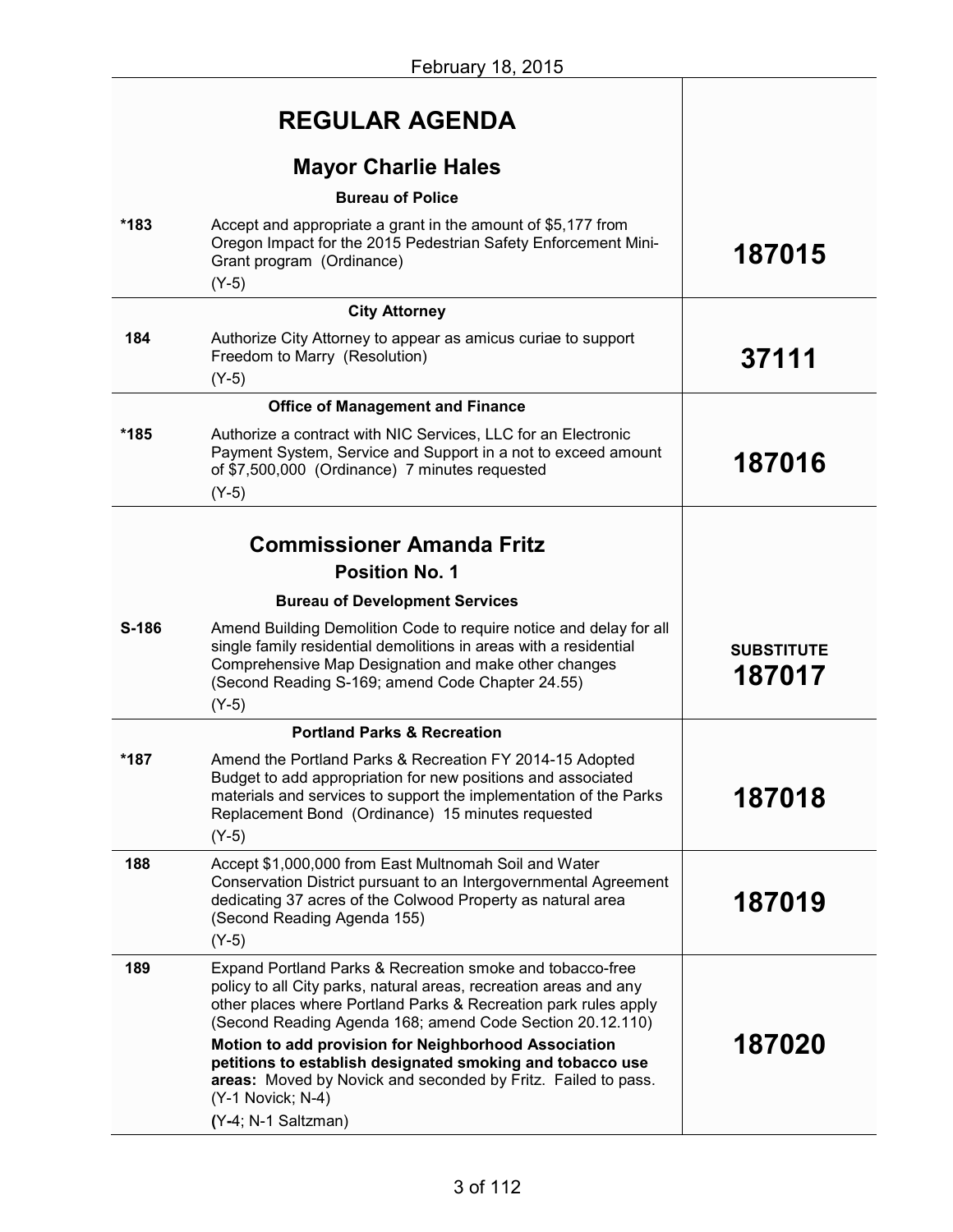|     | February 18, 2015                                                                                                                                                                                                                                                             |                                                                                     |
|-----|-------------------------------------------------------------------------------------------------------------------------------------------------------------------------------------------------------------------------------------------------------------------------------|-------------------------------------------------------------------------------------|
|     | <b>Commissioner Nick Fish</b><br><b>Position No. 2</b>                                                                                                                                                                                                                        |                                                                                     |
| 190 | Accept report on new surplus property policy for our utility bureaus<br>(Report) 15 minutes requested                                                                                                                                                                         |                                                                                     |
|     | Motion to accept the report: Moved by Novick and seconded by<br>Fritz.<br>$(Y-5)$                                                                                                                                                                                             | <b>ACCEPTED</b>                                                                     |
|     | <b>Bureau of Environmental Services</b>                                                                                                                                                                                                                                       |                                                                                     |
| 191 | Authorize a contract with the lowest responsible bidder for<br>construction of the Riverview Force Main Replacement Project No.<br>E08866 for an estimated cost of \$1,900,000 (Second Reading<br>Agenda 162)                                                                 | 187021                                                                              |
|     | $(Y-5)$                                                                                                                                                                                                                                                                       |                                                                                     |
| 192 | Amend contract with HDR Engineering, Inc. for final design and<br>construction support for the Columbia Boulevard Wastewater<br>Treatment Plant Biogas Utilization Project No. E10033 for<br>\$995,410 (Second Reading Agenda 163; amend Contract No.<br>30003218)<br>$(Y-5)$ | 187022                                                                              |
|     | <b>Commissioner Steve Novick</b>                                                                                                                                                                                                                                              |                                                                                     |
|     | <b>Position No. 4</b>                                                                                                                                                                                                                                                         |                                                                                     |
|     | <b>Bureau of Transportation</b>                                                                                                                                                                                                                                               |                                                                                     |
| 193 | Vacate a portion of SW Moody Ave north of Ross Island Bridge<br>subject to certain conditions and reservations (Hearing;<br>Ordinance; VAC-10085)                                                                                                                             | <b>PASSED TO</b><br><b>SECOND READING</b><br><b>FEBRUARY 25, 2015</b><br>AT 9:30 AM |

At 1:12 p.m., Council recessed.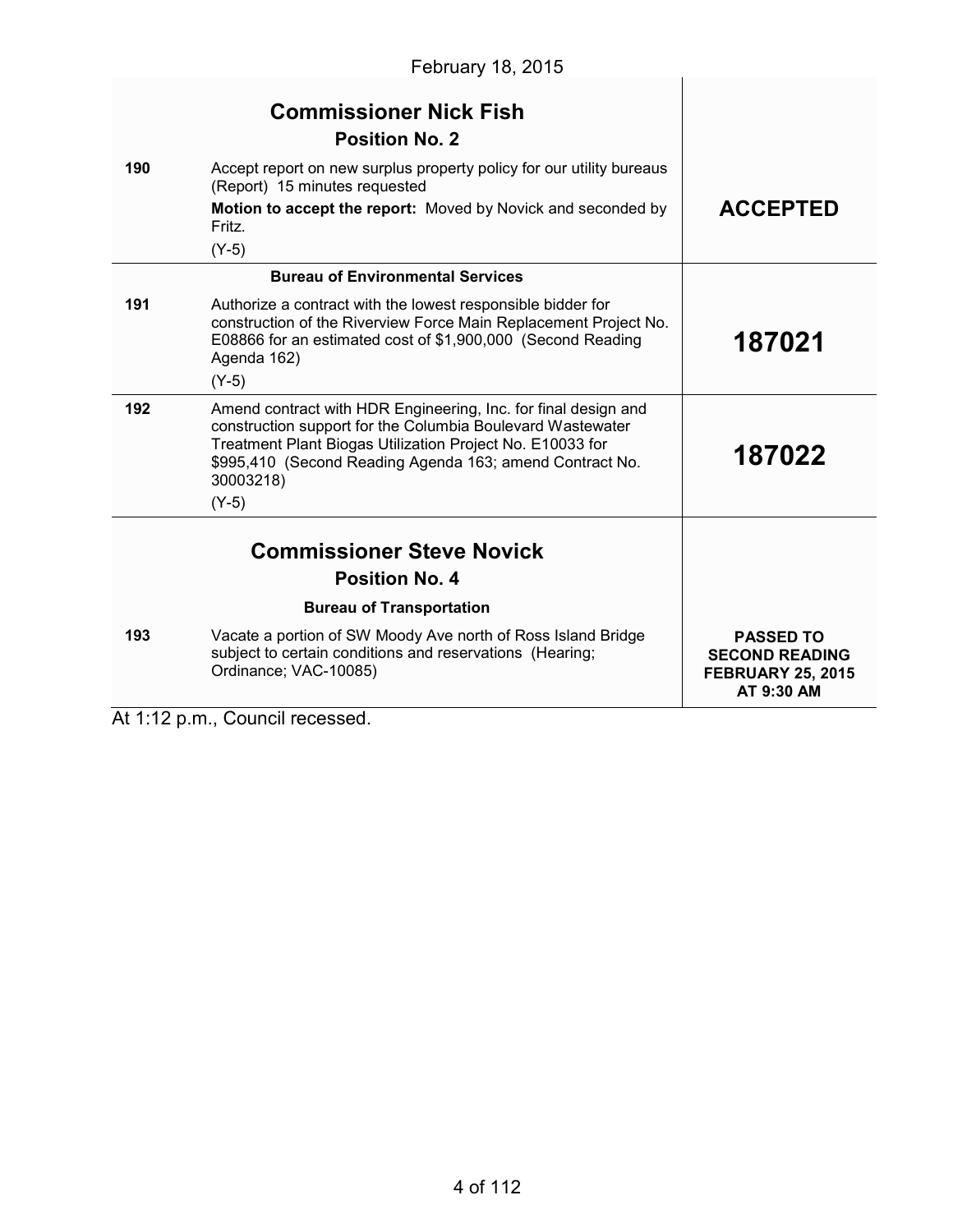A RECESSED MEETING OF THE COUNCIL OF THE CITY OF PORTLAND, OREGON WAS HELD THIS **18TH DAY OF FEBRUARY, 2015** AT 2:00 P.M.

THOSE PRESENT WERE: Mayor Hales, Presiding; Commissioners Fish, Fritz, Novick and Saltzman, 5.

OFFICERS IN ATTENDANCE: Karla Moore-Love, Clerk of the Council; Lisa Gramp, Deputy City Attorney; and Mike Cohen, Sergeant at Arms.

|     |                                                                                                                                                                                                                                                                                                                     | <b>Disposition:</b> |
|-----|---------------------------------------------------------------------------------------------------------------------------------------------------------------------------------------------------------------------------------------------------------------------------------------------------------------------|---------------------|
| 194 | TIME CERTAIN: 2:00 PM - Direct the Office of Management and<br>Finance to amend the City Fair Wage Policy so workers affected<br>by it receive \$15 per hour pay (Resolution introduced by Mayor<br>Hales and Commissioner Saltzman) 2 hours requested<br>Motion to delete final Whereas paragraph and replace with | 37112               |
|     | Resolved paragraph to direct Parks Commissioner to create a<br>task force to assess seasonal, recreational and<br>apprenticeship work with appropriate compensation; work to<br>be completed for consideration in the 2016-2017 budget<br>process: Moved by Fritz and seconded by Hales.                            |                     |
|     | Motion to add "full-time" to first Resolved paragraph: Moved<br>by Fritz and seconded by Hales.                                                                                                                                                                                                                     | <b>AS AMENDED</b>   |
|     | Motion to add Resolved paragraph "that additional<br>compensation will not result in additional overhead charges<br>by the contractor with existing contracts": Moved by Fritz and<br>seconded by Novick.                                                                                                           |                     |
|     | Motion to add "full-time" to second Resolved paragraph:<br>Moved by Fritz and seconded by Novick.                                                                                                                                                                                                                   |                     |
|     | One vote was taken for all four amendments: (Y-5)                                                                                                                                                                                                                                                                   |                     |
|     | $(Y-5)$                                                                                                                                                                                                                                                                                                             |                     |

At 4:57 p.m., Council recessed.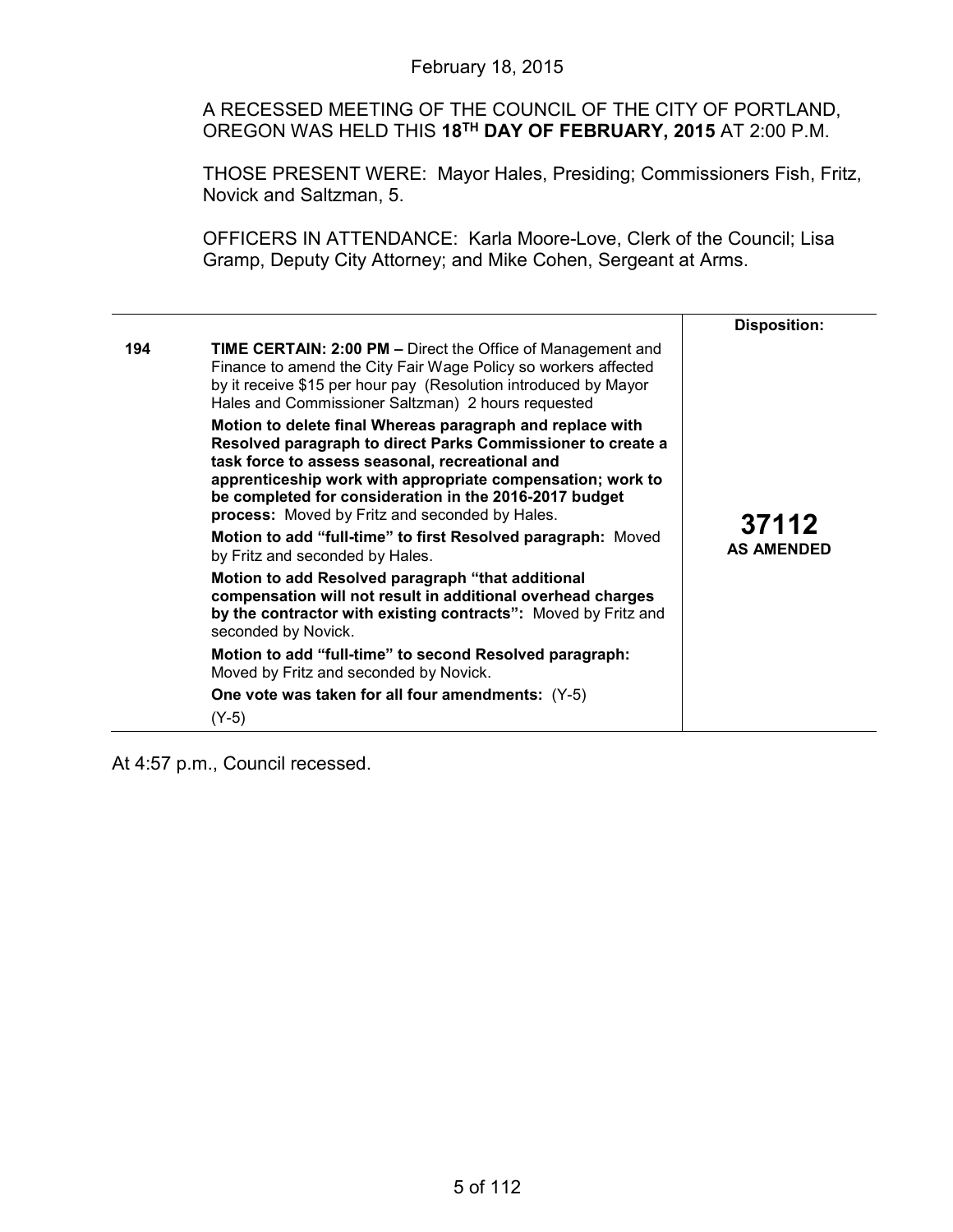A RECESSED MEETING OF THE COUNCIL OF THE CITY OF PORTLAND, OREGON WAS HELD THIS **19TH DAY OF FEBRUARY, 2015** AT 2:00 P.M.

THOSE PRESENT WERE: Mayor Hales, Presiding; Commissioners Fish, Fritz, Novick and Saltzman, 5.

OFFICERS IN ATTENDANCE: Karla Moore-Love, Clerk of the Council; Ian Leitheiser, Deputy City Attorney; and Mike Cohen, Sergeant at Arms.

|     |                                                                                                                                                                                                                                                                                                                                                                                                                                                                             | <b>Disposition:</b>                                                                         |
|-----|-----------------------------------------------------------------------------------------------------------------------------------------------------------------------------------------------------------------------------------------------------------------------------------------------------------------------------------------------------------------------------------------------------------------------------------------------------------------------------|---------------------------------------------------------------------------------------------|
| 195 | TIME CERTAIN: 2:00 PM - Appeal of David Vanadia against the<br>noise variance granted to Andersen Construction for the Unico<br>Overton Apartment project located at the block bounded by NW<br>12 <sup>th</sup> Ave, NW Overton St, NW 13 <sup>th</sup> Ave and NW Pettygrove St<br>(Previous Agenda 75; Hearing introduced by Auditor Hull<br>Caballero) 15 minutes requested<br>Motion to grant the appeal: Moved by Fish and seconded by<br>Fritz.<br>(Y-4; N-1 Novick) | <b>APPEAL</b><br><b>GRANTED</b>                                                             |
| 196 | TIME CERTAIN: 2:15 PM - The City of Portland shall not enter                                                                                                                                                                                                                                                                                                                                                                                                                |                                                                                             |
|     | into a Memorandum of Understanding with the Federal Bureau of<br>Investigation related to the work of the Joint Terrorism Task Force<br>and shall repeal Binding City Policy BCP-PSF-7.01 (Previous<br>Agenda 146; Resolution introduced by Mayor Hales; repeal<br>Resolution No. 36859)<br>1 hour requested for items 196-198                                                                                                                                              | <b>REFERRED TO</b><br><b>COMMISSIONER OF</b><br><b>FINANCE AND</b><br><b>ADMINISTRATION</b> |
| 197 | The City of Portland shall enter into a Memorandum of<br>Understanding to become a member of the local Joint Terrorism<br>Task Force in conjunction with the Federal Bureau of Investigation<br>and shall repeal Binding City Policy BCP-PSF-7.01 (Previous<br>Agenda 147; Resolution introduced by Mayor Hales; repeal<br>Resolution No. 36859)<br>(Y-3 Hales, Fish, Saltzman; N-2 Fritz, Novick)                                                                          | 37113                                                                                       |
| 198 | Enter into a Memorandum of Understanding to become a member<br>of the local Joint Terrorism Task Force in conjunction with the<br>Federal Bureau of Investigation (Previous Agenda 148; Ordinance<br>introduced by Mayor Hales)                                                                                                                                                                                                                                             | <b>CONTINUED TO</b><br><b>FEBRUARY 25, 2015</b><br>AT 3:05 PM<br><b>TIME CERTAIN</b>        |

At 3:03 p.m., Council adjourned.

**MARY HULL CABALLERO**

Auditor of the City of Portland

By Karla Moore-Love Clerk of the Council For a discussion of agenda items, please consult the following Closed Caption File.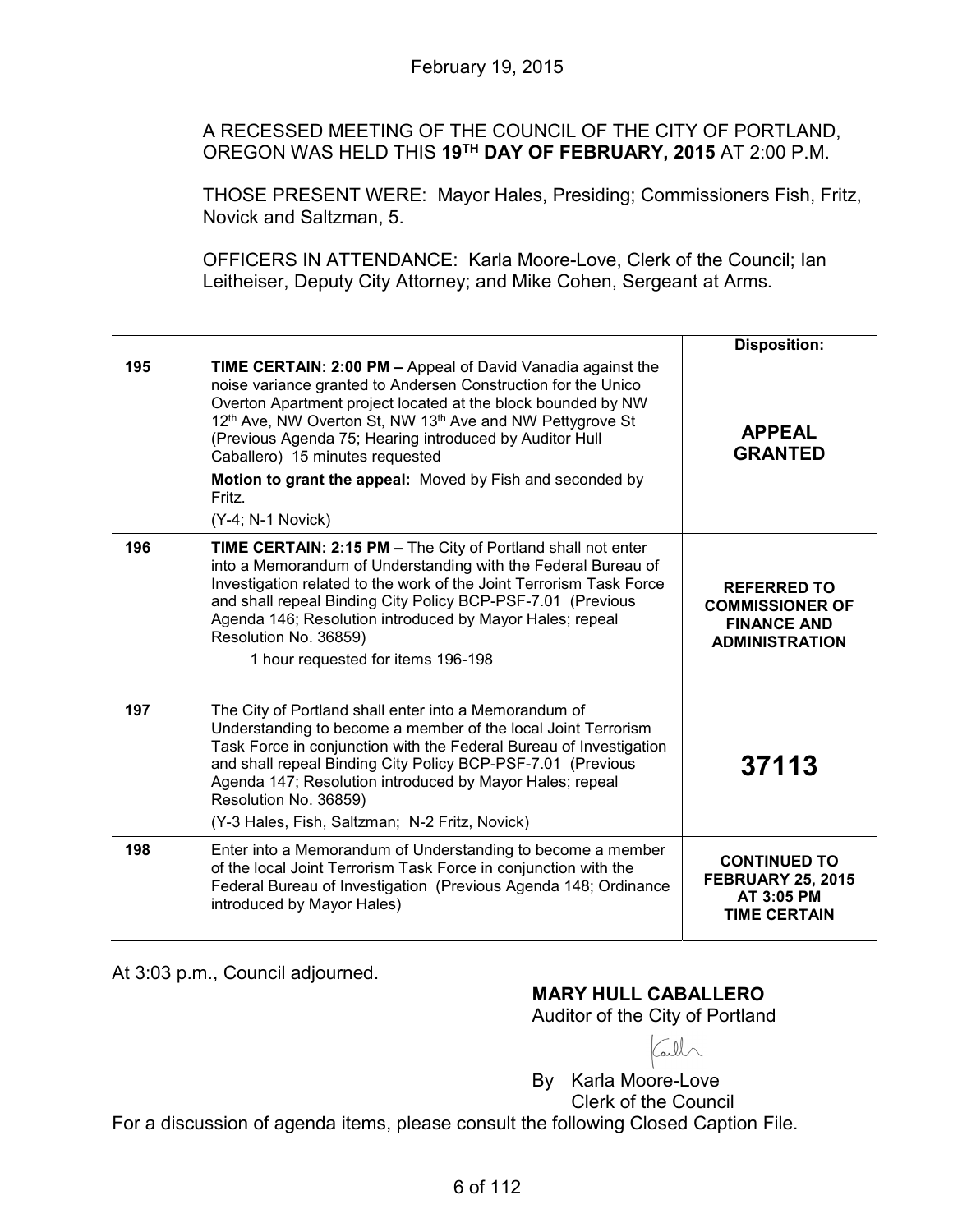### February 18, 2015 **Closed Caption File of Portland City Council Meeting**

This file was produced through the closed captioning process for the televised City Council broadcast and should not be considered a verbatim transcript. Key: **\*\*\*\*\*** means unidentified speaker.

# **FEBRUARY 18, 2015 9:30 AM**

**Hales:** Good morning, and welcome to the February 18th meeting of the Portland City Council. Would you please call the roll, Karla?

**Fritz:** Here. **Fish:** Here. **Saltzman:** Here. **Novick:** Here. **Hales:** Here. **Hales:** Welcome, everyone. We have a proclamation and some communications, and then regular Council business after that this morning. If you're here on regular Council items, we typically invite some people to testify -- and we have some invited testimony this morning - and we also will allow, of course, any citizen that wants to speak on any item to do so. Typically, we allow three minutes for citizens to speak unless we have a crowded agenda. It doesn't look like that this morning. If you are here to speak on a Council item, feel free to just give us your name, you don't need to give us your address. If you are a lobbyist representing an organization, let us know that please, because the code requires it. We practice decorum here, so if you agree with someone, give them a thumbs up or wave of the hand but we ask we not make vocal demonstrations in favor or against our citizens so we get to hear them. That's about it in terms of the procedure.

So, let me start first with a proclamation because there are a lot of people in public service, and this one honors a particular group. Whereas, for millennia, individuals have wanted the spoken word translated into text to record history, and to accomplish this task, it relied on scribes; and whereas, the profession of scribe was born with the rise of civilization; and whereas, in ancient Egypt, scribes were considered to be the literate elite recording laws and other important documents and since that time, served as impartial witnesses to history; and whereas, scribes were present with our nation's founding fathers as the Declaration of Independence and Bill of Rights were drafted; and whereas, President Lincoln entrusted scribes to record the Emancipation Proclamation; and whereas, since the advent of shorthand machines, these scribes have been known as court reporters and have played a permanent and invaluable role in courtrooms across our country; and whereas, court reporters and captioners are responsible for the closed captioning seen scrolling across television screens -- like right here -- at sporting stadiums and other community and educational settings, bringing information to millions of deaf and hard of hearing Americans every day; and whereas, court reporters and captioners translate the spoken word into text and preserve our history; and whereas, whether called the scribes of yesterday or the court reporters and captioners of today, the individuals who preserve our nation's history are truly the guardians of the record; now, therefore, I, Charlie Hales, Mayor of the City of Portland, Oregon; the City of Roses do hereby proclaim February 15th to 21st of 2015 to be National Court Reporting and Captioning Week, nationally and here in Portland, and encourage all residents to observe this week.

So, I don't know if we have anyone here on behalf of that good cause. Welcome, please come up and say a few words about court reporters and all they do. Speaking of captioning in Portland City Hall. Good morning.

**Carol Studenmund:** Good morning, Mayor Hales and Commissioners, I'm Carol Studenmund, legislative committee chairperson of the Oregon Court Reporters Association; and this year, I serve as the chair of the Mount Hood Cable Regulatory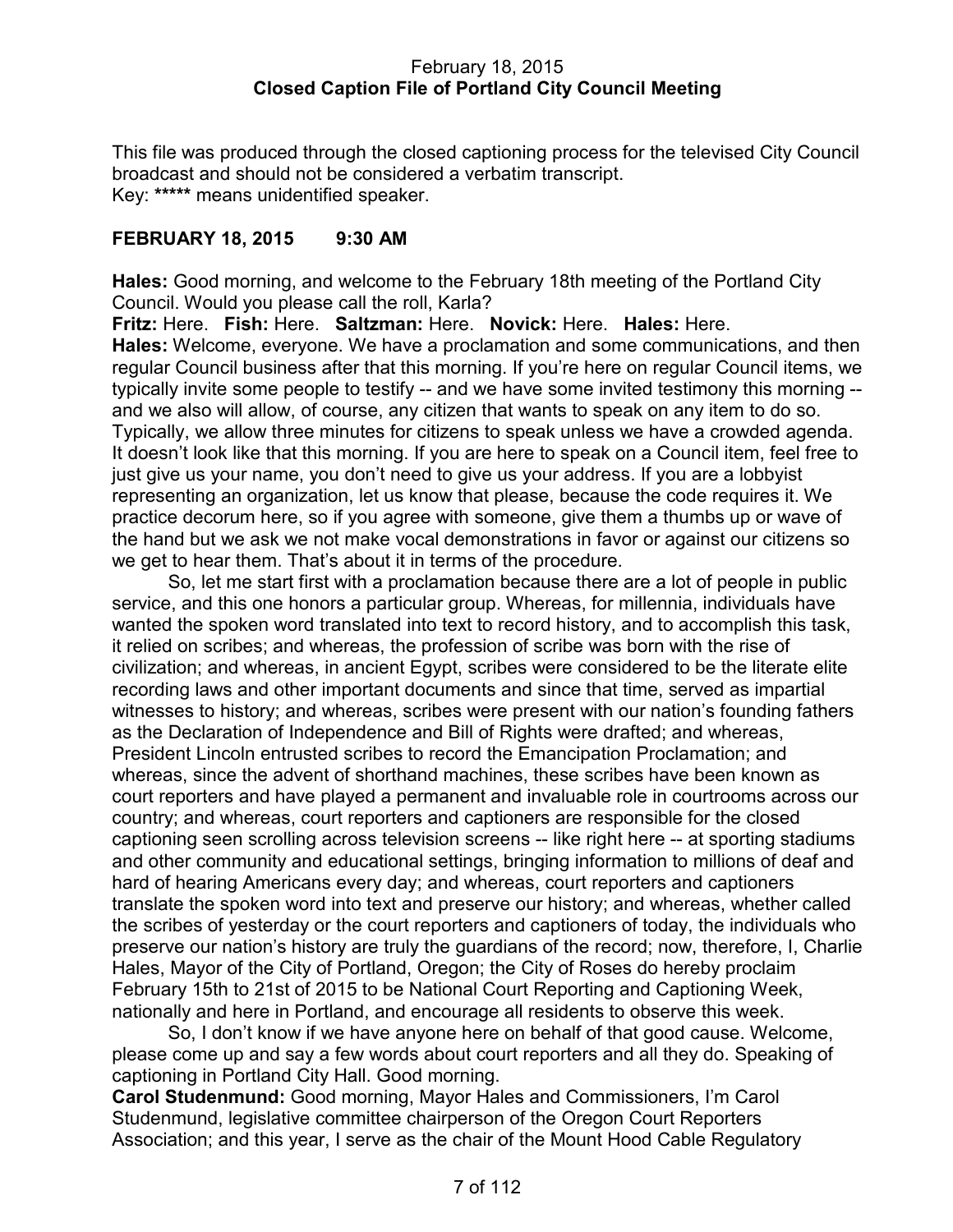Commission. I'm also president of LNS Captioning, a Portland-based women-owned business. My business partner, Robin Nodland and I are also owners of LNS Court Reporting. On behalf of the Oregon Court Reporters Association, thank you for helping educate our community about the value stenographic skills bring to today's marketplace.

It's also my pleasure to extend my thanks and appreciation to the City of Portland for its commitment to captioning televised City Council meetings. Our company began captioning Portland City Council meetings in January 2000 -- 15 years ago. Thanks to the example set by the City, the City Council meetings of Beaverton, Bend, and Eugene are now captioned; as are Metro Council and Multnomah County Commission meetings. I'm glad to have the opportunity to let you know how nice it is to work with Ms. Moore-Love and Ms. Parsons and all our friends at Portland Community Media.

A major study conducted by Johns Hopkins University found approximately 7.8% of the general population has a hearing disability significant enough to interfere with one's ability to hold a job or seek an education. About 50,000 Portlanders fit into this category. TV captioning has long been valued as a tool to help people learn English as a second language, and I'm sure you understand how large that population of people is in our City. Once again, I wish to extend my thanks to you for leading the way in creating a welcoming city and state for people with hearing disabilities.

**Hales:** Thank you. Good morning.

**Terry Mundt:** Good morning. My name is Terry Mundt. Good morning, Mayor and Commissioners. I have been a stenographic court reporter since 1975, when I was the first graduate of what was then a court reporting institute and is now Sumner College. So, we are fortunate that we have a court reporting school here in Portland -- it is the only one in our state -- and I am now an instructor there.

Back when I started court reporting, that was when we dictated our notes and we typed them on a typewriter. Now, it's all computerized. Technology has taken over which allows our captions to be shown up here on the screen, and also to give us instant transcripts in court cases, which is a real boon to the litigants to be able to have their transcripts immediately from what was said that day. Our National Association projects that there will be 5500 new jobs in the next five years, and there are way more jobs than there are applicants. We need students in court reporting school, so we are very thankful for this opportunity to showcase the opportunities that are available.

What I have always loved about court reporting is first of all, just a fascination with words and the machine; also of course, all the stories being involved in history itself and recording it, saving it for posterity. I also have with me today one of my students from Sumner College. This is Molly Wolverton.

**Hales:** Good morning, Molly. Welcome.

**Molly Wolverton:** Thank you, Terry. Hi, thank you, and good morning, Mayor and Commissioners. My name is Molly Wolverton, I am a student at Sumner College in Portland here. This is about my year mark, and so I'm very much in awe of what I'm seeing in terms of the captions today because I know from the battlefield, as they say, it is a hard road but a very rewarding one.

I am a Pacific Northwest native. I went to the University of Portland in 2002, got a BA in sociology, and have sort of been looking for that profession ever since. What appealed to me about court reporting was just its immense versatility, knowing that I could do everything from hopefully sitting in a capital trial in Oregon to helping out in college classes, transcribing notes for students to captioning some of my favorite shows. So, the application of the career is just really only limited by human imagination and technology. So, I thank you for all of the opportunities you have given everyone in this profession. Thanks.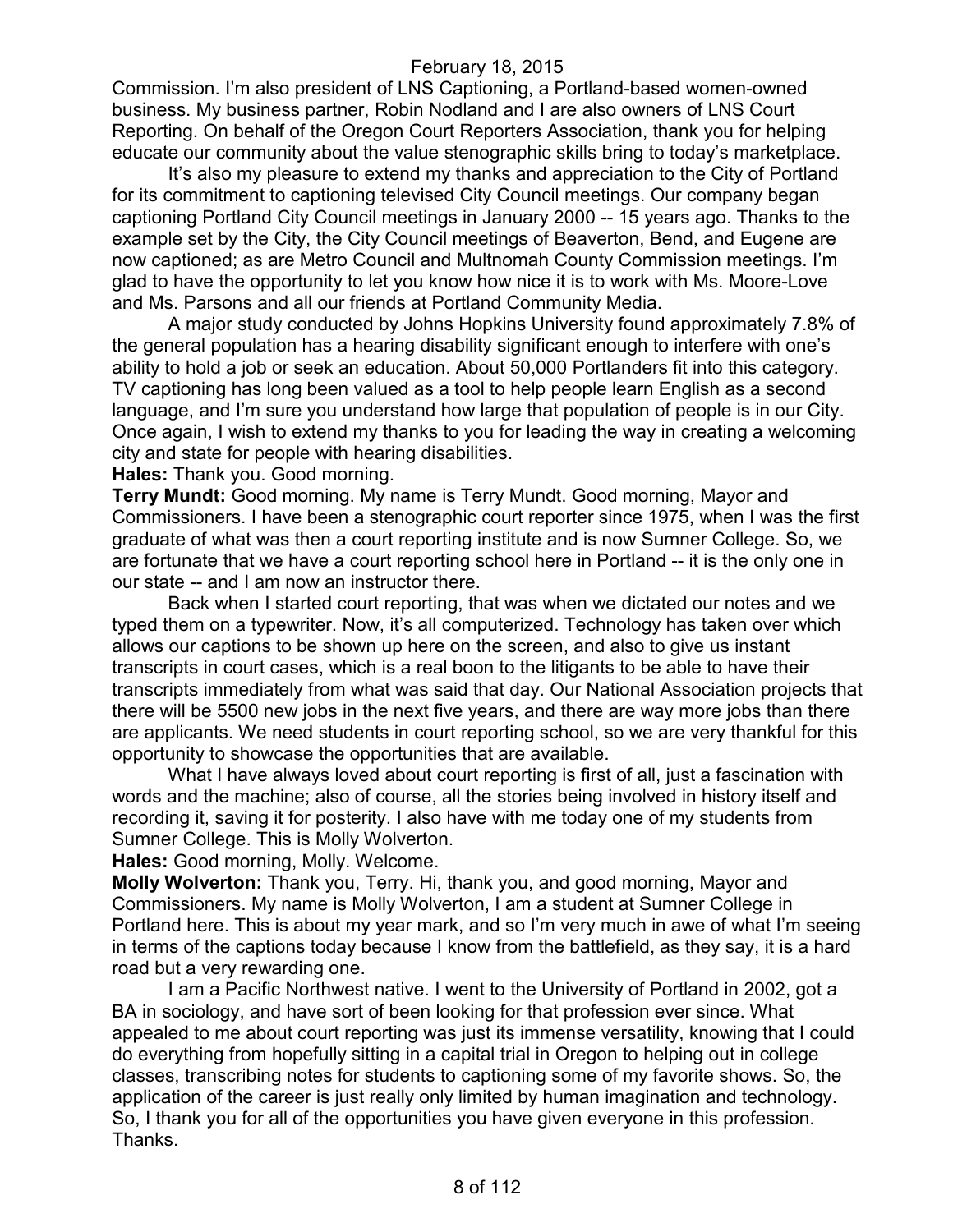**Hales:** Thank you all. If you'd like to take a picture with the Council and your proclamation. [photo taken] Thanks very much. I appreciate you being here today and appreciate what you do. OK, let's move onto communications items, please. **Item 170.**

**Hales:** Good morning, Mary. You have some other folks here. Do you want to come up together? OK, so if you could call Spencer and Mary Postlethwaite, as well. **Item 171.**

# **Item 172.**

**Hales:** Good morning.

**Mary Peveto:** Good morning. Thank you very much, Mayor Hales and the other members of the commission. My name is Mary Peveto, and I am the president and founder of Neighbors for Clean Air.

When I first discovered the problems of air quality in my neighborhoods, my children were 12, nine, and three years old. Evidence today of the time that I've put into this is my now 16-year-old daughter and nine-year-old daughter, my oldest will now graduate from Lincoln High School this spring. And as their mother, I have spent the last six years trying to ensure that the air that they breathe and the air that all children breathe is safe.

So, to make the most of my time here today, I want to be very clear -- and I've provided some handouts for you with some of the citations and extra information, including a statement of support from the Forest Park Conservancy and understanding of the impacts of air pollution on the forest. But I want to be very clear. We're asking the City for two things.

**Fish:** Mary, could we have those handouts?

**Peveto:** Oh, sorry -- I provided them, but they have not -- thank you.

The first is that the City Council today take immediate action to reduce the most dangerous air toxics by supporting the legislation this session that would phase out the operation of old diesel engines in Oregon. The second is join us in crafting a clean air future that's safe and equitable for all Portland citizens by establishing a clean air task force to address the air quality challenges Portland will face as a result of growth and climate adaptations. While action this year is critical to stem the dumping of older equipment from California in the wake of adoption of the strict diesel rules in that state this year, the City also needs to recognize that the negative effects of air toxics unique to city environments will be exacerbated by urban effects of climate change, like heat islands and deteriorating neighborhood air quality for years to come.

And so I'm asking the City today to make a commitment to meaningful action to reduce toxic air pollution by establishing an air toxics task force. This task force should be populated by the tremendous resources that we have right here in Portland, like research teams at Portland State University who can explore evidence-based solutions and actions that the City can take, as well as influence state and regional policies and ensure the livability of all Portland neighborhoods against the known and real hazards that currently exist and would be worsened by climate impacts.

When I started this work as a private citizen, the biggest challenges about addressing any air pollution problem -- whether it's an industrial point source or the air pollution caused by the tangled web of the transportation infrastructure and freight movement -- was that unlike water, our current air pollution problems are nearly 100% legal. This, despite the fact that Multnomah County Health deems diesel alone to be the number one environmental contributor to the three leading causes of death in the county. Diesel-particular emissions account for 460 deaths a year in Oregon; and those deaths and other non-fatal health costs, such as hospitalization and lost workdays cost the state \$3.5 billion annually.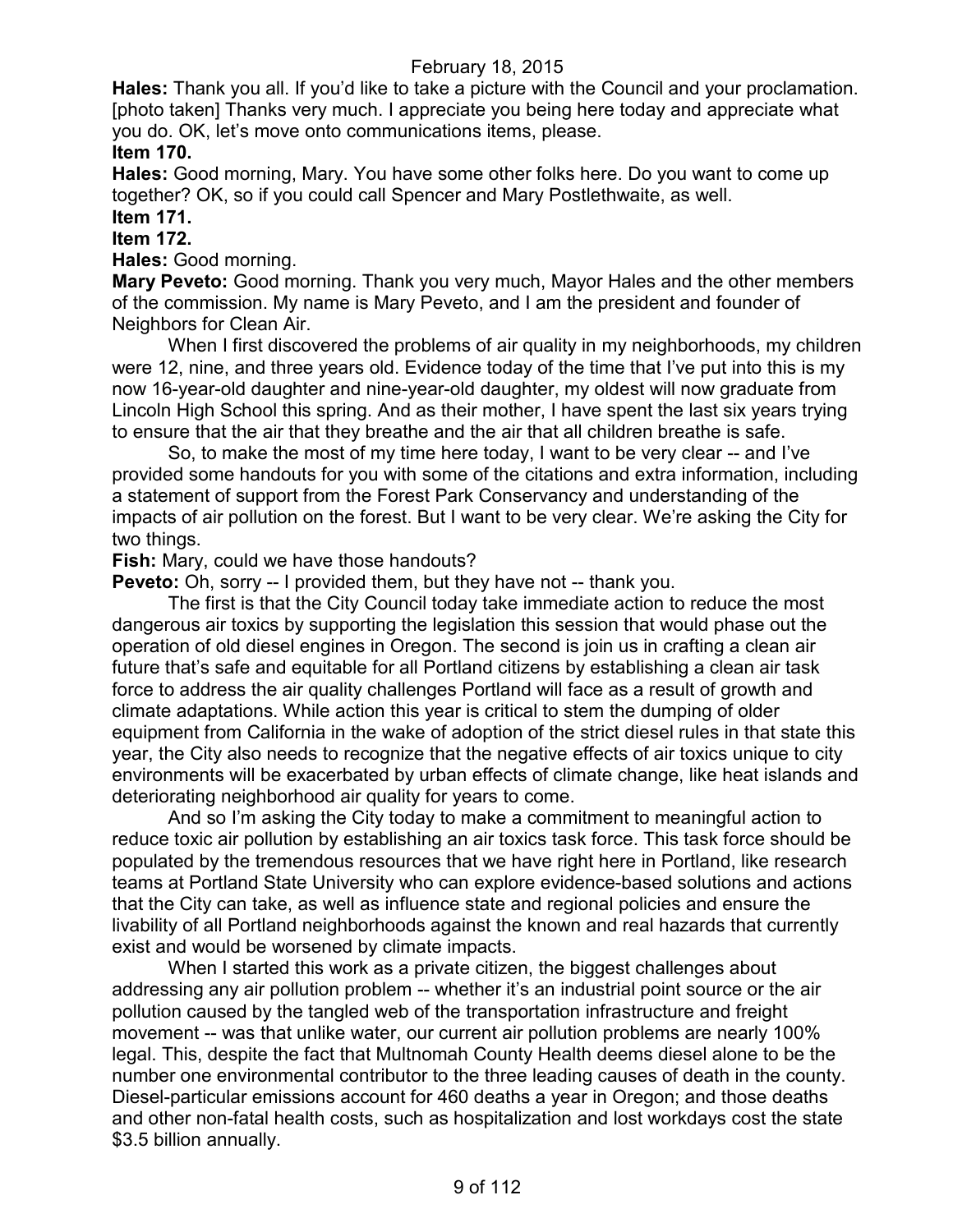I recognize the City's limitations and the regulations of air emissions, and in fact, I share them. But as a citizen who has pursued evidence-based advocacy, I have been heartened by the progress that we can make against something that is often considered too complex to solve. Since we began, we have helped individual companies find opportunities for meaningful reductions in emissions, and we've pushed our state to do a better job at enforcing its own rules. I implore the City to join our ranks, first by supporting the statewide rules on diesel, and second by establishing the air toxics task force. Thank you very much for your time.

**Hales:** Thank you. Thank you. Good morning.

**Spencer Ehrman:** Good morning. Mayor Hales and Commissioners, I'm Spencer Ehrman, and I'm here today on behalf of the City Club of Portland. I had the opportunity with colleagues from our research committee on air toxic regulation to appear before you some 18 months ago where we presented the report and our findings -- our conclusions and recommendations. Since then, City Club has been very active in the community in advocating for the implementation of those recommendations. We, along with Neighbors for Clean Air, have helped form a coalition of County health professionals and other NGOs to further the cause of reducing air toxic in our air shed, particularly as respects diesel.

City Club has a legislative agenda this year which includes supporting two bills being proposed by Portland area legislators to have a significant impact on reducing air toxics. As Mary referred to a few minutes ago, it's important that we begin to change out the old diesel equipment, and these bills would help effect those changes. We would hope that the City Council would be willing to stand behind the rest of us in furthering this legislative agenda this year.

City Club continues to attend to this issue, and we will continue to do so during the coming months, and hopefully, years. So, I just wanted to check back in with you today, let you know of some of the progress that we've been making. We're very encouraged since we published our report to see that we do have some legislation opportunities in Salem. Again, appreciating the limitations on the City for regulation, we would be wholly in support of Mary's suggestion for a task force to be based locally and begin to investigate and explore ways in which the community can begin to have a significant impact in this area. **Fish:** Spencer, can I ask you a question?

**Ehrman:** Absolutely.

**Fish:** And thank you for joining us today. The Water Bureau obviously is planning for a big project in 2016 in Washington Park, and this issue was first raised by the Arlington Heights Neighborhood Association about clean diesel. And there have been some conversations.

One of the things that I want to just touch base with you following the hearing is to get a sense of where you believe those conversations stand. What kinds of measures has the Water Bureau discussed with you to mitigate the impact of diesel? And since we've got a little lead time here and we haven't done the contracting yet, I want to make sure we don't miss any opportunities here. And of course, the legal landscape may change if the legislature acts.

So, since the Water Bureau may be the biggest player -- certainly, in Washington Park in the next few years that addresses this issue -- I want to make sure that you feel you're getting a fair hearing, and that your ideas are being considered by the bureau. So, let's follow up later on that, and I'd be interested in knowing if you've made any progress. **Ehrman:** Thank you, Commissioner Fish. We would love to do that. **Hales:** Good, thank you. Mary, good morning.

**Mary Postlethwaite:** Good morning, Mayor and Commissioners. I'm here -- I'm with Village Gardens. I'm a community health worker, and I am here as a resident of North Portland and a mother. I have lived here since 2000 -- I moved back then -- and since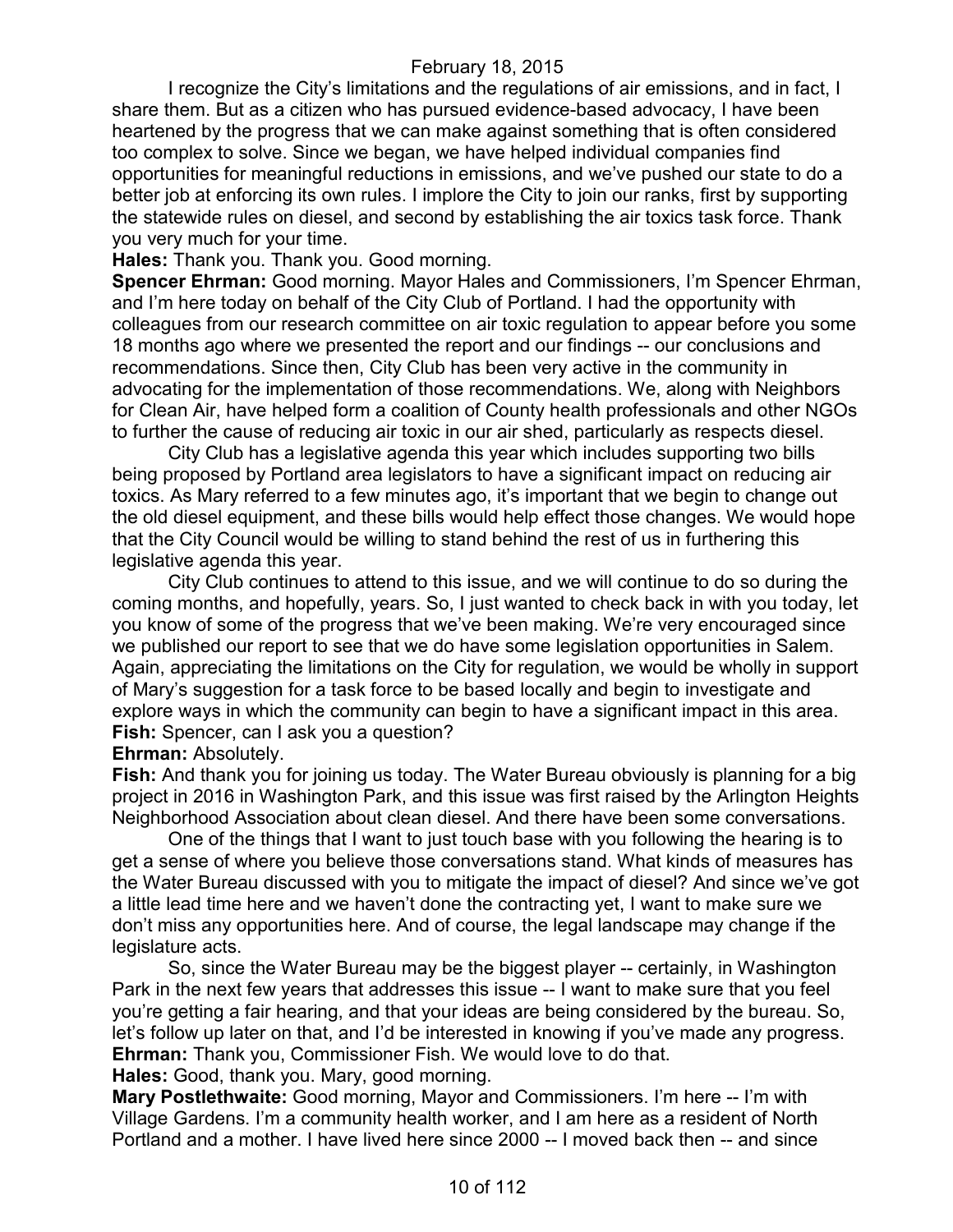then, I have battled many entities for the safety of my children to and from school, for just the safety of our neighborhood. I live in particularly the former St. John's Woods apartments, which has been statistically known for, you know, rough things going on there.

However, all these years that I've battled all the gang members, the schools, transportation, management, men trying to hurt my daughter, I never knew that the air that we breathe is killing us at over twice the rate that the things that I just spoke of are. That is appalling to me. Every day, I turn on the TV and I see somebody got shot, but I have never heard of anybody telling me about the types of toxins that are in our air that are killing us so fast.

I've lived here for 15 years. My whole life I have never been put on medication. I've been on medication for the last four years. There's been a study showing that air toxins and pollutants and poisons in the air hurt the cognitive part of your brain in children, and it has been shown to cause depression in studies of mice -- to show that they lose memory, they're depressed, they can't follow mazes -- things like that, as far as the mice go.

My daughter goes to Roosevelt, and Roosevelt High School is in the bottom 1% -- if not the worst -- in our city as far as the air quality goes. And I live next to many industrial plants -- the wastewater treatment plant. Many days, I have woke up, and I go outside. I love to breathe fresh air, but I can't. I can't because it stinks. I can't because I know what's in the air. And I can't feel comfortable breathing in the morning like I like to. That's unfortunate.

We can't sleep. We can't do any of that for just the industry that's in our area. I went to a meeting, and I found out the statistics, and I was asked to come and sit here and talk to you all, so here I am. And I'm asking that you, also, support the legislative action, statewide laws. We need that, absolutely.

**Hales:** Thank you. I appreciate all three of you being here. Could you elaborate just a moment on the recent development here in terms of the California changed their standards and that is actually causing people to relocate. Is it just trucks, or is it also the construction equipment? Railroad equipment? Is it all the above?

#### **Postlethwaite: All the above.**

**Hales:** So, they're moving that to Oregon or elsewhere because it's no longer legal to use it in California? Do I understand that right?

**Peveto:** Yeah, so California has been the process of developing phased-in rules that would restrict and eliminate the use of the older, pre-2007 diesel engines. They are the biggest sources of particulate exhaust pollution. So, as these -- in 2015, the final rules come into full implementation. We've anecdotally been hearing about the movement of equipment. It's easier to track the trucks, although multi-state use of trucks makes licensing a little bit murky. But we just -- there is no licensing for construction equipment, so it's more difficult to track that. But as I shared with you, the article by Rob Davis in the Oregonian -- he actually -- as opposed to just going into the department of transportation data, he actually started talking to auctioneers and folks who are actually in the business of brokering equipment and finding significant evidence of movement. And we understand that railroads, as well -- they'll move equipment up here that they no longer can use down in the rail yards near the ports.

#### **Hales:** Thank you. Commissioner?

**Fritz:** Thanks to your advocacy, the support for clean diesel legislation is on the City's legislative agenda. I was in Salem lobbying on both Saturday and Monday and I will be back again on Thursday, and I can tell you our government relations staff -- who are your government relations staff -- your official lobbyists are hard at work on this -- and it seemed like there's a good buzz in the building to pass something decent this time. So, thank you for your advocacy. Of course, having folks go down to Salem and tell their stories -- that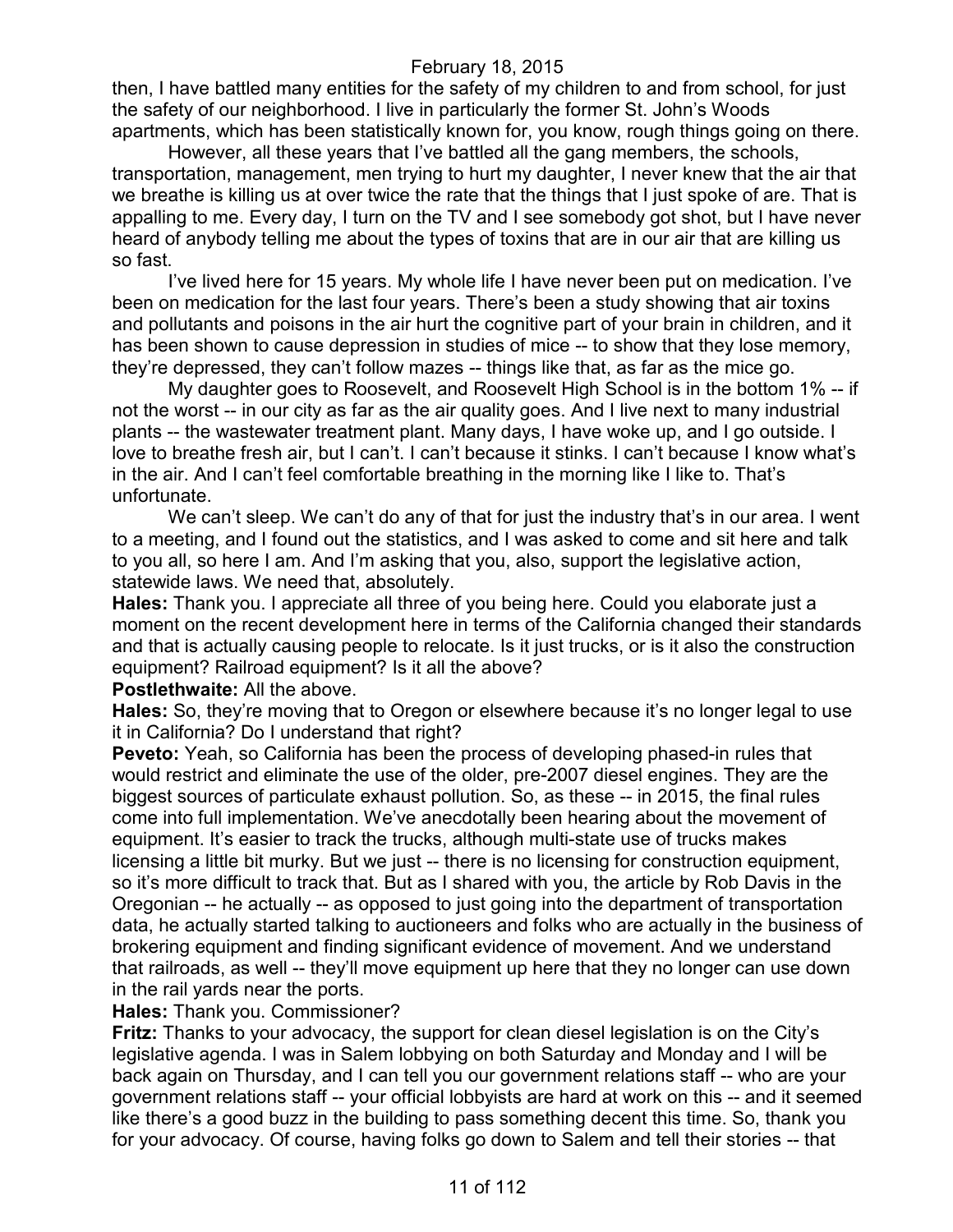was really compelling, thank you for being here. That's really helpful. Mayor, I was wondering about the task force suggestion. Is that something that Planning and Sustainability could accomplish?

**Hales:** I like the idea. I think that we should take it up and consider it. I think having maybe City and County together given the County's public health responsibilities might be smarter to do it that way than just us alone. Obviously, as you know very well, there's some things that only the state is allowed to regulate but that doesn't mean that we cannot have an adult conversation between local government and the state. So, I like the idea. I think it sounds like there's an interest in that here. So, I think that we should pursue that.

But again, let me talk to the County Chair about it as potentially a joint effort, given their public health responsibilities. Also, I think it's really important for us, as a government -- and I think the county is doing similar work to walk our own talk, you know, clean up our own fleet -- and we've done a lot of that, we're making progress in terms of using clean diesel and biodiesel, and now we have about 11% of our fleet that's electric. We actually just last week got a very innovative proposal from the Bureau of Environmental Services to take methane that's produced by the sewage treatment plant and compress it and use it for vehicles. So, pretty cool idea in which they are asking the City to invest in this in order to be able to save a lot of money and improve the air quality.

So, we're trying to walk our own talk by having the City be a good example. I think it helps a lot if we're going to go to the private sector and say "you should do this" if we've already got our own house in order. So, a number of us -- transportation and other bureaus -- are working hard on trying to change out our own fleets and get to the level of responsibility that you are asking for from others. I think, again, there's local work to do, and having a local commission might help advise those efforts as well as put pressure on the state. So, appreciate very much your advocacy and the suggestion. It sounds like there is an interest, and you'll be hearing from us about it.

**Peveto:** Thank you very much.

**Hales:** Thank you.

#### **Item 173.**

**Hales:** Mr. Shannon, are you here? Doesn't sound like it. OK, we'll give him another opportunity another day. Let's go to 174.

#### **Item 174.**

**Hales:** Good morning.

**Emily Triggs:** Hi, thank you for having me, Mayor and Commissioners. My name is Emily Triggs, I'm the Oregon director for a social enterprise called Community Sourced Capital. I'm here today just to simply introduce you to our organization and our enterprise, and then also ask to find ways to partner with the City to expand our impact.

So, Community Sourced Capital set out to strengthen the global economies by creating a way for small businesses to source capital directly from the community around them. Community Sourced Capital runs a crowd lending platform where businesses can raise anywhere from \$5 to \$50,000 of loan capital sourced directly from people around them who already know and love the business.

The way that it works is that companies apply with us, we approve them to use our platform, and they run campaigns for 30 days on our web platform. They invite their friends, family, customers, neighbors, other business owners to buy something called a square. A square is a really simple mechanism. It's basically a \$50 increment of the overall loan. And as a citizen, you can buy anywhere from one to 20 squares in a particular business. It's not a donation and it's not an investment because there's no interest on it, but folks get paid back exactly what they put in. So, it's kind of a sharing mechanism, really.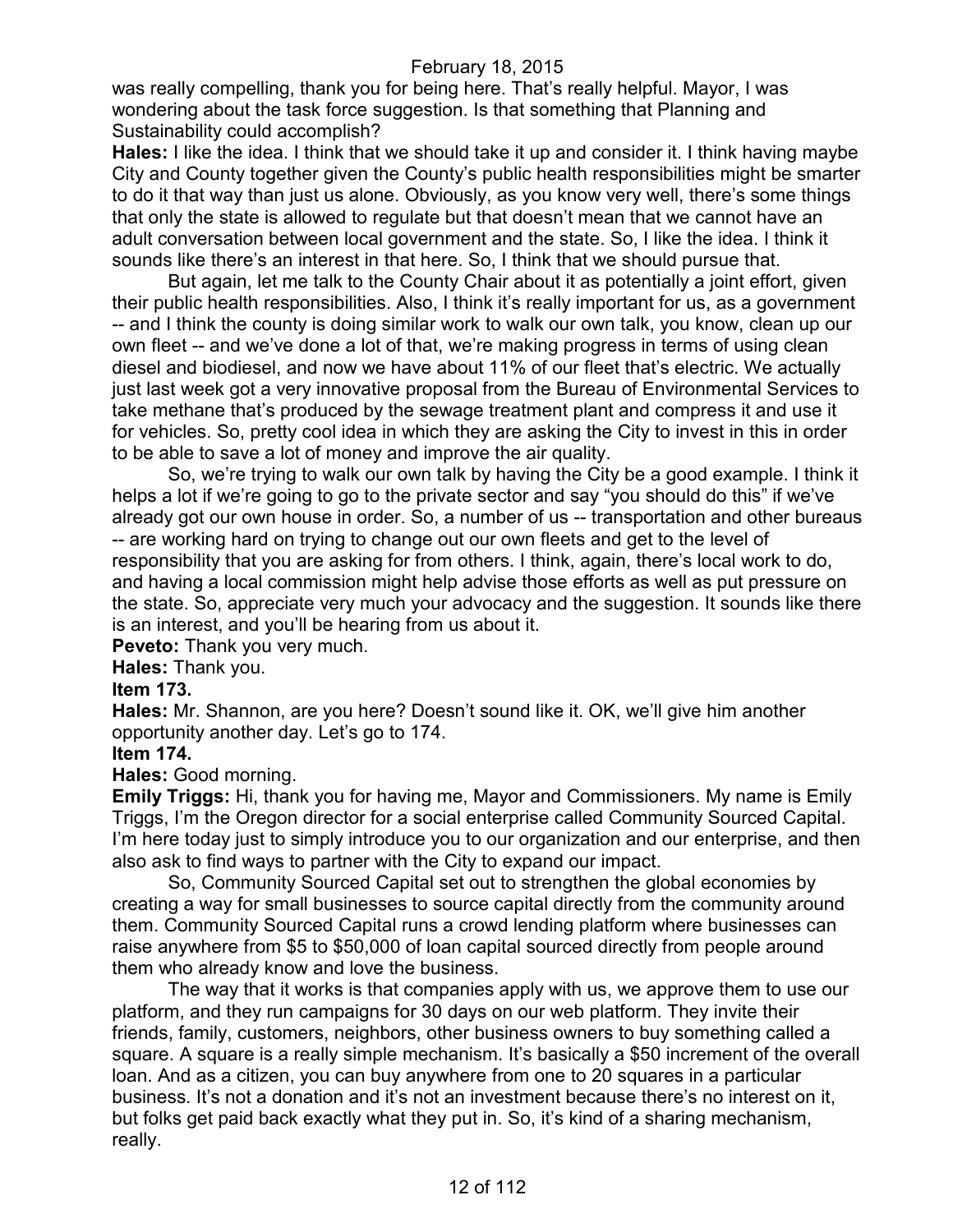We don't charge any interest on the loans, either. Instead, we charge a small fee for businesses to use the platform. Some examples of some businesses that we've worked with here in Portland -- actually, right downstairs, Happy Cup Coffee place -- you raised a loan with us to open their new location in North Portland. Plywerk, they're a small photo manufacturing plant in Southeast Portland -- they were investing in new machinery in their manufacturing facilities. North Street Bags, a bag-maker, also in southeast was investing in inventory. As you know, it can be difficult for companies of this size to access capital through traditional sources like banks for a variety of reasons.

What's really unique about our program is that we found an efficient way to do micro-lending because the underwriting is based on social capital, trust, and reputation that a business has built in the community versus collateral or credit or other things that traditional banks will do. So, the system is really working. So far, we're two years old, we're based out of Seattle, and I'm here in Portland as the Oregon director. But so far, we've done 45 loans. We've lent over \$600,000 of capital and engaged more than 4000 individual square-holders, which are the lenders in the system. So far, all of our loans are in good standing, and a third of the capital that we've lent has come back to us. Three of the businesses that we've worked with have come back for a second loan.

And I'm here today because we're looking for partners for ways to grow our work. Actually, in Seattle, where we're based, we have developed a partnership with the City of Seattle where they'll help to market the opportunities to other small businesses in the area that might be interested, and also they've helped to bring it to neighborhoods, low income neighborhoods and minority-owned business owners in Seattle. Also, we're developing a partnership with them where there's a matching capital fund where the City is matching the loans that are raised from the community because they see the value in the model and the connections that can be made from citizens and business owners.

So, in conclusion, I hope that you'll join us on this journey because really, we set out not just to make loans but to really transform the way that people think about money in their community.

**Hales:** Thanks very much. Questions?

**Fish:** Mayor, a couple thoughts. First is that what we often hear -- what we regularly hear from our small business friends is they have trouble accessing capital. And we invited Emily to come speak today because we thought this was such an innovative idea, this idea of using crowd sourcing to help raise capital. And the fact that the community public offerings became legal as of January in Oregon -- so it took a change in the law to allow this to happen.

I think a number of us have visited the Plywerk plant in the Central Eastside, and their work is distinctive because what they do is they put photographic images on wood and they also frame things -- and interesting with wood. Some people have business cards made up of wood that they fabricate. They're in the Central Eastside, they're one of those maker businesses that is flourishing.

We were also struck by the fact that this idea was blossoming in Seattle, but the good folks at Community Sourced Capital thought it was time to have a Portland branch and to be working here. So, we're going to talk to Venture Portland and some of our partners about making sure that the small business community knows about this opportunity. But we also wanted to welcome Emily because this is we think a great idea that will help some people who can't access traditional capital fill the gap with crowd sourcing.

**Hales:** That's great. In fact, the very next item on the Council calendar is about minority contracting. I think that there are a lot of folks that are here for other business that might be interested in hearing about this new program, and then also, the Portland Development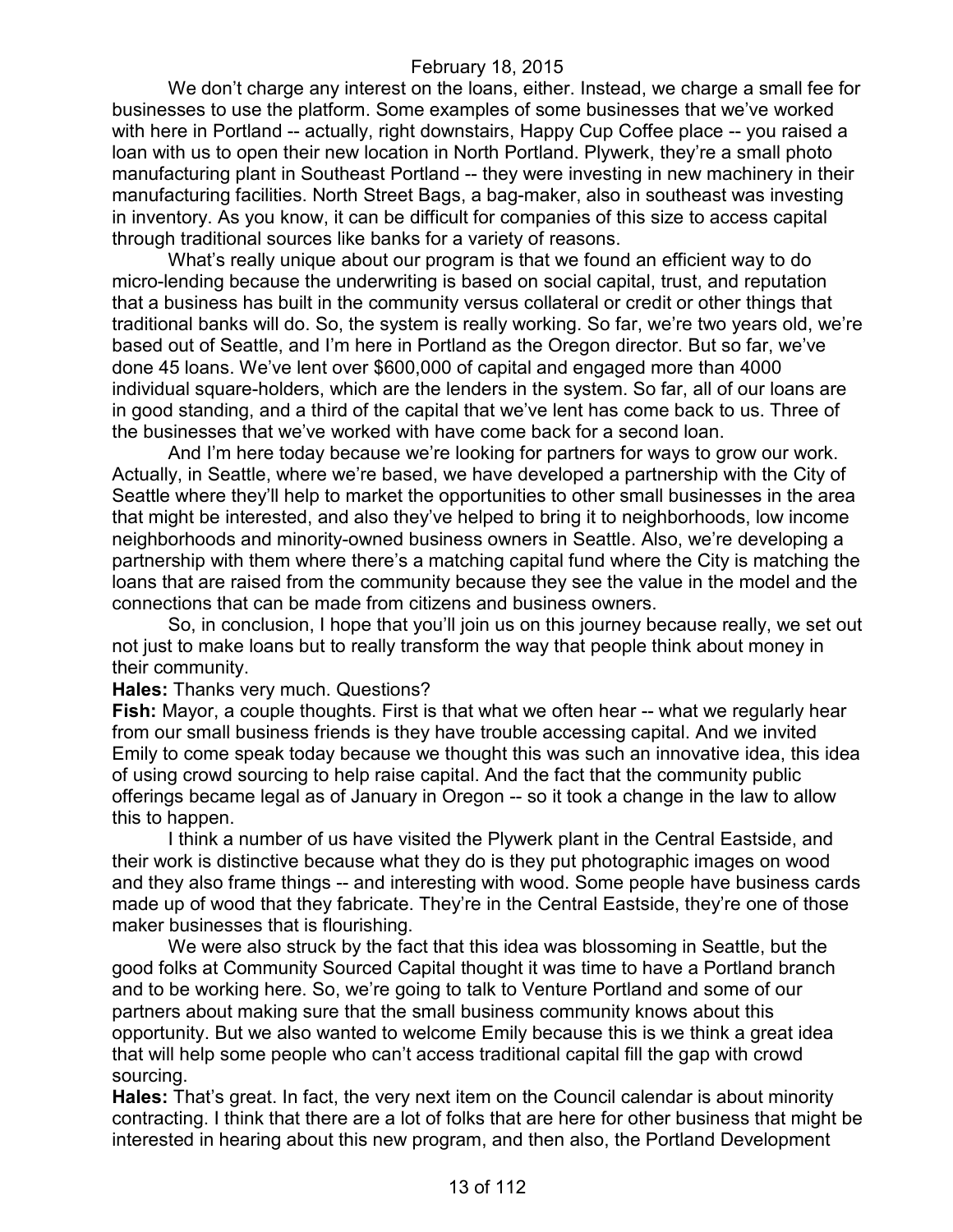Commission in addition to the Venture Portland ought to hear more. I was just over visiting the small makers last week on the Central Eastside, and this is so well configured for the kind of business growth we've got in the city, which is mostly small businesses -- a lot of them. It's really great. So, Commissioner, I'm glad you invited Emily here, and I'm glad to hear what you are doing and look forward to hearing more.

**Fish:** I think I'll beat Commissioner Fritz to the punch -- could you tell us about your website and where people can get additional information about your services?

**Triggs:** It's just communitysourcedcapital.com. But there's lots of info.

**Fish:** And where's your office?

**Triggs:** I'm located in -- do you know Craft3? They're a community lender here. I am located in their office.

**Hales:** That's great.

**Fish:** Emily, thanks for coming in and joining us.

**Hales:** Look forward to working with you, thank you. OK, let's take the consent calendar briefly before we move onto our time certain item, and that is -- I think we have one request to pull an item from the consent calendar, which is number 176. Any other requests to pull items from the consent to regular? If not, let's take a vote on the balance of the consent calendar, please.

### **Roll on consent agenda.**

**Fritz:** Aye. **Fish:** Aye. **Saltzman:** Aye. **Novick:** Aye. **Hales:** Aye. **Item 175.**

**Hales:** Very happy to queue up this discussion this morning. We have some panels here to present on this idea. It's something that -- a goal that's broadly shared here among members of the Council, and it's one where we've made some progress.

In 2007-2008, about a little less than 1% of our contracting dollars from the City went to minority-owned businesses. In 2012-2013, that's up to 5.5% of total funds, and 16.5% of involvement in some contracts. So, that's good news. There has been progress. There are some significant problems in the configuration of how that's happening. It tends to be more of the lower-paying jobs. For example, flaggers in construction as opposed to the other trades. You'll hear more about that today. There are wage disparities between workers of colors and other workers, white workers in the workplace. So, there are issues here in terms of what kind of progress are we making, even while we are happy about making some?

So, the intention of this discussion and the creation of this commission is to have a formal effort, [indistinguishable] our bureaus themselves but engaging critical people from the community that are involved in this work to work in partnership with us. And again, we have some panels queued up to talk about both the numbers and the research, the policy issues, and the opportunities.

So, let me start by calling Andrew McGough, James Posey, and Dante James as the first of those panels to come up and speak with us this morning. Thank you all for being here. Good morning.

**James Posey:** Good morning. I think I'll go first?

**Hales:** Go ahead and go first, James.

**Posey:** It is, indeed, a good morning. Thank you very much, Mayor and Council members. **Hales:** Put your name in the record, James.

**Posey:** I am James Posey --

**Hales:** We know who you are, but --

**Posey:** I've been harassing you all for many years. [laughs] To my knowledge, Mayor, this is the -- you're the first mayor who has raised this issue to the level in their administration. That deserves merit, and I want to thank you for that. You spoke at the City Club and you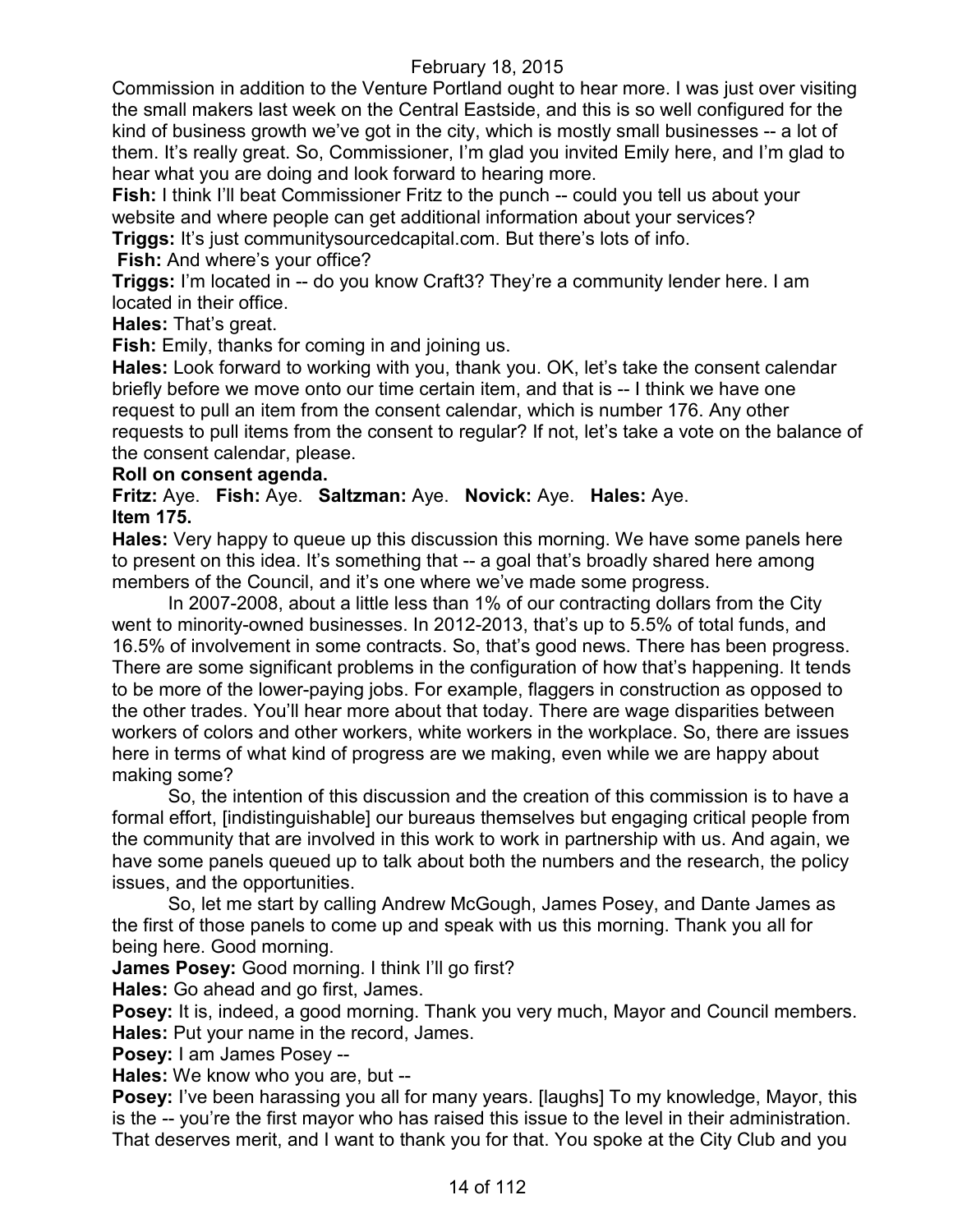spoke about it, and really unless we have that sort of energy and that sort of leadership on these kind of matters, we're doomed to just kind of mow along, so thank you very much for that and making this a priority.

It goes without saying that your staff has also has been really involved in this. Your guy, Josh, is a hot shot over there. Gail and Bryant and even Fred from the procurement area worked to put this together. From my perspective, this is really an amazing commitment, and frankly -- I'm just going to be honest with you -- I didn't think it would occur. I guess I've been jaded after many years of doing this kind of stuff and working along these lines, but this is really an amazing kind of attempt to right the ship.

Today, it's kind of ironic that this ordinance is being introduced because this is Black History Month, as you all know. And very few people know why these sort of efforts came into being in the first place. Many of you that have been around for a long time -- got that gray hair -- remember in the 1970s when they were having riots and community unrest, etc., that many of these programs came into force because of those issues and the disparity, and the issues in these communities. And quite frankly, you know, we're still having those sort of disparities and issues today -- we're talking 20, 25 years out. So, it's a real interesting thing here we're introducing this ordinance, and you all are focusing on what we're trying to do today.

Well, let me just be honest about this. Suffice it to say that this is really just the first step because we have a lot of work to do. And if we are successful in this, then it will be because you all have taken an intention or aggressive and results-based approach at getting this done. That's going to be huge. It means there's going to be a broader, deeper collaboration and accountability at all levels. I'm going to say that again -- a broader, deeper collaboration, accountability at all levels. You know, if we're not measuring this stuff, it's not counting, and I think most of you all know that.

I can't say enough about our relationship with Portland State and Ann Curry-Stevens and those folks over there. This is exciting for me because we take academia and bring it home to a community and let them be involve us in the solutions. This is a huge, huge thing. I don't know if people understand that, but this is huge. It means these -- I want to be real clear about this -- it means that we will have a better assessment of these policies and how they translate into economic wellbeing and in communities of color. We can maybe really see what's going on in these communities, whether or not we are being lifted as a result of our procurement policies.

I want to point to my friend back there, Alvin Hall [spelling?]. We worked on the Terwilliger curves 28 years ago. He's the oldest African American dump truck owner in the state, 1972. Still chewing tobacco out of the side of his truck -- [laughter] [indistinguishable] -- Delta Park. I could go on and on and on and talk about the history of what we've done here.

It also means this issue is comprehensive-based, data-driven, and that's also huge. We can actually look at things and see things as they're happening in real-time. We don't have to wait a year or two years to really assess this disparity study. So, in summary, there is a vision here for me. And the vision is about Portland being all it can be. I see this commission as a way of how Portland can do things differently. I'd like to see personally that this commission and this equity policy be at the same sort of level as when folks come to look at our transit system. They come from all around to look at metro and so forth, and I think that if we're successful in this thing and we really put our minds and our energies to doing this, we can help people coming from all over the nation and admiring, trying to replicate what we're trying to do here with this policy. So I thank you very much, and there is a lot of people wanting to talk, so I'll shut up right now. **Hales:** Thank you. Good morning.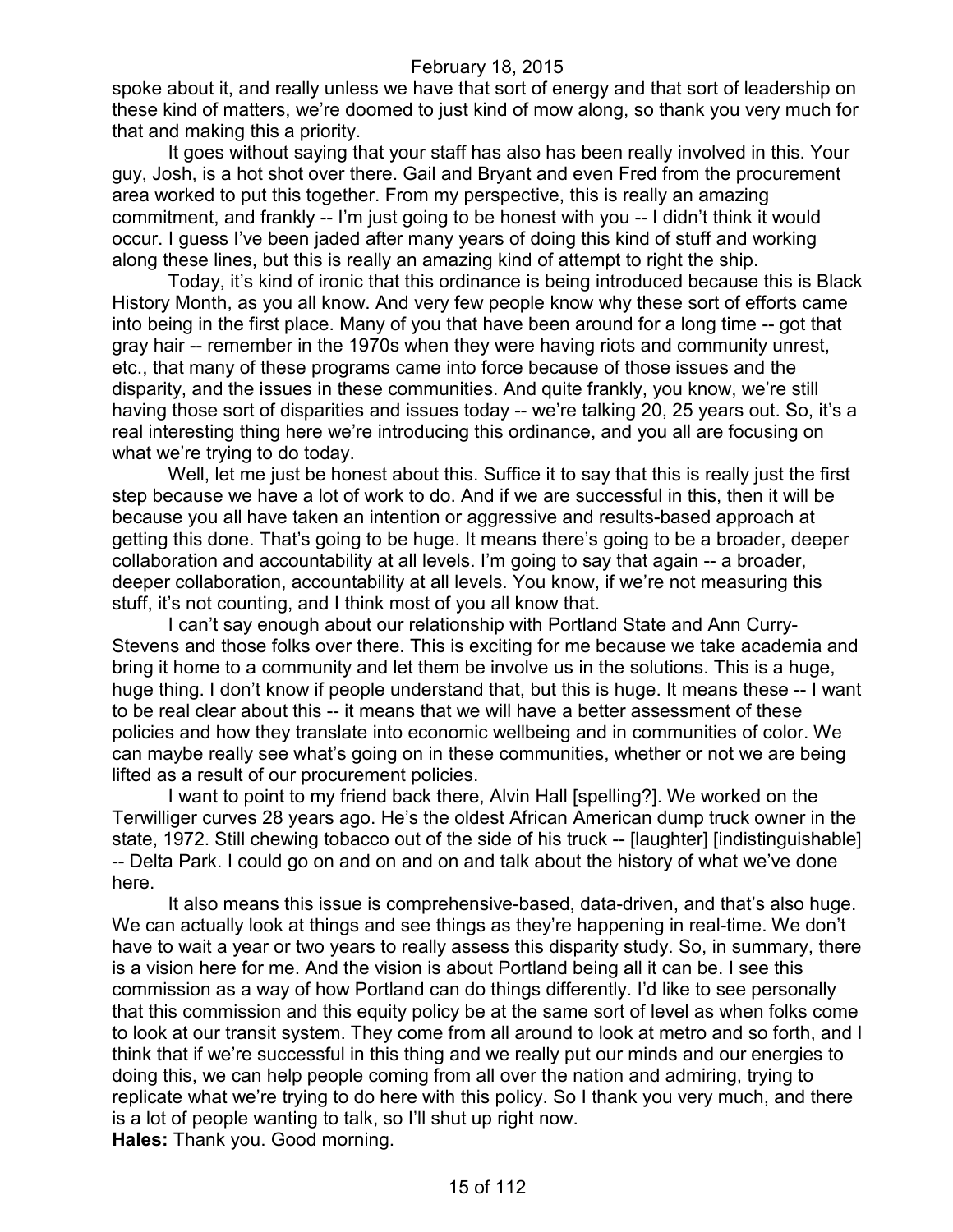**Andrew McGough:** Good morning, Mr. Mayor, Commissioners. Thank you for letting me come and support what I think is a really important ordinance. James didn't give himself credit enough for this, but he's a new board member for us, and --

**Hales:** Oh Andrew, you need to put your name in the record.

**McGough:** I'll put my name on the record, sorry -- Andrew McGough. I'm the director of the workforce development board for the City of Portland, Washington, and Multnomah Counties. But James -- his passion around these issues is real and it's palatable and I think it's very genuine. I feel honored to be here sitting next to him at this time, because this is something he's worked on for a long, long time.

We also as the workforce investment board have a long-standing interest in trying to help women and people of color prepare for jobs in the construction industry. But also, our goal is to help people advance in those jobs and achieve self-sufficiency. And we know that a career in construction is just that -- it's a career. It offers advancement opportunities and it offers a pathway to the middle class.

I don't know if they're going to go through the data, but I think that we've done a relatively good job of getting people and people of color into certain jobs in the construction trades. The question is, how well do we do in moving them forward? And I really think that this commission, as proposed, will allow us to create the kind of accountability -- as James mentioned -- through the data and through persistent look at that data in a disaggregated way to see who is coming in and who is moving up, because I think ultimately, that is the sort of the real test here. How do people get into these jobs but also how do they advance, and where do they land? And ultimately, do they begin to own businesses and then hire more people? So, I think underlying this ordinance is that kind of opportunity.

On behalf of our board, my staff, we're 100% behind this ordinance and I hope you'll support it. Thank you very much.

**Hales:** Thank you. Director James, good morning.

**Dante James, Director, Office of Equity and Human Rights:** Good morning, Mr. Mayor, Council. Dante James, the Director of the Office of Equity and Human Rights, and it is my absolute pleasure to be here in support of this commission and give kudos to James -- I know his hard work over a long period of time -- and also to you for continuing to institutionalize the concept of equity and the work of equity in this city. There is a quote that I love, which says that organizations move in the direction of the questions that they ask. It's my expectation and I know for a fact that it will be this commission that will continue to ask the questions that move this work forward.

I think that as many of you know, I ran the contracting program in the city of Denver for about six years, and so I know for a fact that this work is important and it's necessary. James can talk about the history of contracting in Oregon and the City in Portland. Recently with the disparity study, the procurement office put together a board of prequalification so that all general contractors have to come and prequalify, but the application now has been changed to specifically ask about utilization of minority businesses on the work that they've done in the past.

And I can specifically tell you based on the responses that I have read to that application, the surprise that many contractors feel when they are asked the question; the lack of knowledge that they have on who or whether they have utilized minority businesses on their work. And they are taking notice that now, it's important because the City is asking the question. I think that's really what we're talking about is what questions are we asking, which then creates the expectation that we're serious about this work. And I think that this commission will reflect that, and I look forward to seeing the good work of the commission. I appreciate the opportunity to come and speak on behalf of this work. **Hales:** Thank you. Questions for this panel?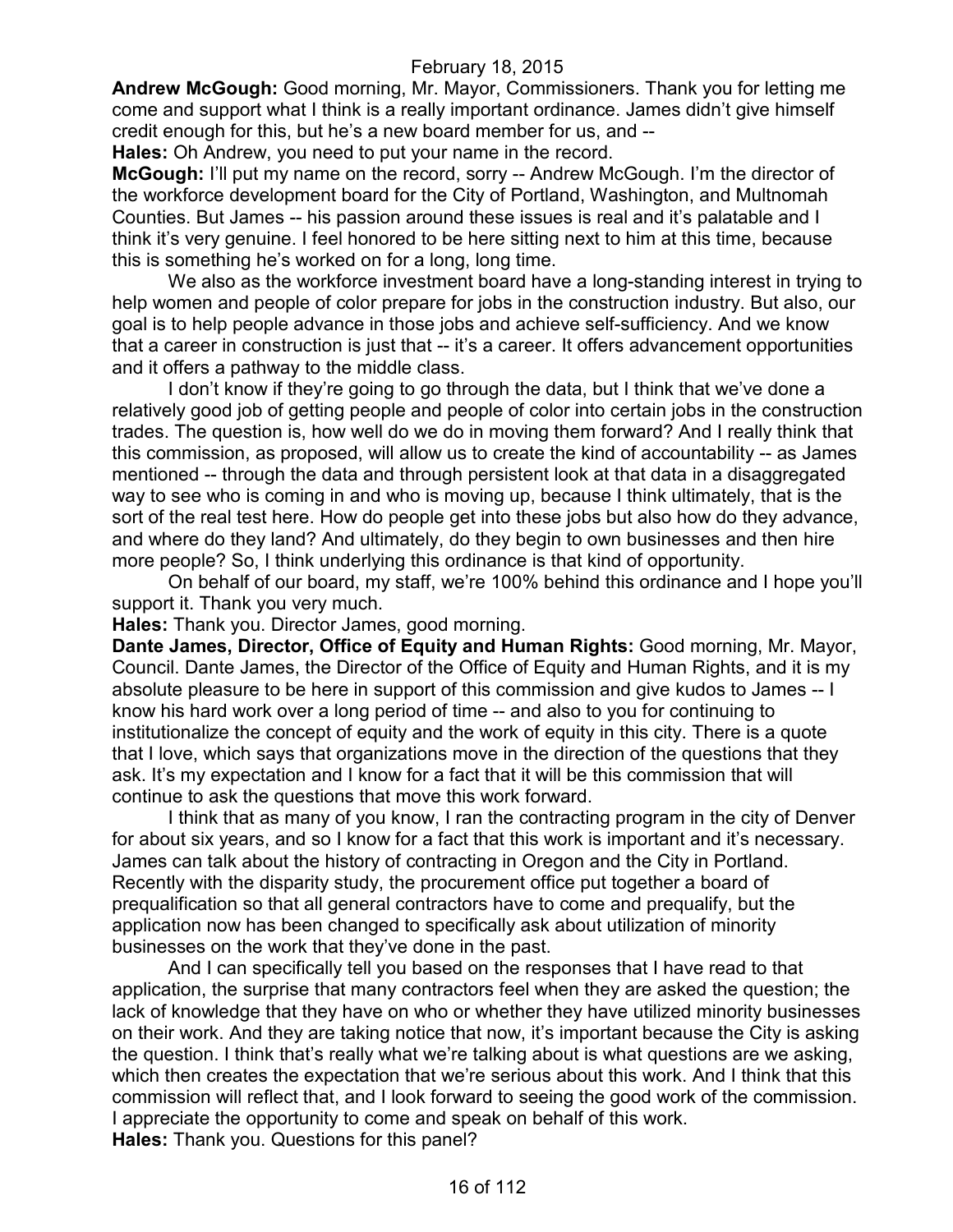**Fish:** Mayor, I have a question for James Posey. James, when we did the last update to the disparity study, one of the things that the citizen oversight body flagged for us was that there were qualified minority contractors that couldn't compete for the work because they couldn't get adequate bonding or access to capital. Is it your intention that this commission would also look at those issues about existing barriers in the marketplace that prevent people from fairly competing?

Posey: Absolutely. You know, Commissioner Fish, this is a progressive sort of dialogue because the bonding issue is predicated on minority contractors having worked, building capital, having a reservoir of resources to be able to bond. So this is all a combined sort of collaborative thing that we're talking about, putting all these pieces together so that we can have a full context of where minority contracts will be successful.

I just want to point out quickly that minor contractors are behind. If we were to start today and be equitable -- and I mentioned this to you -- then we have to understand the expectation is really not what it ought to be because minority contractors really need deep help in order to be competitive in today's market. The history of the discrimination, exclusion has really cost – there's a cost to that. So, I don't know if that's in the proposals that we're making, but we really need to make some acknowledgment of that moving forward.

**Hales:** Thank you. Other questions for this panel? Thank you all. Love those three terms, James -- intentional, aggressive, results-based. Those are great criteria for us. Thank you.

So, our next panel actually is going to talk about the research that really under-girds there week: Ann Curry-Stevens, Greg Schrock, and Matt Chorpenning from PSU have done the research that really fuels our effort here, and we appreciate you being here this morning.

**Ann Curry-Stevens:** Good morning, Mayor Hales and Commissioners. I'm Ann Curry-Stevens from Portland State University, and the founding director of the Center to Advance Racial Equity. We've prepared a report which fortuitously has been circulating in earlier versions but is actually formally released this week, and it is a product that we believe underpins and provides concrete support for this ordinance. So, we're very excited to be here in a place to share research with you and to tie it to an affirmation of the policy agenda before you today.

The work began for us a bit over a year ago when Mr. Posey approached us and said we really need to understand the evidence base, what's out there in terms of the minority contracting today. So, as we worked with this -- Matt Chorpenning is a graduate of our program and has done the bulk of the work on this. We've also been able to involve Greg Schrock out of the Urban Studies department and a student with him, Nathan Lamb [spelling?], to do research on the Sellwood Bridge project and to dig into more granular data there. He's not able to be with us today.

But what I thought I would do today is to just briefly introduce the report to canvas what's there, to launch off with a set of the challenges facing the array of minority contracting at multiple levels, to pass then the microphone to Matt who will detail the best practices that are in the literature, and then to have James conclude with some of the concrete recommendations coming out of the report. **Hales:** Great.

**Curry-Stevens:** So, the sections we've been able to cover in this work has been to consolidate in one place the progress of the City, the County, and Metro, and for the first time ever give light in a more focused and critical way for what's happening at the state. We also then have a section on the Sellwood Bridge project, a literature review around best practices, and a set of recommendations coming forward. So, the report is about 50 pages in length and it's pretty comprehensive, as James has suggested. It's the first of its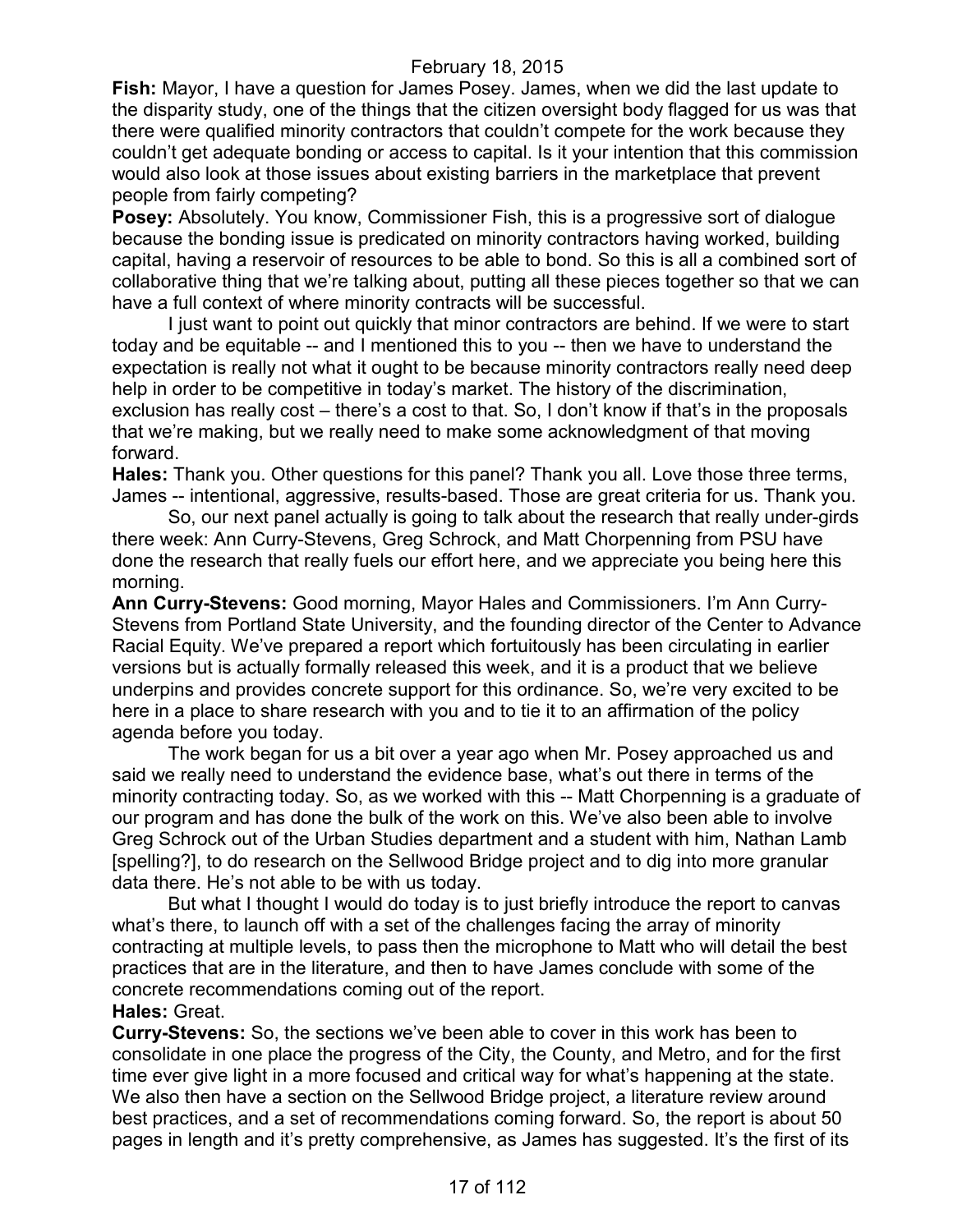kind that has this sort of consolidated evidence, policy, practice, and literature integrated into the work.

Our areas of concern are numerous. The biggest tragedy is that minority contracting isn't living up to the promise, its potential. It is a vehicle to bring real economic progress to firms that are owned by people of color, and to therefore community economic developments in Portland, which will firstly benefit communities of color but then also have a ripple effect across the region. We remain deeply invested in helping these systems work better and live up to their potential.

The challenges at the different levels of government we've looked at are essentially that none are meeting their targets. At the State of Oregon, they have a target of 10% of contracts for minority firms and women-owned firms, and they are at 1.3%. Metro has a target of 17%; they are at 13%. The City has a target of 27, and is just shy of 8. And the County has no target but is at 5% for minority businesses, and 12% for women/emerging small business and minority. The concrete challenges that we face as we move into this commission's work --

**Fish:** Ann, excuse me --

**Curry-Stevens:** Certainly.

**Fish:** Are those numbers you said -- just put in the record -- are they the MWESB targets, or are you disaggregating them? When you say 28%, are you talking about the MWESB, which includes minority contracting? Or are you pulling out one piece?

**Curry-Stevens:** Our work on the most recent data have the City outcomes at 7.9%, with the stated target of 27.

**Fish:** 27 is the full MWESB?

**Curry-Stevens:** Yes.

**Fish:** Because one of the things we know is that we've done better in certain categories than others.

**Curry-Stevens:** Absolutely.

**Fish:** But you are talking the full spectrum of the policy.

**Curry-Stevens:** And in fact, it's generally problematic to try to pull out how minority businesses are doing and that's one of the challenges with the data transparency. **Fritz:** Are we at seven for all the minority women and emerging small businesses? **Curry-Stevens:** Yes. So, the concrete challenges as we move forward are these overall weak results. There has to -- the benefit of the state bodies involved -- in many case, they've improved over the years. Some have actually have lost ground, unfortunately.

Transparency in data is a real problem. As we've dug into trying to collect and consolidate the data, we often have this perpetual amalgamation of minority, women, and emerging small business, which leaves us unable to discern how minority-owned businesses are faring. Data is routinely not shared about wage structure, occupational structure, and the nature of the contracts. So, for example, the data you provided about the Sellwood Bridge project around flaggers receiving the vast majority of those investments - that was a piece we needed to discern and dig into. There is a reluctance to be transparent and open in many cases, and so better data availability is an important part of this change.

There also are weaknesses in accountability. So, without -- there are no consequences for not meeting targets. There are no consequences for firms not meeting targets. And so it's an important piece to do to look at the efficacy of these systems and initiatives where the consequences currently don't exist.

There's a challenge of when we look at how data has either been omitted or amalgamated, it's usually in the interests of looking good, of appearing to make better outcomes than really are there. And so, there needs to be somewhat of an attitudinal or a discourse shift so we create greater disclosure. And in the Sellwood Bridge project we've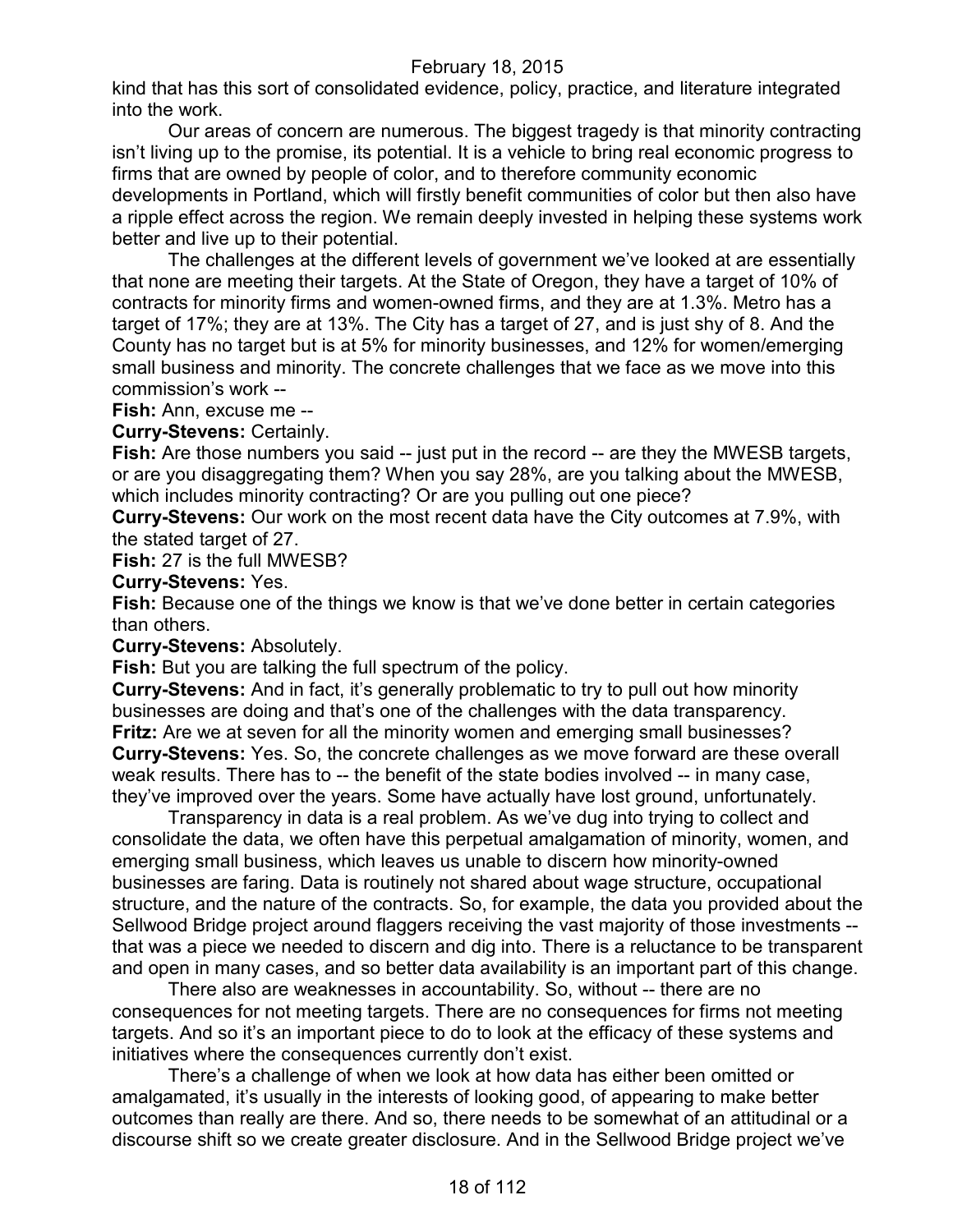already talked about, we need to look with a more fine grain to work towards the outcomes for different groups and different trades.

In closing, we remain deeply excited about the potential of this commission to shift the economic prospects for our locally-owned firms of color and for the communities in which they reside and are deeply connected to. So, we're very excited and look forward to the work that this commission performs. Thank you.

**Hales:** Thank you. And I'll also steal a cue from Commissioner Fritz, and let people know in addition to wherever else people might be able to see the report like at Portland State, it will be on our new City dashboard. So, portlandoregon.gov/dashboard, under Economic Opportunity there will be a link to their research here for anybody that wants to see the document. So, thank you. Matt, welcome.

**Matt Chorpenning:** Good morning, Mayor and Commissioners, thank you for having me. My name is Matt Chorpenning. I am a research fellow at the Center to Advance Racial Equity. I am really happy to be here today to vocalize support for the creation of this commission. My goal right now though is to share best practices available in the research that are in the report that I really hope that our guiding principles for you as you consider this commission, and the commission as they move forward.

The research that is available is fairly scant, specifically on the minority contracting. It's a relatively new thing that people are actually trying to study in fine detail, but what we have identified as practices that are successful for minority-owned businesses and -- in terms of creating economic opportunity for minority workers -- start with really aggressive procurement goals with really specific subcontracting goals and benchmarks.

They also require plans for moving minority-owned businesses from subcontractor to prime contractor, and that's going to require staff whose job it is to help navigate the businesses through the certification process and through the process overall to move from getting smaller subcontracts on up to becoming prime contractors.

Part of that we already discussed earlier today about bonding requirements. One of the established best practices is that bonding requirements on smaller projects be either waived or provided by the locality -- in this case, it would be the City of Portland -- and also, government assistance with access to capital, whether that is short-term loans or quick-pay provisions requiring prime contractors to pay subs within 30 days.

One of the big threats to the success and longevity of minority-owned businesses in these situations is they don't get paid quickly enough by prime contractors and by the localities they work with. The other thing that could happen -- in some cities, I think San Diego is one of them -- direct payment of the minority-owned business subcontractors to avoid that long-term delay in payment.

One of the other things that has been identified as the best practice -- and it's a huge theme in our research -- is the need for streamlined data collection and real-time reporting so that data collection is uniform across agencies and across prime and subcontractors to collect and report workforce data. Without being able to measure where we're at, we're not going to know if anything that's happening that we're trying to do is working.

And then finally, just making sure that there are stiff penalties for fraud. One of the things that has come up and been identified in the research is that if penalties for fraud - largely, in the creation of front companies that sort of are on their surface look like minorityowned businesses but actually are benefiting larger majority-owned actors -- if the penalties are too small, then they're viewed as a cost of doing business. And so, one of the best practices is impose very intimidating fines and it drastically reduces the fraud. So, those are the practices that we shared in the report and in more detail, and I hope that the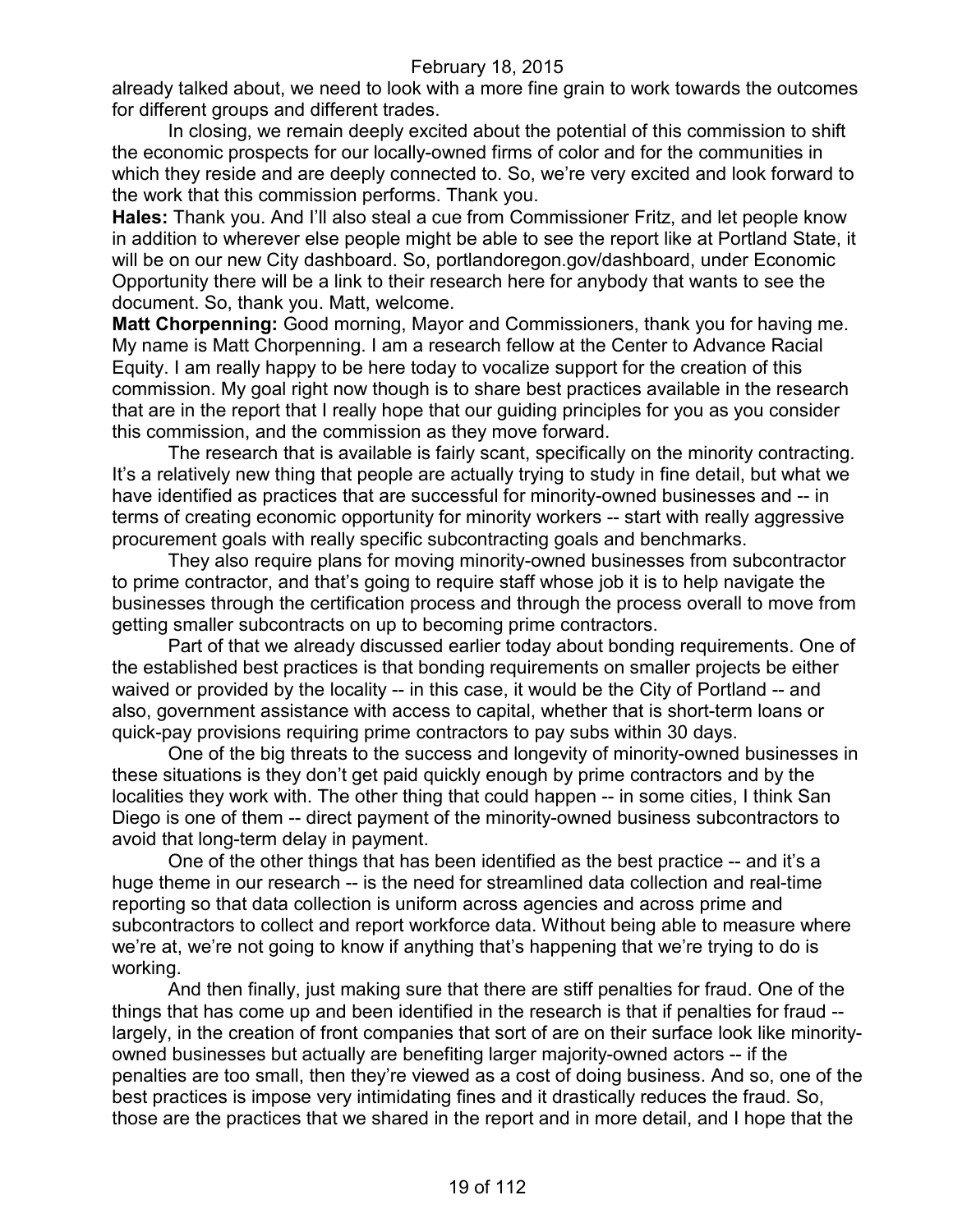commission will frame them and put them on the wall while they're considering work going ahead.

**Hales:** Thanks very much. James, you have something?

**Posey:** Yes. At the risk of being redundant, I won't go through the recommendations. They're very comprehensive in the report and they are there for everybody to see. But I want to highlight a couple of these things, and one is the regional plan. We've been working in silos too long to address this problem, and not only in the City of Portland but across the region, we have to have leadership so we can really hone in and take advantage of the investments we're making in these projects. So, that's the number one, a regional plan.

We talked a lot about the data collection, and so that's key -- real-time data collection so we can make adjustments, we can do that, so we talked about that.

But here's one that is going to give you all pushback, I think, and that is a moratorium on the low-bid process. That's really important because typically, minority contractors are really not in a position to be competing one-on-one with these other contractors because they're not there, technically or otherwise. And so, we have to acknowledge that and do something about that. That's going to really require some creative adjustment in how we do business if we are really going to make headway in that area. And --

**Fritz:** Mr. Posey, ae we allowed to do that?

**Posey:** Let me put it this way. The state does -- they do these bids in which based upon how you say that --

**Hales:** Qualifications-based?

Posey: Qualification-based. They're very creative. I mean, Amanda, you've been around. When people really want to do something, they figure it out, you know what I'm saying? Legally and otherwise.

**Fritz:** I know we sometimes do our construction management general contractor contracts, and we do that outside of the low bid, but my understanding was that there is some statemandated processes where we have to do low bid. It's obviously something that you and the commission will probably delve into, and I'd love hearing more about that.

**Posey:** Absolutely. And those best [indistinguishable] are out there, and negotiated bidding, looking at the state procedures. And frankly, as I say about a regional approach to this, it may be some legislative stuff that we need to do just like you were talking about on the diesel in the previous commission, how you will make those adjustments and put a legislative agenda together to make these things happen. So, you know what I mean. **Fritz:** Yeah, thank you.

**Posey:** So, Greg is not here. This was his section, and I think that we need -- the report is really a very comprehensive one, and people should take time to look at it.

**Hales:** And we will. Thank you. Any other questions for the panel? Thank you very much. The next three people I'd like to call are Reverend Bethel, JoAnn Hardesty, and Mike Alexander.

**T. Allen Bethel:** Good morning, Mr. Mayor and to all our Commissioners, thank you for the privilege of being here. I am Dr. T. Allen Bethel, senior pastor of Maranatha Church, President of the Albina Ministerial Alliance.

Mr. Mayor, I do want to thank you for your work in support of this area and the resulting ordinance that is under discussion this morning. And while some progress has been made and what comprises that progress is a question of discussion. The data and findings are clear that there is something more that must be done. This commission and ordinance seeks to do that.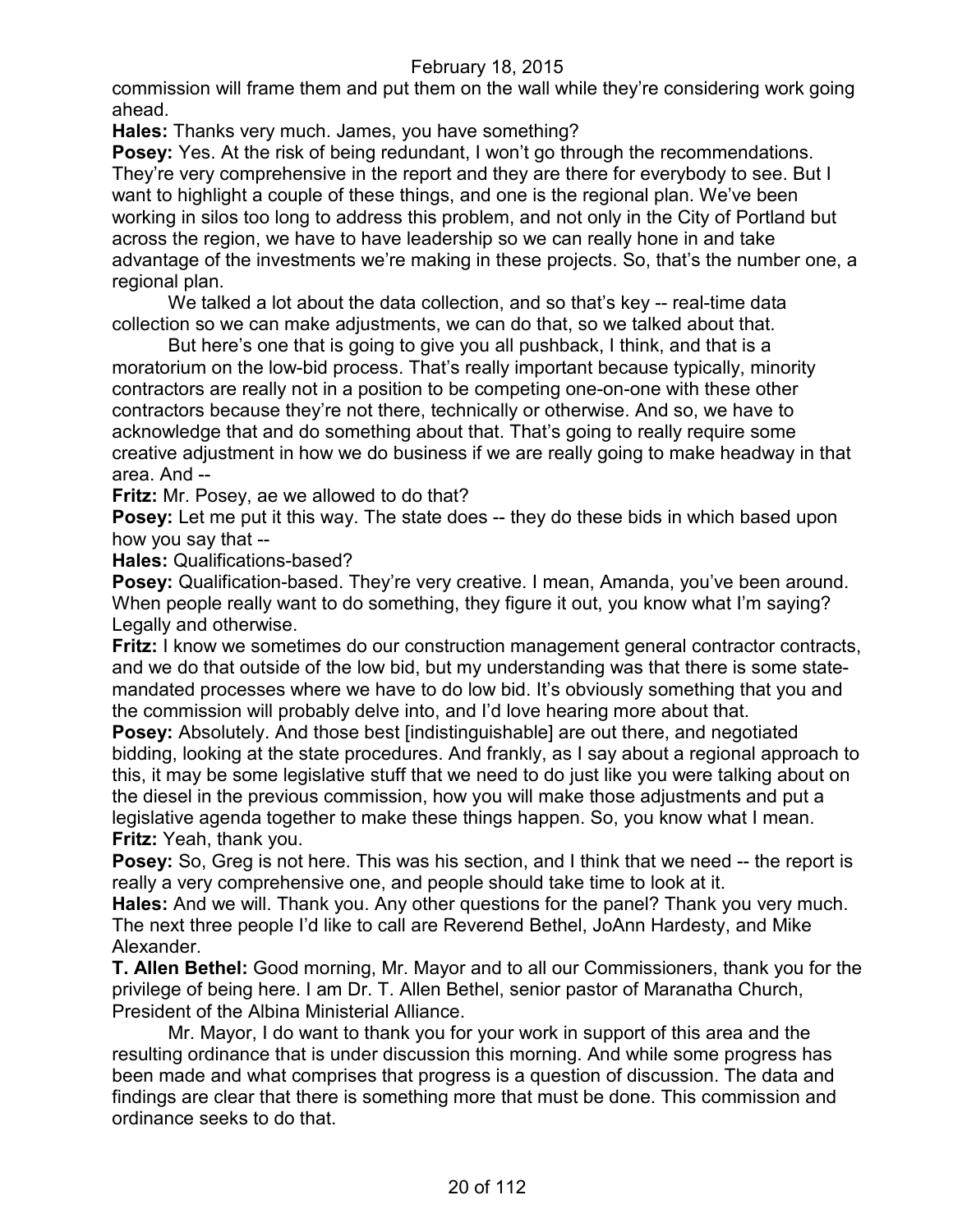The policies in place that work to ensure more participation -- there still exists disparities of contracts and employment for [indistinguishable] and women-owned businesses. I support the City collecting and analyzing the data to enforce and implement further goals of expanding and developing employment and contracting for minority-owned businesses. The commission on equity, contracting, and purchasing that will have oversight of this must not only look for opportunities, but also I hope they will find where the disparities exist, what are the cause of those disparities, and enforcement the necessary corrective measures regardless of the contractor or the entity, and they must be of a nature and such that it deters trying to get around supporting and fulfilling what the ordinance calls for.

Therefore, I support the passage of this ordinance and urge the Council to pass this ordinance with due diligence, and support for implementation and continuance of the commission on equity contracting and purchasing. Thank you very much for the opportunity to speak this morning.

**Hales:** Thank you. JoAnn, are you next? Or Michael?

**JoAnn Hardesty:** Good morning, Mayor and City Council members. For the record, I'm JoAnn Hardesty, and I am here to testify in support of the ordinance in front of you. It's ironic -- I realize that I've been around for a long, long, long time because I remember a couple of Mayors ago sitting right at this table talking about minority contracting and the really poor job we were doing even though we continue to pay contractors big money to develop disparity studies to tell us what a bad job we were doing. Ironically, those reports sit on the shelves gathering dust today.

I want to echo James Posey's thank you for the leadership that you are showing Mayor Hales, and actually bringing this to light once again. Ironically, I was on a preapproved contract for contracting for the City of Portland a couple of Mayors ago. The interesting thing was the other two firms that were on that same list -- one of them got all the City contracting for public involvement, the other one got the contracts when that particular firm didn't get them all, and then there was me. And I was on that preapproved list for four years, and I got zero contracts. So, needless to say, I wouldn't have eaten if I had been waiting for my preapproved contracts to come through the City of Portland.

We've done this over and over and over again. And I am hopeful that this process this time will really have some aggressive goals that will really ensure that there's accountability when contractors pretend that they're hiring women and minority firms.

The last thing that I will say is please don't stop at minority firms. We want to know how many African American business owners are getting contracts in the City of Portland. We want to know how many Latino business owners, how many Asian Pacific Islanders are getting contracts. I think we hide behind the minority term because we don't want to deal with what's happening with individual business owners in the city. And so, I look forward to working with the commission and helping them figure out what your role will be and actually pushing the envelope.

The last thing that I will say is Commissioner Fritz, when I was at the County, we developed some very creative ways to ensure that minority business owners got contracts. We would make the contracts smaller; we would actually develop a pool of contracts that were just for emerging small businesses and businesses that were owned by people of color. If the political will is there, you can create the system whereby you can get the outcomes you're looking for. Thank you.

**Hales:** Thank you. Good morning, Michael.

**Michael Alexander:** Good morning, Mr. Mayor and members of the Council. My name is Mike Alexander and I serve as President and Chief Executive Officer of the Urban League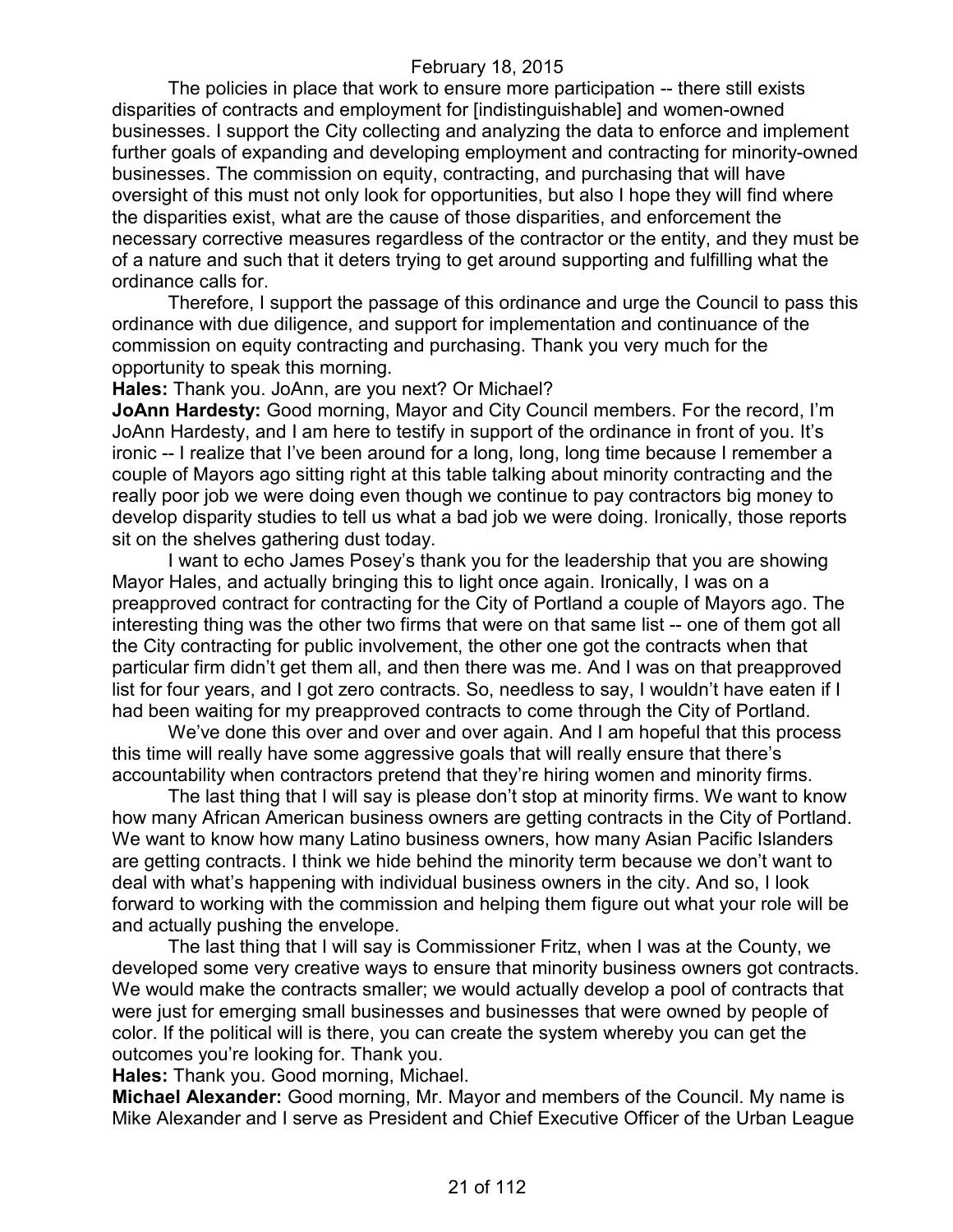of Portland. I'm here today to offer testimony on behalf of the Urban League in support of this proposed ordinance.

In September of 2012 as a very new CEO, I testified before this Council in support of a community benefits agreement that would govern major City finance construction projects. That ordinance was proposed to strengthen the City's commitment to equal opportunity and contracting for all persons and to support Portland social equity contracting initiative. The CBA was a significant milestone that served to focus multiple stakeholders on a concerted effort to ensure that goals for workforce diversity and community inclusion were integral parts of planning and bidding processes for all contractors.

Since that time, leadership within communities of color and their industry and labor partners have worked to define a path that allows the City to move more deliberately towards that goal, but it's clear that more needs to be done. Most minority jobs in construction are in trucking, flagging, moving dirt, and cleaning up. The high-paid skilled jobs in mechanics, electrical, and plumbing primarily go to the majority workforce.

In the recently released study, offered by Professor Stevens and her colleagues at PSU, the Sellwood Bridge project was reviewed. And it was clear from that review that some progress has been made. However, that progress is seriously restricted in scope. Workers of color on the project make approximately 20% less than majority workers. In looking at the disparities between African American workers as well as majority workers, that gap is twice as wide.

And so, we support this ordinance as a necessary strategy to move the City's stated but yet unrealized commitment forward. We want to ensure that taxpayer money for public construction has a long reach into communities of color, and we believe that the establishment of this committee holds the potential to lead diversity for the sake of advancing equity as opposed to the diversity for the sake of diversity.

I thank you as always for the opportunity to provide testimony, and I commend you and the work of this Council in this ordinance in support of the needs of the residents of the City of Portland and of the community that I serve. Thank you.

**Hales:** Thank you. Questions? Thank you all. Thanks very much. A couple more panels we have next. Good morning.

**Tony Jones:** Good morning, Mayor Hales, Commissioners. My name is Tony Jones. I'm here as the Vice Chair of the Coalition of Black Men. We are here to support approval of the ordinance to establish the commission on equitable contracting and purchasing the reports to the mayor.

I believe that this commission can be the model that can be replicated in other government agencies to improve the procurement and workforce practices to increase utilization of minority contractors and people of color in the workforce. By approving this ordinance, the City of Portland is demonstrating that the issue of economic equity for MB and WB businesses and minority and women workers is a guiding principle for our City, and regardless of who's in the Mayor's Office, the City will lead the way through analysis of its own procurement practices, by establishing clear guidelines for measuring MB and WB participation and utilization of minority and women workers.

This elevates equity to the rightful place if we are serious about changing the equity dynamics for communities of color and women. The report, economic equities of community of color, the effectiveness of minority contracting initiatives demonstrates two clear points. The current measurements at best show mixed results, and show very limited accountability to none at all for not meeting contracting and workforce goals.

There needs to be consistent guidelines within agencies of what indices are to be measured in the public procurement to measure economic benefits and growth for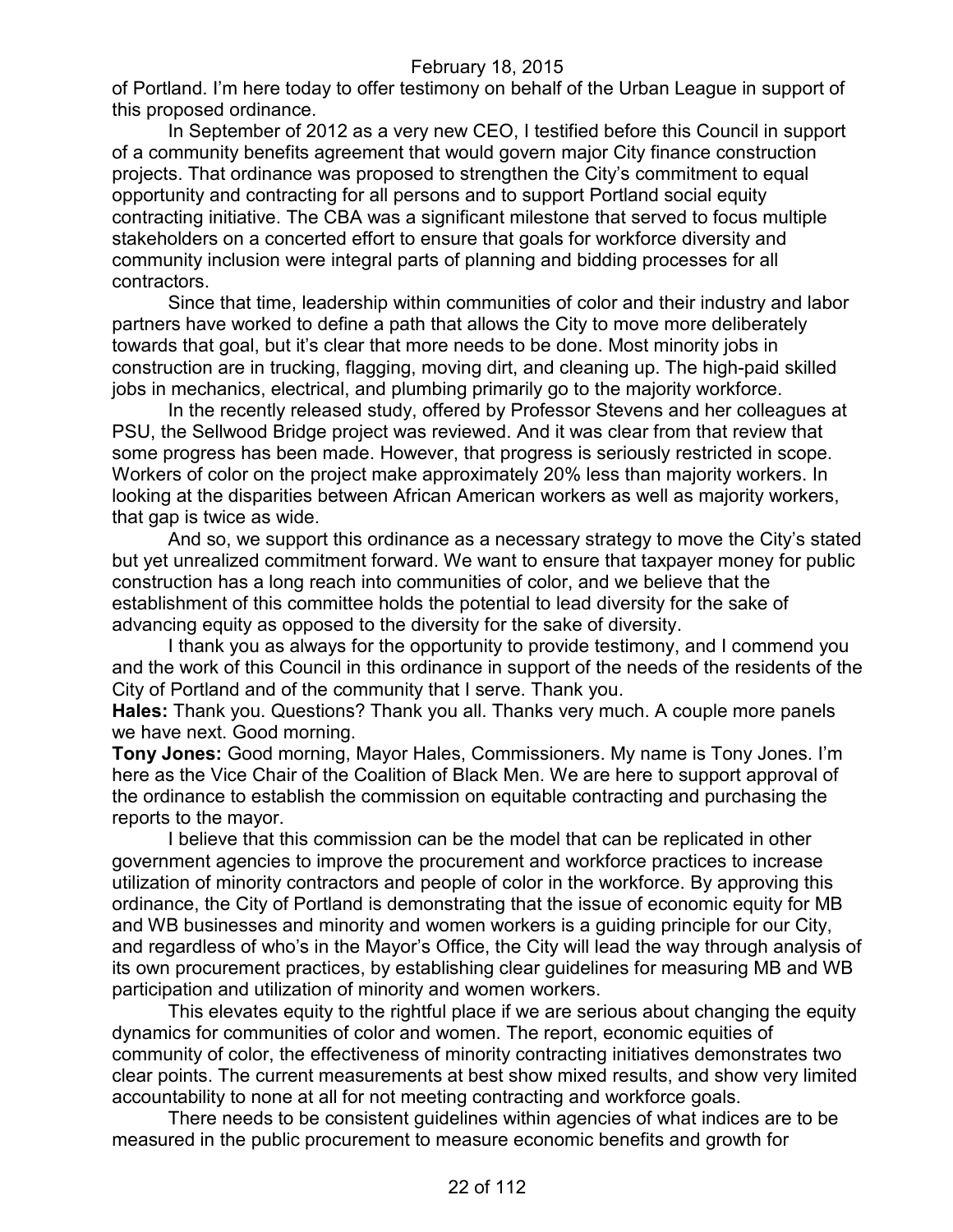communities of color, and hold us accountable for results. The report points out the shortcomings of current measurement practices -- combining the data between different types of certifications and lumping all employment results together, are some examples. This lack of clear guidelines leads to mixed results at best, and continues opportunities for maintaining the status quo and further abuses in counting economic participation of communities of color.

The City of Portland by approving this ordinance can lead the way to establish clear indices and measurements, establish and celebrate best practices, and make recommendations to support those best practices when we are achieving success, and implement corrective actions when our targets are not being met. Thank you. **Hales:** Thank you. Good morning.

**Jaymes Winters:** Good morning, Mayor Hales and members of the City Council. I'm Jaymes Winters, I am the managing partner of Blue Leopard Capital. We are a venture capital private equity firm funded exclusively by people of color under the different circumstances than perhaps the description of crowd funding that we heard here earlier today.

I am here to support the ordinance with some provisos. I think that similar efforts have been made in the past, and the results have been mixed. I guess I've probably been in Portland business a little longer than I care to disclose, but I hope this effort results in some different outcomes than I've had an opportunity to witness.

At the end of the day, in my opinion -- I hope that I don't break ranks too far with the previous speakers -- because this is a capital issue. I think I had heard Commissioner Fish kind of bring that up, and it kind of got settled back down. This is a capital issue. Bonding is a capital issue. Competitiveness is a capital issue. And if, for example, the diesel initiative -- I want my air to be clean and my daughter's air to be clean -- but if that was passed, it would impact a lot of the companies that are seated in this room, simply because they will not have or would not have access to the type of capital to retrofit or replace their equipment.

Most of these enterprises that are here -- that's why we're talking about crowd funding -- are well beyond the need for a \$50,000 investment. And there may be a couple that tap me on the shoulder and say, man, I could've used that \$50,000, so maybe you shouldn't have said that -- but for the benefit of our discussion, I would say that most of them are well beyond that. And to prosper and for them to grow, they will need access to traditional avenues, be it private equity, be it venture capital or nontraditional debt that are already established in the financial community but seem to be off limits to most of us.

We have been dealing with this issue -- our firm has been dealing with this issue for 10 years. We have all investors, private investors. A majority of them are African American. They want their money, just like any other investor. Now, when I've gone out and tried to supplement that capital, follow on that capital with other capital pools that are in this area -- be it the State or the City -- I feel like I'm being faced with a different set of circumstances. If these businesses are ever going to make it, I think that the appetite for this type of perspective on capital where hey, we don't, you know, we want to loan you the money has to kind of be discussed. Anybody that had to borrow their way to contracting I think is going to be challenged to be a growing business, one that can provide jobs, and one that can successfully put ourselves in the position to compete over the long time.

Some of the financing needs to be actual capital -- fixed capital, permanent capital - - and it needs to be put in there in a position that the investors are getting returns that they would get elsewhere. It could be -- and I think that it's likely to be that if this were the case -- if you were allowed to have this perspective, some of the issues around apprenticeship and job creation and training could be a part of their revenue model. And maybe you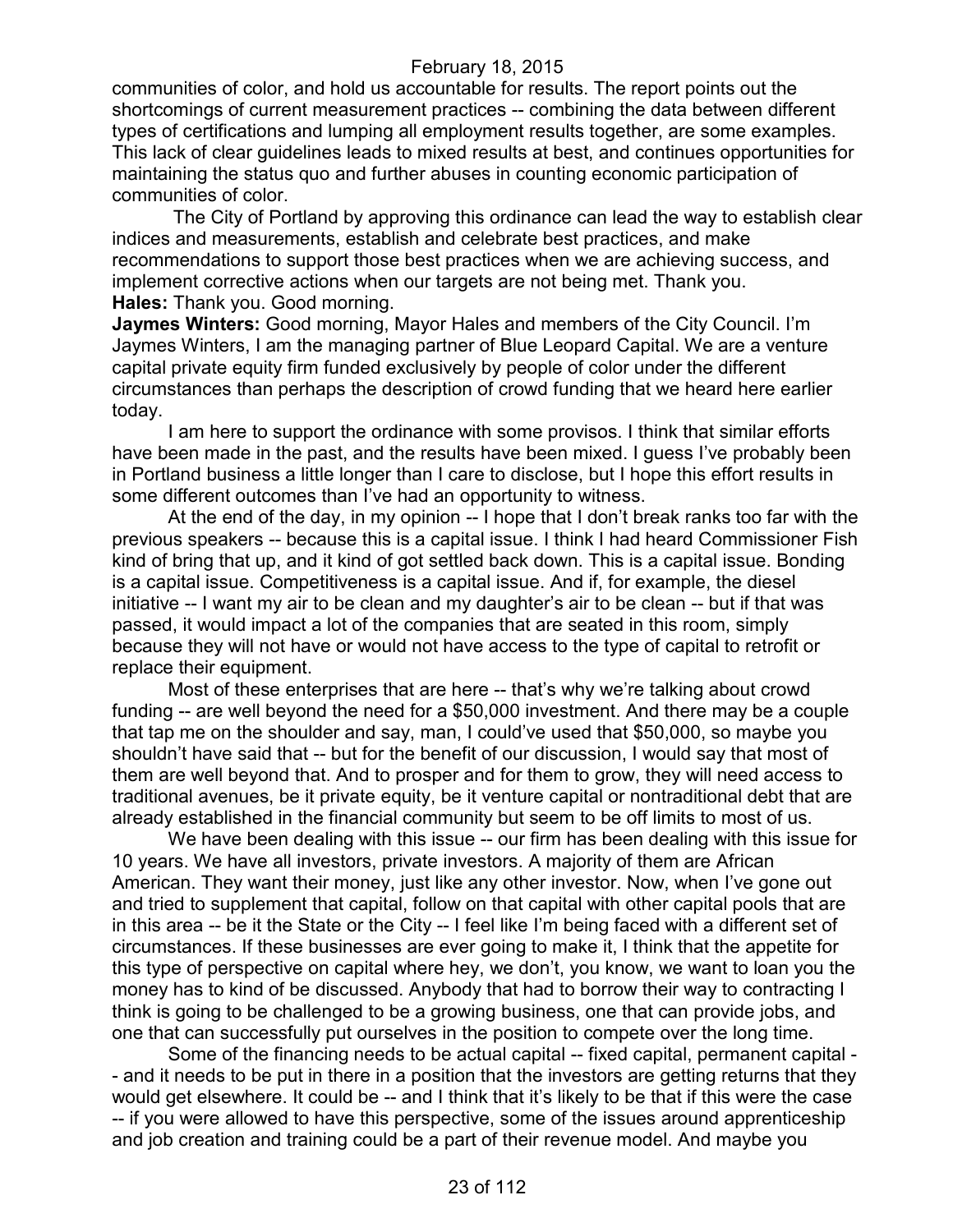wouldn't have to go out to several people and say, train people for jobs. This could be done by the entrepreneurs themselves.

So, if this is to work, I think that the capital situation has to be addressed, and the decision should be made but similarly-situated firms. I've been in business for myself probably 20 years. I've seen what happens when some people go for loans and some ask for capital, and I understand what goes into the decision more so than perhaps others. If that's done correctly, you will have firms that are successful that happen to be people of color and not because they're people of color. Thank you very much.

**Hales:** Thank you. I appreciate you being here. And if Steven was here, I think that he would say in terms of the community-minded bank that having the involvement of private equity and banks like Umpqua -- his bank -- in this effort, at the commission level is going to be really important. Because I think that one of the reasons why these problems have been so intractable is capital. So, I really appreciate you highlighting that. Thank you. **Winters:** Thank you.

**Hales:** Other questions or comments? Thank you both very much. And the last three I want to call are Jeff Moreland, Orlando Simpson, and Cynthia Harris. Good morning. **Jeff Moreland:** Good morning. Thank you for having us, Mayor Hales and Commissioners. My name is Jeff Moreland, for the record. I am the owner and president of Raimore Construction. We are a minority contractor located in Northeast Portland. We've been in business for roughly 14, 15 years. We employ anywhere from 20 to 30 people depending upon our workload, which 80% to 90% -- depending on the work, the amount - are minority. So, there's a couple of things that we kind of have gone through and addressed in this. I'm in strong support of this commission, and I've been around for a long time now, and I'm very active in the minority community. First, from a contractor perspective, or just an advocate in the community itself. So, this commission I think is going to be critical to actually moving things forward for a number of reasons.

First of which is that I think that it provide clear program goals that can be applied consistently throughout the various departments and agencies. So, those goals are not necessarily interpreted individually by those different departments and agencies individually. So, we have a consistent, clear methodology in which we're moving forward on how the goals will be applied.

The next thing is -- that we talked about -- is the mechanism to access and analyze the data with the consistent clear methodology to adequately evaluate if those goals set are achieving the desired outcome. The commission will have the ability to provide some consistent accountability to the various departments or agencies with an opportunity to actually make changes while the projects are still going on versus always being a lessons learned. We typically go through these in the project, we're able to look at the project and realize that we did not get what we necessarily needed.

And then finally, one of the things is that the fact that it's collaborative. I see this for a change being a situation to where we will actually not necessarily be top-down as much as it is bottom-up driven. I'm a contractor, I'm a businessman, I'm degreed, I've worked as a high level executive for corporations prior to starting my business. I can run my own business. If I had the same level playing field, right, I'm a finance guy, so I have a good access to capital and I understand all those markets. My issue is being able to find work at the right margin.

When you start talking about the low bid -- one of the things that James mentioned - - it puts me in a precarious situation considering that I don't have years -- 50 years of capital resources at my disposal to be able to buy the necessary iron that I need - meaning construction equipment -- to be able to do the work. And when you are operating in the state -- for example, in ODOT when companies are operating at margins of 5% to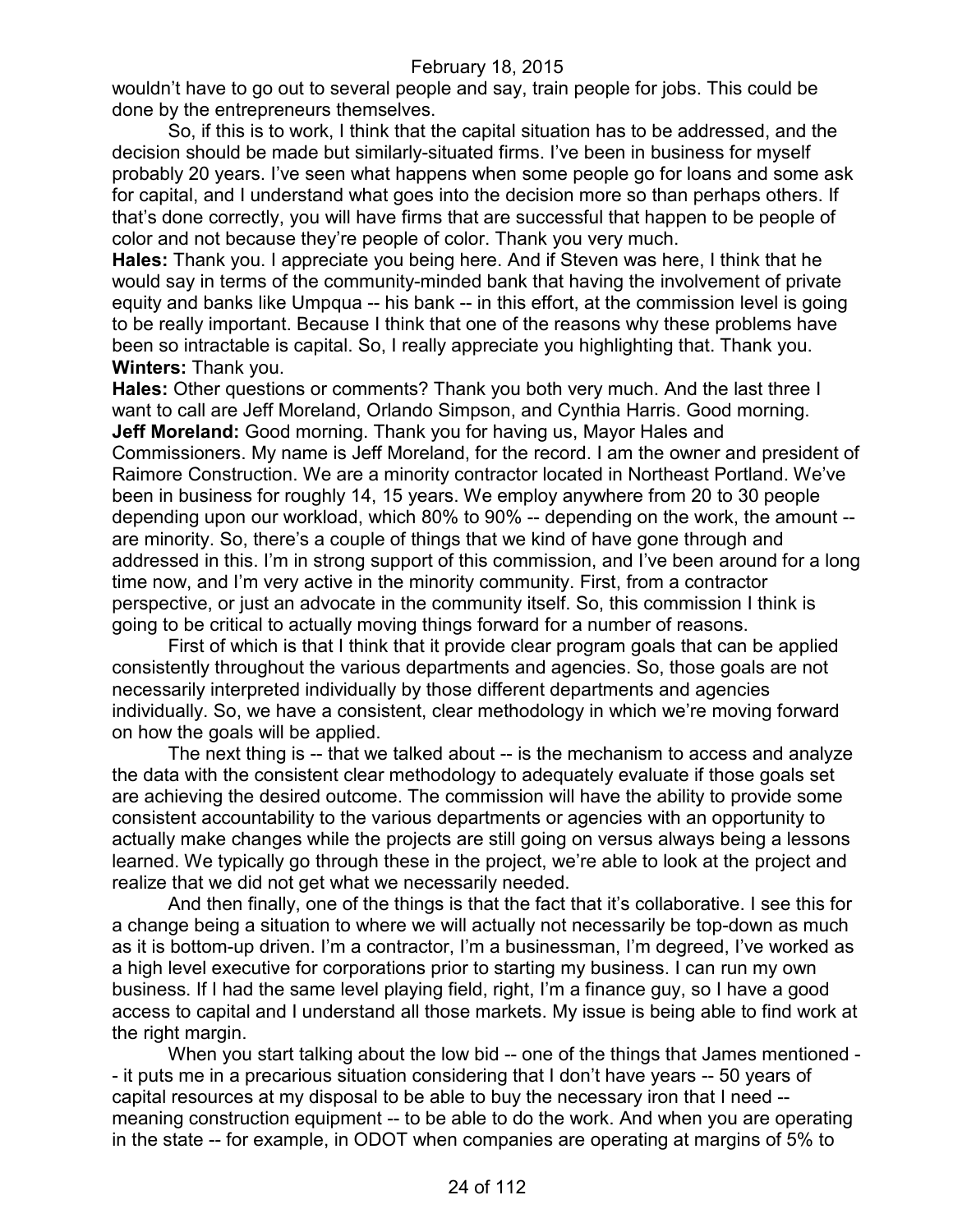7%, there's absolutely no way that I can compete with that and be able to build my company and to be able to train my employees and the things that I need.

So, we have a very rigorous training program, we train our own apprentices. We're very committed to the African American and the minority community, so most of our workers tend to be in that category, and we train them ourselves. We've been able to do that by some of the support of some of the agencies like TriMet have been able to afford creative opportunities for us to be able to do that.

So, I just encourage you guys passing this ordinance, and then giving the commission all the support that you can. Thank you.

**Hales:** Thank you. Good morning, Cynthia.

**Cynthia Harris:** Good morning. My name is Cynthia Harris, and I'm an emerging business. I'm the CEO and president of Hatch Coaching, and I've received zero contracts for the past years. I did receive something from Children's Alliance and DHS. So, I'm still struggling, but I did discover something, a project CLIMB through PCC, and I'm applying for a scholarship to tighten my business.

So, I first want to thank you, Mayor, for joining the NAACP. Yay. I'm the third vice president of the NAACP, and my real goal is to make a difference. I'm here for people of color, but I'm also here as a collaborator for human beings -- that we would look at possibilities as humans to work together to make a difference, to give each other opportunities. So, what I've been doing for the past five years is I do a lot of volunteer work, but I would also like to get paid with my volunteer work. Right now, I'm volunteering with the birthing and midwifes program, and I'm mentoring young people, and I'm making a difference. But I realize something -- you can't really live unless you have money and opportunities.

So, I'd like to support the ordinance through the community work that I do, through sitting on the gang task force, through doing my mentoring work, and the work that I do with landmark education which is a transformation technology which helps us to look at possibilities.

So, I would like to encourage us all to look at transformation, look at possibilities, and work together to make this a better city. One of the things I've noticed -- I've been here since 2006, and it was really clear to me that it was different. But what's different now is that there is a listening -- that we're all listening for each other. I would like for us to not only continue that listening, but to build in support and process and have communication that we can really help each other and lift each other up so that we can all have a good life. I want to thank you for this opportunity, and thank you for being the listening for the City. **Hales:** Thank you. Good morning, Mr. Simpson.

**Orlando Simpson:** Good morning, Mayor Hales and members of the Council. My name is Orlando Simpson for the record. I am a small business owner here in Portland, Oregon - actually, the first ever African American-owned integrated solid waste recycling company in the state of Oregon. So, I wanted to kind of articulate a bit about innovation, because I believe that myself and my father have established ourselves as pioneers in that regard for people of our community.

I am 100% onboard and in support of this ordinance, primarily because it's just going to provide the much-needed oversight and accountability in regards to construction for people of color. I believe that the City has a very strong commitment to sustainability, and that has spread and it's resonated around the world. And one area in regards to sustainability that we unfortunately have a hard time measuring is our social equity endeavors that we've invested a lot into, and I think that this is a perfect opportunity just with the information that has come from the team at Portland State and the things that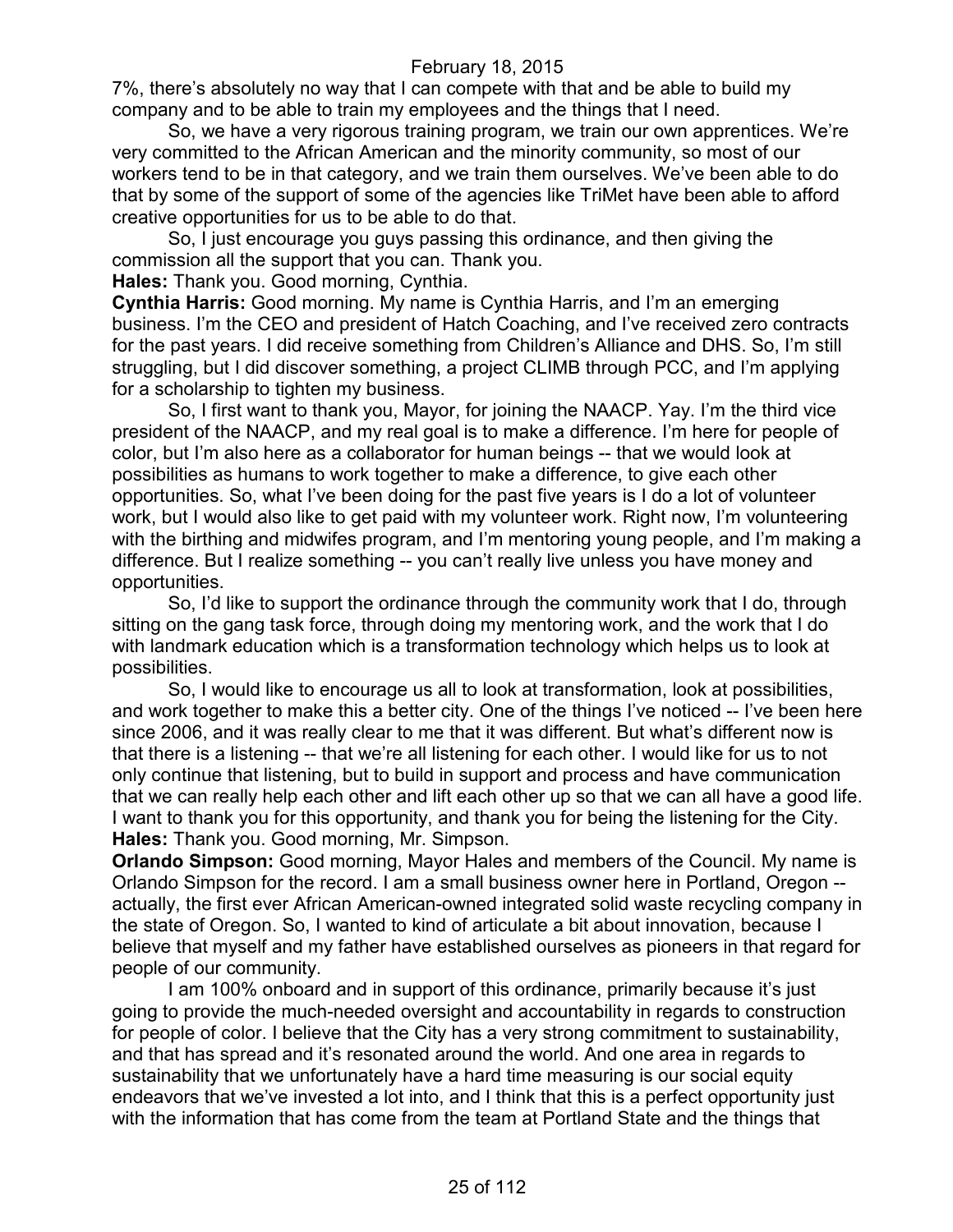have been articulated by Mr. Posey that this provides a platform with real-time data in that context to provide measurements of what we're doing on our social equity endeavors.

Back to the context of innovation, it also puts Portland in a great position when we start talking about just the growing populations of color and how that's affecting all metropolitan areas around the United States right now. It enables us for start having that dialogue about what we're doing differently, innovatively, and essentially, it adds more fruit to the table in terms of what we're doing in our local environment and our economy, as well as what we're doing for the individuals that make up that fabric in trying to assure that we have profitable, sustainable, outcomes for our people of color.

I just wanted to thank you guys for allowing me to be here today, and I was not prepared because I was uncertain that I was going to be here -- I just here to support the ordinance, and I'm looking forward to seeing it being passed. Thank you.

**Hales:** Thank you. Thank you all. I think what you've seen from these panels -- I think what we've all seen from these panels -- is that we've got a lot of sophisticated expertise in the community that we can call on to serve on this commission. And actually, I want to propose an amendment because the proposal here is to make this a commission that advises the whole City Council, not an advisory committee that advises the Commissionerin-Charge. Each of us has the prerogative to create those kind of committees and appoint folks and have them advise us in our work and our portfolio, but of course, contracting spans out through the whole City, even though I'm the Commissioner-in-Charge of finance administration, every bureau or almost every bureau does some construction. So, this should be - as our other commissions -- one where I nominate and the rest of the Council approves appointments. So, I want to make that amendment that item 1a2 will say the Mayor may nominate up to seven voting members of the commission subject to approval of the Commissioner's appointments by the Council. So, I want to propose that amendment.

**Fish:** Second. Mayor, can I ask a question on the motion, which I support? **Hales:** Please.

**Fish:** We've had a lot of different bodies we've appointed to recently. In some instances, individual Council members nominated someone. In some instances, the mayor consulted with the Council to come up with his slate of nominees -- and we tried other models. How do you intend to recruit and nominate the seven members of the commission? **Hales:** I also obviously want to call on each of you to suggest appointees because again, this just won't work if it's only housed in my office, and that's why this methodology matters. I think over time we might want to think through and to some extent maybe regularize a little more how we do these commissions, but typically, if it's a commission like the Planning and Sustainability Commission, the Commissioner-in-Charge proposes people to serve and the whole Council votes on it. And that makes complete sense I think in this case, because again, it's an enterprise-wide function of advising how the City does construction, regardless of which bureau is doing it. So, I certainly want to solicit nominees from each of you, try to configure a package of seven initial members of this commission, and probably consider that all in one, one ordinance.

**Fish:** I appreciate that. And also, I know from the experience we had that I think pre-dates you on the Council -- when we did the last disparity study, there was a community-led oversight panel, some of the individuals we've heard from today, and they raised a number of the same concerns about barriers, and I would hope that we could potentially recruit someone who had that experience to help us follow through on the findings of the disparity study.

**Hales:** Good suggestion. I think that we've heard it here in the testimony today and we'll take public testimony next, but you know, none of us wants to be involved in a Groundhog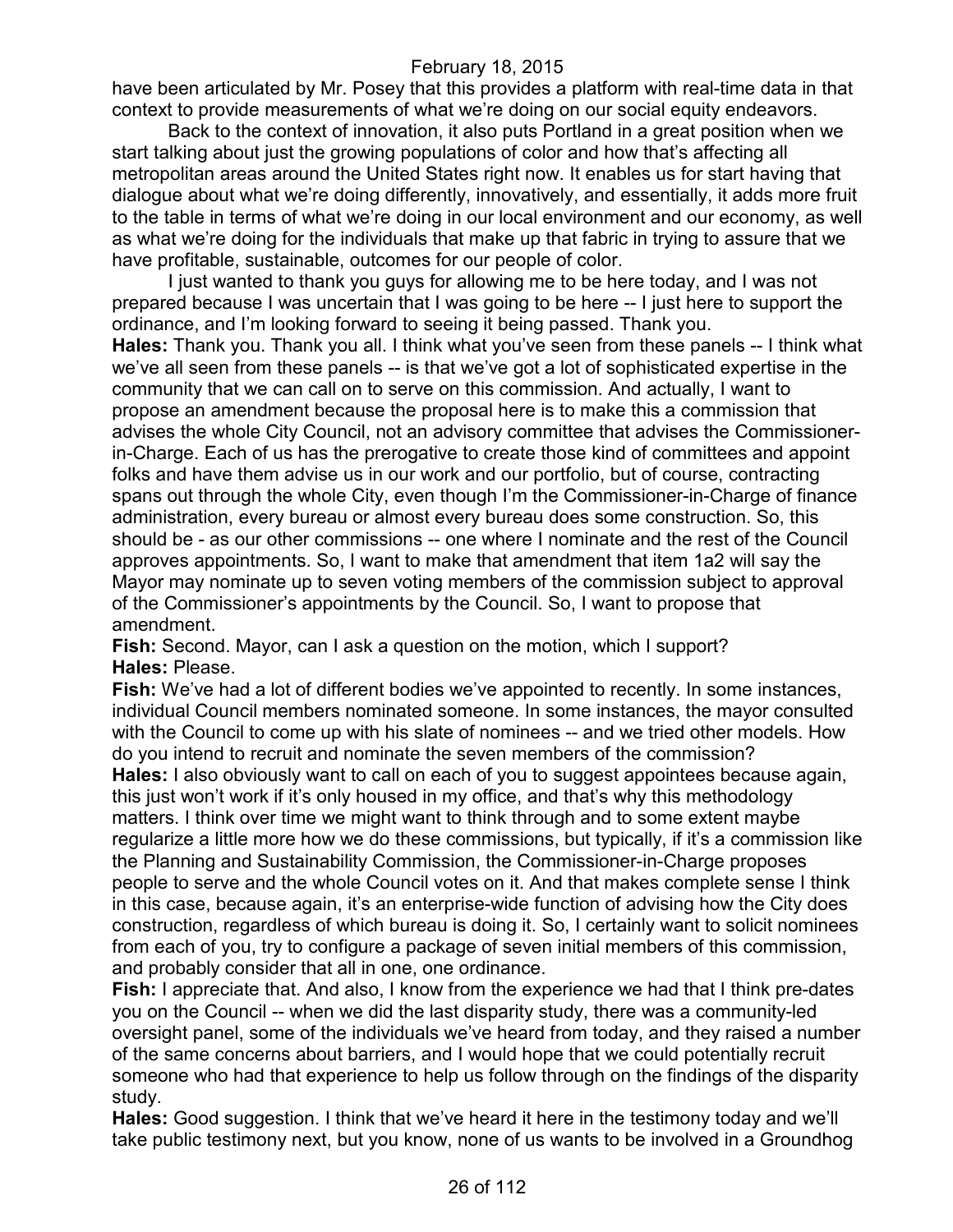Day operation here where we keep living the same thing over and over again like the guy in the movie. So, you know, we're trying to actually learn -- that's why the data matters so much -- then have real horsepower in this commission advising all of us about what, what's working, what's not working, what to change, what new tools to try like the ones that James was talking about in terms of the how we contract. So, I think that this gives us a chance to take this effort to another level of performance and then be continuously measuring how we do. So, let's take a vote on adopting the amendment, and then we'll take public testimony.

# **Roll on amendment.**

**Fritz:** Aye. **Fish:** Aye. **Saltzman:** Aye. **Novick:** Aye. **Hales:** Aye.

**Fritz:** Mayor, I have another friendly amendment.

### **Hales:** OK.

**Fritz:** I'm really impressed with the panel discussion you've had today and I recognize that Mayor Potter and Mayor Adams both had passion for this issue, as do you. I think forming the commission is one step. The other piece that will keep it to the forefront is regular reports to Council.

### **Hales:** Mm-hmm.

**Fritz:** So, you do have that in number nine on page three of the ordinance, but I would suggest in addition to -- it says the commission shall submit periodic reports on utilization to the council. I'd like to add "at least annually."

**Hales:** OK, I think that is a friendly amendment. So unless there's any objection, we'll just make that change. Obviously, we want formal reports periodically and at least annually as the minimum, but having this on the dashboard means that we're going to have constant information on how we're doing, and I like that. OK, anyone signed up to speak?

**Moore-Love:** I show two people left, Charles Johnson and Tyrone Bailey. **Hales:** Good morning.

**Charles Johnson:** Good morning, Commissioners. For the record, my name is Charles Johnson. I was glad to hear Amanda offer the friendly amendment, because obviously some behind the scenes work went into this and we already have a number of independent commissions, most frequently I attend the Human Rights Commission which meets monthly. Planning and Sustainability as had some fun encounters with us down at 1900 as we talk about what we are going to do with the reservoirs.

With this -- to make this amendment real, you not only have to fulfill the letters of the amendment, but you have to have your behind the scene conversations. Coming up on this agenda, we're going to have a million dollars or so for firms -- some people may have heard of, maybe you've heard of HDR -- and we need to make sure that these minority contractors are having you use your personal political capital so that there's face-to-face interaction with general contractors and real dialogue between parts of our community that don't have a lot of interaction.

So, in addition to strongly supporting this amendment and the development of this commission, I want to see each of you Commissioners make sure that lunches happen, that meetings happen in the City Hall and probably within a week -- as soon as we know who these commissioners are going to be -- we need to schedule the review so that Mr. Posey and other people who presented -- the president of the Urban League can proactively and quickly talk about shortcomings so that we don't have a review meeting in a year or 18 months where we say, oh, we're still at 7%. Or wow, congratulations to us, we got the MWESB -- the minority, women, and emerging small business -- participation all of the way up from 7% to 8%. That's not good enough.

You know, obviously any progress is helpful to those businesses, but please don't take the passing of this ordinance seriously, take this work seriously every day of your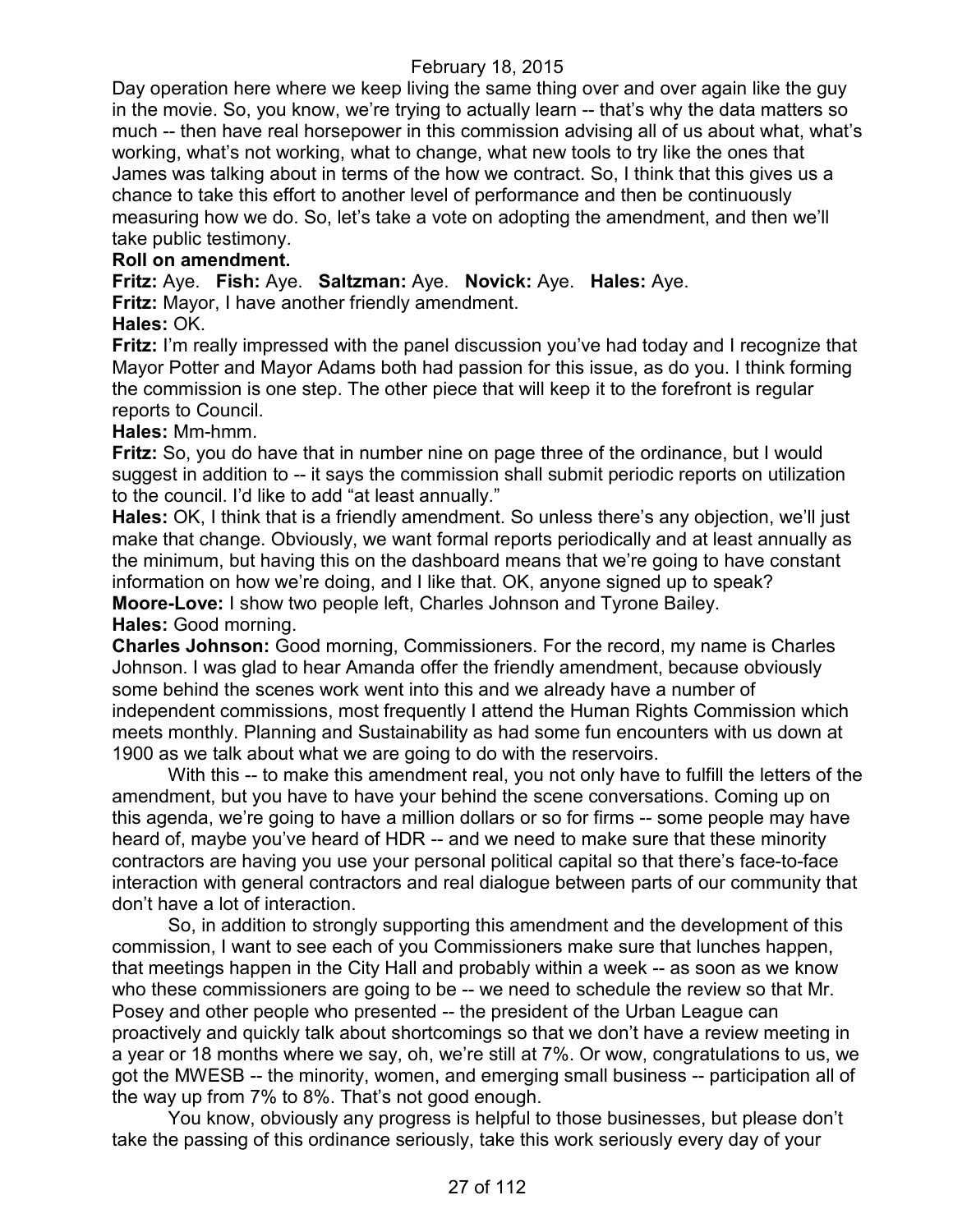term. And I know for the most part that you do, but there's a lot on your plate. So, I encourage everyone in this room to frequently call and remind you and ask for casual status reports.

A few weeks ago, we talked about internal equity and the fact that the affirmative action reports and the minority, diversity reporting done internally within inside the bureaus sometimes doesn't get proper attention, that those reports sit on the shelves. We can play back the video next week if we needed to have the specific words. So, unfortunately it's a fight and a struggle and the people who are experiencing the most oppression need to hold the privileged feet to the fire and y'all need to be glad that they do. Thank you very much.

**Hales:** Good morning.

**Tyrone Bailey:** I apologize, I didn't come prepared.

**Hales:** Just put your name in the record, that's all.

**Bailey:** Tyrone Bailey. Thank you for being here, thank you all. I did briefly read some of the report there. I am basically a new entrepreneur in construction, mainly doing trucking. I have been doing this for three years with a whole lot more experience in the construction.

In the three years, I've had the challenge of even getting work with the City. And I believe I can go back with my records of doing bids and this and that, striving to get subcontract -- anything with doing some trucking work -- zero up to today of any City work. I think this piece here is important, really majorly important for myself as well, mainly because what I'm looking for with this here is after the fact. After we leave here today, several months on to when all of this good info is on the table and out there playing, some result that I'm actually going to have a closer possibility of working for one of the contracts, City contracts.

That's my goal. And it's not just myself. It's other ones it is just a handful of ones that I know have not gotten -- I mean have had a difficult to get that little City contracts. Even though they say in the industry mainly trucking is one of the main things that are used out there as far as minority -- trucking and traffic control -- but three years I've gone through meetings, meetings, and try to support the City and this and that and different programs and nothing. And it is mainly because of the way the system is right now needs to be changed.

**Hales:** Thank you. That's exactly why we're here, so thank you very much. **Bailey:** Thank you.

**Hales:** Thank you both. Anyone else want to speak on this item? Again, I want to thank all of our presenters. This actually will come back for second reading and final approval by the Council next week. Any other comments before we close this item?

**Saltzman:** I'd just like to thank you, Mayor, for your leadership and this sounds like a great commission and I'm sure you'll nominate some excellent people and they will provide us with some useful guidance on how we overcome some daunting objectives. I mean, we have great goals, but that's always the problem -- they're just goals. And we don't have the tools to mandate things, but I think there's some creative options out there. The PSU report sounds like it has some very good positive suggestions, and I look forward to this commission processing those and bringing those to our attention. Thank you.

**Hales:** Thank you. Thank you all. We'll look forward to getting this finally approved next week and moving on quickly to appointments and putting a good group of people to work on this agenda. Thank you all very much. Second reading next week. Let's move on. Commissioner Fish has someone queued up on item 190.

**Fish:** Mayor, I think you have a consent item.

**Hales:** Let's see -- OK, let's take the consent, the pulled consent item first, thank you, and then we'll move to 190. Let's take 176, please.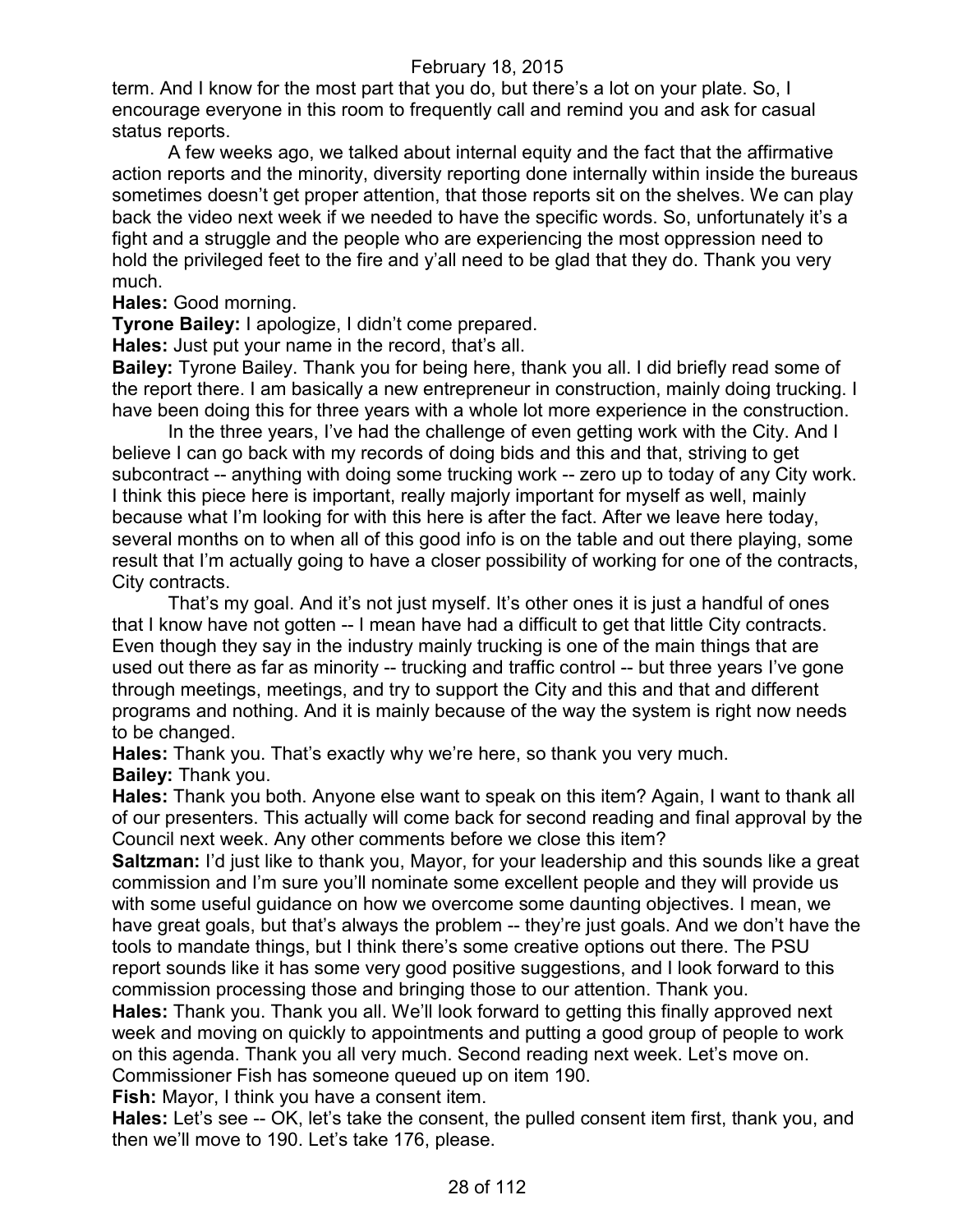**Item 176.**

**Hales:** Someone wanted to speak on this item? Come on up.

**Steven Entwisle:** Good morning, Council, Mayor. My name is Steven Entwisle, I'm a former heavyweight boxing champion golden gloves here in Oregon and also representing individuals for justice, healing man sanctuary, and 100 million friends.

I am speaking on this issue today. This has to do with a continuing noise issue that we have in our city that is not being dealt with, at all -- it's been ignored. People are -- lives are being ruined, and the health is being ruined due to the City's ineptness to deal with noisy bars and 24-hour cafes.

Let me just give you an example real quick. How many folks in here that are left in here have ever been to a sidewalk cafe and sat down and had a beer or whatever? There's been a few, right? OK. That's fine and dandy until after 10 o'clock, especially if you have to drive a school bus in the morning.

Imagine this. Imagine somebody living in an apartment building and has to get up at 4 o'clock in the morning and drive a school bus. Your kids might be on that school bus. But if this City allows the bars and these businesses to keep up the neighbors and to ignore their noise complaints and to go ahead and actually protect themselves from getting prosecuted, fined, or so forth -- that is the case here, and that has been going on for year after year after year after year after year after year after year. And I've been experiencing this every night.

When is the City gonna wise up and put the sidewalk cafe inside after 10 o'clock? Why are they allowed to keep up the neighbors all night long every single day of the week? And you want me to drive your school kids to school. We have a problem here that is not being dealt with, and you're using all of the wrong forks for the salads. What's it going to take before somebody wises up and has the heart for the people that live in the neighborhoods that are being affected by all of this noise? We have -- anyway. I will be back on this issue. Thank you.

**Hales:** Thank you. Anyone else? Then roll call, please on that item.

**Moore-Love:** Need a motion to accept the report.

**Hales:** Sorry -- it is a report.

**Fish:** So moved.

**Hales:** Is there a second?

**Fritz:** Second.

**Hales:** Roll call.

#### **Item 176 Roll.**

**Fritz:** Aye. **Fish:** Aye. **Saltzman:** Aye. **Novick:** Aye. **Hales:** Aye.

**Hales:** I want to just note we are actually going to ask the board and the staff to look at our code. It's been a little while since we have. The City is getting denser and therefore getting louder. So, it's a real problem. We're also in our office working on something called a latenight activity permit. The state has regulation authority over bars and restaurants but we have some of our own and we haven't used it all. So, there are some tools we haven't used yet and we're looking into those.

Let's move if there is no objection to item number 190 because we have folks here that might not be able to stay. Could you read that?

#### **Item 190.**

**Hales:** Commissioner Fish.

**Fish:** Thank you, Mayor, very much for your courtesy. I want to bring forward David Shaff, the Director of the Water Bureau; and Eli Callison, the Bureau of Environmental Services property manager. We have a brief report to Council this morning on the new surplus property policy of both the Water Bureau and the Bureau of Environmental Services.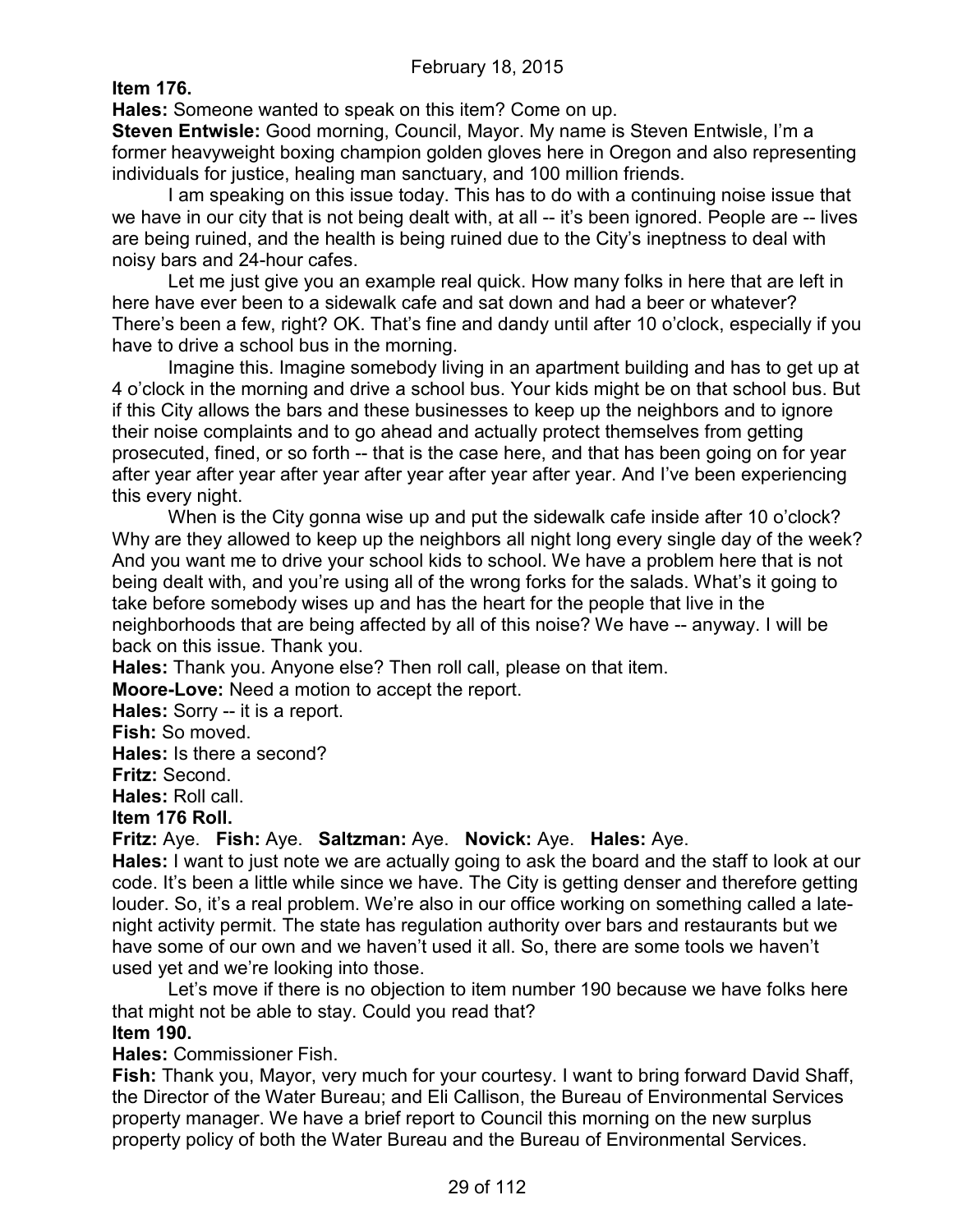And by way of context, a couple of years ago, we learned about a surplus Water Bureau property in Southwest Portland, the now infamous Freeman Tank property which was being sold to a private developer. Neighbors objected to the sale of the property and to the citywide surplus property policy that allowed the sale to go forward with what they viewed as inadequate public notice. After reviewing the contract of sale for the property, the City Attorney advised me that we had no choice but to honor the contract and to move forward. However, in conversations with the community and other stakeholders, we concluded that the policy needed to be updated and strengthened. So, I asked both bureaus to work with the community to find improvements to the policies with the primary goal of expanding community notice and building in reasonable time limits for people to participate in the process.

Today, we're going to do three things. First, briefly share an overview of the new policy with Council and preview some upcoming properties that will be coming to you for surplus designation; second, give you a sense of how this new policy has been working; and third, to seek your feedback for today and in the future for further modifications.

I want to take a moment at the outset to thank the Multnomah Neighborhood Association in particular for their partnership. David and I visited them last summer to present some of the draft improvements. They had, as you might imagine, a plethora of thoughtful and constructive suggestions from that draft which we incorporated into the current policy, which we consider a pilot process -- excuse me, a pilot surplus property policy. I want to turn it over to David Shaff, who will make a brief presentation, and then to Eli, and then we will recognize Moses Ross who is here to give the community perspective.

**David Shaff, Director, Water Bureau:** I'm David Shaff, I'm the Director of the Portland Water Bureau, and I'm going to do a quick outline of the actual policy itself which is on our website, and then I will do a very quick tour of the website that went live yesterday, and then I'll turn it over to Eli.

As Commissioner Fish noted, clearly, the Freeman Tank sale process did not work very well from the perspective of public process and information and communication and notice -- and that's basically what this new policy does. So, the first big step after the bureau has decided that a piece of property is surplus and the Commissioner has evaluated that and agrees with the recommendation is that we, the bureaus, will notify other City bureaus that a piece of property is surplus, not necessary for that bureau's operations, and is available to other cities for acquisition.

One of the important things that we noted with the Multnomah Neighborhood Association is that we're going to ask those bureaus that we communicate with to respond back in writing regarding their interest and that we will keep those. There is a scrivener's error in the policy. In number four, we left out the verb in the sentence. So, each City bureau be asked to respond. We left out the "asked" in there.

**Fritz:** Director Shaff, I believe there is another scrivener's error because the policy is to also notify the Council offices -- that we get notified so that we make sure our bureaus respond.

**Shaff:** I think we think of you as a City bureau.

**Fish:** We would be happy to put that --

**Fritz:** If you could clarify that, that's be great.

**Fish:** You thought you could preempt Commissioner Fritz in pointing out scrivener errors if you brought it to the table first -- [laughter] -- I think that was misguided.

**Shaff:** Once we have done that, we will do a number of things intended to be simultaneous in nature. We are going to notify public agencies -- so, the bureaus will have 10 days, and they can ask us for more time if they need it to determine whether or not they would like to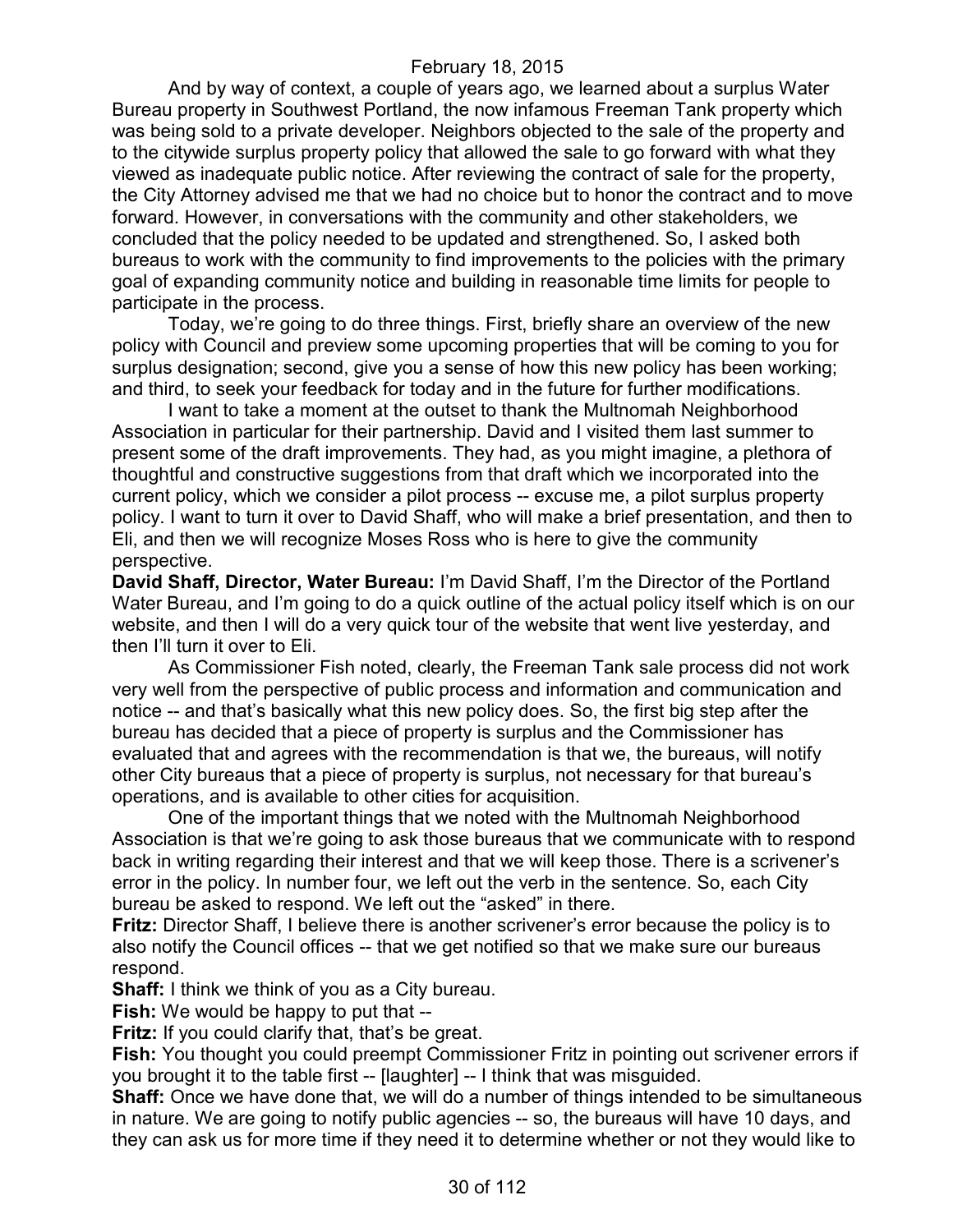consider that property. Once we have gone through that process, we will be notifying a number of public entities -- Metro, the county the property is located in, the state of Oregon, ODOT rail division is if meets certain criteria for being near a railroad -- as well as then the neighborhood coalitions, the neighborhood associations, the business associations in the area where the property is located. We will list it on our surplus property website. We've already gone ahead and done that. We have 22 properties that we've identified as properties that we no longer need for purposes of running our operations. All 22 of them are on this website now so that people can be looking at them and they can know that it is our intent to eventually dispose of them.

We will also then place an informational sign on the property. It doesn't say for sale, it will be a notice much like what you see in land use type of notifications that says that it is the City's intent or the bureau's intent to dispose of this property. And that will be posted for a minimum period of time -- 45 days, and if a neighborhood association is interested in having that posted longer, we have indicated that we are prepared to post it for a longer period of time up to an additional 45 days. We will also put a printed notice or advertisement in at least one of the community newspapers that reach residents in the area.

After that informational sign has been posted for the requisite period of time and there is no public agency that expressed an interest in acquiring the property, we'll come to you with a non-emergency ordinance on the regular Council agenda to have that piece of property declared surplus. And there are a number of things that we will be including in that ordinance. Once the Council has passed that ordinance, then we will proceed to sell the property. But there are a couple of limitations that we've agreed to there. We'll update our surplus property website. We'll place this time a for sale sign as opposed to a public notice sign. We will not accept -- it will be up for at least a minimum of 30 days, and we will not accept any offers for the property for at least that period of time. We will list on the RMLS website and other websites if appropriate, and then we will proceed to sell the property.

That's in general the pilot process. There are a couple of pieces of property, and I will preview one or two of them that it may not make any sense to do that with, and I have a couple of examples where they are -- we have little slices of properties that are surrounded by other owners and there is absolutely nothing you could do with that piece of property. So, I'll give you a good example in a minute.

So, let me walk you through our website -- and we have a link on the front page - actually, I'm going to go to the front page. You can see in the features it says Water Bureau Surplus Property. You go to the website and it's basically a general information page, but I want to point out a couple of things.

We have a link to the process that I just outlined, and we've identified them in various stages. Then we have another link that asks for feedback. This is an email that will go directly to the property manager and our webmaster. So, if somebody has something that they want to suggest or a question that they want to direct to us, they can use that process. We have an automatic notification process and a link to that. I have signed up for this so that I can make sure that it's working, and I got a link today because one of those little slices of properties that I was just talking about got put up on the website yesterday. And then we have --

**Fish:** You can sign up for these notifications and you can also sign up for monthly billing. **Shaff:** Yes, you can. Not on the same link, though.

And then we have links to both the BIBS, the internal City of Portland OMF website and Bureau of Environmental Services. And then we have links on the actual properties. So, for instance, I'm going to go to the particular property that I was talking about. If you'll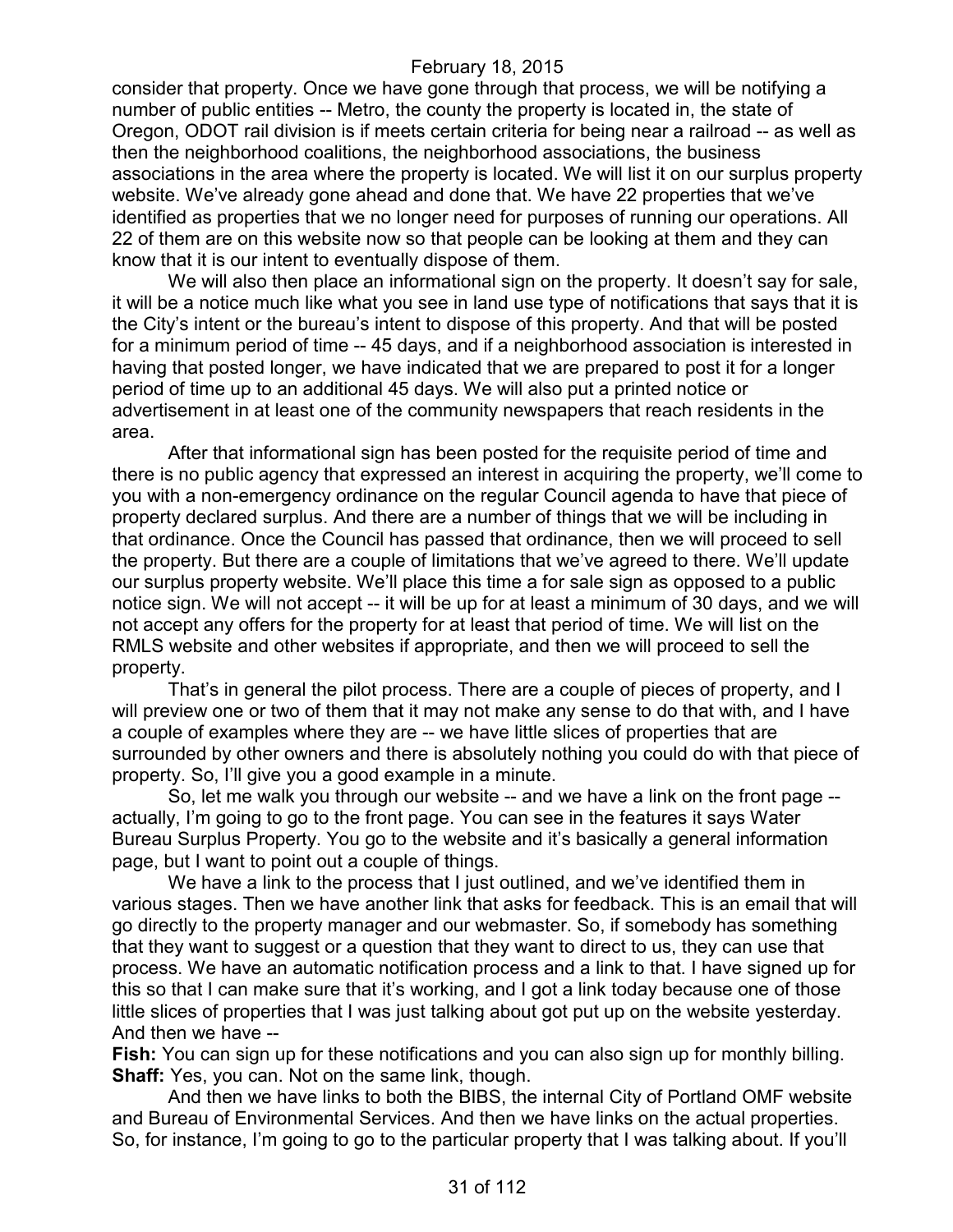look at that, you'll see the little yellow slice, it's a little piece of property that apparently we own. That's relatively new news to us. It's a slice of property right in the middle of the parking lot of the Skyline Tavern. And it's surrounded by asphalt or a road. In all likelihood, we are going to quit claim this to the owners of the Skyline Tavern who are interested in sell their property and that's a cloud on their title.

So, these are -- that's just an example of something where we probably wouldn't follow that process. There are a number of properties on here -- and I'll pull up one, the tennis court tank -- white are properties that you all had declared surplus back in 2010. There are seven properties total that you declared surplus in 2010 that we are going to go through this process over again so that we make sure that people know, here's the notice, this is our intent, we go back and talk to the various bureaus.

I picked this example deliberately because originally in 2010, all of the bureaus when we inquired said, no, we are not interested in acquiring this property. The Parks Bureau has expressed an interest now in potentially acquiring this piece of property. So, we're going to go through this entire process all over again with all of the properties that we'd originally declared surplus in 2010.

I think that will give you a general tour of the website. As I said, everything that we currently own that we do not believe we have any reason to continue owning is on that list. So, it's 22 properties right now. And as things change, as we dispose of those, we will remove them and as we identify other properties that perhaps we don't need, we will put those on the website. And then I'm going to link to the BES one and turn it over to Eli. **Hales:** A quick question before you do because it is water related. Don't need a detailed engineering explanation now but actually when you look at that slide show, there is kind of a shocking number of tanks that you are selling. So, I assume that because of the construction of new tanks, particularly on Kelly Butte and Powell Butte, you don't need those in the system anymore and you can maintain fire flow and pressure without them? Is that what's going on?

**Shaff:** Yes, Mayor. A fair number of these tanks have never been connected to the system. So, I picked Richland tank. That's from the old Richland water district that was annexed 30 years ago. We've owned this property that length of time and have never connected this particular property to the system.

**Hales:** So, leftover from water districts in a lot of cases -- that makes sense. I wanted to make sure that water was still going to be there when the Fire Bureau needed it. **Saltzman:** Good question.

**Fish:** Good question. And when we come to Council on any surplus designation, we'll want to have those kinds of robust discussions about are we being prudent in declaring surplus, might there be someday a back-up need of some kind -- but that ultimately is the council's decision.

**Hales:** Great. Good morning, Eli.

**Fish:** Thank you David. Eli?

**Eli Callison, Bureau of Environmental Services:** I want to run you quickly through a couple of properties that BES has taken partially through this surplus process. But before I get into that, I kind of want to put a caveat on that. I've been the BES property manager now for three months, so I've not been with these properties every step of the way. I'm going to give you a little of our experience as we deal with this.

We have two parcels. In contrary to Water Bureau, ours are more in an industrial area. The two parcels we have out required as part of the CSO project, so we have a 15 acre site right on the Willamette zone, heavy industrial; and then adjacent to that on 22nd and Naito, we have about a three-quarter acre site also zoned industrial. Both of these properties were, like I said, taken through this process, the public notification was put up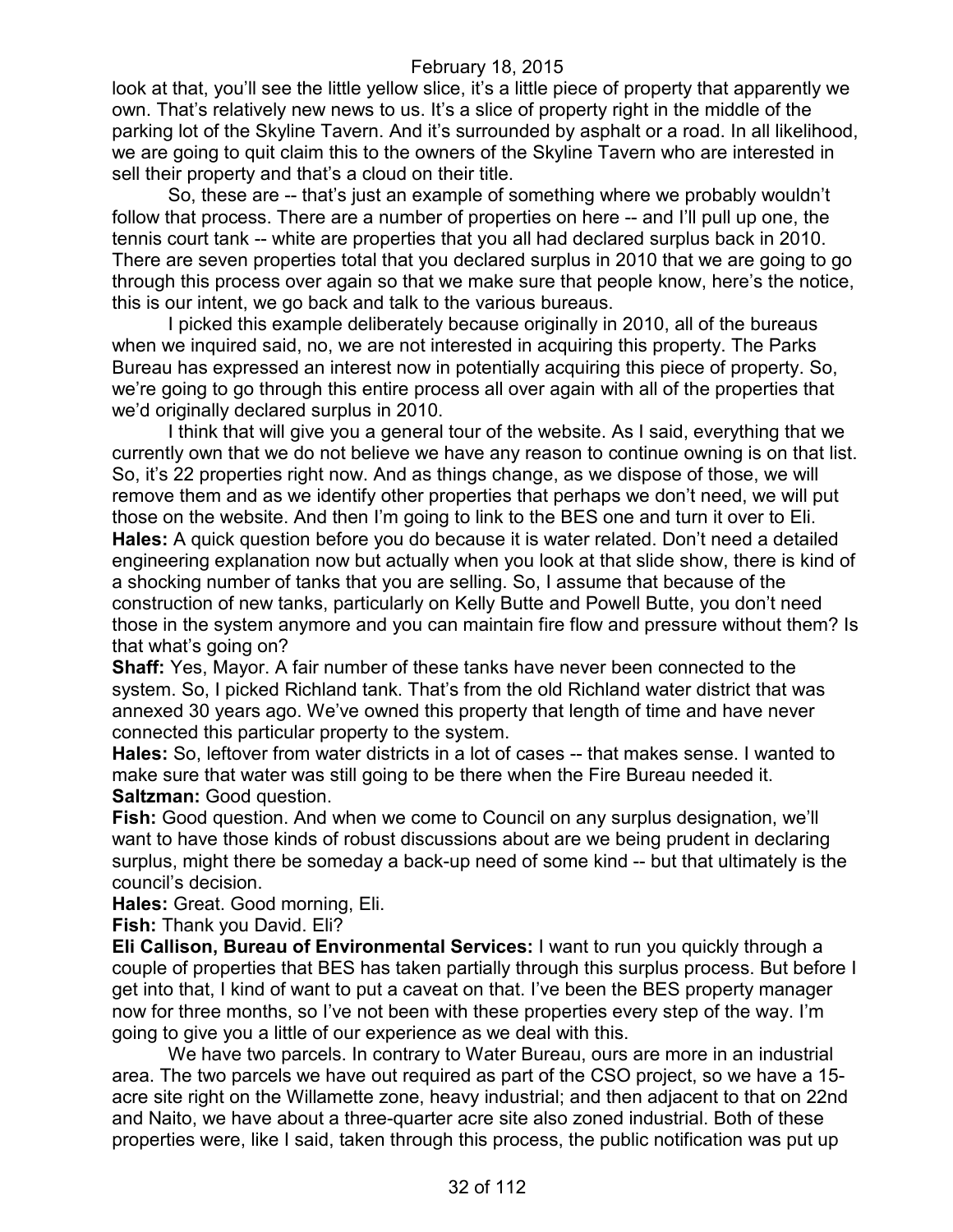last March -- excuse me, last May. We did not receive any feedback from the public on any of these properties with regards to any concerns. Pretty much all the feedback has been as soon as the posting went up, people wanted to buy it well before we were at the spot where we could go through that.

Both of these were placed surplus back in August. Since then, we're kind of at this point just getting the final engineering done to preserve the sewer infrastructure that we have underneath the sites, at which point we will be ready to post the site for sale and we'll be waiting the 30 days to acquire them.

Kind of briefly, as David mentioned, BES and Water have gone back and forth on this process. BES had some concerns initially about the length of time, particularly with regards to a business interest of being able to time the property sale with the market. But with the addition to the public notice either being extended instead of having an additional length, we're pretty happy with where it's at and we think that the process is enough to allow the public to have the input and that it can be extended as needed. But in the more residential areas, it makes a lot more sense to have that length of time.

**Fish:** Mayor, before we invite up Moses Ross, I want to comment when you asked me to lead both bureaus, part of our conversation was to find ways of creating uniform systems and policies. The first evidence of that was the joint CIP presentation the fall of your first year where we did it apples to apples and both bureaus used the same format. And I remember Commissioner Saltzman expressing to me the view that it was easier to follow when you had both bureaus presenting the information in the same manner.

This is another example of both bureaus getting together, coming up with a uniform policy with websites that have the same information and the same format. And because this is a pilot, we'll be soliciting on an ongoing basis feedback. If you have suggestions for how to improve both the presentation and the policy, we'll continue to refine it. But it's - again, it's an example of two bureaus working at a very high level together to try to get this right. I appreciate both of their work.

And if you don't mind, I know we're backed up. I thought maybe we would have Moses Ross come up. He was our indispensable community partner, and we've asked him to say a few words and then we will take questions. Why don't you guys stick around? **Hales:** Great. Good morning, Moses.

**Moses Ross:** Thank you very much for this invitation. Upon reviewing the website and reviewing the detail that you have presented in all of those properties, I found myself thinking about to when this issue first came to my attention at the Multnomah Neighborhood Association, and the residents that were living around the Freeman water tower had just heard about this issue, and they asked me to help them. I went and had to create my own list of those surplus properties, and also, in turn, reach out to the neighborhood association chairs at all of those properties to make them aware of the situation. So, I'm very appreciative of the effort that you have made to detail those properties at one location.

I think this is transparency that you're adopting will alleviate so many concerns. For instance, if this transparency had been available to my neighbors in Multnomah prior to Freeman, it would have been I think a lot smoother and we would not have had such a potential for contentiousness. So, thank you for listening to us and adopting many of our suggestions, if not all of those suggestions -- the transparency issue, the 90-day delay, 45 day delay -- that's imperative from the neighborhood association perspective to be able to organize and to be able to notify. So, I'm very appreciative. **Hales:** Thank you.

**Fish:** Mayor, I'm really -- I want to publicly thank Moses Ross and the leadership of the neighborhood association. When he said this was a contentious process, he was using a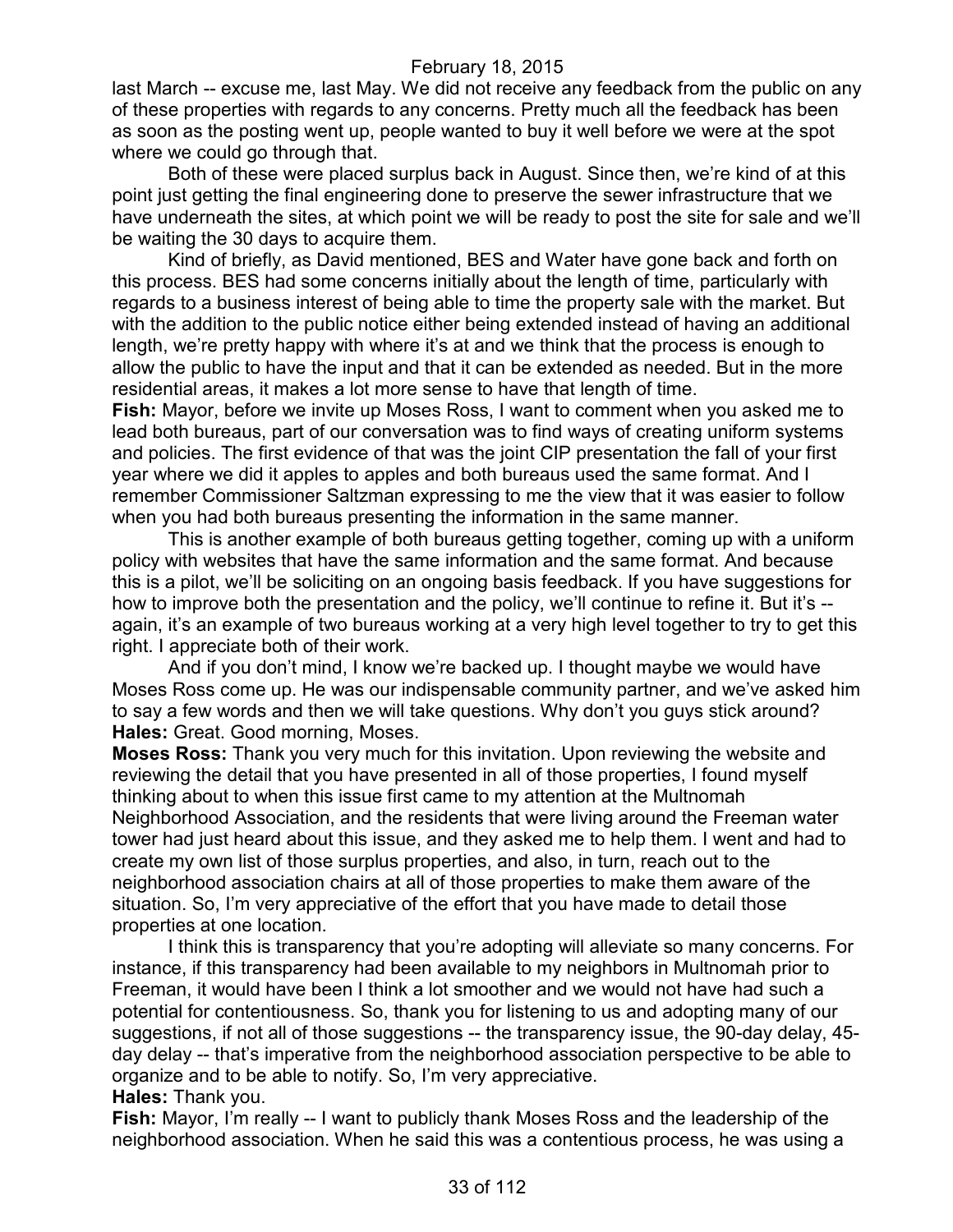euphemism. This not only sparked a lot of frustration at the neighborhood level, but it spawned a lawsuit and some very tough conversations. And I think the bureaus in reviewing these matters realized that we could do better. And the neighborhood had some really good suggestions, and we incorporated some of them, and we came to a meeting, we found out we hadn't gone far enough and we took further feedback. What we have now is a significantly enhanced policy that addresses the transparency issue and makes sure that all of the key stakeholders get the kind of in the that they need to be able to help us make the right decision.

We know we're not finished, and we'll continue to work with our friends at the coalitions and neighborhood level to get it right. But I mean, this is an example, when you talk about doing our best work in partnership with the community. What could be a better example than working with a group that sued us and expressed such displeasure with our work that we actually had to rethink our whole approach? And out of it comes a policy that we think greatly meets the public interest and gives us a chance to get a better outcome. **Ross:** Absolutely.

**Fish:** So, how many times do you get to celebrate that? Moses, we want to thank you for your good work.

**Ross:** Thank you. Thank you for your good work. Appreciate it.

**Hales:** Thanks very much. Any other questions for the panel? Thank you all. Anyone else that wants to speak on this item?

**Moore-Love:** Mr. Lightning.

**Hales:** OK. Good morning.

**Lightning:** Good morning. My name is Lightning, I represent Lightning Watchdog X1. One of the concerns I've stressed on these surplus properties -- in my belief, anyway -- the public deserves to at least have an independent appraisal done on these properties to determine value. There's a lot of times that I see these properties being almost given away for nothing for the public good. The City is not philanthropist, they cannot be giving away properties when you have debt of over \$1 billion in transportation that needs to be addressed, \$500 million in parks, \$250 million in housing. You don't have anything to give away. You are buried in debt that you have to look at the overall asset and begin to understand you can't give these away at pennies on the dollar. I want to start seeing estimated values of \$250,000 or greater to have independent appraisals from outside companies to determine a value.

Another issue I have on these surplus properties -- I don't think the City is qualified to make the sale. I would like to have an independent brokerage company, maybe Grubb and Ellis, Coldwell Banker, very reputable companies to sell the properties if it is determined that the properties are over \$250,000. That separates the City from any conflict of interest, any possible relations with the potential buyer, ex-employee, ex-relative. It separates all of those conflicts.

We need to have that separation on these type of deals. We need to obtain the fullest possible market price that we can get. The City is in a tremendous amount of debt and needs to take care of the debt, and we cannot allow these existing assets to be given away at low values to certain developers that a lot of the public has stated in here today really was unaware of what was going on.

If you had an independent brokerage company handling that, independent appraisals handling that, this will never happen. The brokerage community is worth every dollar that you pay them on these type of transactions. And the reason is why they have the experience over years to get the highest and best price with the largest market base out there that can understand how to talk the language to sell these type of properties when you are dealing in million plus dollar properties.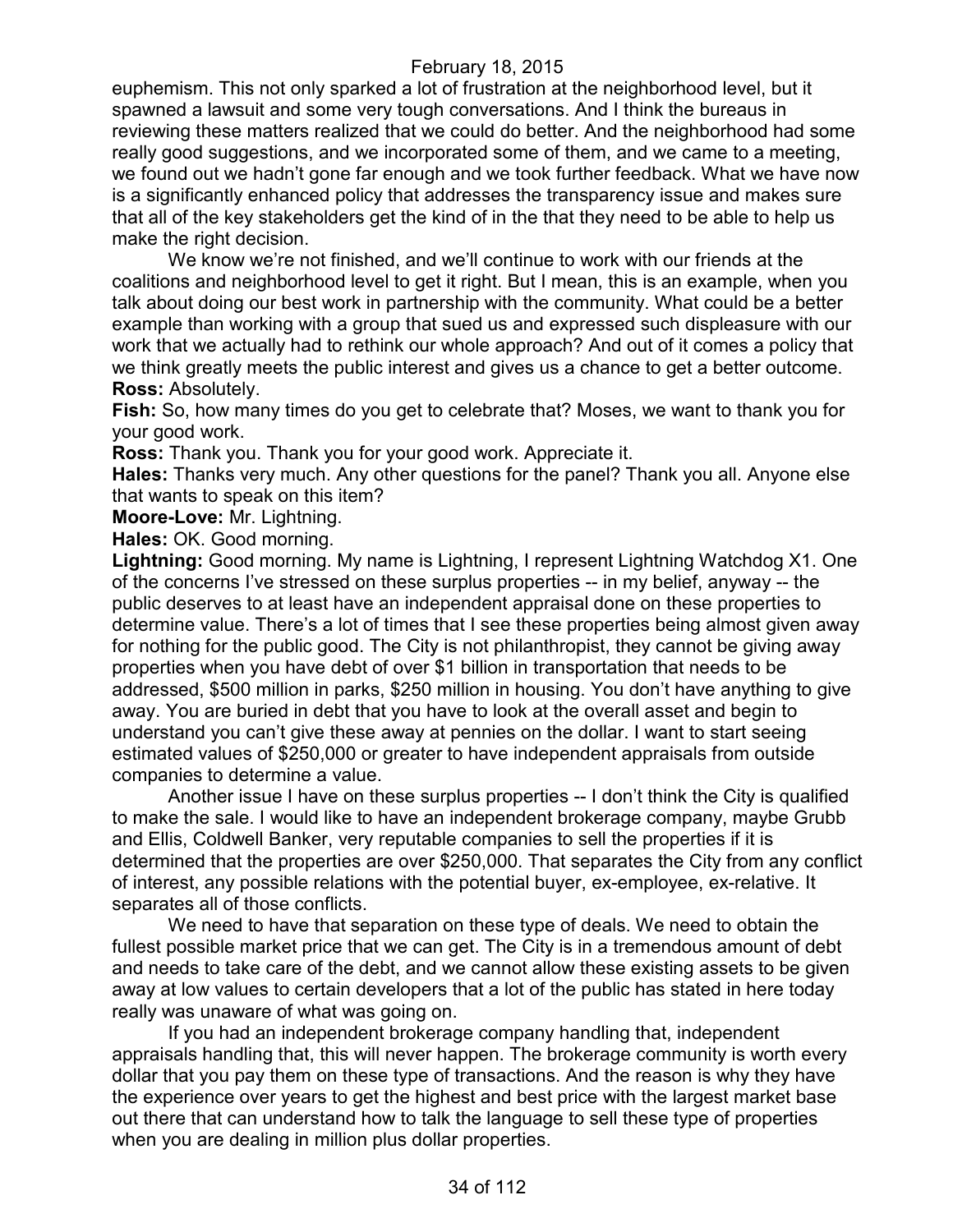The public deserves to get full value for these properties. The public deserves to have these properties go back in and begin to pay down some of the debt in these different bureaus. I am at total disagreement in allowing the City to handle the sales and also have a suspicion on your overall values based upon your estimated values and not legitimate appraisals on these surplus properties. Thank you.

**Fish:** Mayor, once again, Lightning has focused in on two of the most important issues on this whole transaction. Thank you, Lightning. Paragraph six, sub-d of the pilot that's before you requires that when we come to Council for permission for surplus, we have an appraisal or other evidence of the market value of the property. And I think our intent is to seek an appraisal where appropriate, and a substantial property would require an appraisal. And if the Council does not -- thanks Lightning -- I will update [inaudible]. And if the Council doesn't think that that's sufficient, we'll do something beyond that.

And in terms of independent brokers, we completely agree with Lightning on this one. For example, terminal one, which is a 16-acre property in a prime industrial area - that transaction will be handled by a professional commercial broker. And in fact, we've had a tremendous amount of interest that's been expressed to the broker already because it's highly desirable dirt, and it's precisely to keep that distance between the bureau and the marketplace.

We expect to make a significant premium on that property and I would be remiss if I didn't once again acknowledge that during Dan's tenure, there were some decisions that were made to acquire rather than to lease industrial property for the Big Pipe, and there was some criticism of the City for buying because there was an uncertainty about the future market conditions. It turns out that's like buying Berkshire Hathaway when it first hit the market. These properties are so valuable. We expect to be able to show tremendous value to ratepayers when we sell terminal one and some other properties. So, we agree with both points you made, Lightning, and one incorporating the policy and the other what we are in practice doing with our substantial properties.

**Lightning:** If I can respond real fast.

# **Hales:** Sure.

**Lightning:** The term estimated value is of great concern to me. I want actual appraisals, actual sales comparable, income approaches. I want to see real data, not somebody throwing out an estimate. So, that's a real concern to me.

**Fish:** Policy says appraisal.

#### **Lightning:** OK.

**Fish:** So, we agree with you on that and we'll also be notifying Council of the broker we've selected to handle the transaction, and that will be at a public hearing where you can comment as well.

**Lightning:** OK. One other thing real fast. You said you might take surplus properties and allow other bureaus to have a say on that property. What I would like to see, if at all possible, is to take five bureaus -- the top bureaus that need the most money -- and every sale gone back into a fund that is equally distributed between the bureaus. Now, I know you can't do that, but I'd like the home charter to be taken a look at and have legal counsel maybe to discuss that to see if that can be done on that type of a surplus property. If you can take that property and give it to another bureau, then why can't you take funds and equally distribute it?

**Fish:** Let me be clear. I would be recalled and we'd have a new lawsuit and another petition drive if we gave it to another bureau. So, you've pointed out -- we are not giving it. All we're doing is giving a City bureau a chance to acquire it at market price. And if they don't want to acquire at market price, then it goes -- and the reason we're doing that, lightning, is because Commissioner Fritz may, for example, may come and say I want to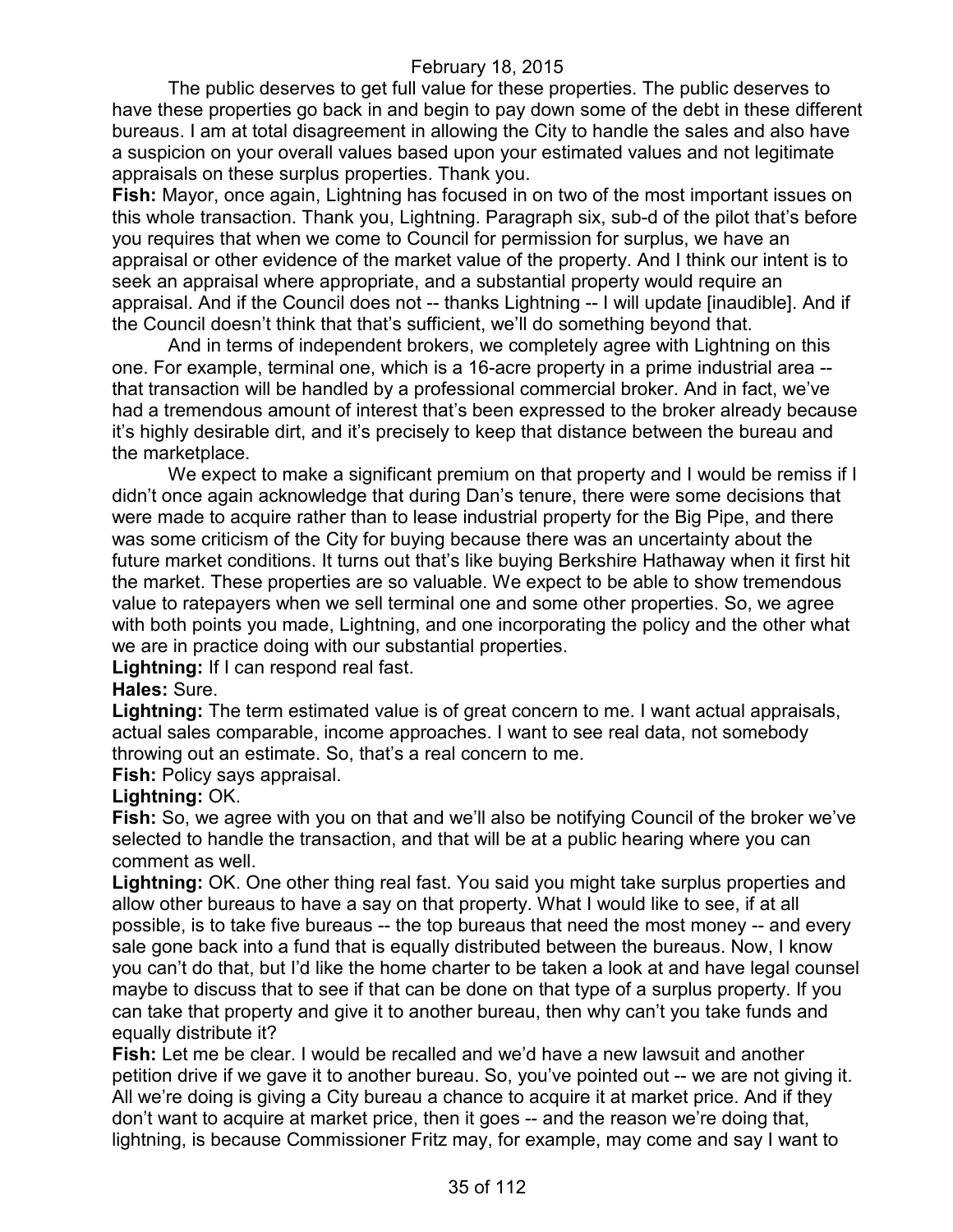add that piece to existing park. Or Commissioner Novick may come and say, this is part of a master plan for PBOT -- but they have to acquire it at market price. We're not transferring as a gift to any bureau.

**Lightning:** Based upon an appraisal. And again, that is public money doing that and the public should have a say on that and that's my point. Thank you.

**Hales:** No, you've made it. Thank you. Anyone else want to speak? Then motion to adopt the report, please.

**Novick:** So moved.

**Fritz:** Second.

**Hales:** Further discussion? Roll call.

**Item 190 Roll.**

**Fritz:** Congratulations, Commissioner Fish, for your diligence on this. It is indeed wonderful to see such consensus and good work to the Water Bureau and BES. Aye. **Fish:** Thank you. I want to thank both of my bureaus for the hard work they have put into this, and in particular the time they spent with community members addressing the concerns.

In our jobs, sometimes despite our best efforts, we don't get it right. And we can either just accept that as a fact of life or we can learn from those missteps and improve what we do. And this is an example where we fell short of community expectations around one piece of property, but it caused us to re-evaluate our overall policy and the result is a much better policy. It's more transparent, it has better accountability measures, and equally important from the ratepayer point of view, this is likely to result in better prices for the property that we're selling.

So, I want to thank my team. We look forward to working with the City to look across all bureaus at a more robust surplus property policy. We welcome comments and feedback throughout, because we consider as a pilot and this is not -- we don't think this is the final version, so we can always improve. And I want to particularly thank Moses and Multnomah Neighborhood Association for all of the time they spent helping us getting it right, or at least better. Thank you. Aye.

**Saltzman:** Well, thank you, Commissioner Fish, and Multnomah Neighborhood Association, and Bureau of Environmental Services and Water Bureau for giving us a good policy that gives us a good framework for moving forward. Thank you. Aye.

**Novick:** Really appreciate the hard work of the bureaus and Commissioner Fish and of the Multnomah Neighborhood Association. And I'm particularly pleased that there is now peace between my colleague and my neighbors. Aye.

**Hales:** Very nice work, thank you. Aye.

# **Item 183.**

**Hales:** OK, Captain Sheffer is standing by. I don't know if we have any questions about this, but come up and give us a quick picture of this, please. Small grant.

**Kelli Sheffer, Portland Police Bureau:** Good morning, still. Kelli Sheffer with the traffic division for the Portland Police Bureau, and with me are the two subject matter experts, Officer Brian Sweeney and Sharon White from PBOT who will speak to the grant.

**Brian Sweeney, Portland Police Bureau:** Good morning, Mayor and Commissioners. What this is it is something we've been doing for the last several years with PBOT already, but essentially it's five enforcement missions where we've already identified five different locations and five different dates where we'll do a traffic enforcement at a crosswalk. And Sharon can speak on how that will happen.

**Sharon White, Portland Bureau of Transportation:** So, thank you. Appreciate the opportunity, and also want to thank you for the time that you have served as a pedestrian and also, Commissioner Novick, thank you very much. The crosswalk enforcement action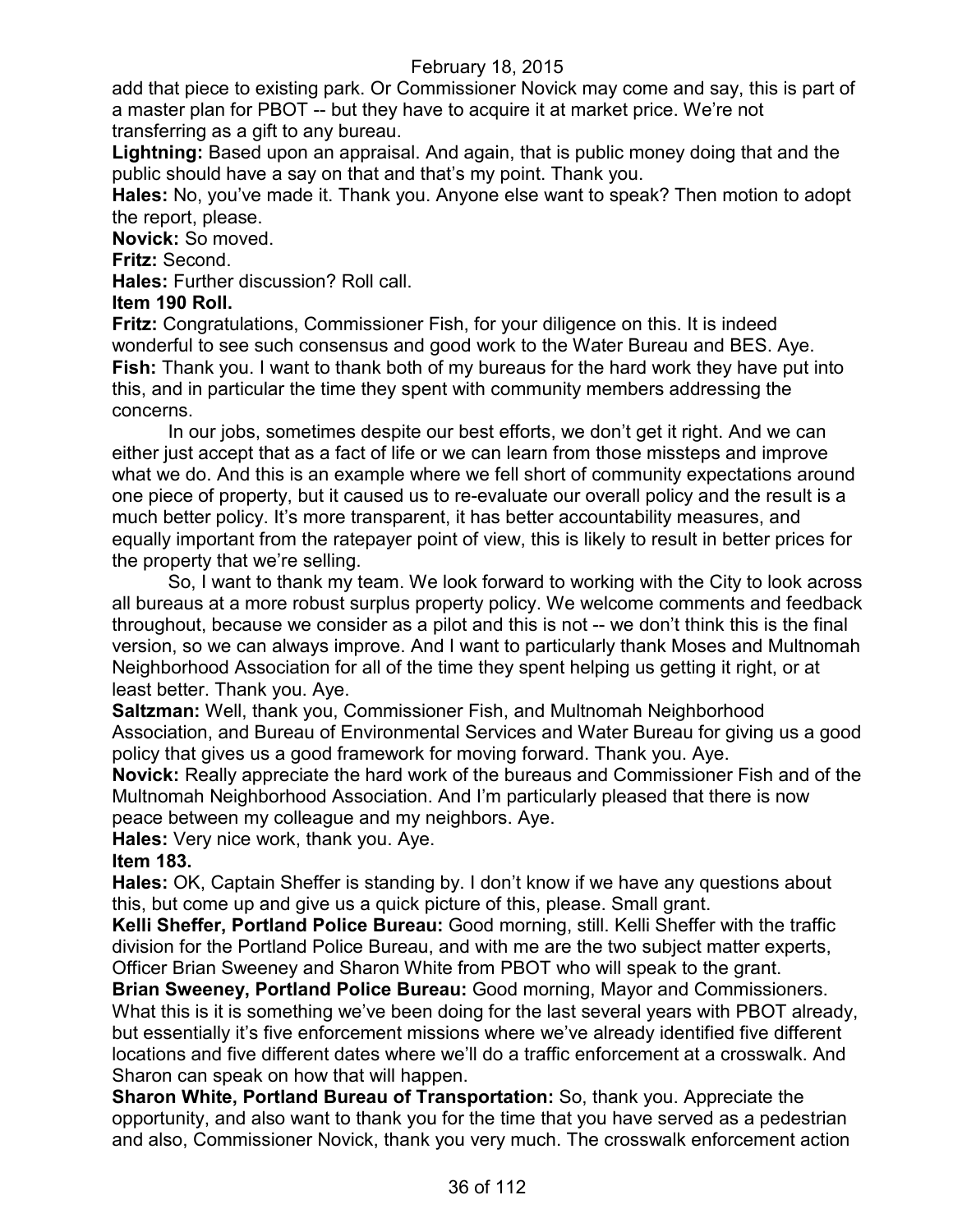is a wonderful opportunity to strengthen our partnership with the Portland Police and PBOT. It has a very strong educational element, and our goal is to help improve safety for pedestrians but all roadway users.

Prior to each crosswalk enforcement action, we put together a media advisory and we notify the media that we're going to be doing it, we send it out to neighborhood associations and different community groups. We usually do that about three or four days ahead of the crosswalk enforcement action, and then a day or two before we visit each business within two or three blocks and tell them about the enforcement action and we talk to them about always watching for pedestrians, and these are what the fines are and some of the consequences.

Before we do the crosswalk enforcement action, the day of, about 15, 20 minutes prior to start, we put out signs that are about this high that say pedestrian crosswalk enforcement ahead and we have orange cone and a flag. And if I'm the walker, I always have on a light-colored jacket or light-colored pants or something so I'm definitely visible. And then during the enforcement action, whether I'm the walker or one of you or a designated walker, we always allow adequate time for the driver to stop -- or bicyclist, whomever is approaching us -- and we make good eye contact. So, it's not like jumping out in front of people, drivers or anything.

The police do a really awesome job. I don't take any responsibility for the enforcement or the warnings end of it, but they do a really great job. They give out the warnings and citations to pedestrians who are violating or doing something inappropriately, and then also to bicyclists and to drivers.

After completion of our crosswalk enforcement action, we collect the results of it from the Police Bureau, and oftentimes we have a breakdown of what the categories are like so many times failure to stop for a pedestrian, or not wearing a seatbelt, or talking on their cell phone, or what have you. Then we take that information, report it back to the media who had attended or requested the information, and we post it on our website and we share it with other community members that expressed interest.

I think all in all, it's a really great program. This allows us to do additional over-hours time for the police for their time and it helps us continue a program that I've been coordinating since 2004. And since that time, we've done 93 crosswalk enforcement actions that have resulted in 1638 violations -- or right around there -- and a little less than 500 warnings. So, I think it has been -- the community members seem to really appreciate it a lot. Business communities also appreciate it, and it's like I say a good opportunity for PBOT and Police to work together.

**Hales:** Thank you. Questions?

**Fritz:** That's astonishing that you get so many violations even with all of those warnings. Is the so-called decoy pedestrian -- is that a paid person or a volunteer?

**White:** Right now it's always been a City person.

**Hales:** That is why it is so inexpensive, it's using City Commissioners as volunteers -- [laughter]

**Fritz:** But I would have thought it could be even less expensive if it was always a volunteer rather than if it was a staff person taking time out of their other job.

**Hales:** Well, Commissioner Novick and I don't want to be greedy, so anybody that wants to volunteer, I bet they'll take you up on it.

**Fritz:** I would suspect neighborhood associations and others would be berry interested in doing that which could then stretch the dollars for the enforcement part even further.

**White:** That's something within -- Leah Treat and our active transportation that we're thinking about and enter into a conversation with police about.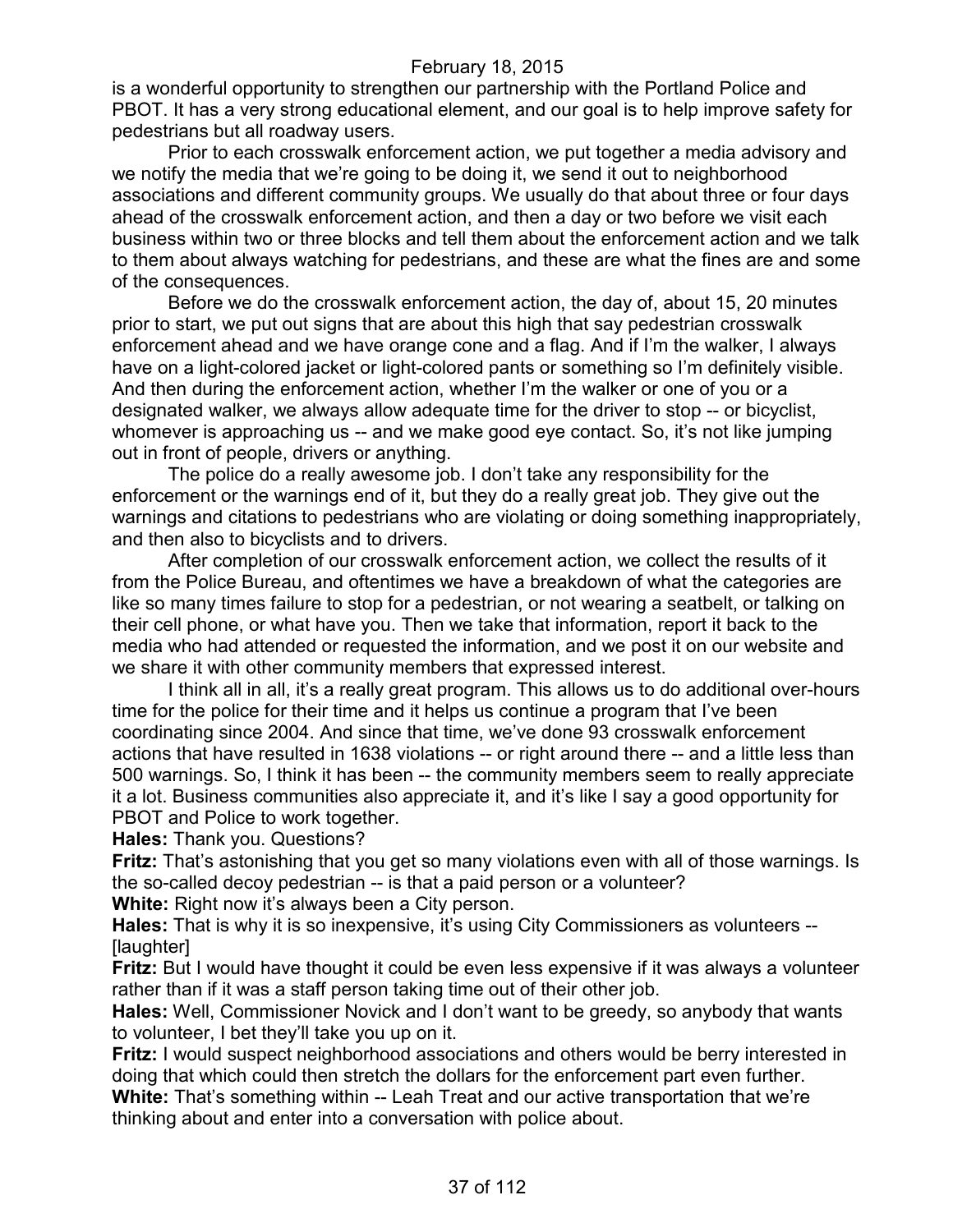**Fritz:** In the olden days, the Willamette pedestrian coalition used to independently put these on, and there'd be 20 or so of us crossing the street back and forth. So, I know that there is a willingness of folks to do it.

**White:** Thank you.

**Hales:** Good point.

**Saltzman:** Is there some legal obligation why you have to warn people? I mean, I've never understood why we warn people ahead of time -- that and also on your cell phone texting things, why you post warnings you're going to be doing enforcements at this intersection. It seems counterintuitive to me to really curb illegal behavior.

**Sheffer:** Well, I think our emphasis would be to educate folks, to educate the public. So, that's where we're hoping to make impact. If we're educating, we're talking about it, and then on top of that they receive a citation, it wasn't because we weren't at least making an effort to educate what we're enforcing, whether it be texting while driving or the crosswalk issues that we're working on.

**Hales:** I think that's a good point. It's open to discussion about how much warning we give people that hey, we're really serious, don't violate the law now. No, actually, it's always illegal.

**Fritz:** Yeah. Having one time to be pulled over at not stopping entirely at a stop sign, I know that the heartbeat for seeing the lights come on was definitely enough to get me to comply forever after. So, the additional fine would have been more punishment than gaining compliance.

**Sweeney:** Most of citations that are issued -- they are also given the opportunity to take a class we have in Portland, the share the road safety course. And most of the education and the class is about how to get through these types of locations in the city -- not just pedestrian crosswalks, but stop signs and speeding and cell phone use. Most of the people that we contact are offered the class.

**Novick:** Commissioner Saltzman, I definitely understand your point but I want to underscore the Captain Sheffer's point that we take these opportunities to educate the general public beyond people that happen to be driving through that crosswalk enforcement action. So, it's a bit of a balance and I think we strike the balance reasonably. **Hales:** Thank you. Other questions, discussion? Thank you all. Anyone else want to speak on this item? OK, then let's accept the grant. Roll call, please.

## **Item 183 Roll.**

**Fritz:** Thank you for your work. Aye.

## **Fish:** Aye.

**Saltzman:** Thank you. Aye.

**Novick:** I really appreciate Sharon's work and that of the Police Bureau. We've had residents come up to us on the sidewalk and thank us for doing this and making the neighborhood safer. I just wanted to note that recently Patrick Stewart -- otherwise known as Captain Picard of the Starship Enterprise -- was in town and he was asked what he liked about Portland and one of the things he said was that he really appreciated that motorists respect pedestrians at crosswalks. So, I realize we've got a lot of work left to do, we're not as safe as we should be, but I think it's great we were able to impress Captain Picard, particularly because he's been throughout the galaxy -- [laughter] -- and has seen behavior all over the place. Aye.

**Hales:** I think this program delivers a lot of teachable moments for very little investment, thanks to good work on your part. Well done. Thank you. Aye.

# **Item 184.**

**Hales:** Mr. Auerbach.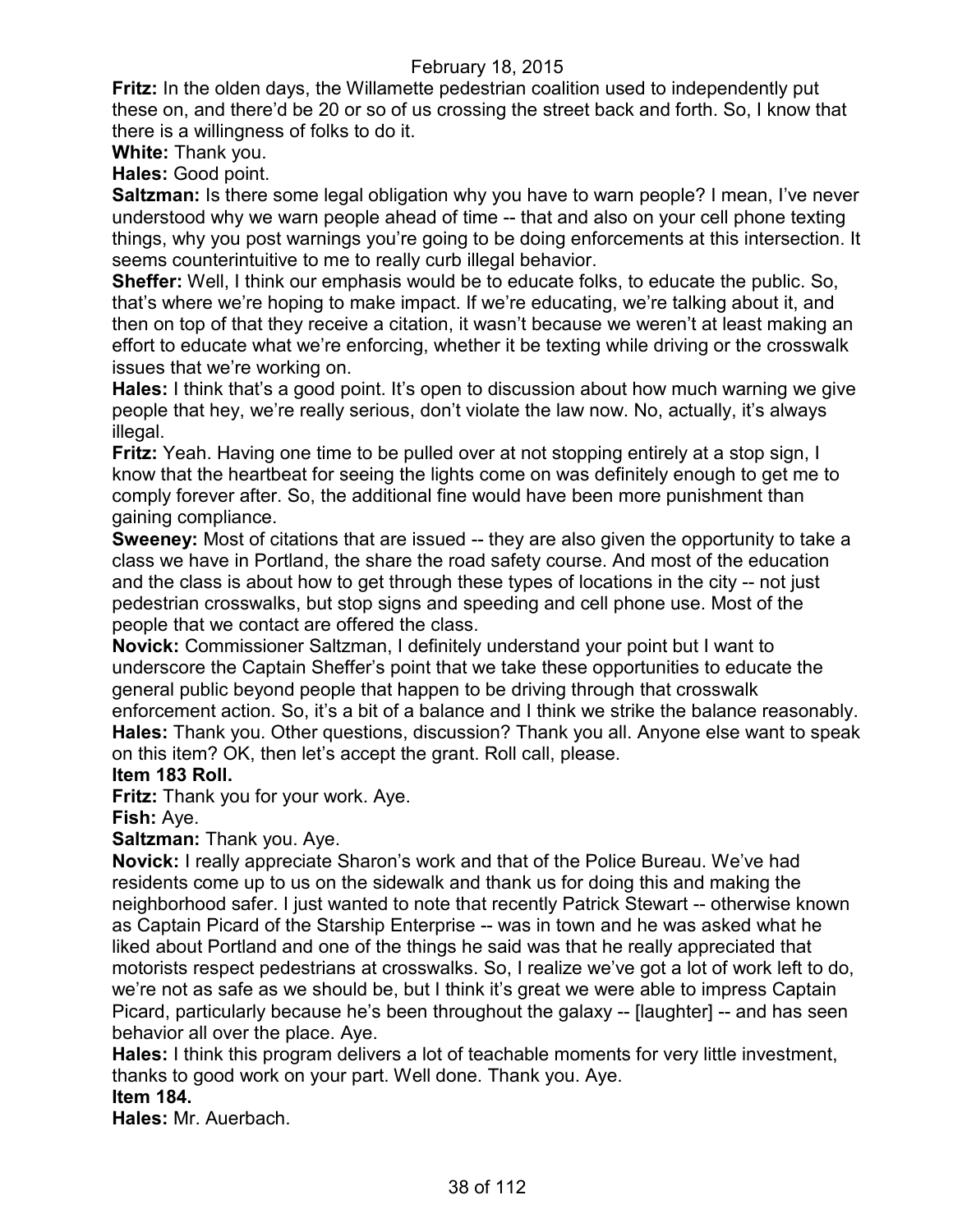**Harry Auerbach, Chief Deputy City Attorney:** Good morning. Thank you, Mayor Hales and members of the Council. My name is Harry Auerbach, I'm Chief Deputy City Attorney. I'm back with another amicus resolution, this one on behalf of the freedom to marry.

Just very briefly, as you are doubtless all aware, the right of same-sex couples to marry has been litigated throughout the country generally in favor of upholding the right to marry with the exception of the Sixth Circuit Court of Appeals which encompasses several states in the midwest and southeast. And the United States Supreme Court has four cases out of the Sixth Circuit, which it has chosen to take for the purpose of answering the question whether the 14th Amendment to the federal constitution requires states to recognize same-sex marriages.

The Mayors for the Freedom to Marry, the United States Conference of Mayors, and individual mayors and cities are filing a brief as amicus curiae. We've been asked to join in that brief. And after consulting with your execs in the Mayor's Office, we're bringing you this resolution to authorize us to add Portland to that list.

Portland -- as I'm happy to say wherever I go -- has a proud history of being at the forefront of civil rights and particularly civil rights for same-sex couples starting with our enlargement of our civil rights ordinance back in the early '90s to include categories that were at that time excluded from protection under state law but which since then have been added. So, this is in keeping with our proud tradition, and we bring this to you for authorization.

**Hales:** Thank you. Questions for our City Attorney? Thank you very much, Harry. Anyone want to speak on this item?

**Moore-Love:** I have five signed up. The first three, please come on up. **Hales:** Go ahead, Charles. I think you're on first.

**Charles Johnson:** Good morning, Commissioners. When I arrived, the sign-up sheet was blank. We certainly know that the sentiments of Basic Rights Oregon and the ACLU are with this and we're pleased to see that. Unlike minority contracting and some other civil rights issues, you didn't need any public pressure. The City Attorney's Office and diverse staff there came forward.

I would encourage you to take all of the man hours that you might be using to appeal -- however limited that appeal may be -- Judge Simon's ruling and transfer them over to this amicus curiae work and give up that appeal.

What we need to do is really concentrate on the fact that LGBTQ people have had great success getting the city to support their civil rights, and in other areas of the city, other minority communities are feeling less success. So, we need to look at what worked right here at the City Attorney's Office -- that this can come up with no public pressure and we need to find out through the Office of Equity and Human Rights how other minority communities can have instant satisfaction. Because what we've learned in the struggle for marriage equality' for gay, lesbian, bi, and trans people -- because there's still some work to be done in that area because people's government-assigned gender can and will in some jurisdictions, like the Sixth Circuit and Eleventh Circuit, can and will pose problems when trans people go and try to get their marriage rights even after the Supreme Court makes the right decision once our amicus brief is submitted and recognized by them.

So, thank you to the City Attorney's Office and 39 or so attorneys working there. And I want this Council to encourage them to always be mindful of national issues so that we can do more good things like this and maybe also talk about making sure that the state attorney general's office joins us. Thanks.

**Hales:** Thank you. Good morning.

**Michael Long:** Mr. Mayor, Commissioners, my name is Michael Long, I'm resident of South Portland, I'm also an attorney in Portland here. I'm the past president of the Portland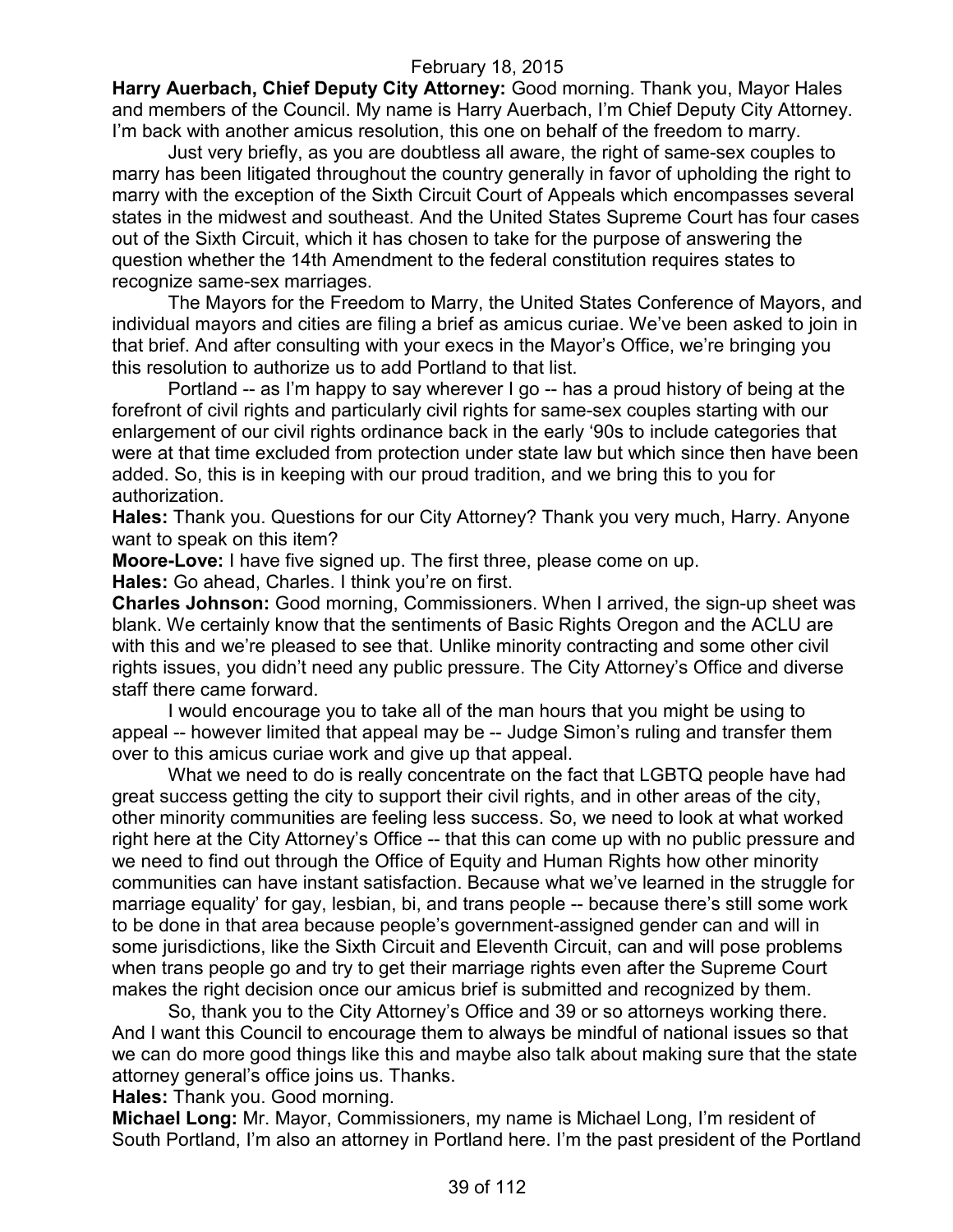Area Business Association, which is the LGBT chamber of commerce; and I'm also proud to serve on Represent Oregon and Portland specifically on the national board of governors for the Human Rights Campaign. I speak today in support of the resolution.

As you are all aware, the Windsor case and the Perry case focused the entire world on DOMA and on same-sex marriage. Although the Windsor decision was an amazing success for the LGBT community, the Perry case didn't get to the issues of same-sex marriage and ended at the standing area. Following those two Supreme Court decisions, what we found we saw the Prop 8 plaintiffs in California marry, as well as thousands of others of Californians. We saw a wave of amazing decisions from the federal courts and from the circuit court on specifically in support declaring the bans on same-sex marriage to be unconstitutional, including a powerful opinion written by our own Judge McShane in the instance at court here in Oregon on May 19th, 2014, which ushered in the second round you might say of same-sex marriage and marriage equality in Oregon. Yet recently, the Sixth Circuit opinion published what I would call a TED Talk opinion as to what the value is of the U.S. district courts and the circuit courts and whether they should be weighing in on this, which leads us to needing the Supreme Court to finally rule on marriage equality for the last time.

Today, City Council is deciding whether to approve a resolution which charges the City Attorneys with filing and/or and signing on as U.S. Conference of Mayors amicus brief. Your vote will not only broadcast to our people and LGBT people in Portland, but also to our youth. I was recently pleased to participate in HRC's national time to thrive conference which was held here last weekend. 550 people, educators, counselors working with LGBTQ youth that came here to learn about best practices. As they were here, they heard about Portland and what Portland is doing, and they now what support our community in Oregon has for LGBT. The youth listened to us, they listen to the leaders, they even listen to our politicians when they make a decision like this. And so, it's so important for your vote to resonate throughout our community, throughout Oregon and southwest Washington and into the community and actually internationally as they hear of the Portland City Council supporting this. I strongly encourage you to do that on behalf of all LGBTQ people in Oregon and southwest Washington.

**Hales:** Thank you.

**Long:** Thank you.

**Hales:** That was a great conference, it was really impressive. Good morning.

**Veronica Bernier:** Good morning, Mayor Charles Hales -- I guess I'm a little far back -- I'm a shorty, only 5'4". Good morning, Steve Novick. Glad you're back. Did you have a good cup of coffee? [laughs] Good. Nice to see you all sitting here smiling this morning after the little amazing event last night.

The beginning of Lent for the Catholics has aroused a lot of energy and support and emotionalism, and all of the other Christian churches here in the United States did celebrate Fat Tuesday with a lot of fanfare. We had fun and a lot of pancake suppers that were held at churches of our choice. When I mention churches of our choice, of course we know Portland has one of the largest church bases in the entire United States. The Interfaith Council has always come through in the past in support of everyone with regard to all nations, really. In spite of race, color, and creed, we always seem to come across and sit at those tables and have some mighty fine pot lucks, Commissioner Saltzman.

Speaking of pot lucks, there's another one scheduled, and I just want to mention something really briefly. I do support -- I'm a married woman and divorced, and I have children and grandchildren. I just have to say that even having been married in the church, I do support people who have different lifestyles because that is the way some people are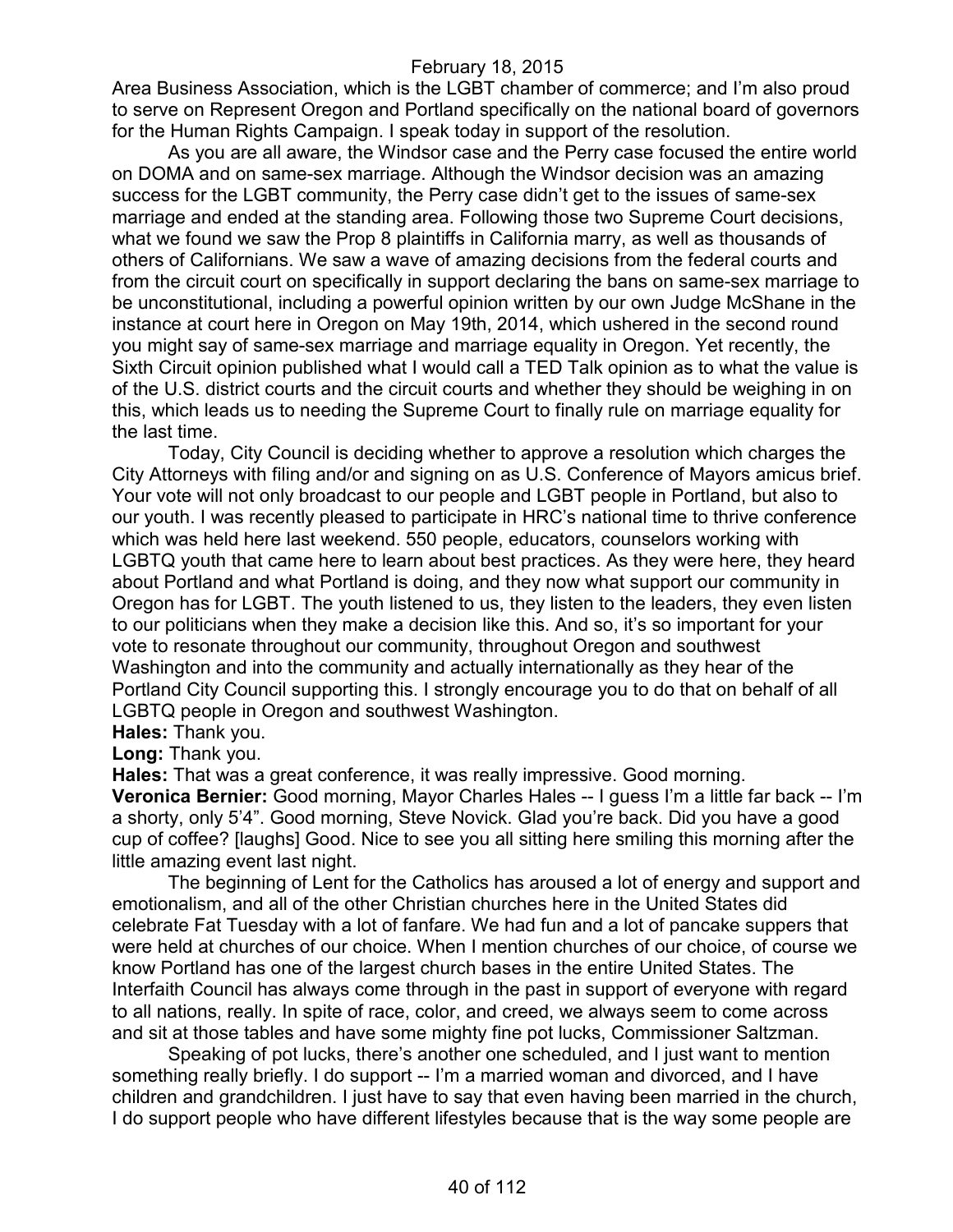and I think that in terms of all of the people in the United States, there are many, many different walks from many people.

I want to say that at the First Congregational Church, United Church of Christ, we do have a jazz concert coming up. I will put this up here so that you can see it. The jazz concert is this Sunday. If you would support that, I would really appreciate it. At that church, we have tables for LGBTQ and so on and so forth.

It doesn't matter about the initials, it's about what is important. I always remember in San Francisco, a long time ago, a lady named -- I think her name was Dove Martin or - wrote a book about two lesbians living together, and I thought that is amazing. She wrote this book and sold it at a Methodist church in San Francisco. They have an open door to gay couples and same-sex couples. So, I generally support that even having been a married woman and pretty heterosexual myself. I think they all deserve your support. Thank you.

**Hales:** Thank you. Thank you all. Others who signed up? Anyone else on this? If not, let's take a roll call on this resolution, please.

## **Item 184 Roll.**

**Fritz:** Mayor, thank you very much for having this on the regular agenda so I can individually vote an enthusiastic aye.

**Fish:** Yes, Charlie, thanks for bringing this forward. Barney Frank is speaking at Powell's at the end of March. He is the first member of Congress to take advantage of the Right to Marry in his home district, and we hope that this Supreme Court follows shortly thereafter with a resounding affirmance of what is happening in most of the circuits. Aye.

**Saltzman:** Thank you to the City Attorney's Office and the Mayor's Office for bringing this important amicus brief to our attention and pleased to support it. Aye.

**Novick:** Since Clarence Thomas has publically complained about the court taking up this issue, I think that heralds a good outcome. Aye.

**Hales:** This is one more time where it's great to be from Portland and we're all very proud to be from a city that has a long and consistent record of supporting rights for all, and this is an important one. I'm looking forward to a successful outcome of this -- I love that term -- "final" Supreme Court decision on this issue. Aye. Let's move on into the rest of the regular agenda.

## **Item 185.**

**Hales:** Good morning. Or almost -- good afternoon.

**Christine Moody, Chief Procurement Officer, Office of Management and Finance:**  Good morning, Mayor, Commissioners. Christine Moody, procurement services.

Since 2006, the payment gateway has become an essential means of conducting City business and receiving and processing electronic payments. Payments transaction volume has increased to the point that the City has obtained level one merchant status and the revenue process has grown at an annual rate of approximately 20%. All City-client revenue services communicate with the City's payment gateway via an application procedural interface that serves bureau-specific requirements based on the type of service.

The payment gateway is used by multiple City bureaus and is based on the type of services or transactions. It accommodates bureau specific requirements. Example of payments processed include utility bills, construction permits, ticketing for streetcar transportation, on-street parking, leaf fees, and art tax. The City has determined that emerging requirements merited evaluation of replacing the in-house developed custom solution with the standard commercial payment gateway system or service.

In August of 2014, the City issued a request for proposals for electronic payment system service and support, and on October 6th, 2014, one proposal was received. The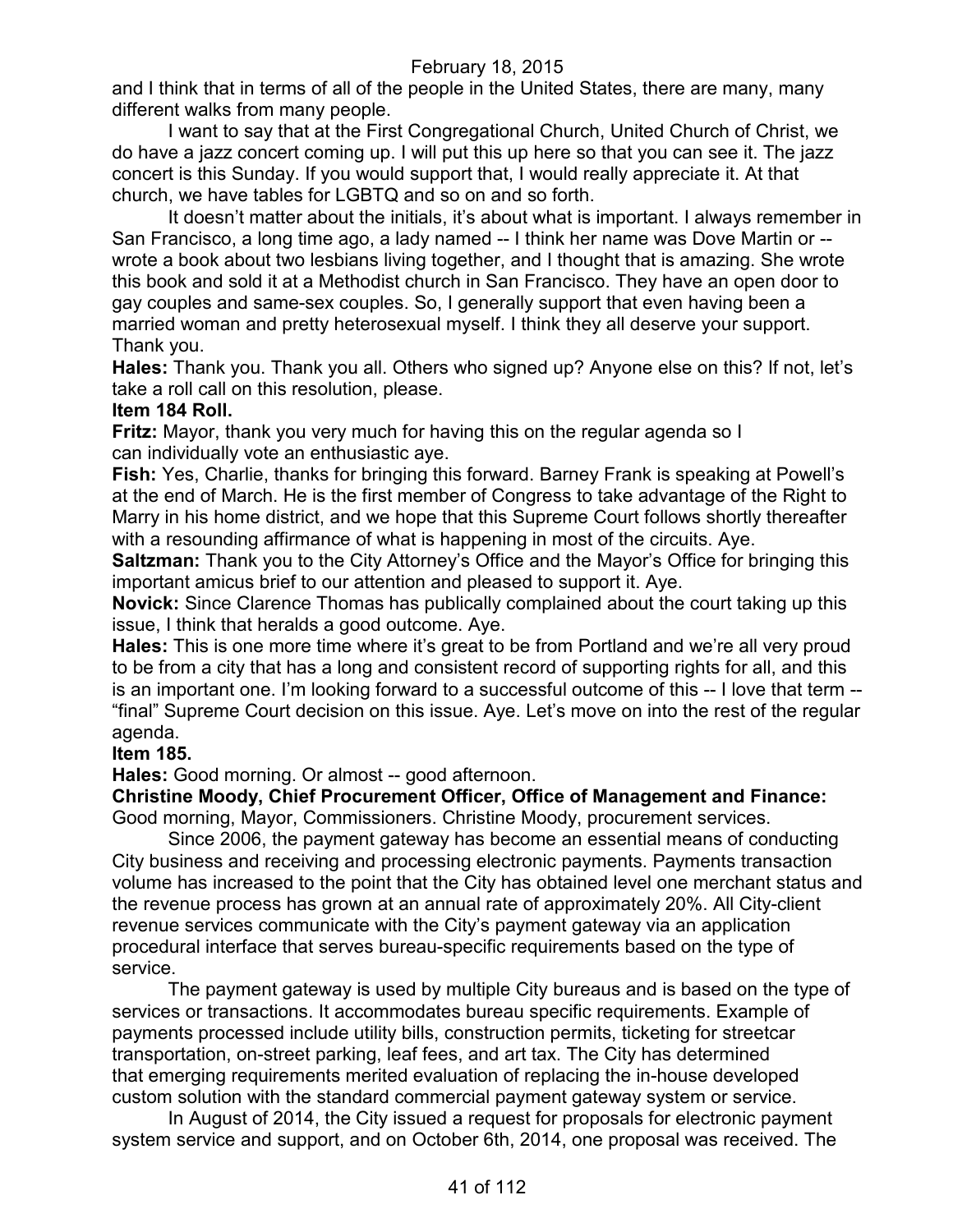proposal was reviewed, evaluated, and scored by a five-person evaluation committee that include representation from the minority evaluator program. The proposal from NIC Services, LLC was deemed responsive to the requirements of the solicitation and was recommended for awarding of a contract.

NIC Services has proposed the use of a certified woman-owned business for help desk, call center, customer support services. The City issued a notice of intent to award on December 19th, 2014 and no protests were received. You have before you an ordinance recommending authorization of a contract to NIC Services for a not-to-exceed value of \$7,500,000 for the five-year period. I will turn this over to Jennifer Cooperman, City Treasurer, to talk more about the project.

**Jennifer Cooperman, City Treasurer:** Good morning, everyone. So, as Christine described, the payment gateway was internally developed by BTS in 2006, and it's a heavily-used piece of software. It's highly customized, it's maintained within BTS, and it's been determined that the gateway is not PCI-compliant.

PCI compliance is something that the City is obligated to be because we accept credit cards. The payment cards that we accept -- Visa, MasterCard, Discover, American Express, and there's a fifth card that we don't accept but they participate in this framework as well -- those card brands have set a security framework that they call PCI compliance, payment card industry compliance. And as a vendor, as an entity that accepts those cards, we are obligated to be PCI-compliant. We are not PCI-compliant.

There are potential fines to the City that start in the five figures and rapidly escalate to the six-figure amount for not being compliant. Ultimately, past the fines, the card brands could come up us and say, "we don't want you to accept our cards."

Today, through the gateway -- the figures that I have for fiscal year '14, but we processed over nine million transactions a year that were valued at \$155 million a year. As Christine mentioned, we've experienced growth in the number of transactions on the 20% level per year. I know I carry three cards in my wallet. I use my cards, it's a matter of convenience. We need to provide a service for the City to accept those cards that is compliant with the card networks so that we will continue to be allowed to accept the cards.

The standards that the PCI council set becomes more stringent over time. We are in what's called the PCI version 3.0. It started at 1.0 back -- I'm not sure when -- in the early 2000s. Because the world is changing and there are hackers out there and all sorts of new risks, the PCI Council periodically issues new standards, and we are at the 3.0 standard. It's more stringent than what was in place in 2.0.

The 3.0 standard went into effect on January 1st of this year, and I'll predict that at some point we will be working with a version 4.0. So, it's a constantly-moving framework. We are given time to become compliant with it, but it gets tighter and tighter and more stringent all the time.

The gateway has been identified as something that is not compliant. We have indicated to our bank who has indicated to the card brands that we will reach compliance by the end of the calendar year this year. Remediating our gateway is a significant step in that direction, and the NIC payment engine -- NIC payment framework that we are looking to contract with is and will be a PCI-compliant framework for us.

I'm happy to answer any questions and we have with us Rick Nixon from BTS, our technology group, the e-commerce group within BTS that can also answer any questions that you might have.

**Hales:** Great, thank you. Questions?

**Fritz:** Did we go out to bid for asking for an outside vendor to do the work for us, or did we go out to bid asking for a system that we could install?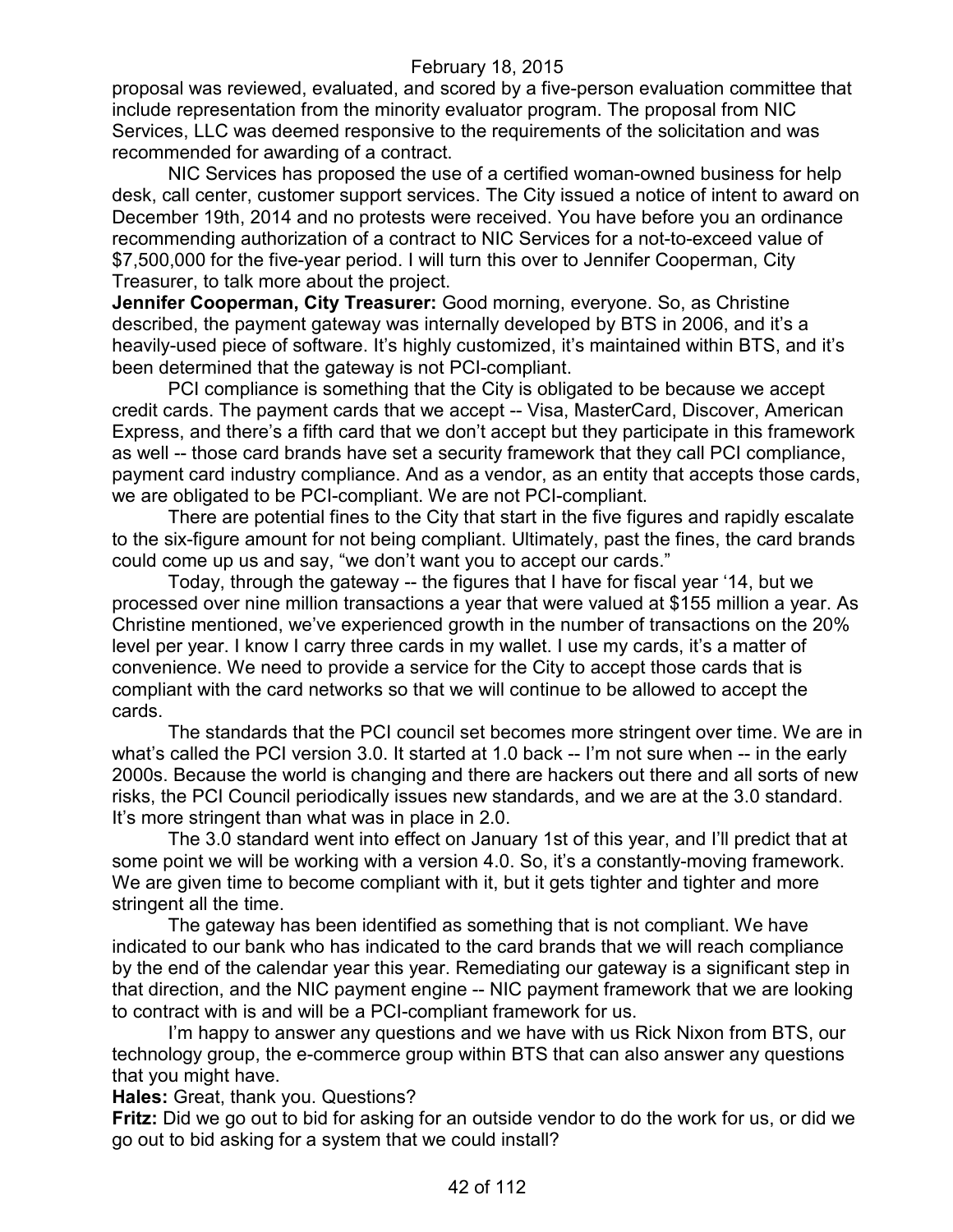**Cooperman:** Because we have such a customized gateway today, we went out and said these are the things that we need to be able to do, you vendors come back and tell us how you can help us do that. Either deliver us a total turnkey system, or deliver to us certain portions that we could incorporate into what we already do ourselves. Is that fair?

**Rick Nixon, Bureau of Technology Services:** That's correct. It was an all-encompassing request for the RFP to replace in whole the entire system with a fully-hosted solution or individual components as they would marry into our existing system.

**Fritz:** Has the Technology Oversight Committee looked into this?

**Cooperman:** This will be the -- we went to the TOC last year, last October to talk about the gateway. The TOC now will be overseeing the PCI remediation as a whole, the gateway being part of it. And we are presenting to them for the first time this coming Monday for the PCI project.

**Fritz:** I'm concerned that we only got one bid. How many contractors are there out there that do this kind of work?

**Cooperman:** So, we had an information session and there were 12 vendors who attended that information session. It was not required. And of those entities, one chose to submit a proposal. In our RFP we did have several requirements, and from one of the vendors that I spoke with afterwards and asked "how come you didn't choose to bid?" they said that they didn't feel that they could deliver all of the services that we wanted and that pulling together different vendors and different pieces to put together a complete solution they didn't feel would satisfy what we were looking for.

And in these requirements, we did ask for vendors that also work with level one merchants that we are. Let me take a sidestep for a second. The card brands rank merchants according to their volume of business. It is not the dollar volume, it is the number of transactions. You are a level one merchant -- which is the top tier -- if you process more than six million transactions a year. We process 9.5, 10 million. So, we are in the same category as a Target or any of the other large commercial organizations that are out there. So, we were looking for vendors who can handle the requirements of a level one merchant that we are.

**Fritz:** I am concerned about the complexity of our system. As we are finding with the ITAP vendors, in fact sometimes contractors aren't aware quite what they're getting into. I'm concerned about having just the one bid.

**Cooperman:** May I say -- NIC works exclusively with government entities. They have I think 2500 customers nationwide, some at the federal level, state level, municipal level. And not that payment from you and Target is any different than processing a payment for us for parking, but they're sensitive to government needs and government processes and government requirements.

**Fritz:** And how do we know that their cost per transaction is an industry standard? **Cooperman:** We have looked at comparable contracts as part of the reference checking. We've looked at contracts that they have with other entities. And I've not actually -- I haven't seen that part, or I can't think of what it is right at the moment -- but a cents per transaction framework is the framework that they have traditionally been providing. **Fritz:** And if I'm doing the math correctly, they're 10 cents per transaction -- 10 million transactions is about a million dollars a year, and yet the contract is for \$7.5 million over five years. Why the increase?

**Cooperman:** The City has a significant backlog of demand from bureaus to set up the ability for credit cards. We have factored that into our analysis. It is a ceiling amount. We do have some cushion in there because we don't know what the public is going to pull out of their wallet. We don't know if they're going to pull out coins to the pay meters or they're going to pull out a card for the meter. We don't pay unless we incur the transactions. So,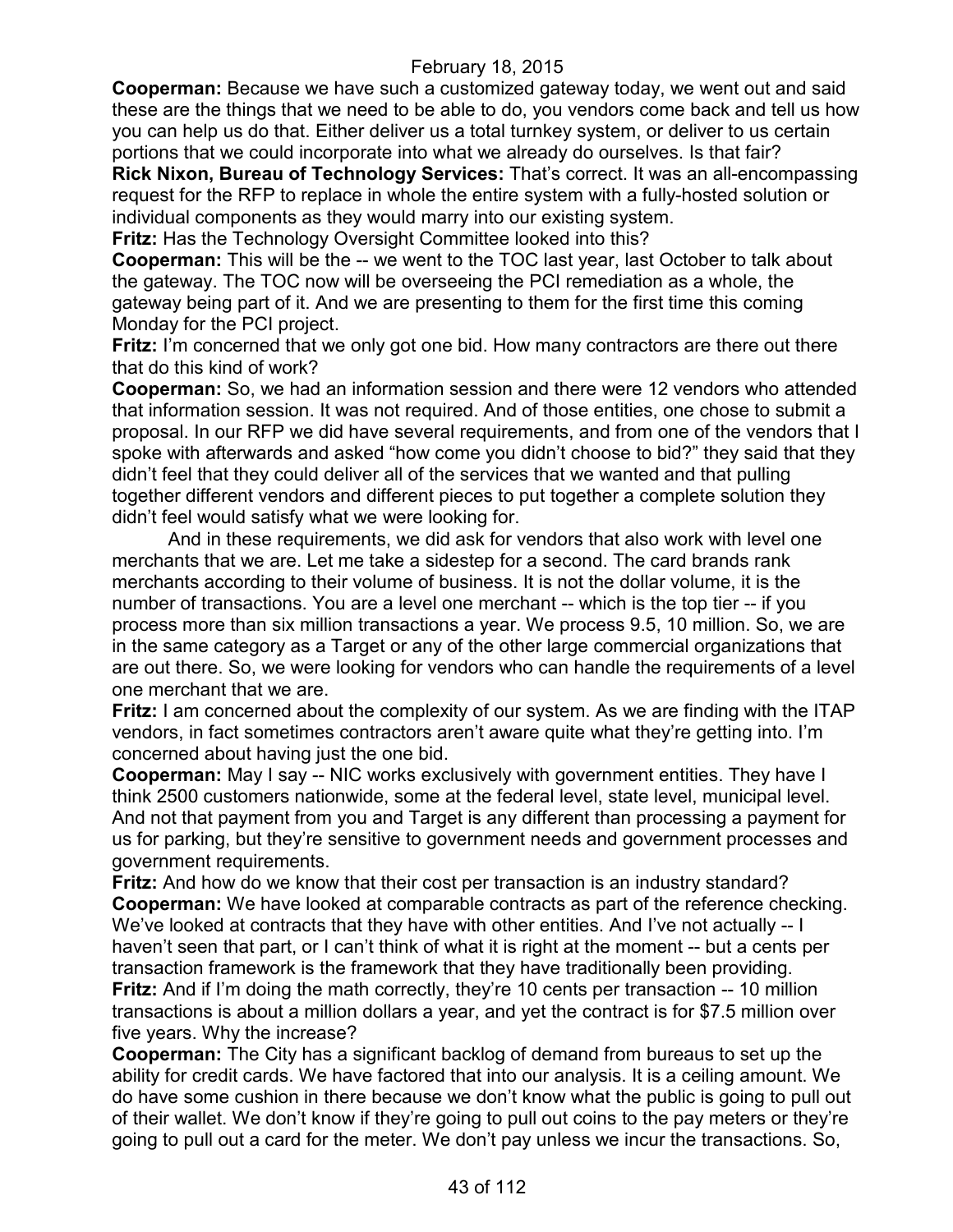it's a number to go into SAP, if you will, for when we book the contract, but we are not obligated to spend all of that money.

**Fritz:** My understanding is we are planning to pay for it with an increase in parking fees, is that --

**Novick:** Commissioner, if I may respond. PBOT -- because we have so many parking meter transactions -- is going to be bear a large share of the cost. And yes, I was about to mention that given -- as you know -- PBOT doesn't have enough money to maintain the streets, we are going to look to raise additional money and we are likely to come forward with a proposal to raise meter rates.

I should add that there is a traffic management reason to do that anyway in the downtown. It's good parking/traffic management policy to have the cost of garage parking be slightly lower than the cost of on-street parking because you want to encourage people to go into garages rather than circle around looking for a place on the street and causing additional congestion. And right now, for example, if you're parking for three hours downtown, it's cheaper to park on the street than the garage, which is not good policy. So, we think that we are going to need to come forward with a proposal to raise meter rates. There's also a good public policy reason for doing so in addition to of course the public policy of having safe credit card transactions.

**Fritz:** I am curious about why we're doing the contracts without knowing how we're going to pay for it.

**Cooperman:** The way the fees go to NIC is that they look at the number of transactions that were incurred in the prior month, and they take it off the top, basically. There are no invoices that we have to pay, but if have \$1.40 for an hour's worth of parking, and we're at eight cents, then they pass through \$1.32 to City.

**Fritz:** No, I get that, but the contract before us today is for \$7.5 million, which currently we don't have that.

**Hales:** Well, it's forgone revenue, transaction by transaction.

**Cooperman:** Over five years.

**Hales:** So, it's up to the bureaus and OMF and Budget Office to forecast revenue based on a number of conditions, including costs, right? So, it's not a budgeted item, we don't have to budget \$7.5 million to pay for this, it just comes off the top --

**Fritz:** Right. But as of now, a lot of it would come off of the top of PBOT's.

**Hales:** And that's why they're proposing a fare increase, a rate increase.

**Cooperman:** I think what you're saying is that if parking fees were not adjusted, then it would have to bump out something else in their budget.

**Fritz:** Yes. And I'm supportive of doing this. We have a budget process, we hear from the community, we hear from the businesses downtown to set parking fees, and that wasn't what was on the agenda today. So, I just want to make that clear that we are going to have to figure out how to pay for this and perhaps that could have been done at a different time. **Hales:** Absolutely, but it's essentially no different than if the state comes to us and says yours PERS rate is going to be different next year and it gets loaded into the system up front. We don't have to budget for that but we have to recover the cost if we can. In this case -- in some cases we can by raising park fees or other fees as people buy stuff from us.

**Fritz:** We're going to be having another conversation this afternoon that is set to put pressure on -- or change things in this year's budget process. And so I'm just flagging for folks that this changes what we have been planning for when the City Budget Office brought forward their recommendations a few months ago.

My last question -- thank you for your patience -- how many staff are currently working on the gateway and what cost savings will we have by having them not do that?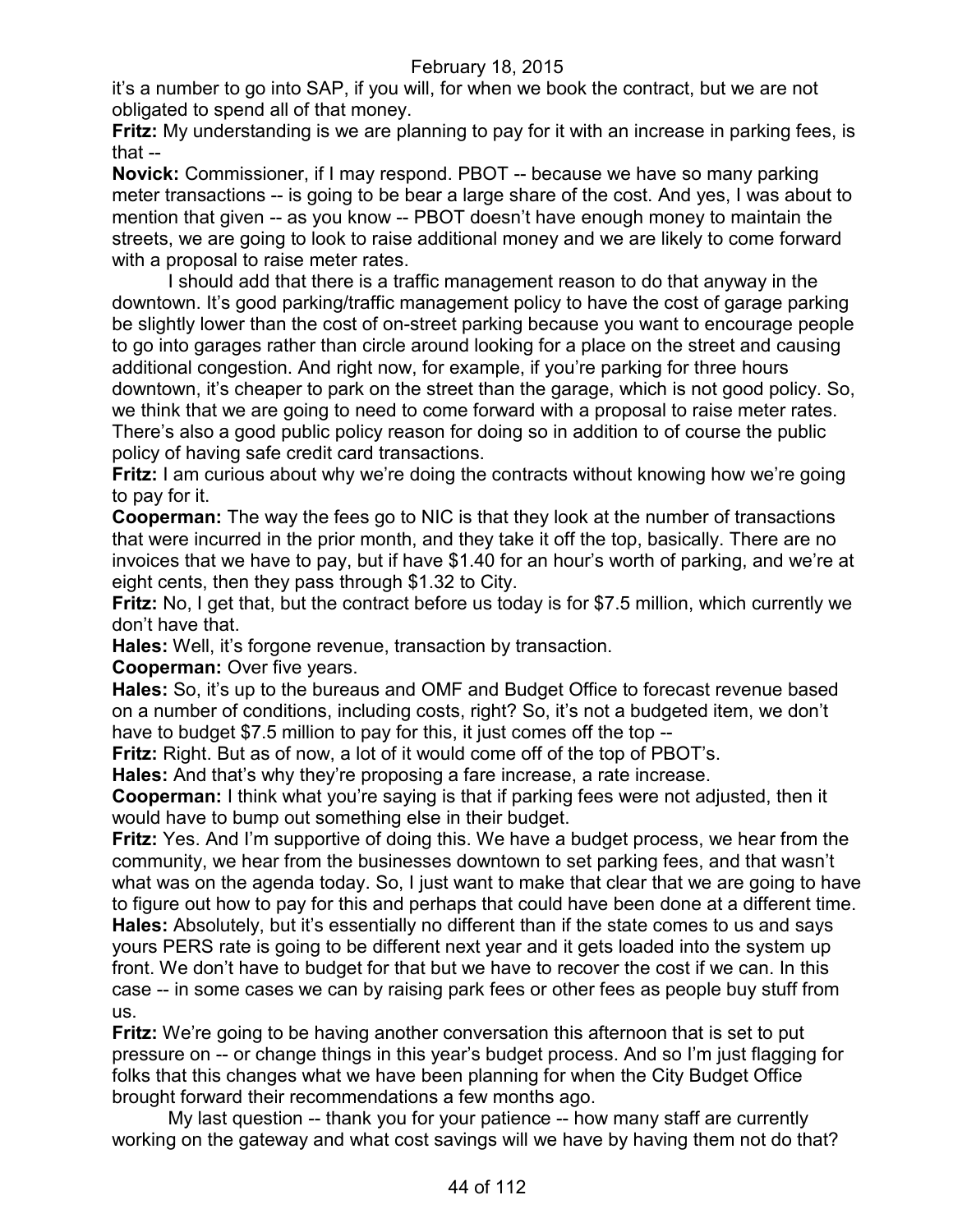**Cooperman:** We have I believe .8 of an FTE, who is responsible for managing the City's gateway today. Once we outsource this, we will still need City staff to manage that gateway and manage the relationship with NIC. That person will need to set up new webpages to use the gateway for bureaus that have been wanting to accept cards, and that person will still need to manage the relationship that we have with our external PCI auditor. We're required to do that.

**Fritz:** Any internal cost savings?

**Cooperman:** No, but we will be compliant -- which today, we are not.

**Fritz:** Thank you.

**Hales:** Commissioner Saltzman, did you have questions?

**Saltzman:** As I understand it, the \$7.5 million is the top price. I mean, that's it. It says notto-exceed.

**Cooperman:** It's a not-to-exceed --

**Saltzman:** It can't exceed \$7.5 million over five years.

**Cooperman:** At some point, we would have to come back to you if we were at the point where the payment to NIC is exceeding \$7.5 million.

**Hales:** At an annual rate of more than what we planned on. So, we'd have to be doing more transactions than you've planned on -- because it is eight cents per transaction. They don't stop charging us at the nth transaction, so you would have to come back. That's a good point.

**Saltzman:** I guess I'm just a little distressed about just one proposer. That sends out all sorts of red flags in my mind given our experience with software projects over the years. So, I don't know if there's anything you can say to allay my concern about that, but it makes me very nervous.

**Moody:** I think that Jennifer did do some outreach to see why we didn't get any other proposers. And just to kind of help you a little bit -- this was evaluated and it was a recommended award. Just because we get one proposal doesn't me we have to award the contract. So, the evaluation committee does feel that this is a viable proposal and it's something that we should go forward with.

**Saltzman:** That helps. Thanks.

**Hales:** Other questions? Thank you all. Anyone signed up to speak on the item? **Moore-Love:** Yes, we have one person, Joe Walsh.

**Joe Walsh:** My name is Joe Walsh, I represent individuals for justice. I really appreciate the questions coming from Commissioner Fritz on this. The one item that stood out to us also is the just one person or corporation coming back with a bid. We don't like that. We automatically have a reaction to that.

And it seems to me that -- this is a \$7 million contract, and I remember that Commissioner Fish, when it came to contracts, came to the decision that it would be a really good idea to bring anything over \$1 million, half a million -- OK, I stand corrected - half million dollars to the Council. My point is that he saw that there was a problem here with perception -- just the perception of it.

So our question is if you have \$7.5 million that you're talking about, if you only get one bid, we should have something in our Charter or regulations or rules that say, you know what, we can't go forward on this because it's too much money involved. So, there's a cut-off point like Commissioner Fish did with the half million dollars -- that if it exceeds whatever number you decide on, a million dollars, then there has to be more than so many bids -- two, three -- or they go back to square one and they send it out again. Because this system here is perpetuating the same contracts coming back over and over and over again because they're qualified and they can do it. So, it leaves out a whole bunch of people. So, there's better ways of doing this. Maybe you need to break out the contract. Maybe you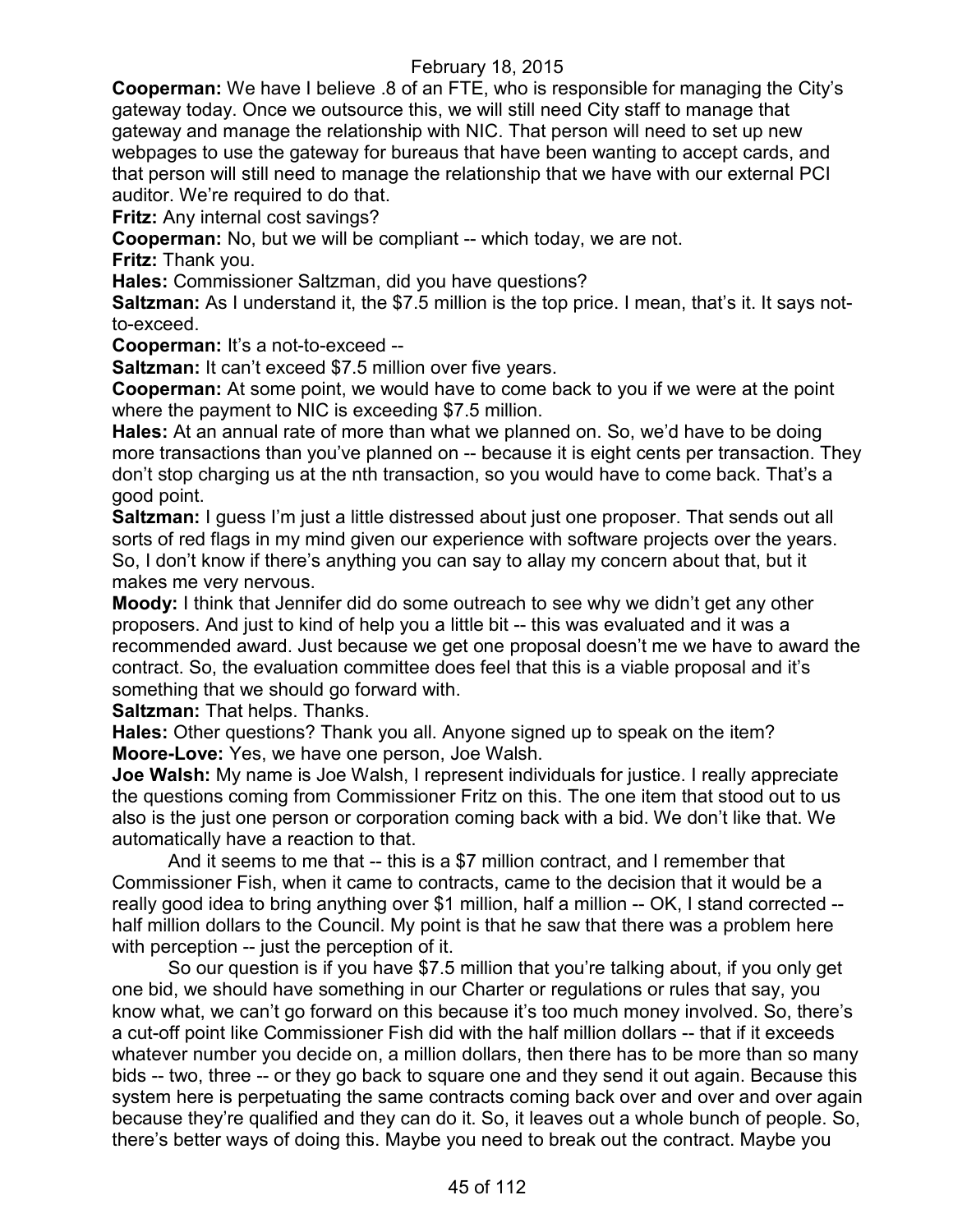need to do your own subcontracting. Maybe you need to say, OK, if it is more than \$3 million or \$2 million, you have to have three bids or it ain't going anyplace. **Hales:** Thanks.

**Walsh:** Thank you.

**Hales:** Anyone else? Then this is an emergency ordinance. Let's take a roll call vote, please.

## **Item 185 Roll.**

**Fritz:** You know, it's an emergency, and I know that we have the need to do this, and it's really troubling for me that we only had the one bid. I don't have any way to gauge whether -- this isn't a -- it can't be something that's just us having this problem. There must be other jurisdictions. And is this company -- I don't really know that much about this company. So, I'm looking for guidance or more discussion. It's hard being the first one up to vote.

**Hales:** Want to wait to vote and see if Jennifer can reassure you any further? **Cooperman:** You know, in an unrelated conversation with an unrelated entity, I asked about their interest in bidding -- it wasn't related to this -- and that entity that they're now a lot more careful -- they're resource-constrained, as are we. So, unless they think that there's a high likelihood of winning a bid, they're not putting the effort into responding to a proposal.

On the one hand, this is kind of a commodity-like process, but on the other hand, you need to have deep pockets and lots of wherewithal in order to provide this service because it's rather technical and it crosses over the line into finance as well. So, it's a marriage of finance and technology.

I can't say what was going on in the heads of the other entities, but we asked in our RFP and said you have to show that you can handle the level of business that we produce; you have to allow us the right to change our bank at any time; you have to allow us the right when we change our bank to give us stored data that you have. So, I don't know what other entities have been asking for, but we set some high standards because that's what our customer base in the City has been used to getting from a customized service.

If I sell my house, yeah, it might be nice to have 10 bids, but all I need is that one that gets me a successful sale and I can close and they have the money in the bank. And because they focus on e-commerce only with government, I'm comforted that they understand what we're looking for and what we need.

**Fritz:** Thank you. That's helpful.

**Hales:** That helps?

**Fritz:** Yeah, because -- particularly on the six years I have been on the Council -- Treasurer Cooperman has been someone who is consistently shown herself to be very fiscally responsible, very attention-to-detail, and I trust you. So on that basis, I still have the misgiving about doing this before we've had the discussion with our community about the - - how to pay for it, but we'll figure out how to pay for it. Aye.

**Fish:** Thanks for a good discussion. We are in the process of encouraging a lot more people to pay their bills online or with credit cards, and so we have to make sure that we can give them confidence that their information is protected. We live in a world where I think we all have the experience of having to replace our debit card at an alarmingly regular basis because someone is doing transactions in some other part of the country that we're not physically located in. So, we have to have the integrity of the system. Appreciate the discussion. It's brought me to a point of confidence in moving forward. Aye. **Saltzman:** I appreciate this discussion, and I trust that the Technology Oversight Committee will be intimately involved in the implementation of this award. Aye.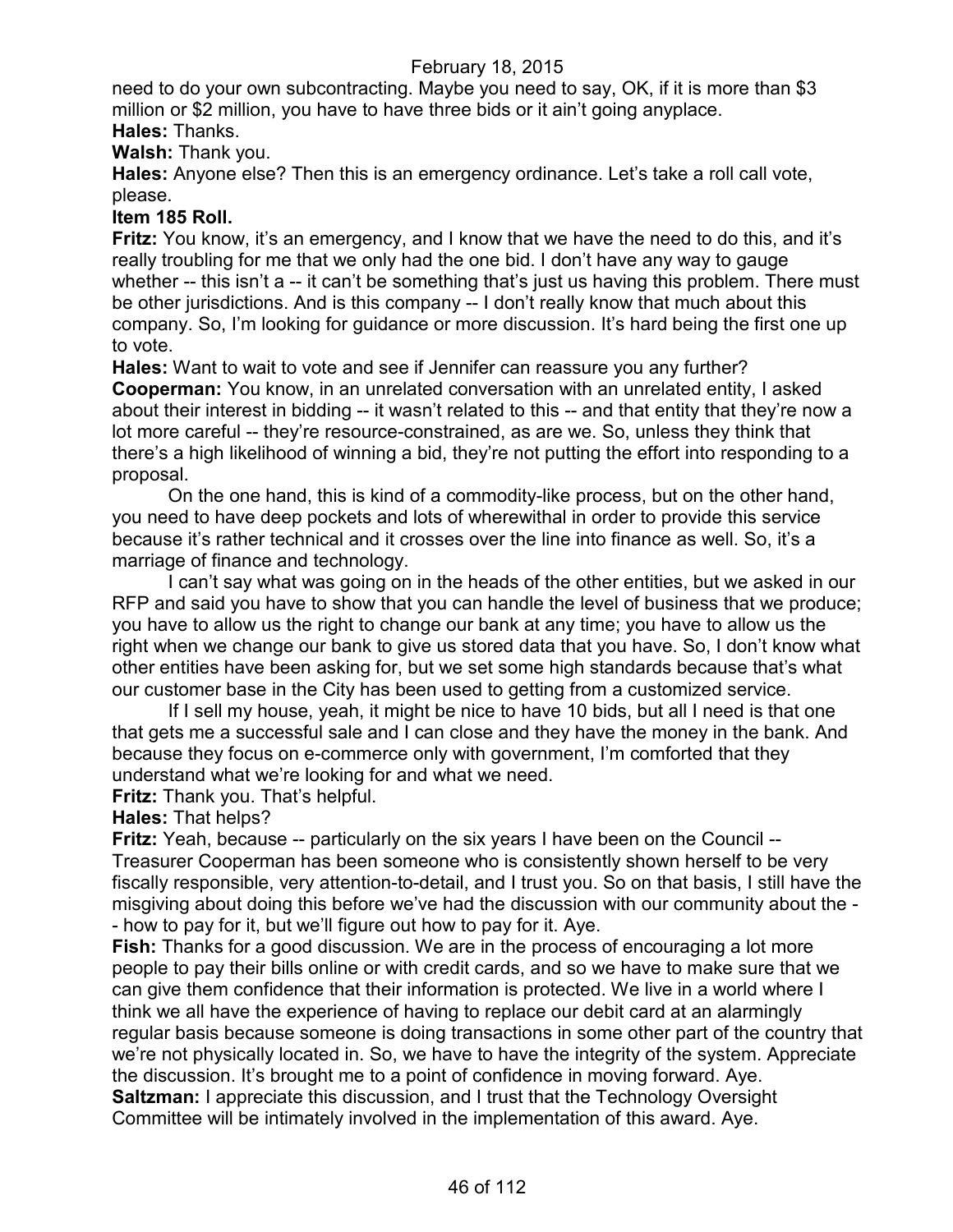**Novick:** Thank you, Jennifer; and thank you, Christine. It seems to me this really is an emergency. We need to take steps to protect the credit card information of our customers. We can't run the risk of imposing fines or even having the credit card companies say that we shouldn't be allowing the use of their credit cards in our parking meters and in other contexts. So, it will cost some money, but it absolutely needs to be done. And I have to say that I applauded Commissioner Fish's move and his bureau's move to go to monthly billing. Now, I re-applaud it because if there's monthly as opposed to trimonthly charges, then that will raise the number of credit card transactions that his bureaus will engage in which will raise the percentage of this total amount of this cost that they'll absorb. Aye. **Fish:** Mayor, could I propose a friendly amendment? [laughter]

**Hales:** I think the buck just passed here. Aye. Good work.

## **Item S-186.**

**Hales:** Any comments before we vote? Second reading, roll call.

#### **Item S-186 Roll.**

**Fritz:** Thank you, especially to Nancy Thorington who has sat through three hours of previous testimony to be here and who has done an amazing job on this project. Thank you very much. Jeff Fish was here earlier, he had to leave because the previous items took longer than scheduled but he was the chair of Development Review Advisory Committee. He along with the current chair Maryhelen Kincaid did an extraordinary job shepherding and indeed guiding this whole process. The other members of the subcommittee were Rob Humphrey, Claire Carder, Steve Heiteen, Caroline Dao from the Historic Landmarks Commission, and Gwen Millius from the Design Commission. We also appreciate Brandon Spencer-Hartle from Restore Oregon; Al Ellis from united neighbors for reform, and indeed many others from united neighbors for reform; and City staff from Development Services, Andy Peterson, Kareen Perkins, Jill Grenda; and my staff, Dora Perry; along with Shawn Wood from the Bureau of Planning and Sustainability.

So, this was a group effort. Many important issues were raised by community members that are now going to go to further discussion. The mayor and the Bureau of Planning and Sustainability will be looking at the issue of deconstruction -- not just of single family homes but of multifamily homes. Hopefully, Commissioner Saltzman and the Housing Bureau will be looking into the issue of should there be a surcharge on demolitions in order to help pay for affordable housing. And then, the Bureau of Planning and Sustainability again will be working with our DRAC subcommittee on a number of other issues following up from this process. So, still more work to be done, but definitely a good job done thus far. Thank you very much. Aye.

**Fish:** I want to start by thanking Commissioner Fritz for leading us through this discussion, which is complicated. I took a tour of my neighborhood recently and I noted that it's a neighborhood with large craftsman style houses and small bungalows adjacent to each other. And once upon of time as they were being built, we probably had the same conversation in this city about the juxtaposition of a small affordable bungalow next to a house three times its size which was significantly more expensive. In fact, I think one of the strengths of where I live the diversity of housing styles that all seem to coexist. We're going to have more not fewer of these discussions because of the urban growth boundary and because of our commitment to taking density where it can be accommodated. I think this is a good balance.

I will tell you though, Commissioner Fritz, I learned a lot from the discussion last time, and I particularly appreciated the feedback on health and safety issues. In fact, I asked the developer of a project not far from my house if I could see the asbestos and lead paint report. It turns out it exists and they were kind enough to fax it to me and they also furnished me with the follow-up report done by the certified company that was hired to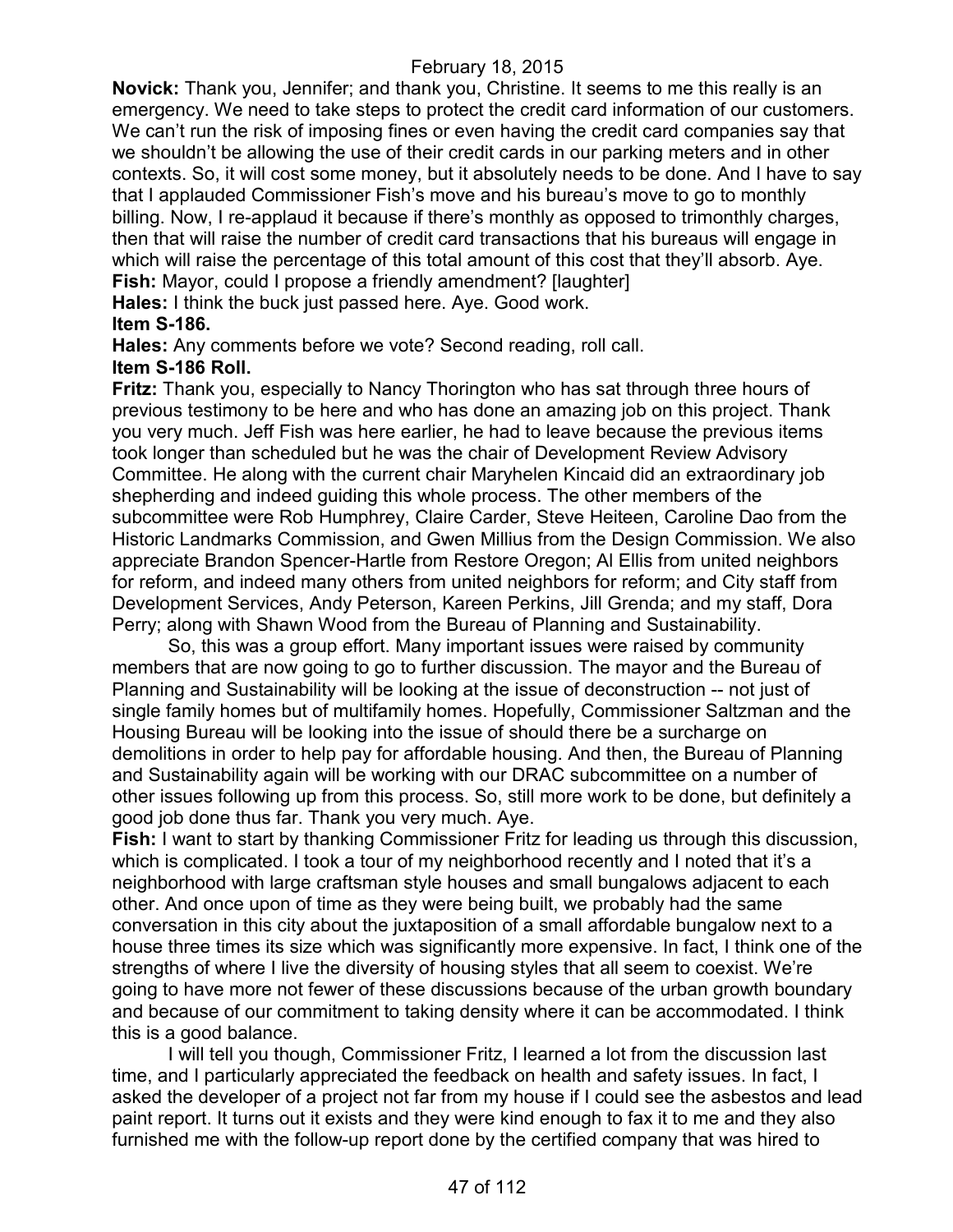remove the hazardous material. That's one issue where you've graciously agreed to give me a follow-up briefing, and I would like to at least make sure that you are confident that the different agencies of government responsible for this are aligned.

We realize that the state and federal government has a role, but I think we want to make sure that regardless of who has that role, we can tell a neighbor or a neighborhood that they're safe. I appreciate you willing to continue that discussion. I think this is a good first step and I appreciate the collaborative way in which you have brought us to this point. Aye.

**Saltzman:** I'd also like to thank Commissioner Fritz for her leadership on this very contentious issue, and thank the Bureau of Development Services and Jeff Fish and Maryhelen Kincaid and the rest of the committee for their advice, as well as United Neighborhoods for Reform. I think we've got a policy here that respects the need for more time to give neighbors perhaps an opportunity to acquire a house that may be worth saving, but it also respects the basic ownership rights of people who wish to sell their property and those who wish to buy it. I think it strikes a good compromise and we probably haven't seen last of this issue. Aye.

**Novick:** I totally agree. I really appreciate the work by Nancy Thorington and Jeff Fish and the DRAC and united neighbors for reform and Maryhelen Kincaid. I think this is a great way to address the notice and appeal issues. And I know there's other demolition related issues that we'll take up, but I think this is a tremendous first step. Thank you, Commissioner. Aye.

**Hales:** Thank you, Commissioner. Thank you, Nancy; thank you all that worked on this. This is an important piece of a multi-part strategy that we're all taking up to try to meter the amount of change and focus it where it's appropriate and try to focus it away from where it's inappropriate. We all quote the line from the Joni Mitchell on how we paved paradise to put up a parking lot. We're proud of the fact that we actually did it the other way around in Portland. But the line before that is "you don't know what you've got 'til it's gone." And what we've got in Portland is mile after mile of great old houses of -- as Commissioner Fish said -- a variety of scale. And I think we're in great danger of losing a lot of that if we don't get this right in a time of huge change and massive real estate pressure.

So, this is a piece of a strategy that will hopefully focus change where it's most tolerable. None of us likes change, but there are places where it's most tolerable and there are places where it just makes us wince. And I think we can do a better job, thanks to this work. And more to come of sorting that out and get it right and not having to mourn what we had that was gone. So, thank you very much. Good work. Aye. **Item 187.**

**Hales:** Wow, Commissioner Fritz, this is fun.

**Fritz:** I know, wow. This is the first of many appearances about the parks bond. I'm going to have Kia Selley -- thank you for being here all morning -- to explain it.

**Kia Selley, Portland Parks and Recreation:** Thank you, Commissioner. Mr. Mayor and Commissioners, good morning -- I guess it's afternoon now, excuse me, good afternoon. For the record, my name is Kia Selley. I'm the planning development and asset manager for Portland Parks and Recreation. I'm here to request City Council approval of an amendment of the Parks and Recreation adopted budget for the current fiscal year to add appropriation for new staff positions and associated materials and services funding to support implementation of the parks replacement bond program.

With your approval, we will hire new staff for the replacement bond program including up to five capital project managers, a communications and community engagement staff person, and a project support person. These new positions would be funded entirely by the \$68 million replacement bond that was supported by Portland voters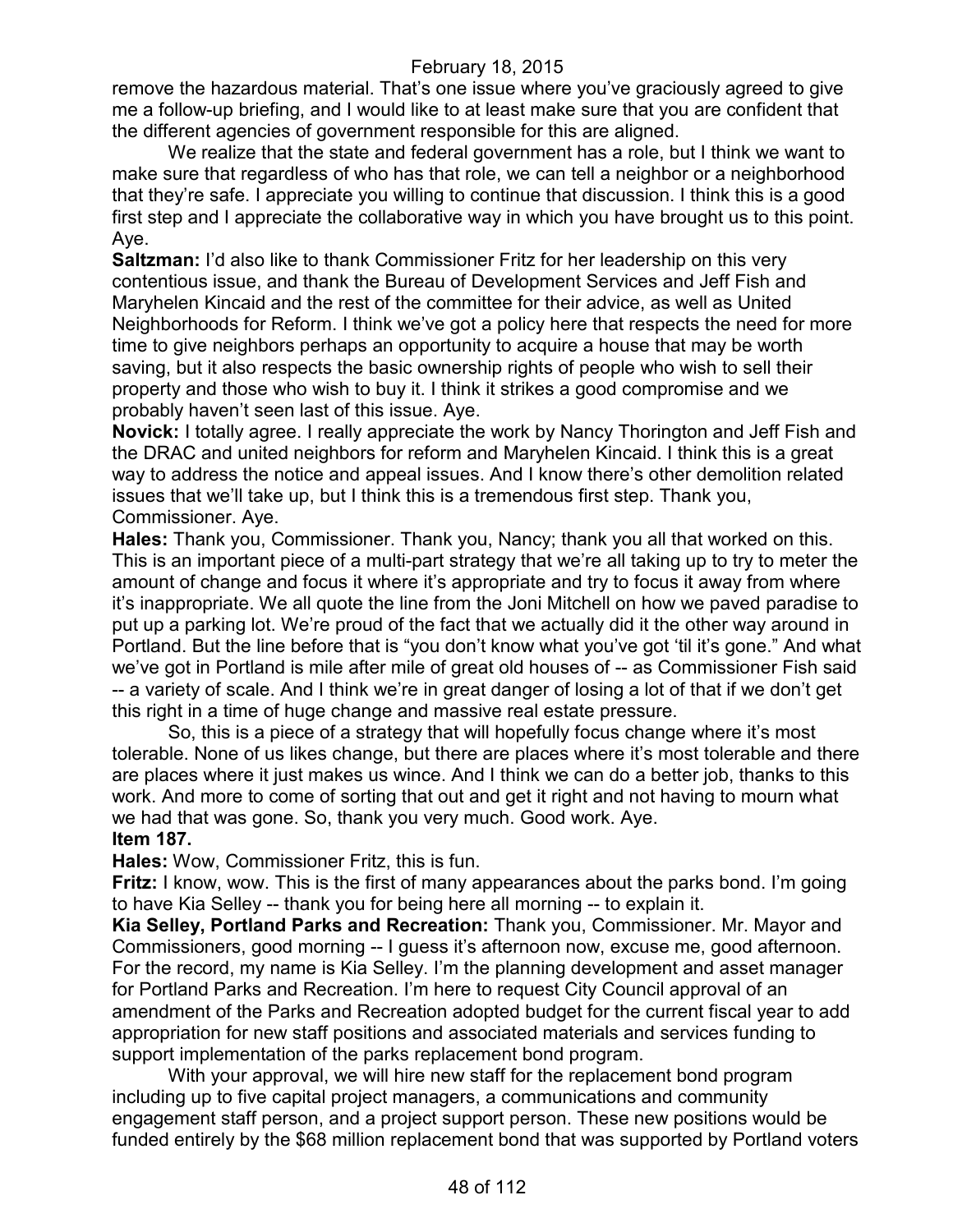last November supporting projects at playgrounds, pools, Pioneer Courthouse Square, bridges and natural areas and accessibility projects just to name a few.

We want to show results as quickly as possible, and so to do that we're requesting this amendment by emergency ordinance so that we can immediately recruit for these positions and have new staff in place soon to begin project work. Commencing project work as quickly as possible will also save money due to escalating construction costs and ongoing maintenance needs of deteriorating assets, and acting quickly will help restore service to the community that's been diminished, such as building a new playground at Couch Park.

With these new positions, planning and design for over 15 bond-funded projects will begin this calendar year, with a total of 25 projects to be funded by the first bond issuance that is planned for later this year. Thank you.

**Hales:** Thank you. Questions for Kia?

**Saltzman:** How many capital projects managers are there currently?

**Selley:** We have a capital projects team that actually does projects that are funded by SDCs, urban renewal, and other sources of funds, and we have about eight people within that team. We will pluck a few people from that team that are very seasoned capital project managers to do a few specific projects because they have a certain set of specialized skills and abilities, but we are actually building a separate bond team and that's primarily because the bond program will run very differently, and we want do our best to keep finances separate from the rest of our capital funds.

**Saltzman:** But there's a need for seven full-time people --

**Selley:** That's correct.

**Saltzman:** In perpetuity? It's my favorite word from last week, "perpetuity."

**Selley:** So, the bond program right now -- because it's a \$16 million bond -- does have a finite amount of money obviously. What we're doing though is we think that we'll have at least six to seven years of full-time work for those people, and in order to recruit for good people, we want to make those full-time permanent positions. We have difficulty particularly in a good economy finding good people to do this kind of work when we offer limited term positions.

**Saltzman:** Thank you.

**Hales:** Great. Other questions for Kia? Anyone else want to speak on this item? OK. And then it's an emergency ordinance so let's have a roll call vote, please.

## **Item 187 Roll.**

**Fritz:** Thanks very much to Kia Selley, Mike Abbaté, Jeff Shaffer and our entire team at parks; also Tim Crail and Patti Howard from my office; and to folks who helped pass the bond measure, particularly the voters of Portland that are reinvesting in our parks. Aye. **Saltzman:** Aye. **Novick:** Aye. **Fish:** Aye.

**Hales:** These positions have a benefit beyond managing the good work, and that is it builds a capacity in the community that then is around for a while. There are a lot of storied names in Portland parks that have passed through the capital program over the years, names like Zari Santner, who brought the bond program the first time around in our lifetimes. You know, Mary Ann Cassin did some of that work even though she was already with the bureau. There was a couple that moved to Portland I think from New York named Richard Bosch and Janet Bebb who hired for a couple of these kinds of positions and they are still in Portland doing great work. So, one of the effects of this investment in physical capital is we're also investing in human capital, and those whether those people are still in the public sector or still in the City or going to Metro or working in the private sector are going to keep paying dividends to the city because we have talented, experienced Parks capital managers in town ready to do great stuff. We'll see where this story leads for the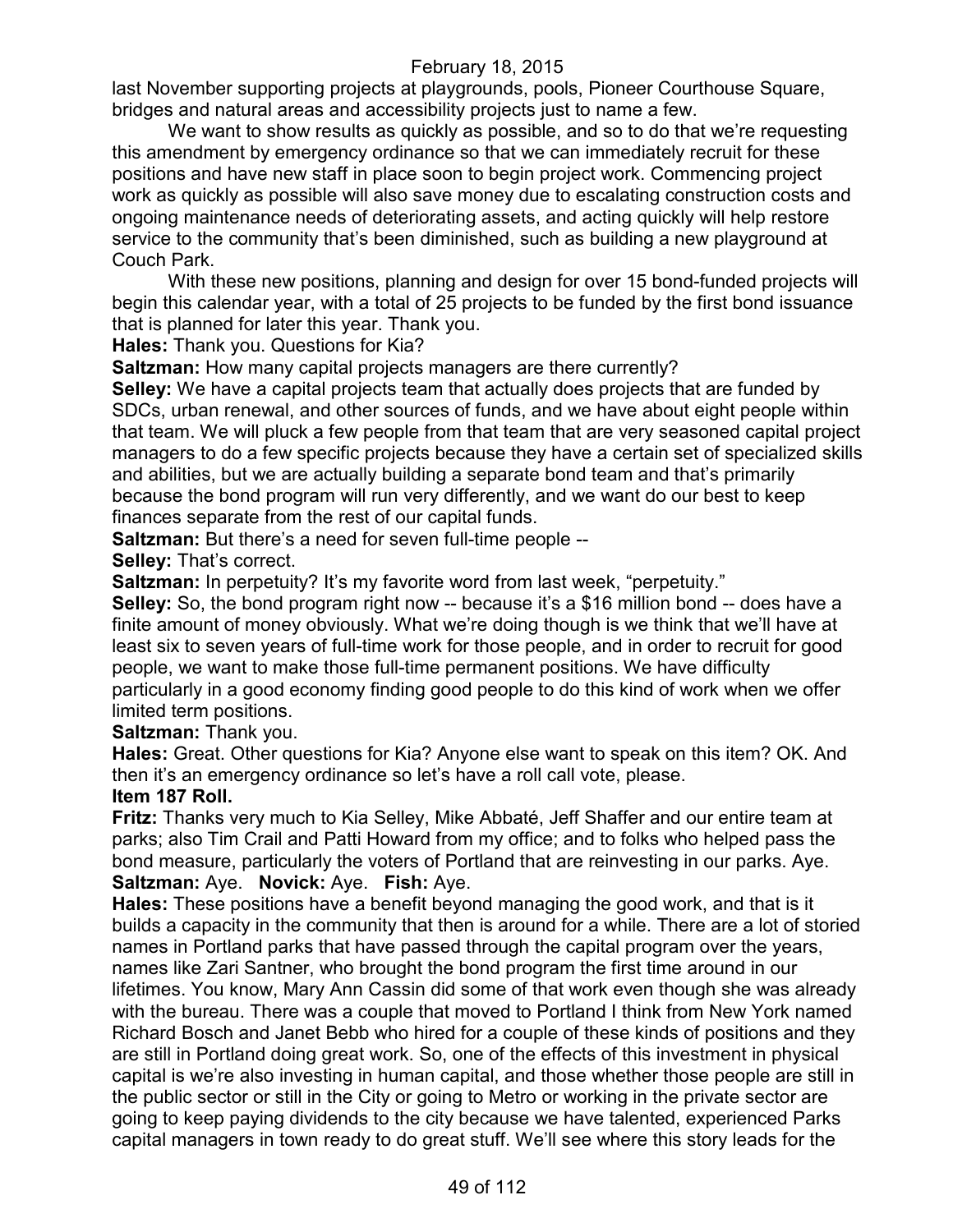folks hired for these jobs, but it's going to be more good news, I think. Thank you very much. Proud day for parks. Aye.

## **Item 188.**

**Hales:** Nice round number. Roll call.

## **Item 188 Roll.**

**Fritz:** Another piece of good news for Parks. And thanks especially to Bob Sallinger of the East Multnomah Soil and Water Conservation District and the entire board. Aye. **Fish:** Aye.

**Saltzman:** This is great news. Appreciate the East Multnomah Soil and Water Conservation District's generous contribution to Colwood Park. Aye.

# **Novick:** Aye.

**Hales:** Thank you very much. Aye.

## **Item 189.**

**Fritz:** Mayor Hales, I believe Commissioner Novick has a proposed amendment which I will second for the sake of discussion.

**Hales:** OK. Want to describe your amendment, Commissioner Novick?

**Novick:** Thank you, Commissioner. I'll pass it out. As I mentioned last week, I wanted to explore the possibility of having designated smoking areas in parks. Although I very much appreciate the instinct to get smoking out of the parks, and as a parks goer myself I would appreciate not having to move around to avoid clouds of smoke, I am somewhat concerned about the idea that people might not take their children or dogs to parks if they smoke and there's a complete smoking ban. I am also concerned that there may be instances where banning smoking in the park will result in a cluster of smokers immediately outside the park, which the University of Oregon found when they banned smoking on university property -- there were a bunch of people at a major entrance to the university all smoking and people had to walk through that.

I mentioned this to Commissioner Fritz -- the possibility of maybe having a petition system where people could petition the Parks Bureau to establish nonsmoking areas. She said that that raises a concern with the Parks Bureau that they may be dealing with tons of petitions and lots of public process and they just don't have the capacity for that. What I'm proposing today is that only neighborhoods associations could petition for nonsmoking areas -- I'm sorry, for designated smoking areas in the parks within their ambit. So, that would limit instances where there's a request for a smoking area to where people are able to convince their neighborhood association that it's a good idea.

One thing I want to note is that Commissioner Fritz pointed out for many of our parks, there's not really one entrance point where people would all be clustered. But I think there are some examples where there are. For example -- I mean it's not just one -- but for Mt. Tabor Park, one major entrance point is the steps on 69th. And I used to go there a lot, and I think you'd be better off having a designated smoking area within the park rather than having people clustered on the steps so anyone going through the steps would have to go through that.

So, what I'm proposing specifically to add to subsection e of PCC 21.12.110 - what's currently proposed is the director in consultation with the Commissioner-in-Charge in a manner consistent with the City's Human Resources administrative rules may establish designated smoking and tobacco use areas for Parks employees for whom there's no reasonably available non-Parks property where smoking and tobacco use is allowed. I would had the following: neighborhood associations may petition the Director to establish designated smoking and tobacco use areas at parks located at least partially within the boundary of the neighborhood association. The decision about a neighborhood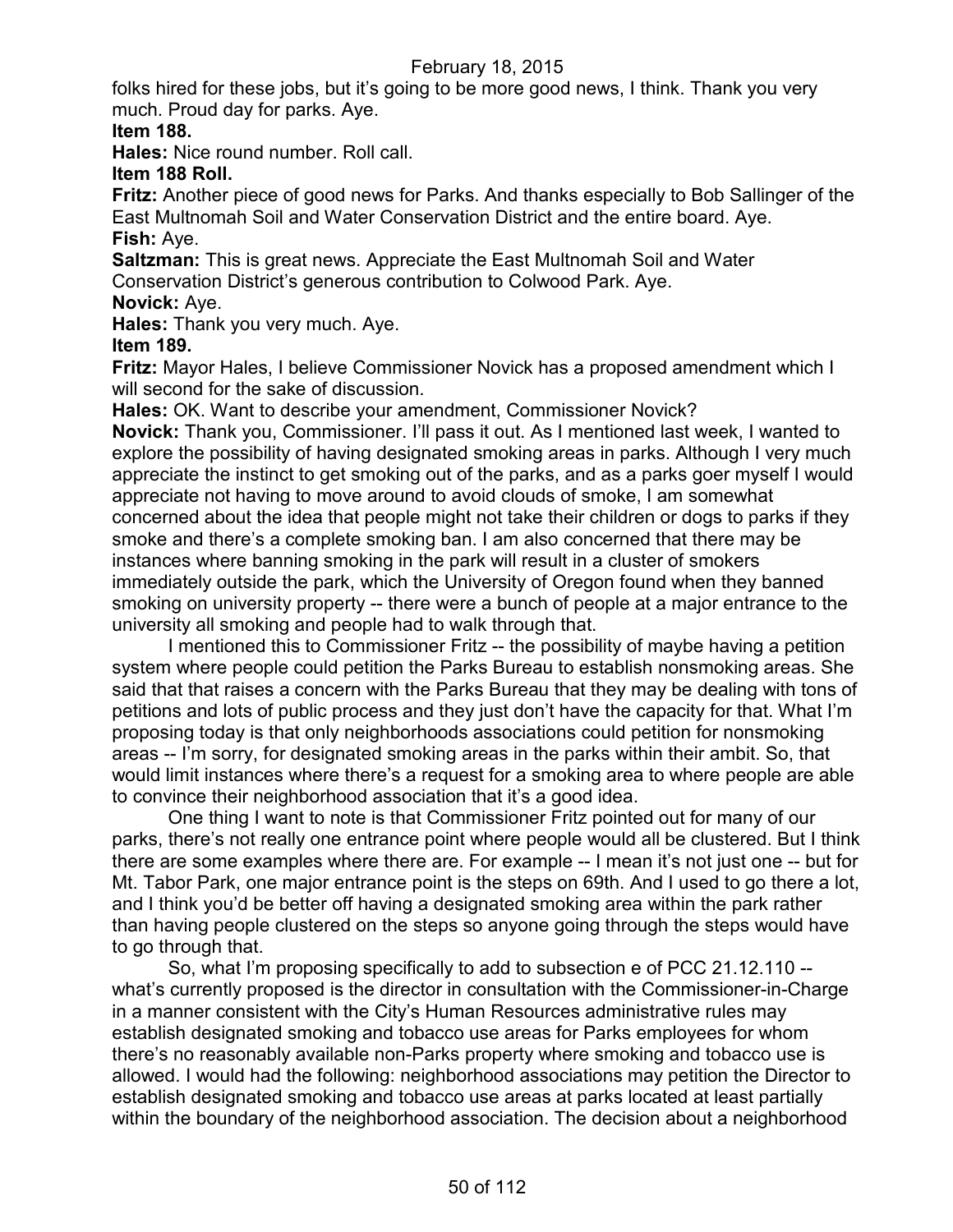association petition made by the Director in consultation with the Commissioner-in-Charge will be final.

**Hales:** Thank you. So, do we want to take any testimony on the amendment? **Fritz:** I believe we're required to. I would first like to speak against the amendment that I seconded. I'm concerned mostly because we haven't asked any neighborhood association whether they want that responsibility and authority, and as the previous Commissioner-in-Charge of Neighborhood Involvement, I learned quickly not to do things about neighborhood associations without asking them.

Secondly, we think in Parks that it would require us to then have a process to consider and then we would be back in the same situation where we would have to designate the smoking area, we would have to decide where the smoking area would be, we would maybe have to provide some delineation of where this smoking area would be. So, when we were looking back and forward at doing this in a more general way last week, I don't think that this -- it would probably reduce the number of requests, but it doesn't get us back to the main issue which is healthy parks and healthy Portland.

What I would like to suggest, Commissioner, in lieu of this -- if a majority of the council doesn't support it -- is that we would like to monitor the situation and work with your office as we implement the policy starting in July, you know, have frequent discussions. We're always getting feedback from lots of people on how others use their parks. This hopefully won't be as contentious as dogs in parks, but if it's anything even half as contentious as dogs in parks, we get multiple emails and phone calls every week. So, we would be instantly aware of a problem and would work with you and your office and I would maybe return to Council after having discussed it with neighborhood associations. **Fish:** Can I make a comment as well? And Steve, I wasn't here last week, I was in Houston. I appreciate that you've brought this issue forward for discussion. And I've thought a little bit about it and I just want to share with you why I can't support this amendment.

I feel very strongly about this issue of tobacco in our parks. I have the misfortune of having lost both my parents to preventable occurrences -- one a car accident, the other one to cancer. I think that it is reasonable for us to join the state and lots of other jurisdictions in saying we just would prefer you don't smoke in a park.

The concern that I have builds on something Commissioner Fritz has mentioned because I previously had the honor of being Commissioner-in-Charges of Parks Bureau, and that is once you open the door a little bit to something like this, there are some potential unintended consequences. And I'll give you an example. We currently don't have a policy that says we give discounts to nonprofits who rent our parks for doing god's work, but we have lots of groups that get a permit to do an event in the park. And I found that almost invariably, they would come to me asking for a discount. It was very, very difficult to look Governor Tia in the eye or any number of distinguished people saying, we're doing something great and we want you to reduce our fees. But what we found was that if we make an exception here and an exception there, it became an expectation. And then what we had done is open the floodgates, and we spent an inordinate amount of time fielding those requests. So, we took the position gently that we just didn't give those discounts, and we invited the council to come up with a subsidy if they felt strongly enough about it.

I have the same concern here. This is well intentioned. But what this is going to do is create the expectation that there's a back doorway of getting around the ban. It's going to impose additional responsibility on the Director and the Commissioner-in-Charge, and ultimately, you're going to have to come up with a whole system to manage this to avoid people feeling like you're doing this in an arbitrary way or in any what that's not thoughtful. I would respectfully say, let's hold the line where it is and then come back and see if this is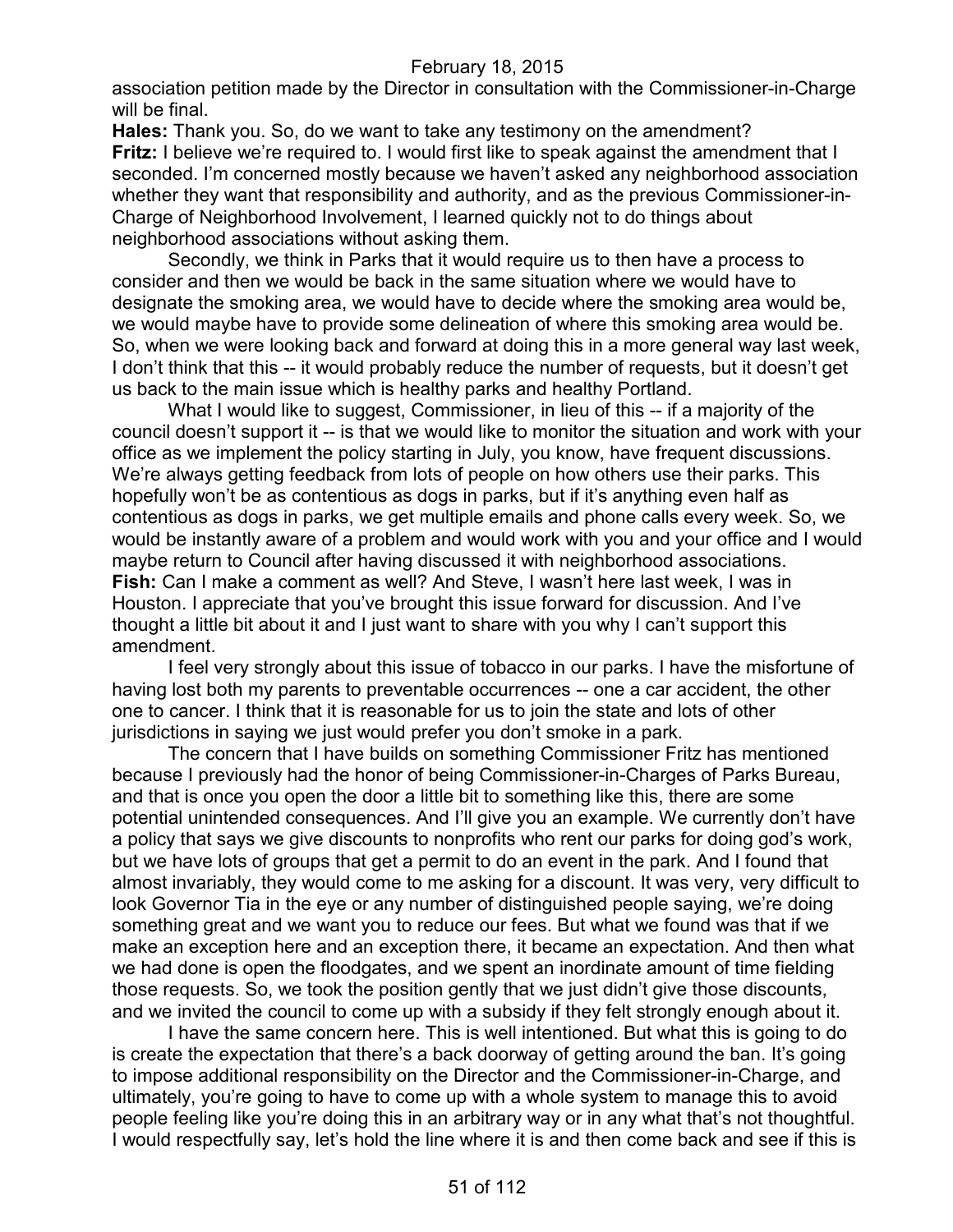a problem that needs addressed. I appreciate the sentiment behind it, but I think it does more harm than good.

**Hales:** Other comments? Steve, do you want to respond?

**Novick:** Yes. The neighborhood associations wouldn't have to come forward with these petitions. They would be free to reject any proposal to bring one forward. So, this is something that would only come forward if a neighborhood association was convinced it was a good idea in this specific instance. And I suspect those would be -- if they happen at all, they might not -- in cases where, for example, you have a clustering of smokers immediately outside a park which people in the neighborhood conclude is a greater problem than having a designated smoking area within the park. So, I doubt that it would be a hoard of petitions. They would be limited to 99 -- is it 99 or 98? **Fritz:** 95.

**Novick:** 95 -- sorry -- neighborhood associations. I do very much appreciate Commissioner Fritz's commitment to monitoring the issue, and I hope that that means that if we hear from neighborhoods that there is a problem of smoking clustering that there may be ways to address, then we might take that issue up again. Thank you, Commissioner. **Hales:** Anyone want to speak on this amendment?

**Moore-Love:** Mr. Lightning wishes to.

**Hales:** Come on up. OK, who's on first?

**Lightning:** I'm Lightning. I represent Lightning Watchdog X1. You stated opening up the door can possibly create problems -- which I absolutely agree with you on this -- but there's two sides to every story. Correct me if I'm wrong -- the employees of the City Parks have a right to smoke in these parks. Is that correct? OK. You've corrected me on that. The golfers at certain events have a right to smoke in the parks.

**Fritz:** By a permit.

**Lightning:** OK, so that is through a permit. One of the issues I have also again on this is that being classified as a misdemeanor on this to where somebody smoking in a park -- it can possibly be considered criminal.

**Fritz:** May I?

**Lightning:** Absolutely.

**Fritz:** Because I suspect that may be the concern of the others who are about to testify -- **Fish:** Mayor, we're just taking testimony on the amendment, right?

**Hales:** Just on the amendment.

**Fritz:** It's supposed to be on the amendment, but I was going to say this anyway in my vote anyway. Park Rangers don't have the power to issue citations. In order for somebody to get a ticket for smoking in a park, they would have to call a police officer who would have to be available to come who would then issue the ticket and then the DA would have to prosecute that ticket. The DA -- we've never done that. So as a practical matter, we have not -- unlike dog off leashes -- we have not given the rangers the power to even issue fines. We will be enforcing this through education and we can do it through parks exclusions, but there's no jail time for a parks exclusion.

**Lightning:** So you're saying there will be no misdemeanors if you're caught smoking in the park where you could possibly have a judge say 30 days to you because you violated this three times in a row?

**Fritz:** It's possible because like any violation of City Code, it's a misdemeanor. Most items of City Code -- I've got the City Attorney nodding here -- most things in code are misdemeanors if you don't do them. But in practice, the Parks Rangers don't have the ability to issue a ticket.

**Lightning:** OK.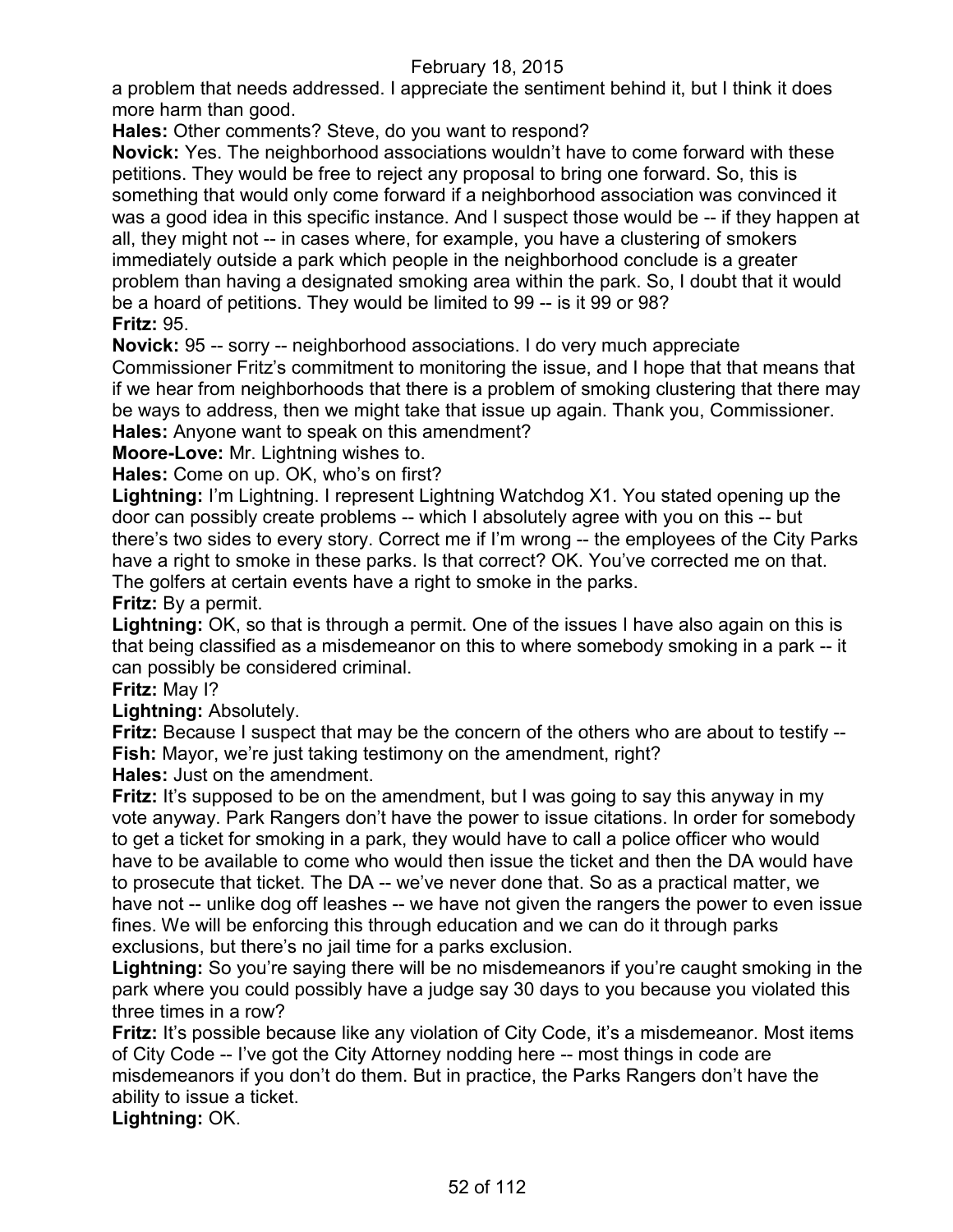**Fritz:** The police are far too busy to come on a complaint of smoking in a park. Even if they did issue a ticket, the DAs are far too busy to prosecute smoking in a park.

**Lightning:** I guess my position on Commissioner Novick -- what he's proposing on the amendment -- is I absolutely agree with him on what he's proposing only due to the fact that I don't smoke cigarettes. I know a lot of people do. It's currently legal at this time. And you're imposing something that a lot of people have gone to these parks for many, many years and they might not do that anymore. They might really get upset about this. Now, you're saying let's wait and see what happens. Well, I know there's going to be a lot of people upset about this. I would like to have a possibility on an amendment to where the neighborhood associations can join together and maybe submit something and have a designated area. I thought that is what should have been done from the beginning. And again, where do we stop from just smoking? Do we go after somebody carrying a can of Coke? Do we go after somebody parking their car that has fumes that annoys you and it's too close to you on a sidewalk? With where do we stop going after people on these type of issues? It's legal to drive. It's legal to smoke. It's legal to drink a can of Coke. But you want to impose it through all these parks right now and say, live healthier, I'm going to impose this and you don't even have a right to have a designated area. I disagree with you on that issue. Thank you.

**Hales:** Thank you. Who's next? Just on the amendment, please, Joe.

**Joe Walsh:** My name is Joe Walsh, I represent individuals for justice. The amendment -- it seems to us that allows a way of the neighborhood associations to contact the City Council and say, we want to do this event, and we want to apply for a permit for a smoking area very much like you would have with the golf courses. It's a little bit irritating to us that the golf courses are exempted by setting something up, that they could have a permit but the rest of the park systems you would make a misdemeanor.

I really appreciate the argument that all City violations are misdemeanors, however, you put it in there, you use the word misdemeanor. Now, here's an argument that you could get six months to a year in jail under a misdemeanor if the judge is really ticked off at you. That's what we don't want. You have a lot of homeless people in these parks. You have to figure out a way that you're not going to put them in jail. And if they have warrants on them they go into jail. If you say to me the Park Rangers do not have the authority - and I agree with you, I don't think they do have the authority to write citations, that they have to get a police officer to do that -- then why put it in there?

The back of my shirt is accurate. It's very difficult to enforce this unless you hire 10,000 Rangers hanging from trees watching people chew tobacco or spitting. That's what you're doing. You're enacting something that's totally unenforceable. You can't do it without sending people to jail. Just tell people, don't smoke in the parks. That's what you should be doing. You should figure out a way to do a public relations campaign that says it's bad to smoke in parks.

As I said last week, I don't smoke. This is not a big thing for me. You're not going to get me because I don't smoke. But you watch, you come out of here tonight and look at the park with the feeding that's going on, and you will see people smoking in the park. You know who they are? They are the homeless. It's the last vice they have a you're going to take it away from them because the park rangers will use it as an excuse to hassle them. You can't smoke in this park, I'll call a cop on you, I'll put you in jail. Look, we got pictures of you smoking. Smoking!

**Hales:** Thanks, Joe.

Walsh: For god's sakes. Get real -- you know? Get government off our backs and this is on our backs.

**Hales:** We heard you.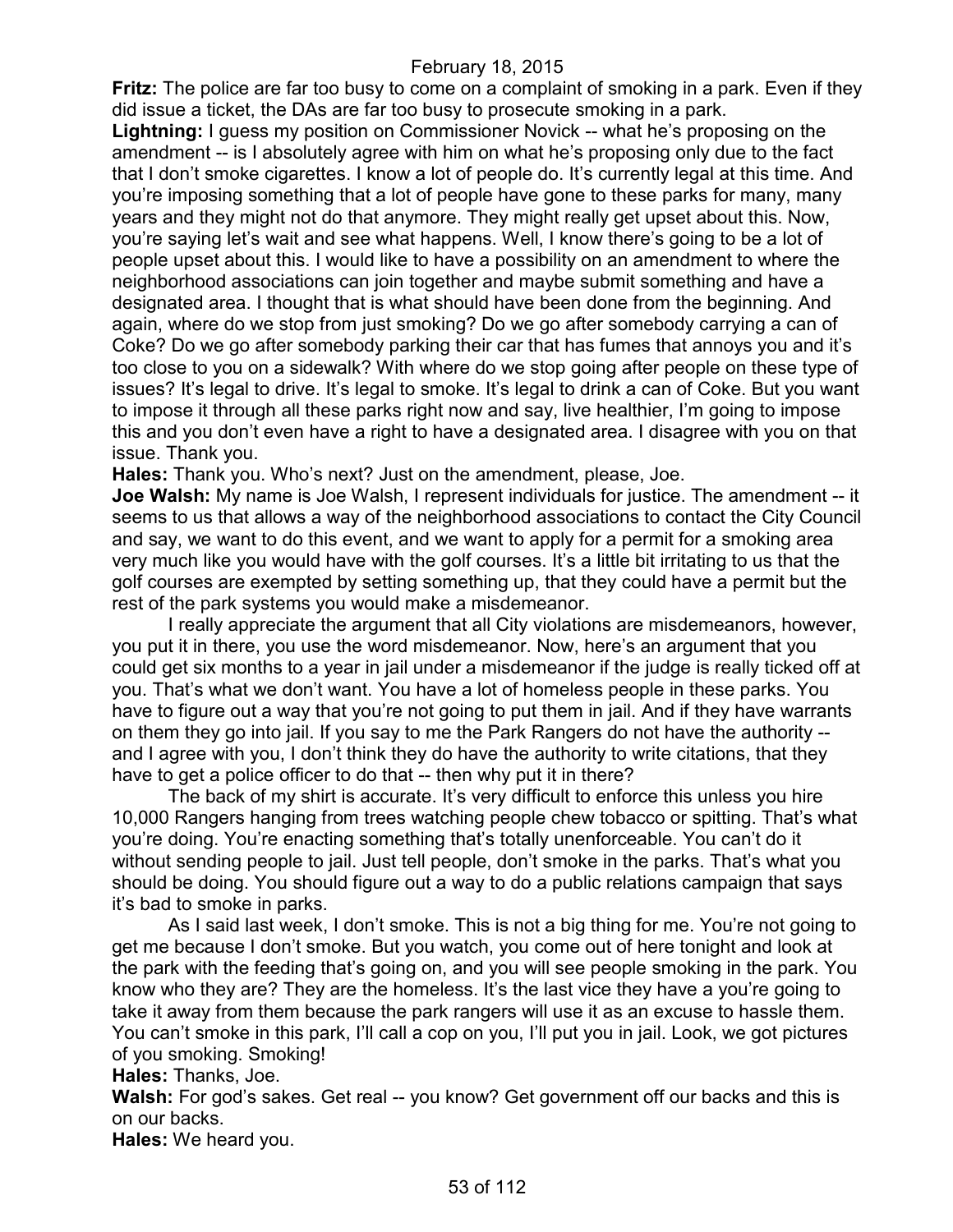**Walsh:** I'm not even a smoker. Did I say that? I'm not even a smoker.

**Hales:** You did say that. Go ahead, Charles.

**Charles Johnson:** Good afternoon, Commissioners. Thank you. As for the amendment, one problem we have is that parks are very different in scope. Waterfront Park, the Tom McCall Waterfront is an area rented out for a significant amount of money by major event sponsors and they can financially accommodate possibly the idea of smoking. It's still a little unclear to me if that's even an option. If a golf course can have a smoking permitted event and Tom McCall Waterfront Park can't -- maybe we could get some clarity on that.

Also we have had conversations about enforcement here. Earlier, Commissioner Saltzman raised the issue of why don't we just ticket the idiots who try to hit pedestrians? Why do we have a massive warning sign public relations event, why don't we just ticket the offenders? This this case, we're saying don't ticket. The point is that there are people in this community who have a nicotine addiction and are at risk. Some of them are right across the street. You all, especially Police Commissioner Mayor Charlie Hales, will have to work really hard to make sure this doesn't become part of the sweeps. Regardless of what we do with the amendment making part of -- having a way to have neighborhood associations participate in smoking areas -- there's a congratulate risk that this legislation will be used in an unfair way so that when we see a transient homeless person on a park bench, they can be harassed out of the park then harassed off the sidewalk. And some of these people are harassed the point they become part of the suicide statistics or we finds them dead on our streets.

I love clean area. It's a little bit annoying to walk through a park and have a smoker in front of me. It's not as big of an issue across the street as it is when I'm in Forest Park. There's not great air quality in the park across street.

But whatever time and energy you put into finding an amendment that accommodates smoking with permits, I hope you'll also -- as we talked, Amanda raised important points about the fact that the DA is unlikely to prioritize this. The police are unlikely to prioritize this. But it's your job to make sure they don't prioritize it at all, that we just tell people it's a violation, please step out of the park area, but that we don't hound them. Thank you very much.

**Hales:** Thank you all. So, let's take a roll call vote on the amendment first.

## **Roll on amendment.**

**Fritz:** Commissioner Novick, I greatly appreciate the collaborative way you brought up this amendment. We've had some discussions over the past week. I just can't do something that requires neighborhood associations to do things without having had their input into it. No.

## **Fish:** No.

**Saltzman:** I appreciate your amendment, Commissioner Novick, but I do not intend to support the ban at all. No.

#### **Novick:** Aye.

**Hales:** Be open to maybe making a change like this later on. Let's keep it simple at the outset and then see if we need to modify. So, no. Therefore, as we haven't adopted the amendment, we're free to go ahead and take a roll call vote on the ordinance itself. **Item 189 Roll.**

**Fritz:** Thank you for this really good discussion and thank you to Parks staff for bringing this forward, and indeed the Parks Board who are our citizen volunteers -- that the concept initiated with them. We have wildfires in our parks. In fact, it was pointed out to me after the hearing last week -- I was interested that we had a roomful of people and only five people testifying, so I went and talked to some of the folks. One lady said that her son is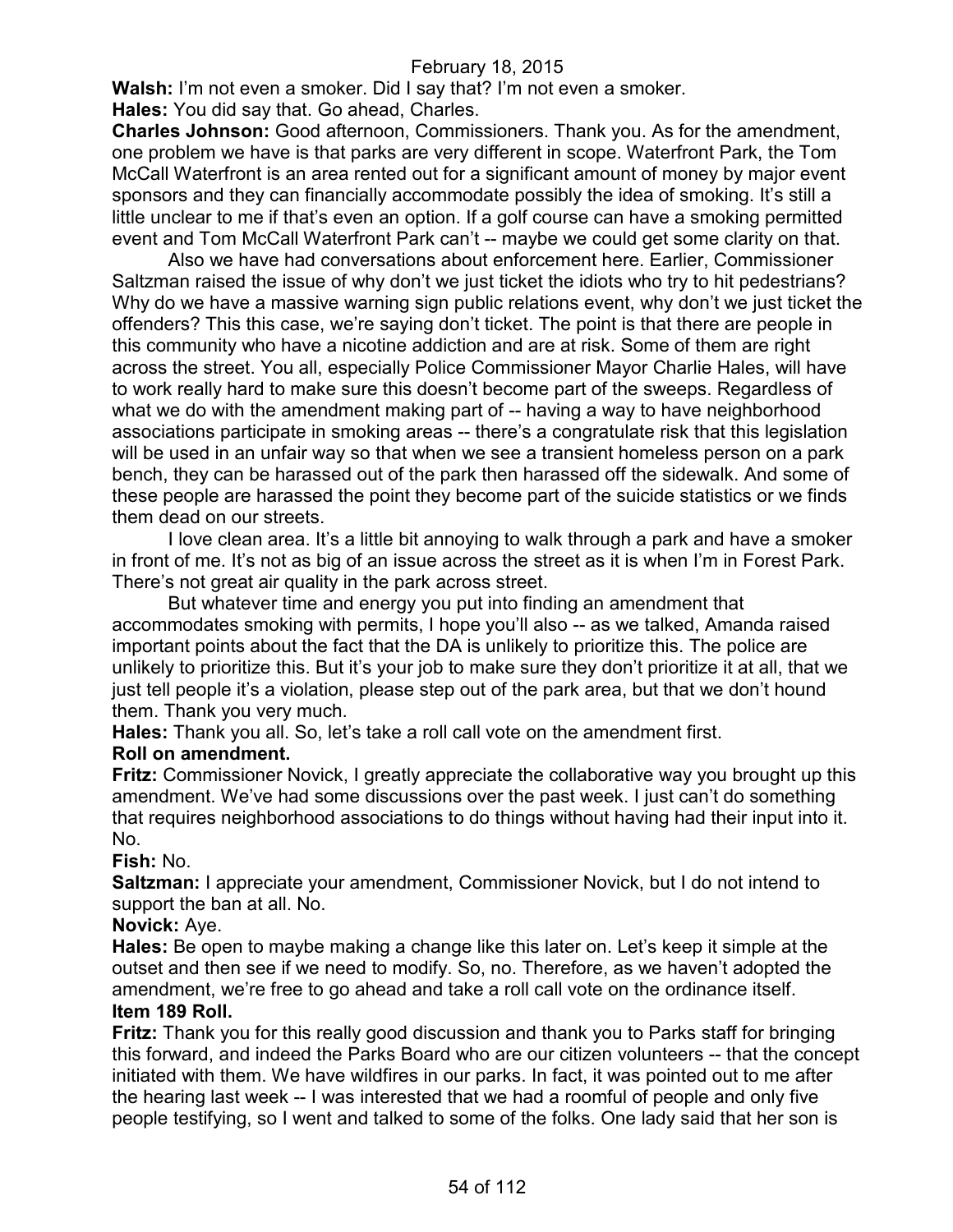currently unable to use parks because of smokers that set off his asthma. So, we currently have people being excluded without meaning to because of health issues.

So, our parks are supposed to be about healthy behavior. And I was at OHSU when we went smoke-free first inside and then outside as well, and people adapt. People adapt at Autzen Stadium where for four hours or more you're watching a football game and you don't smoke, and you choose to go there because it's fun. I would like Portland's parks to follow the hundreds of jurisdictions across the nation where it's very clear that we will be asking people not to smoke in our parks.

We will be having a publicity campaign starting before July or right at the beginning of July. It'll be very low cost, I won't be asking for additional appropriations for this. As Commissioner Saltzman had me promise last week, we will not ask for more rangers for enforcement. This will be on the basis that once people know what the rules are, the vast majority of us follow them whether we agree with the rules or not. That's the spirit with which I offer this, and I really appreciate support. Aye.

**Fish:** When I was a kid, I remember being taken to a hockey game in New York City at Madison Square Garden. In those days, you could smoke at public events like that. Of course, the seats were the worst in the arena so we were up in the nosebleed section. What I remember though about the event was there was a cloud between us and the event -- a cloud of smoke. In those days, it was cigarettes and cigars and it was widely condoned. I also remember going home reeking of tobacco because the entire arena smelled.

My mother and father, my father and my stepmother both smoked a lot, and I was often in a car being driven to school, a captive audience into a car with a lot of smoke, and that was not my favorite experience. We've come a long way as a country in terms of the issue of smoking, and we've gotten real about the health hazards of smoking. I wish there had been a more robust public education campaign a generation ago, and it might have allowed my father to live long enough to see his grandchildren. But that's not the case.

We still are in a country where we allow people to market a deadly substance to people using false messages, and people do get addicted and they get addicted to something that kills them. We should not celebrate that.

Today, however, we're dealing with a very common sense adjustment to our law which is consistent I understand with what the state does and what many other cities and states, which is we're saying that you're not allowed to smoke in our parks. Parks are where families and children and older adults and young people come to congregate, and we're saying that if you have to smoke, do it somewhere else. It seems to me reasonable and common sense.

I note that we already have a prohibition in a number of places, and I spend a lot of time at Director Park and Pioneer Courthouse Square. My own experience is there are not people congregated outside of the park smoking causing negative impacts on others. Instead, we're allowed to use these spaces without having smoke -- and dangerous smoke.

Commissioner Fritz, you have brought this forward after a careful process of involving the Parks Board and careful evaluation of legislation. I think it's a common sense thing to do. I understand it's not popular in every quarter but I think these parks belong to all of us. I do not see it as unreasonable restriction on personal liberty to require that people not smoke in our parks. I'm pleased to support you today, and I vote aye. **Saltzman:** Well, as I believe -- and as I did in my tenure as Parks Commissioner -- the Parks and Recreation bureau does have sufficient authority right now to ban smoking, as they have done at Pioneer Courthouse Square, at Director Park, and within 25 feet of any playgrounds. These are all actions taken when I was at the helm and when Commissioner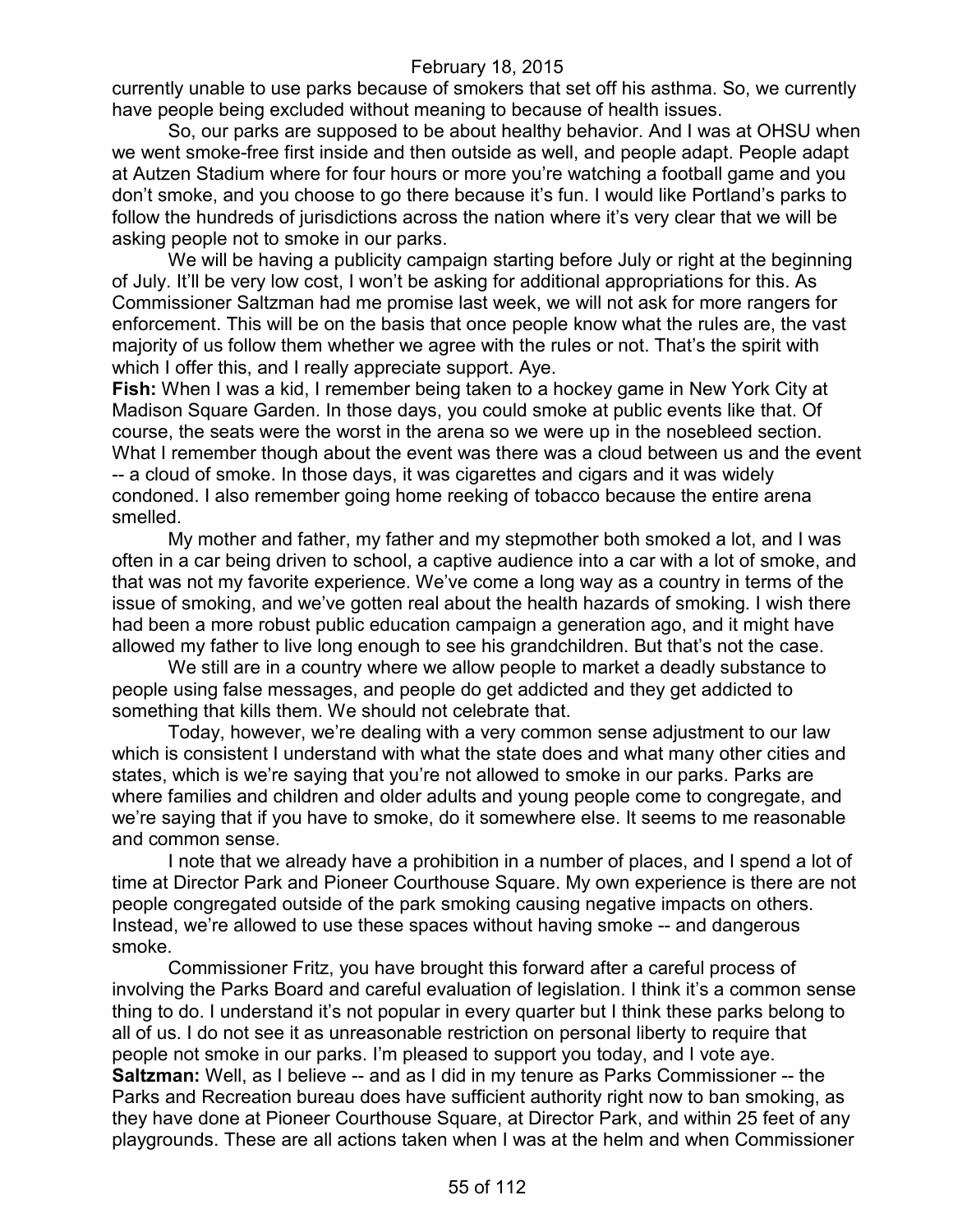Fish was at the helm, and I believe that's the proper approach: to take high density areas, high population density areas and implement bans there or implement bands on special events. But I think with 220 parks and natural areas -- all of them outdoors, last time I checked -- adding up to some 11,000 acres, that's simply unenforceable.

I believe that we are going to be setting up conflicts between our citizens and we are -- like it or not, whether it's a park ranger -- we are giving a pretext for police to hassle somebody for smoking. And we all know that pretext stops can often lead to bad things. We've seen enough of that in our history, I don't think we need to give another pretext here. I think we have sufficient number of acres of open space and natural areas that we can give people some space to be left alone. I think that's what people look for in our parks and natural areas -- is for solitude, to be left alone. I think we can do that and I think we can also ban smoking in the areas where it's going to impact high densities of people. I think that's the right balance to take. As I said, I think the Parks Bureau has sufficient authority right now to protect public health. No.

**Novick:** I very much appreciate the bureau's and the Commissioner's commitment to public health and to dissuading smoking and protecting park goers from having to wade through clouds of smoke. I'm very happy to support this proposal, I just would have been slightly happier if my amendment had been adopted. Aye.

**Hales:** Thank you, Commissioner, for bringing this forward. I'll just take a few seconds to tell a story about my father that might lighten the mood. This is an important change, and it's about how we share space and about an evolving understanding where it's OK to smoke. We think it's normal that you're not allowed to smoke in a workplace anymore, but that once wasn't true. Or you can't smoke in a public building, and that once wasn't true as well.

**Fish:** Airplanes.

**Hales:** Yeah, airplanes -- that was a very painful memory you brought up. My father was an avid nonsmoker in the era before it was possible to have a smoke-free workplace. He had a colleague who was at a drafting table immediately across from him who smoked a pipe, and my dad was enormously irritated by this and physically discomfited by it. And once when his colleague was out of the room, my dad chopped up rubber bands in very small pieces and mixed them into his colleague's pipe tobacco thinking it would make really unpleasant smoke when he came back. Well, as it turns out when you do that with rubber bands -- I don't recommend this, but you can try it if you want -- they don't just smolder, they go off like little skyrockets. [laughter] So, it was a spectacular end to his colleague smoking. So, perhaps what you're doing here is preventing people from taking the law into their own hands in spectacular and even violent ways. With that, maybe we can smile as we do this because I think it's good public policy, and I appreciate it. Aye. We have a couple more things to finish up, and then we will take a break. **Item 191.**

**Fish:** Mayor, this is a second reading but we would be happy to give you a full presentation -- [laughter] -- if you'd like a refresher.

**Hales:** Let's not. Roll call, please.

## **Item 191 Roll.**

**Fritz:** Thank you, Commissioner Fish, for your very comprehensive briefing last week. Aye.

**Fish:** Aye. **Saltzman:** Aye. **Novick:** Aye. **Hales:** Aye. **Item 192.**

**Hales:** Also a second reading. Roll call. **Item 192 Roll.**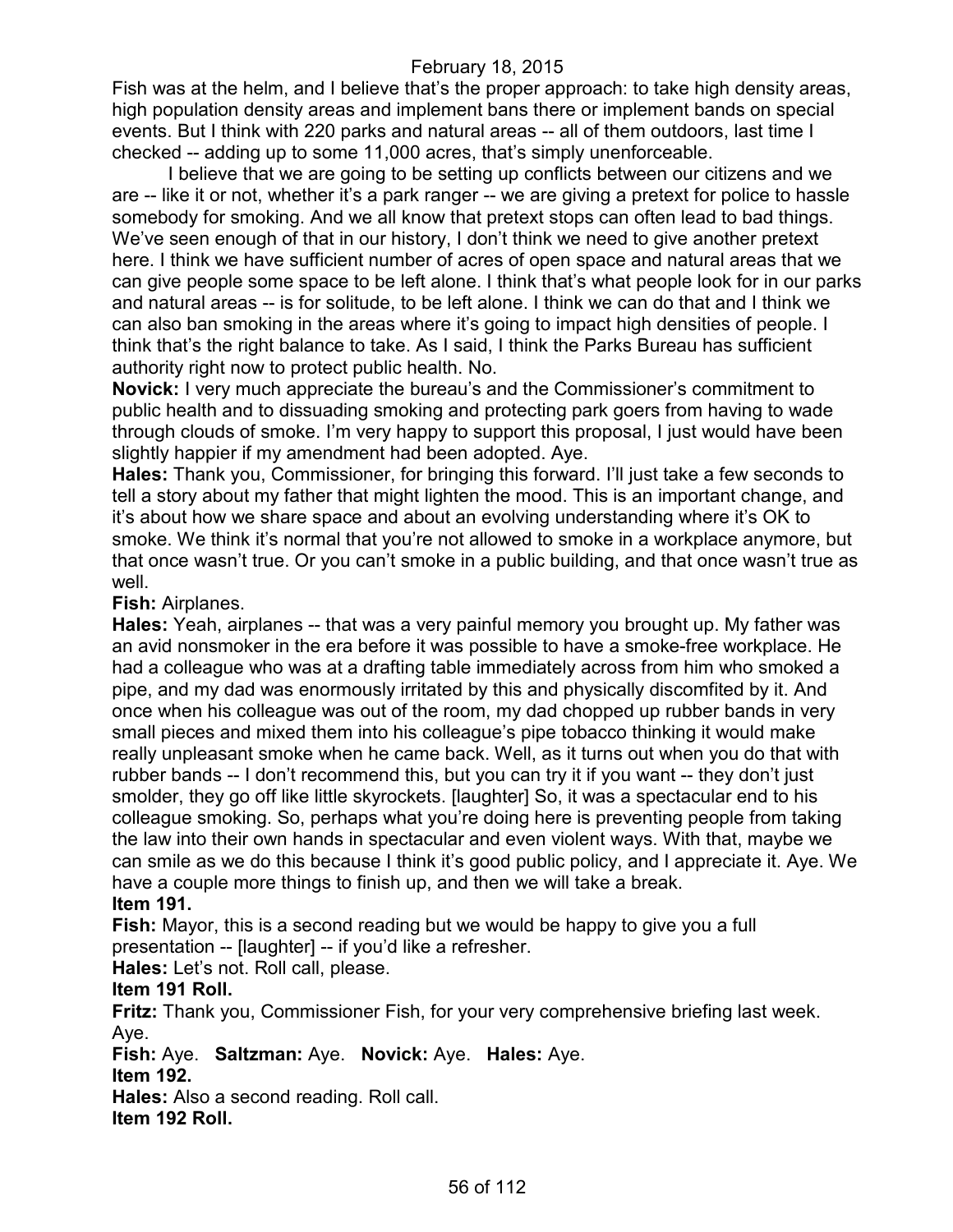**Fritz:** Thank you, Commissioner Fish, for your comprehensive response to the concerns that each of us raised last week. All my questions were answered. It does seem that this is going to be good for the planet, good for the ratepayers, and so definitely in the best interests of the city. Aye.

**Fish:** Thank you. I should also note, Commissioner, that this builds on the good work of my predecessor Dan Saltzman who challenged the bureau to think about ways of becoming more sustainable and using some of the byproducts to reduce our energy costs on site. I appreciate that you've identified the triple dividend of this particular project. I'm pleased to vote aye.

**Saltzman:** I want to thank Commissioner Fish and the Bureau of Environmental Services for their detailed answers to questions we had last week. While I'm excited about this idea of using biogas for transportation and I will support this, I do note we still are relying on in our cost benefit analysis a \$2 million grant I believe from the state, and then looking at an \$8 million capital cost to actually do the fueling stations. I want to make real sure we have from customers lined up to use that before we take those next steps where we find out whether we get the grant. And I know there will come back to Council to authorize construction. While I'm excited, I also have some trepidation about it, but it's a great project to move forward on. Aye.

**Novick:** Very impressed by this project. Aye.

**Hales:** Very innovative. Aye. Thank you.

**Item 193.**

**Novick:** Colleagues, in 2011 the City was awarded a grant in the amount of \$23 million from the U.S. Department of Transportation. The funds were used to relocate and reconstruct SW Moody Avenue between SW River Parkway and SW Gibbs Street. The project elevated the roadway 14 feet above the original grade, created three traffic lanes, dual streetcar tracks, pedestrian walkways and a bicycle cycle track, and we shifted the road to the west.

The purpose of this proposal is to vacate a portion of SW Moody Avenue north of the Ross Island Bridge. The petition was initiated by ZRZ Realty company for the purpose of eliminating existing excess right-of-way that existed after the realignment and to incorporate this land into that current and future development along property owned by ZRZ and 3030 Property LLC. I'll turn it over to Lance Lindahl for further elaboration and for questions.

**Lance Lindahl, Portland Bureau of Transportation:** Thank you, Commissioner Novick. Once again, excellent job in explaining the history behind this case that's been kicking around for couple of years. Just a couple other items to mention.

The City engineer's report, which was included as a reference, made mention of street vacation also on the south side of the Ross Island Bridge, and per the request of the petitioner, that was removed from this proposal. That may be coming forward at a later date. The grant radically transformed this area. It left some remnant parcels behind, and we're now hoping to return those to private ownership and put them back on the tax rolls. **Novick:** Thank you. Any questions? Any public testimony on this item? **Moore-Love:** No one signed up.

**Novick:** To be honest I forget. Is this -- [speaking simultaneously] **Moore-Love:** It's a non-emergency, it'll go to a second reading. **Novick:** OK, it'll go to second reading. We are recessed until 2 o'clock.

At 1:12 p.m., Council recessed.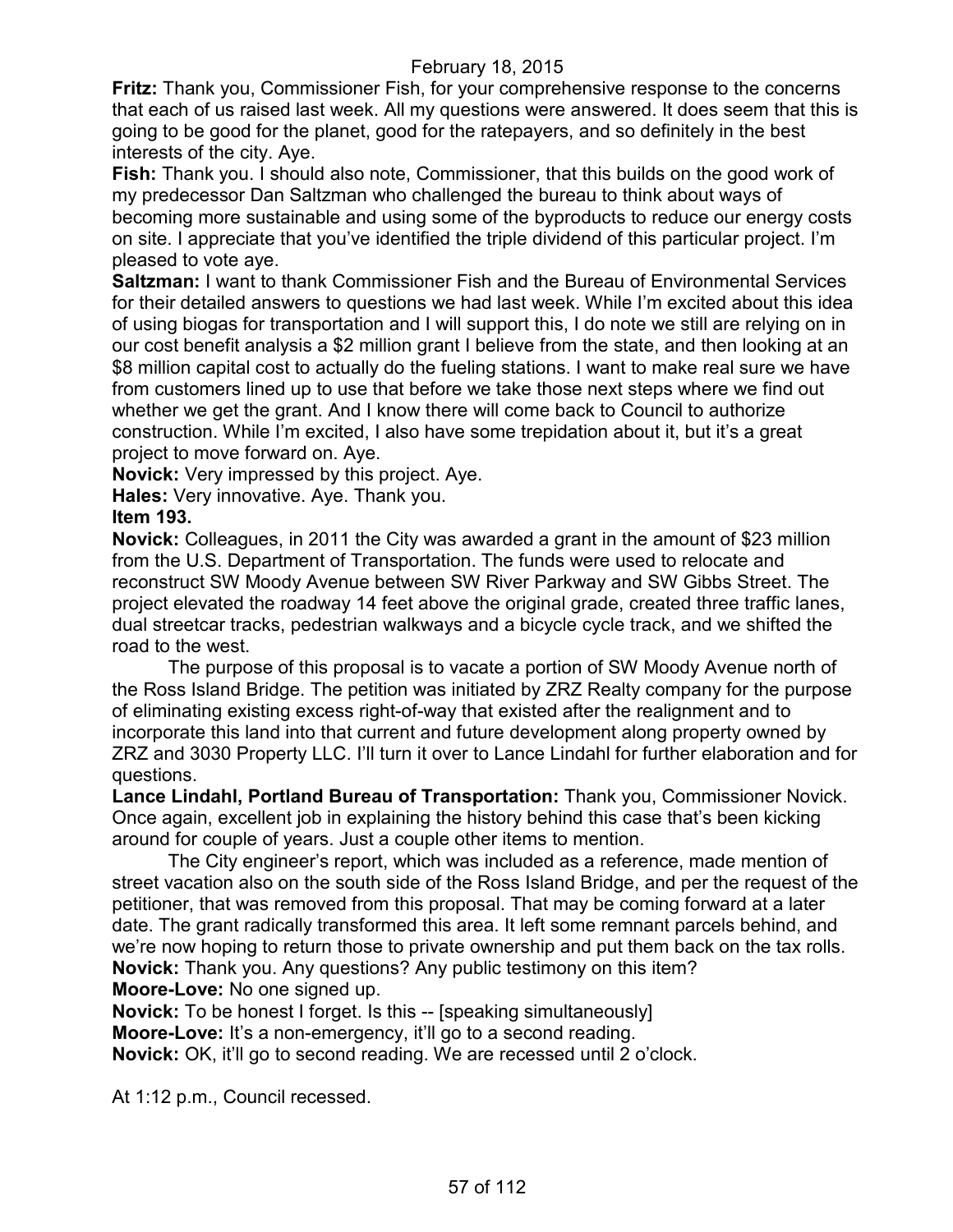### February 18, 2015 **Closed Caption File of Portland City Council Meeting**

This file was produced through the closed captioning process for the televised City Council broadcast and should not be considered a verbatim transcript. Key: **\*\*\*\*\*** means unidentified speaker.

## **FEBRUARY 18, 2015 2:00 PM**

**Hales:** Welcome, everybody. We'll reconvene the council meeting for today. Would you call the roll, please?

**Fritz:** Here. **Fish:** Here. **Saltzman:** Here. **Novick:** Here. **Hales:** Here. **Hales:** Welcome, everyone. We have a single item on the council calendar this afternoon, we'll start that in a moment. Just a couple of ground rules. If you're here representing an organization, you need to let us know that under our lobbying rules. If you're here representing yourself, you need only to give us your name when you testify. We typically try to hold testimony to two minutes per person when it's in a large hearing like this and we have a lot of people, so try to be brief and to the point just so that we can hear everybody. And speaking of hearing everybody, we certainly don't have any problem with people indicating their support or opposition to their fellow citizens with a thumbs up or thumbs down or some other gesture like that, but we ask that we don't have vocal demonstrations in the chamber in favor or against our fellow citizens' point of view so that they can express that point of view without feeling intimidated. So, that's it in terms of ground rules. Would you please read the item?

#### **Item 194.**

**Hales:** Thank you. Let me make a couple of comments and turn it over to Commissioner Saltzman to do likewise, and other Council members may have opening comments as well. This is an opportunity I think for us as a City to do what we can with what we have where we are. Where we are is a city where the economy is doing really well, unemployment is down, job creation is up, average household income is even up. But for a lot of our fellow citizens, that's not the case. And in fact, there is a recent study that I keep citing to people that show that poverty has actually gotten more concentrated in Portland over the last 30 years rather than less. So, the national problems of income inequality and of really two economies we see very much here in Portland as well.

The cost of living here in Portland is going up in no small part because of pretty substantial increase in the cost of housing. And in fact, a number of studies say that people need to make at least \$15 an hour to just be able to keep up with those kinds of costs of living here in Portland. So that's why folks like the National Low Income Housing Coalition and the Alliance for a Just Society have supported this kind of public policy, because they see what's happening to the cost of just getting by.

We think that this is a good place for us as a City to make a stand and to make a start. We know that there are a lot of workers who won't be affected by this first step that we're taking as a City, and we know that there are more steps that we want to take particularly to deal with our seasonal and part-time workers as well. But what we can do, we think, with the funds that we have available as a City now is go this far, and that is to pay our own workers and our direct contractors at least \$15 an hour and then be ready to move on down that road as our resources allow us to do that. So, that's the theory behind my support for this and my co-sponsorship of it with Commissioner Saltzman. I'll turn it over to you, Dan, for your thoughts as well.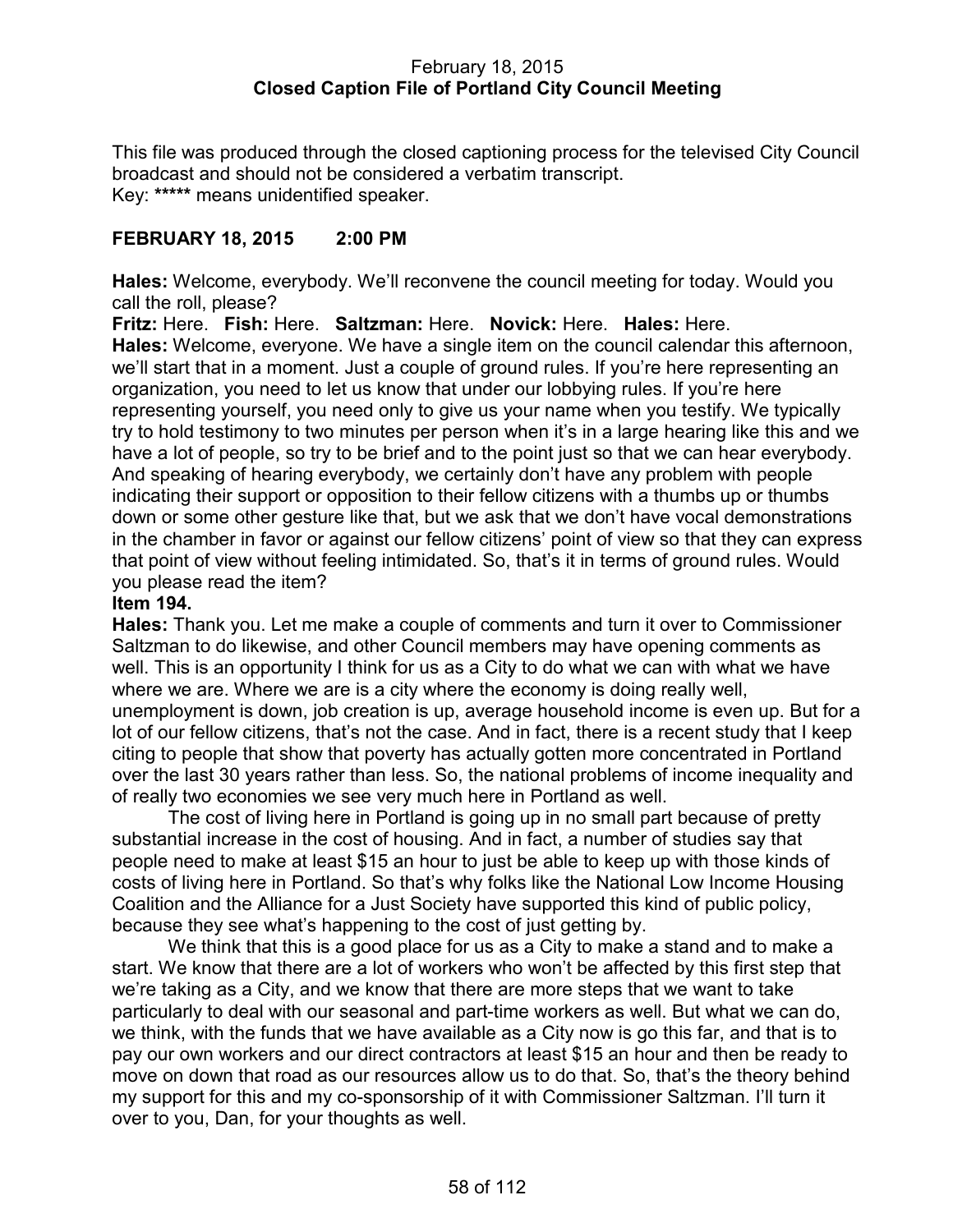**Saltzman:** Thank you, Mayor, and thank you all for being here today on this important issue of raising the minimum wage for working people. As we all know -- and we will hear more about shortly -- \$15 an hour is being recognized now as the wage floor for all U.S. workers, and it's where the climb out of a low-wage reality begins.

Over the past two years, I've listened and participated in many discussions and with citizens and activists regarding living wages and pay equity, and this hearing and accompanying resolution is a step at making sure your voices are being heard and that we are going to be taking some action in our upcoming budget. I've enjoyed working with those at 15 Now PDX, and I thank you for your passion and advocacy on this matter. While this resolution before the City Council today doesn't raise minimum wage for all Portlanders, it's a reasonable step that can be accomplished over the next year and -- as the mayor said -- within the resources we reasonably have to raise people's wages.

I was struck by testimony of a woman two weeks ago. She was actually in an exchange with Commissioner Fish about building heights, but she was talking about her past activism in New York City and she said, you know, you do what you can do. And that's what we're asking -- that's what I'm asking my colleagues here today, is to do what we can do, and that is to take a good solid first step towards raising the standard of living and the money in the pocket of many of our hard-working contract employees -- security, janitorial, and parking attendants.

So specifically, this resolution directs our Human Resources department to adjust the implementation of City Code Section 3.99, otherwise known as the Fair Wage Policy, to make certain workers under formal contracts with the City receive at a minimum \$15 an hour. As I said, for the most part they work at our City-owned facilities providing janitorial, security services, and parking services. It also directs the staff to make certain all full-time employees within the City of Portland make a minimum of \$15 an hour.

So Mayor, I'd now like to invite up our one invited panel, a four-person panel to address Council and then we can open it up to public testimony. I'd now like to invite up Justin Norton-Kertson of \$15 Now PDX. Saw a lot of Justin on the campaign trail last year. Mary King, a retired PSU economist; Sarah Kowaleski who is with Portland Parks and Recreation; and last but certainly not least, City Hall's own Mark Jefferies. Thank you for being here. Why don't we start with Justin and work our way down?

**Justin Norton-Kertson:** Thank you for the opportunity to make this presentation before the council. I'm Justin, a representative of 15 Now PDX. We want to thank Commissioner Saltzman for calling this hearing -- Commissioner Saltzman and Mayor Hales for their leadership on this issue. We'd like to thank your recognition that \$15 an hour is the bare minimum that a working person here in Portland and in the state of Oregon needs in order to not only get by, but to thrive and support their family. We also would like to thank Commissioner Fritz for her staunch advocacy for more full-time union jobs with benefits within the Parks department. It's a laudable goal and we fully support that goal and look forward to working with Commissioner Fritz and the council to make that happen.

We support the mayor's proposal and the resolution before the Council today. We see it as a work in progress. The Fair Wage Policy was first adopted back in 1998, thanks to a hard-fought campaign by Jobs with Justice. When first adopted, the policy provided a minimum wage of \$8 an hour plus an additional \$1.50 minimum for benefits to security guards, janitors, parking lot attendants, and other workers at companies that contract with the City.

Today, the policy's minimum wage is \$10.32 per hour plus an additional \$1.98 for benefits. This is not a living wage.

**Fritz:** Say that again, please.

**Norton-Kertson:** Yes -- \$10.32 in wage, \$1.98 in benefits.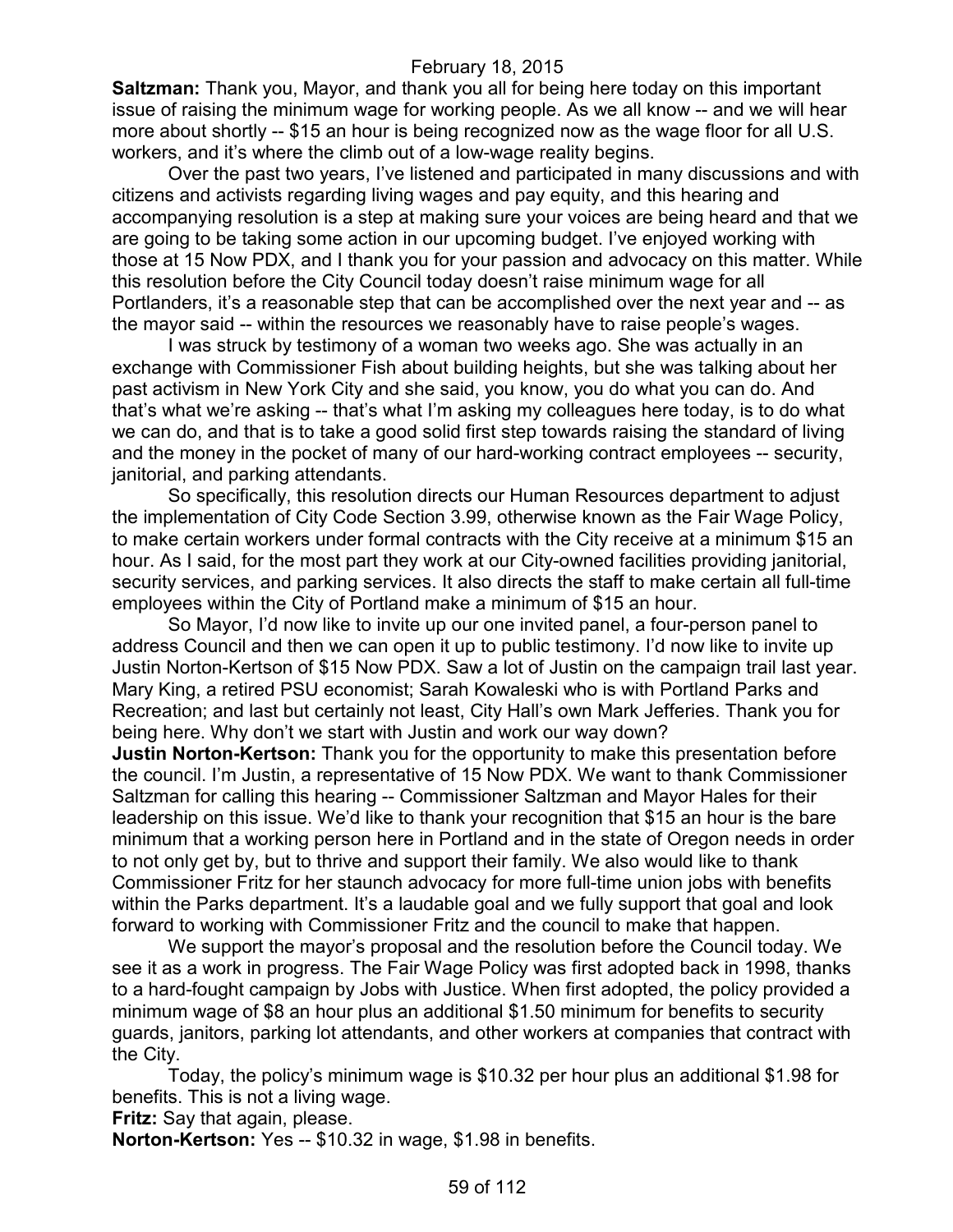**Fritz:** Thank you very much.

**Norton-Kertson:** So, this is not a living wage. We applaud the mayor's announcement to move on this and raise the Fair Wage Policy for contract workers, but we need to ensure that it's \$15 in wages, not total compensation. While benefits like health insurance are important, workers cannot pay their rent or buy their groceries with these benefits. So, we need to ensure not only that workers have the benefits that they need but have the \$15 in wages that they need to get by.

We also strongly urge the Council to include in the revised Fair Wage Policy our proposal for a citizen review committee with representatives from the labor community. This committee will be tasked with ensuring companies who contract with the City comply with the Fair Wage Policy and actually pay their employees \$15 per hour. We also support the proposal by Mayor Hales to bring all permanent full-time City workers in Portland up to a \$15 minimum wage, and we applaud the mayor for going this step further than just the Fair Wage Policy.

But while we support raising the minimum wage to \$15 for any workers, we also emphatically fight for \$15 for all workers. While supporting the mayor's proposal, we have to recognize that it leaves behind some 2000 of the City employees who need a raise to 15 the most: so-called casual Parks workers. These workers already receive less than fulltime hours and don't have any benefits. If anyone needs 15 now, it's them. Multnomah County has implemented a \$15 minimum wage for all County employees, and we need our City Council here in Portland to be real leaders on this issue and dedicate itself to implementing 15 for all City workers.

We call on the council to form a contingent worker task force, not just to assess the appropriate level of compensation for these casual workers, but to create and implement a concrete plan for creating more full-time jobs covered under the currently proposed \$15 minimum wage for City workers; to redefine casual to be more accurate and limited in its use; and to raise the minimum wage for all City workers to 15, regardless of their classification or the number of hours that they work.

For too long, the City has relied on this so-called casual contingent work force, particularly within the Parks department. Without having to pay decent wages, full-time hours, benefits, the City leaves thousands of its employees behind and living in poverty. No one who works should live in poverty, and our tax dollars should not be used to pay poverty wages.

All of the other departments in the City have benefited from this unethical overreliance on a low-wage contingent work force within the Parks department. Commissioner Fritz has been working hard to try to end that by creating more full-time jobs. We have been working hard to try to raise wages. It's time that the City Council and the City work together to make both happen.

**Hales:** Thank you.

**Saltzman:** Thank you. [applause]

**Hales:** Please, folks -- hands. Welcome.

**Mary King:** Thank you. Mayor Hales, City Commissioners. I'm Mary King, I'm a labor economist and professor emeritus at Portland State economics department, and I very much appreciate the opportunity to address you today on an extremely important topic, city wage policy.

As you know, nationally, our minimum wage policy is a disgrace. The federal minimum wage hit peak value in 1968 at \$1.60 an hour. That's the equivalent of nearly \$11 an hour now. In Oregon, we feel pretty good to have a minimum wage of \$9.25, but that's only 85% of what the federal minimum was 50 years ago adjusted for inflation. Low-wage Americans earned considerably more in 1968, even though our GDP per capita was just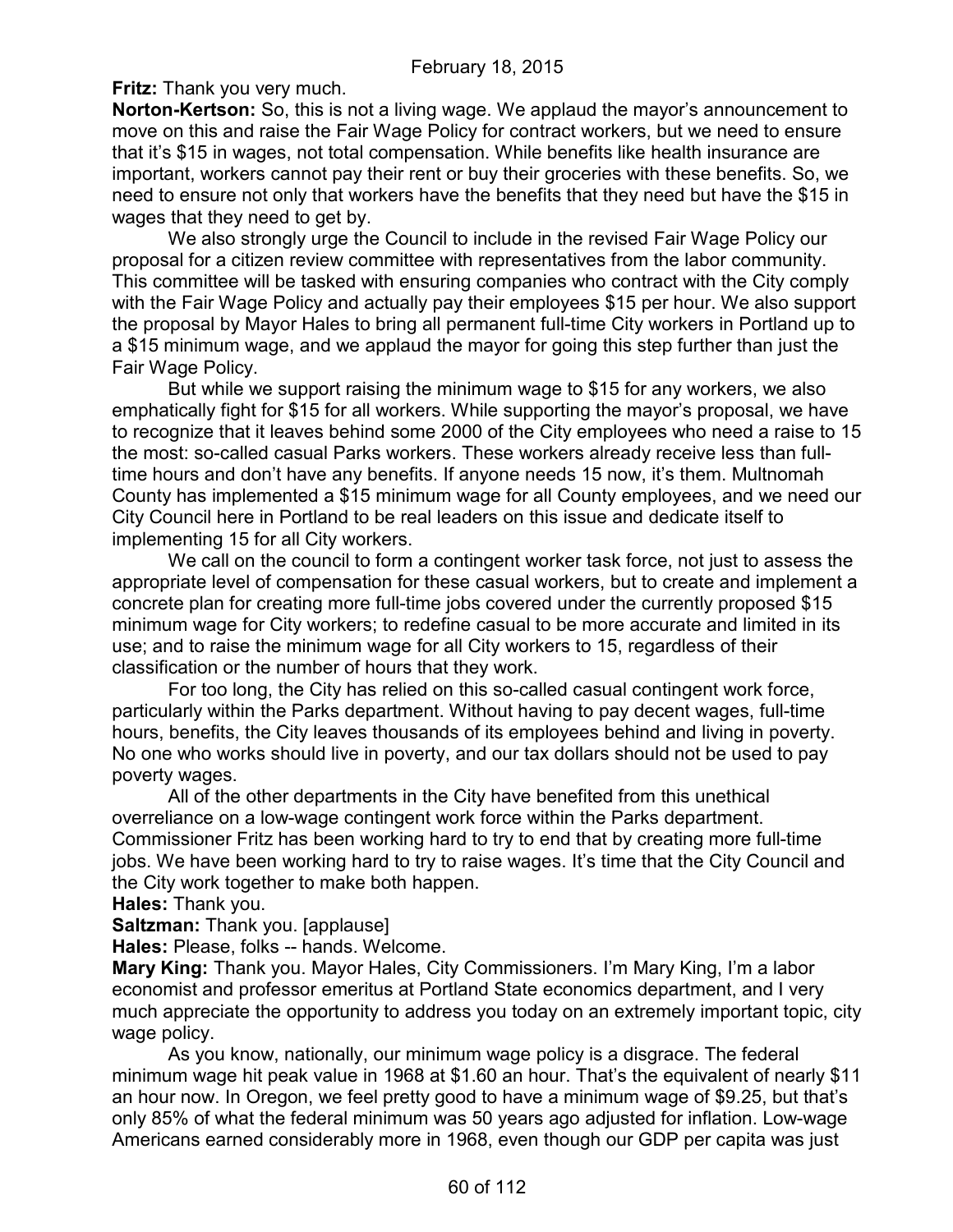over half of today's -- again, adjusted for inflation. So as a nation, we're nearly twice as wealthy per person as we were 50 years ago, but our federal minimum wage is much less as a direct result of national policy. And our nation is worse off for it. We suffer more inequality, more poverty, more homelessness, more despair.

Locally, we have the ability to do something about it. The City of Portland plays a critical role in our economy as an employer, as a steward of our tax dollars, as a public expression of our values, and as a model for sustainable economic policies. We can set a much-needed floor to hold up wages and living standards for families in the community. One of the terrible outcomes of low pay is child homelessness. The Oregon Department of Education recently reported that more than 10% of the students in the Reynolds District lack a permanent home, and that's the case for more than 1200 students in the Portland Public School District.

You may have seen the recent PSU study by Sheila Martin and Elizabeth Morehead, titled Where the Ends Don't Meet in 2014, Measuring Poverty and Self-Sufficiency Among Oregon's Families. The report shows that \$15 an hour is not quite sufficient to keep a parent and two kids in Multnomah County from having to rely on public subsidies, even if both kids are in school and the family has no child care expenses. One adult, a teenager, and another school-aged child need at least \$16.50 an hour, full-time, year-round, to live independently.

So, \$15 an hour is by no means extravagant for the positions covered by Portland's Fair Wage Policy, or really for any City worker. What's more, there's a cold-blooded economic case for employers to pay higher wages than they have to. There's a payoff to employers who pay relatively higher wages, or the term economists use is who pay "efficiency wages." Employers gain from employee loyalty and willingness to work harder and be more productive, as well as from lower turnover with its reduced recruiting, hiring, and training costs.

All of us in the community benefit from higher wages at the bottom. It's not an accident that the higher wage states and nations are the most prosperous. Higher wages at the bottom give kids the security they need to succeed and join the mainstream. Local businesses prosper when families have enough to keep up with their rent and other expenses. People who earn less than \$15 an hour have to spend nearly every penny they make, and that money is spent locally.

For all of these reasons, I strongly support the City of Portland in this initiative to amend our Fair Wage Policy to set a new wage floor of \$15 an hour, and I very much look forward to our ability to extend that to all Portland workers. Thank you. **Hales:** Thank you. Welcome.

**Sarah Kowaleski, Portland Parks and Recreation:** Good afternoon, Mayor Hales, Commissioners and members of the public whom I serve. My name is Sarah Kowaleski. I moved to Portland about five years ago out of love for its green spaces and award-winning parks system. I now feel lucky enough to work for Portland Parks and Rec at Multnomah Arts Center, where I have worked for the last five years.

At Multnomah Arts Center, I found a niche coordinating arts workshops. I also book our community's important life events: weddings, anniversaries, birthdays. I approve scholarships and make spending decisions for my center. I am also one of the so-called seasonal or casual employees. I ration my 1200 hours year-round, and like many others, I am living in poverty. I am counted on by my supervisors -- one whom is here today -- but what I did not count on in my years of service is that I would struggle to feed myself. I currently depend on food stamps and I have sought the help of food pantries more than a couple of times. My student loans are also in deferment.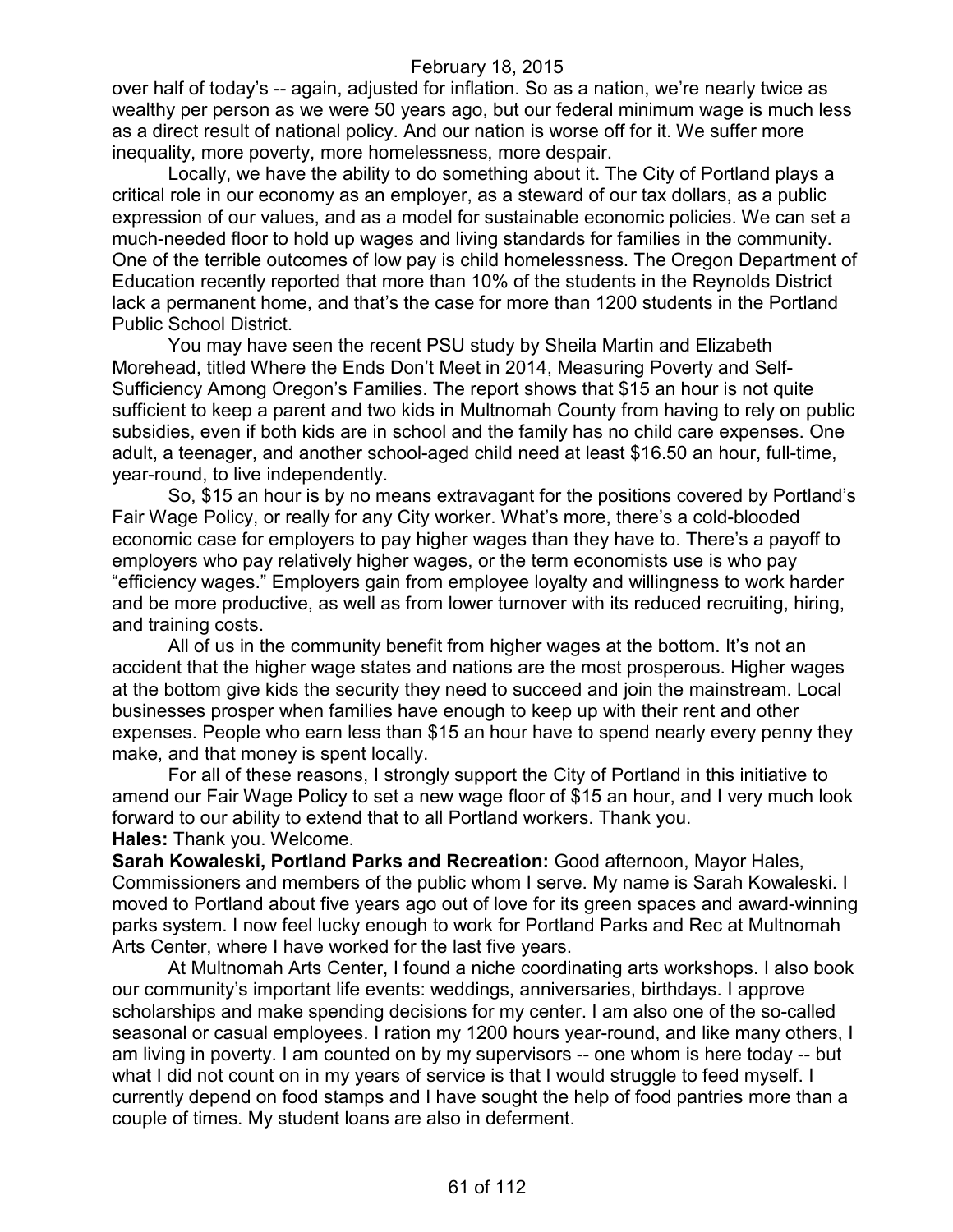I come to you today because what I see is a budget problem with a human cost. The cost is that there are two types of Rec workers systemwide doing the same job: coordinating programs, approving scholarships, and making staffing decisions. One type of Rec worker is hour-capped, low wage, and a casual employee. The other type of Rec worker is full-time with a fair wage and generous benefits. I fall into the first category, and my case is hardly the worse.

I agree with your desire, Commissioner Fritz, to award workers who have shown commitment and service with full-time jobs. However, we can't run Rec or contract services with full-time positions alone. What we could and should do is convert casual jobs to permanent stable positions with a living wage: a minimum of \$15 or higher for all workers, whether full-time or part-time.

I suggest this as I aspire for the best, most functional Rec system, a place where I can continue to serve my community; a place where our programs and the employees behind them can flourish. I support 15 Now and it is called for 15 for contract workers, City workers -- and ideally, all workers. To paraphrase the State Senator Chip Shields, who supports 15, we are asking for 15 because we want a chance and not charity. **Hales:** Thank you very much. Mark, welcome.

#### **Kowaleski:** Thank you.

**Mark Jefferies:** Good afternoon, Mayor Hales and Commissioners. My name is Mark Jeffries, and I'm a janitor here at Portland City Hall and a member of the Service Employees International Union Local 49. I've been working here for close to three and a half years, and for PHC Northwest for over 12 years. I'm proud of the work my coworker and I do, and we appreciate the support and recognition we receive from the people here.

This afternoon, I want to voice my support for a \$15 an hour minimum wage increase for the City workers and contractors. I know of janitors with large families who struggle to make ends meet. We janitors work physically demanding jobs and should be compensated accordingly. With the extra income, my wife and I can choose to put more money towards retirement. A \$15 an hour wage would help with maintenance and unexpected repair costs, such as the recent work performed on our car that cost us over \$2000. Extra income could also be used to help offset our contributions to our daughter's community college education. My daughter is employed and rents an apartment and my wife has an office job in the private sector, and our combined income allows us to get by alright. However, we would have had strong financial challenges without the City's commitment to using a union contractor and our union standing up for working families.

So along with my coworkers, union members, and City employees, I look forward to this beneficial wage increase. Thank you for listening to me on this important issue. **Hales:** Thank you.

**Saltzman:** Thank you all.

**Fritz:** Thank you all for being here. Colleagues, I would like to bring to your attention again what Sarah Kowaleski said -- she would not be covered by this policy. And when she met with me along with other 15 Now supporters in my office, I asked, wouldn't she prefer to have a full-time job with benefits? She said, of course, but this is the first step. And I want us all to remember Ms. Kowaleski, who is on food stamps -- she is our City employee, and we need to be sure that we do right by our City employees and everybody else that we employ. So, thank you all for your testimony, it's really helpful.

**Norton-Kertson:** Thank you, Commissioner Fritz.

## **Kowaleski:** Thank you.

**Jefferies:** Thank you.

**Hales:** Thank you. [applause] OK, let's take public --

**Fritz:** Actually -- I have questions.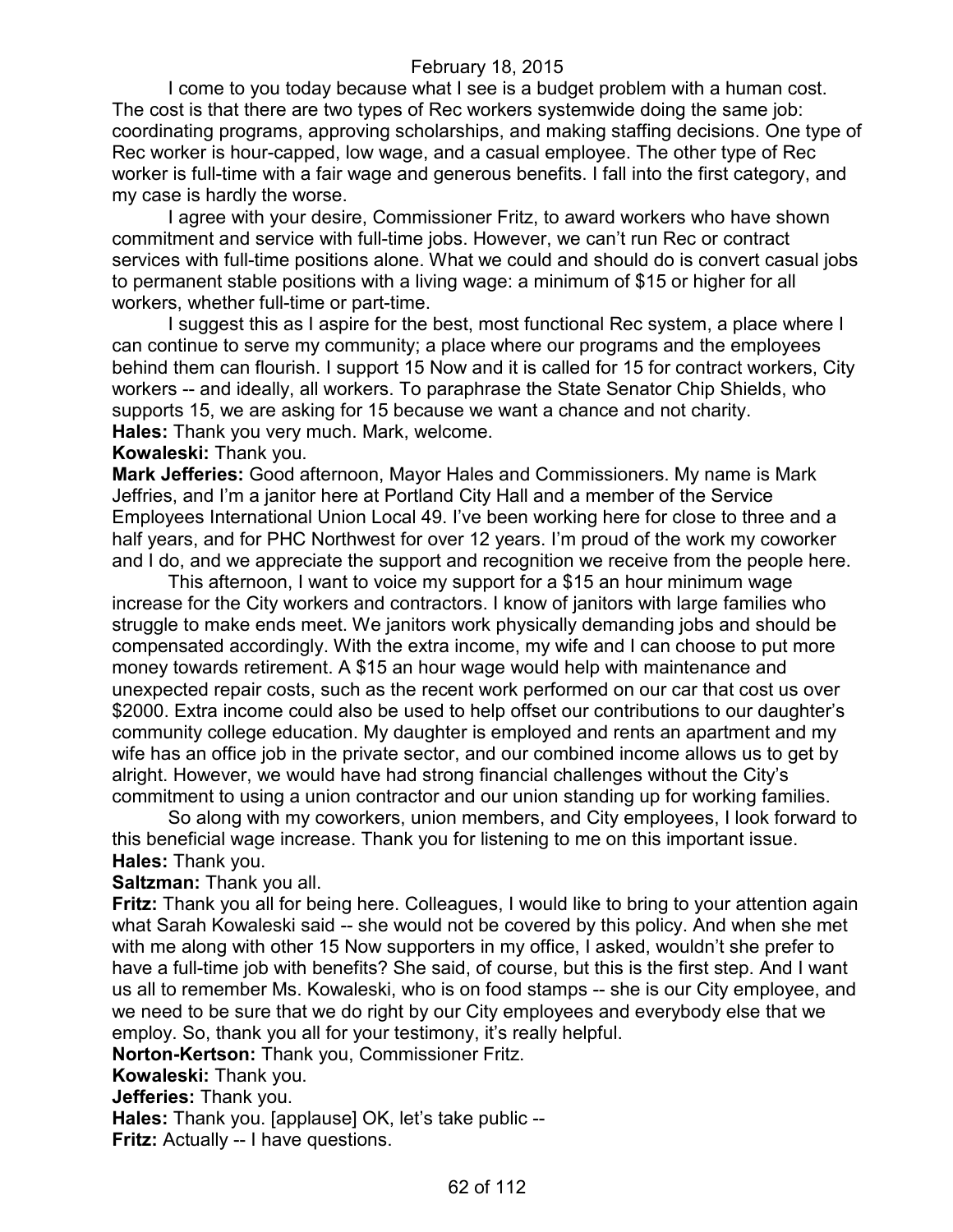**Hales:** Oh, go ahead. And amendments probably ought to come up soon, too.

**Fritz:** Yes. So, the ordinance title is to receive pay at -- to receive \$15 per hour pay. Is it the sponsor's intent that the pay would be \$15 and then benefits on top of that? **Saltzman:** I think that's the correct answer, yes.

**Fritz:** OK. And do we have an estimate for how much that would cost?

**Hales:** I think we do. Who do we have here from the Budget Office? I think it's -- there's Andrew. Come on up, Andrew.

**Andrew Scott, Director, City Budget Office:** Do we have any representatives from OMF?

**Hales:** OMF not here. [inaudible] Anna is here.

**Fritz:** I'm gonna have questions for you, too, Ms. Kanwit.

**Scott:** OMF did the costing, that's the only reason why I would invite them up. I'm Andrew Scott, City Budget Director. And again, the costing was done by OMF, but the estimate right now for the policy written as between \$1 million and \$1.1 million. The bulk of that is for the contract employees, and then a smaller amount for the City workers.

Fritz: It's less than \$50,000 for the City workers, right?

**Anna Kanwit, Director, Bureau of Human Resources:** The estimate for just the pay alone for the City workers who are currently on payroll is about \$47,000. We do have a number of positions that are vacant that haven't been filled yet. So, that cost could actually go up as we fill those positions.

The other piece of it that is very difficult to estimate is whether there will be any increased cost due to compression in some of those classifications.

**Fritz:** Right, so --

**Kanwit:** So, base-wise of the people who are in that right now that we have on payroll, it is about \$47,000.

**Fritz:** Right. So, it is about \$1 million for the contracted workers, less than \$100,000 for the City workers. And I want to explain what you just said for those who might be watching at home about compression. We try very hard in the City to pay fair wages for equal work, and so if somebody is currently at \$12 an hour and somebody else is at \$14 an hour, with this policy, do we pay both \$15 an hour or do we pay the second one \$17 an hour? That's a question I have for the sponsor as to whether that's factored in to the \$1.1 million estimate?

**Kanwit:** It's factored into the overall estimate of the cost for current City employees because again, if the positions were filled -- there was kind of a ballpark of anywhere between \$60,000 to \$90,000, \$100,000 -- very much a ballpark.

**Fritz:** So it's factored in for the City but not for the contracts -- we don't know as far as compression for the contracts?

**Kanwit:** Bryant would have to answer that question. I don't know for the contracts that the City has. But we did an estimate from the Budget Office of going up to \$100,000 for City employees only. That does include a guesstimate on compression.

**Fritz:** OK. And before I leave budget -- remind us all, Andrew, how much do we have in ongoing funding in the upcoming budget discussion?

**Scott:** The current forecast is \$4.6 million ongoing. That forecast will be updated in April when we have new business license and inflation numbers.

**Fritz:** Thank you.

**Bryant Enge, Office of Management and Finance:** I'm Bryant Enge with the Office of Management and Finance. Commissioner Fritz, at this time we have not included the estimate in terms of the compression. We believe that the contract will have to be negotiated with the union, and so we have not anticipated in terms of what the compression costs would be.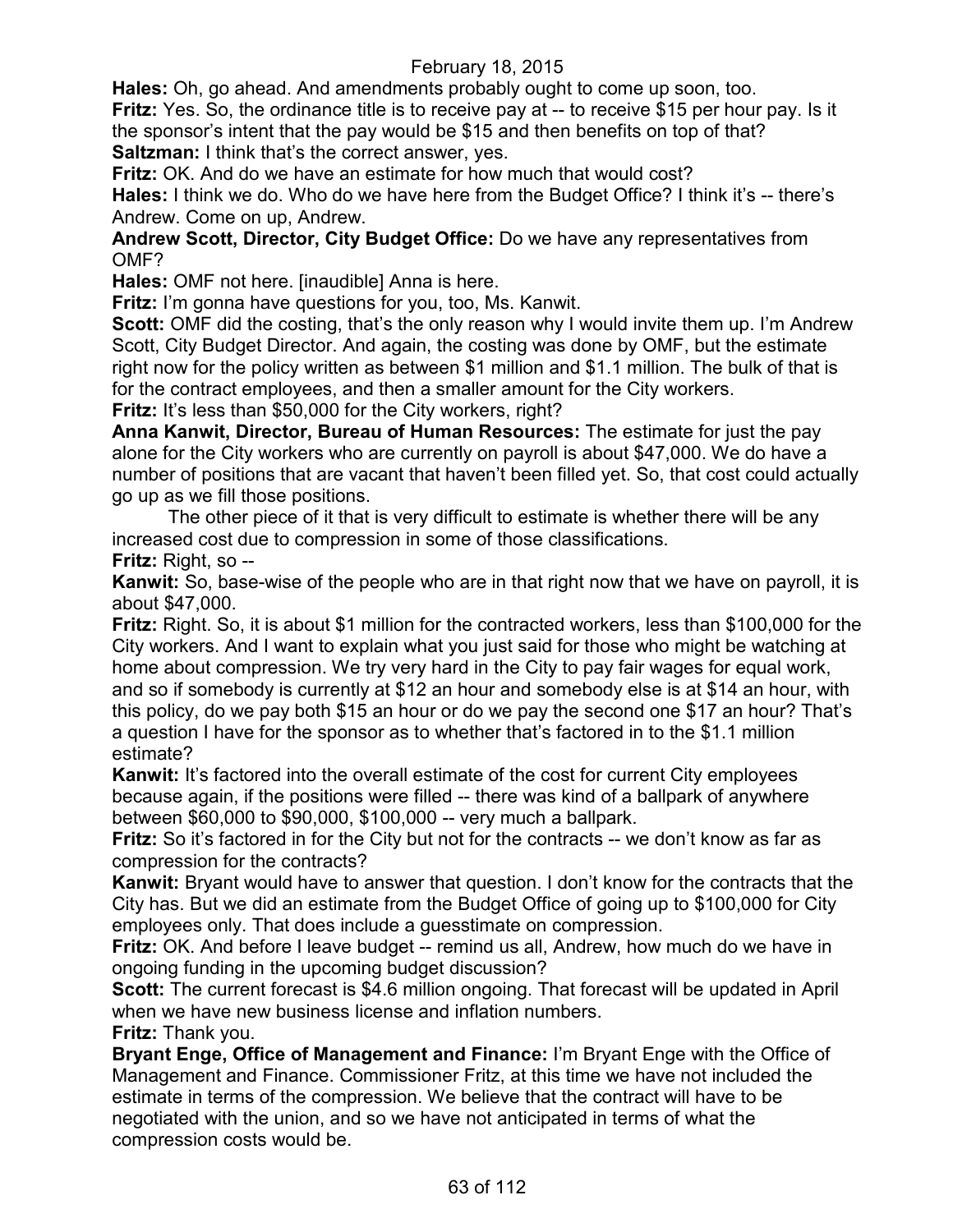**Fritz:** So, at this point, we're looking at a minimum of \$1.1 million? **Enge:** Correct.

**Fritz:** Thank you. And Ms. Kanwit, in the resolution as written, there's an item that asks you to set a work plan to develop for assessing seasonal work and the appropriate level of compensation. When do you think you might be able to start such a task force?

**Kanwit:** And I'm sorry, I failed to introduce myself the first time around -- Anna Kanwit, I'm the Director of Bureau of Human Resources. We could put together the task force to put together a work plan within the next few months. The concern I had -- and this was a discussion I had with Commissioner Saltzman's Office -- in terms of actually implementing that plan and doing the assessment the plan envisions, I don't currently have the staff to do that because we have another major compensation project that we're working on. The plan, you know, we would start on relatively soon and have to Council for review, but implementation of that plan -- to be really honest about it, I don't think we could really start that for a year or so.

**Fritz:** Thank you. Does anybody else have any questions for this panel? And then I'll have some amendments.

**Fish:** I have one. Thank you. So, you've cost out what this resolution could cost the City, and we've got a range. My understanding is we have contracts with third parties that require them to maintain a floor under our Fair Wage Policy. So, to what extent does this action trigger an obligation of some third party to also raise wages that provides a benefit to employees that we're not paying for directly?

**Enge:** Commissioner Fish, we have just learned that there is an obligation pursuant to an agreement between the City and Clean and Safe. And so we're going to do additional analysis in terms of what it may mean in terms of both the City --

**Fish:** Could you for the record describe what Clean and Safe is?

**Enge:** Clean and Safe is a group of workers that we see in the downtown area that are responsible for keeping our downtown sidewalks clean.

**Fish:** So, in addition to stadium attendants, parking attendants, parking garage security patrol, there's now a fourth category of people who may benefit from this action and that's Clean and Safe workers.

**Enge:** That's correct.

**Fish:** And what's the nature of our relationship with Clean and Safe?

**Enge:** It's a third-party contract. Basically, it's my understanding, that these contracts with Clean and Safe, subcontractors to Clean and Safe are required to follow the City's Fair Wage Policy.

**Hales:** But the contractor and subcontractor?

**Enge:** The subcontractor, yeah.

**Fish:** Are any of those positions represented?

**Enge:** Again, I'm not sure. I would have to look into that, Commissioner Fish.

**Fish:** OK. And under your current understanding of those agreements, is that an obligation of us, them, or some combination?

**Enge:** Additional research needs to be done in order for me to answer that question, Commissioner Fish.

**Fish:** So, the good news is this action may end up lifting essentially more than we have quantified to date. Question mark is, who pays for what?

**Enge:** That's correct.

**Fish:** Are we -- in the resolution before us, are we binding ourselves in any way to the outcome of that discussion?

**Enge:** I am not --

**Fish:** Does the language of this resolution compel us to resolve that one way or another?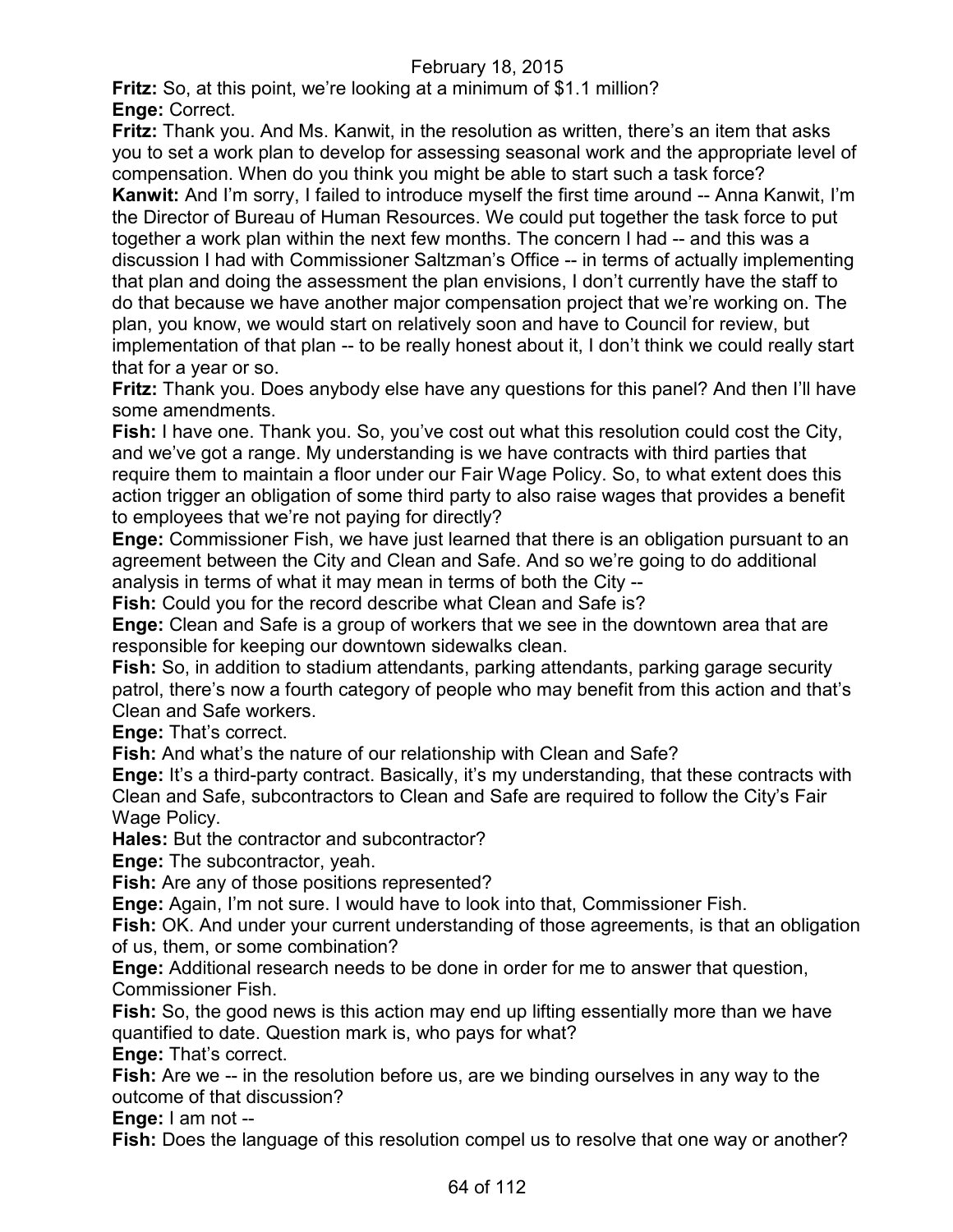**Enge:** I'm not sure.

**Saltzman:** I think the resolution is to set the clear signal to everybody listening and everybody that works for the City that this is the direction we want to go. There's going to have to be details flushed out between now and when we adopt the budget July 1st. **Hales:** Yeah, I mean, the resolution directs policy. It doesn't automatically amend contracts.

**Fish:** I guess since what we're trying to do is fully quantify the scope of beneficiary and the cost and not have any confusion about who is responsible for those costs. I understand what we're doing is setting the framework, but when do you think you could report back to Council on the question of Clean and Safe so we know what the legal issues are and what Council options are?

**Enge:** Commissioner Fish, I believe we can do the analysis in the next couple of weeks. **Fish:** And is that the only other category that we know of that's not currently identified in this resolution where there could be a direct or indirect impact of the 15 --

**Enge:** Commissioner --

**Hales:** I think it's -- aren't there two? Clean and Safe and Portland Mall Management, both of which are assessment districts administered by a third party that might or might not be subject to our Fair Wage Policy.

**Enge:** And that's the piece where I have to do some additional analysis.

**Fish:** I just want to be clear, we're identifying categories of employees that may benefit from this action but we're not by this action -- you're not asking us to resolve the question of how those wage increases are funded?

**Enge:** What I'm going to be doing next is to --

**Fish:** Today, you're not asking us today to decide that question.

**Enge:** Right.

**Fish:** You're going to come back to us and report who these other employees are that may benefit from a bump in our Fair Wage Policy, and then pursuant to the agreement, who pays for that.

**Enge:** Correct, based on the agreement.

**Fish:** OK.

**Fritz:** Mayor, I have some amendments to introduce. First, to delete the paragraph that starts "whereas the Portland City Council recognizes the unique nature of seasonal employees and directs OMF and the Bureau of Human Resources to develop a project work plan." I would like to delete that because I can't wait 18 months before getting working on this. Instead, I'd volunteer to delete that work and substitute "be it further resolved the Council directs the Parks Commissioner to create a task force with members appointed by the Mayor and each Commissioner to assess seasonal, recreational, and apprenticeship work with the appropriate compensation. The task force shall complete its work so that Council can consider appropriate compensation in the 2016-2017 budget process." [applause] That's my first amendment.

**Hales:** You want to take these separately?

**Fritz:** I want to take them separately, yeah. So, you are moving that amendment. I'll second that.

**Fritz:** Thank you.

**Hales:** Further discussion about that amendment?

**Fish:** I have some questions. Let's put them all on the table first.

**Hales:** OK, let's put them on the table and then we can take action on them.

**Fritz:** The second one is to clarify that the proposal on the table today -- as I understand it from talking with the mayor -- is for full-time workers in both the City and our formal contracts. So, to add -- to clarify that in the now therefore be it resolved, the first one,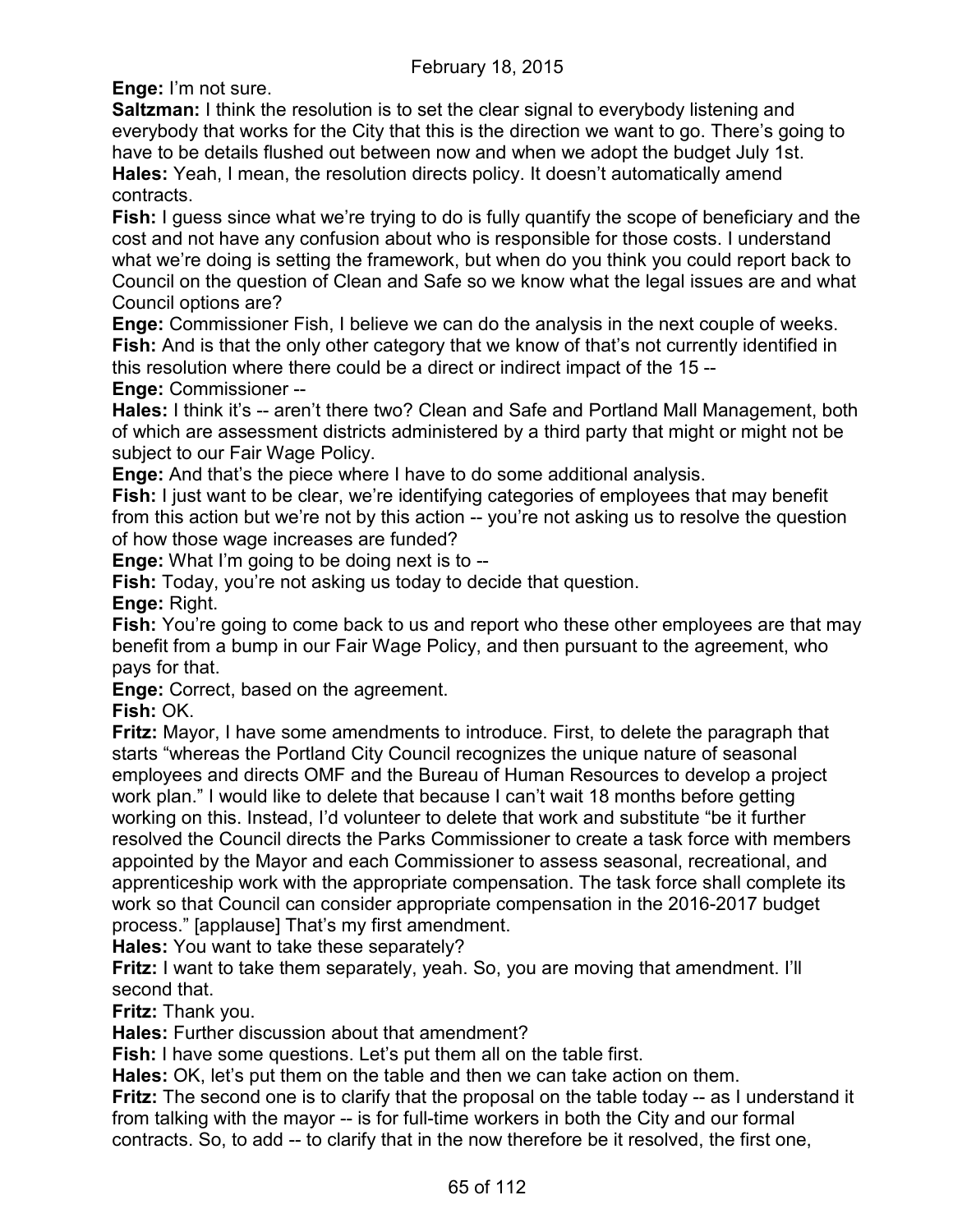"Portland City Council directs the Office of Management and Finance to amend the City of Portland's Fair Wage Policy" so then insert "full-time employees performing work under formal service contracts entered into the City receive \$15 per hour".

**Hales:** You're moving that. I'll second that.

**Fritz:** Thank you. Third amendment is to specify that this additional money that the taxpayers will be paying for the purpose of paying our good contracts employees \$15 an hour is to get to the employees intact and that we will not be paying additional overhead to the -- when we renegotiate the contracts with G4S and other community partners that are employers for these folks, that there will not be any additional work for G4S and others, so all the additional money goes directly to the workers and we should not be paying anymore additional overhead. The third amendment is to add, "be it further resolved that additional compensation will not result in additional overhead charges by the contractor with existing contracts."

**Hales:** Is there a second?

**Novick:** Second.

**Hales:** OK.

**Fritz:** And then the final one -- not the final one, it's the final one you have written down and I then have another one. We just found out about the wording of this resolution last week, and so I apologize that we haven't had all of these out for public review before now. It's again to specify that we're talking about City of Portland workers in full-time budgeted positions. So, "be it for the resolved that BHR will make certain that all City of Portland employees in full-time budgeted positions that are in the classified service will be at minimum paid at \$15 per hour."

**Hales:** Second for that?

**Novick:** Second.

**Fish:** So, they're all on the table for discussion?

**Hales:** Where would you like to start?

**Fish:** Anna looks like she might want to add some guidance first, then I have some questions of the sponsor.

**Kanwit:** Thank you, Commissioner. Just one comment on the full-time designation for the City employees. For the hourly wage for the employees and budgeted positions, which is our regular employees and classified service, their wage rate doesn't depend on whether they're working full-time or part-time. Those wage rates are set either through a nonrepresented pay range or through the pay set in collective bargaining agreements. And so whether somebody works part-time or full-time, their hourly wage would be the same. So, the full-time designation doesn't work very well for the regular City employees.

**Fritz:** Are there any regular City employees that work part-time in budgeted positions that make less than \$15 an hour?

**Kanwit:** I don't know that. Probably not, but that's pretty much a guess. We haven't gone to look at the individual employee schedules. But we do have part-time employees in regular budgeted positions, and they make the same hourly wage. Of course, their annual salary is less because they're not working full-time.

**Fritz:** Given the questions that have already been raised -- and I'm sure they're be others that will come up in testimony -- perhaps we won't be voting on this resolution today, we might be able to put that off. But as I say, I was making these amendments without the benefit of having to -- being able to talk with you. The intent, Commissioner Fish, is that we're fair for all of our part-time employees, and I prefer the term part-time rather than seasonal or casual, because -- as Sarah mentioned -- many of our employees work yearround and they're not casual or seasonal at all, they're just only allowed to work 1200 hours -- that's why I'm using the term part-time.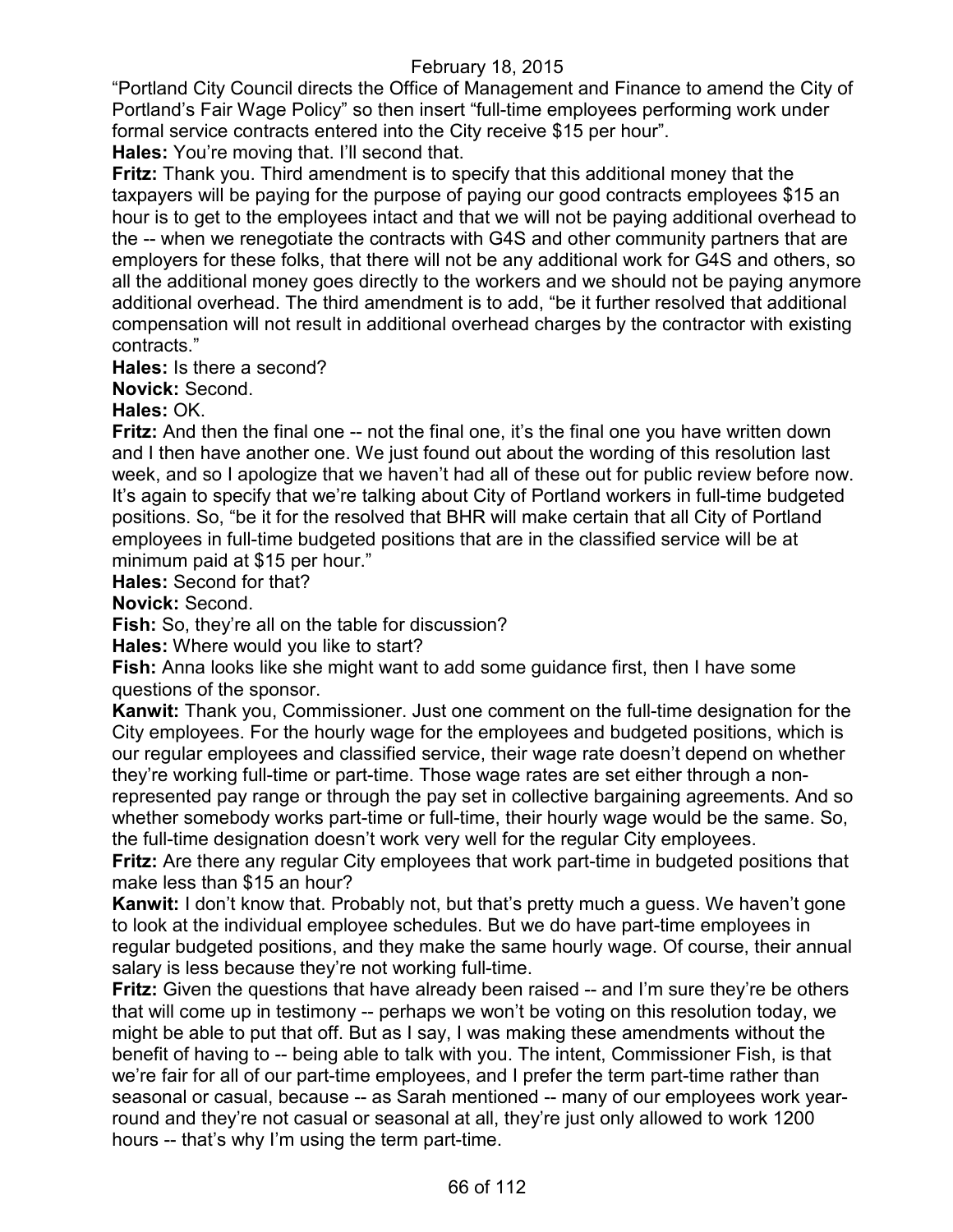**Fish:** Wearing the hat I used to wear doing labor and employment law, one of the questions I would have is, is the language we're using in this consistent with how we're using it in all of our personnel matters so that we all are clear what we're talking about? Perhaps we can flesh that out. I have a question to the sponsor about the first amendment -- not the first amendment -- [laughter]

**Hales:** Not that First Amendment.

**Fish:** This first amendment!

**Fritz:** I have the right to speak, sir. [laughter]

**Fish:** Your first amendment. And that has to do with be it further resolved. I have two comments. The way this is structured is that the Parks Commissioner would be responsible for doing the task force and reporting to Council. And so, let me pose two considerations.

The first is you have eloquently made the case that this is a citywide concern, this is not just a Parks concern. And in fact, I think sometimes this debate points out the limitations of a commission style form of government. We should all be concerned about this issue, not just the person charged today with being Commissioner-in-Charge. So, to say that it is your responsibility to do it strikes me as somewhat inconsistent with the way we treat citywide issues when they normally come up. That's number one.

And number two, the last time I checked the Charter, the mayor decides who's the Parks Commissioner. And so, while you are the Parks Commissioner today, there is no guarantee you will be the Parks Commissioner tomorrow. In light of that, do you think in a perfect world it's better to have this function and this responsibility -- and I support the amendment, the thrust of the amendment -- but do you think it strengthens or weakens your hand or our hand to have it placed in OMF, or BHR and used citywide, or delegated to a single Commissioner who will serve at the pleasure of the mayor?

**Fritz:** Thank you for the question. We could substitute Commissioner Fritz for the Parks Commissioner, if you prefer to. I mean, frankly, we're in the middle of implementing a bond measure, so it would be difficult -- anyway, that's a separate issue. I volunteered because I am committed to getting this done. The vast majority of the workers are in Parks; there's 2000 or more part-time workers in Parks, and I've demonstrated both with the task force on sick time and the task force that we just did on demolitions that I can get a public process done and get to a result in a short time frame, which is what we have between now and the next budget cycle. So, I'm committing to it because I know I can get it done. **Hales:** Refresh my memory -- and it may help to clarify the effect of this -- are there -- I'm not sure what you meant by apprenticeship work, so I want to flesh that one out in particular -- but are there seasonal or rec -- you meant seasonal and/or recreational and/or apprenticeship, right? You don't have to be all three, you don't have to be seasonal and recreational and apprentice? You meant any of those things. **Fritz:** Right.

**Hales:** Do we have seasonal employees in other bureaus? I think we do in maintenance. **Fritz:** We do. Obviously, Commissioner Novick -- as the amendment says, each Commissioner would appoint people to be on the task force. So, if you have bureaus that - -

**Hales:** You volunteered to lead it but you want people from other bureaus. **Fritz:** Absolutely. It's essential.

**Hales:** And then apprenticeship obviously is running across many bureaus.

**Fritz:** Yes, and that's a recognition that some of our City jobs -- and indeed some jobs in our community -- really are starter jobs, they are learning jobs. They are truly seasonal - aquatics instructors in parks who in their college summers come back -- they may come back three or four years because they love working for Parks, but they're not supporting a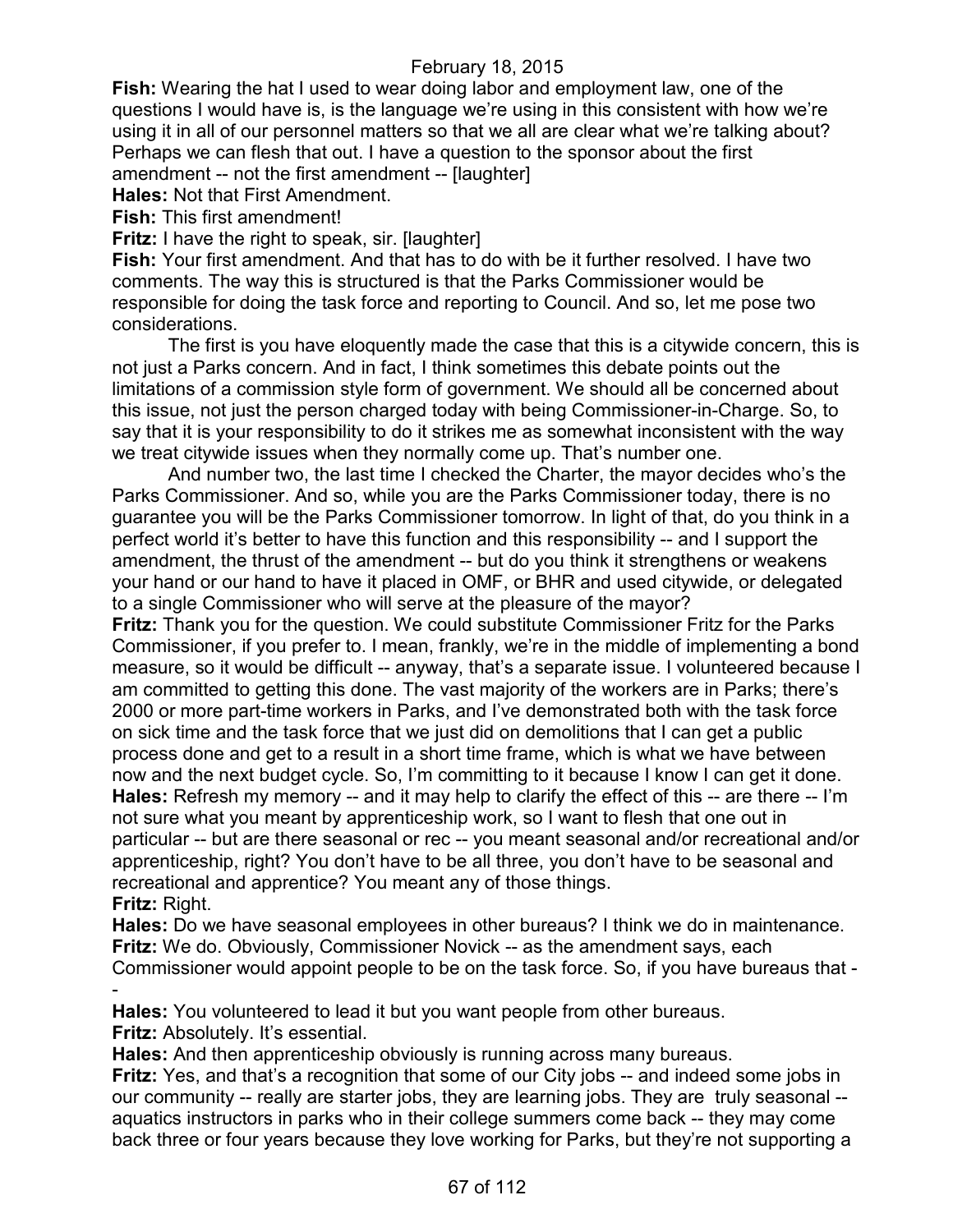family and not intending to make a career out of being a summer Parks aquatics instructor. And it's important for us to continue to have some jobs that are truly starter jobs and that people who want a full-time job to raise a family are not going to want to hone in on those jobs. That was -- and this was actually suggested by Felisa Hagins at SEIU -- to use that term apprenticeship, that that's what we should -- we in Parks look upon many of our programs as starter jobs. We're the greatest of employer of youth in our city, and we have a lot of programs within Parks that are really not intended to be \$15 an hour jobs. **Hales:** Right.

**Fritz:** But the task force would look at which are appropriate for that and which actually are more like part-time employees which are more like seasonal employees.

**Fish:** Because this potentially raises collective bargaining issues, legal issues,

classifications issues -- we are after all doing a class comp, we're pressing to do the pay equity piece, so there's a lot of pieces. I want to make sure -- I have great confidence in Commissioner Fritz's ability lead this effort because I've seen her lead the other two task force to success. What I want to make sure we avoid, however, is reinforcing a siloed look at this so that we're not looking at it system wide. It seems to me for this to work, it'd have to be a commitment from legal, HR, and our labor team to be task force participants so that we're looking out for all of the citywide issues. And also we need the independent Budget Office, since the premise of this work is a recommendation that comes to Council that we can fund. And so we have to figure out how we fund it.

So, I applaud Commissioner Fritz for taking this on top of everything else she's got. I want to make sure the -- because I believe this is a citywide concern -- that we structure it in such a way that you get the citywide staffing and support you need if, in fact, it is going to be housed in your office.

**Fritz:** Thank you, Commissioner. I know Anna Kanwit --

**Hales:** Anna looks like she may have a reaction.

**Kanwit:** I mean, obviously we are very happy to participate in this. It's a matter of workload issue if we're taking a lead on it. And I agree with you -- HR and City Attorneys, etc., obviously would be involved in this. Just one comment -- and it may be to just forestall other things that people may say.

For the City, we have some apprenticeship programs, but they are BOLI-approved through some of our unions. So, that is a unique term that we use for what I would consider a sort of genuine apprenticeship program for some of our trades. The other thing -- I think as you alluded to, Commissioner Fritz -- we do have other training programs. For example, the program in the Fire Bureau which is also intended to bring in people who are economically disadvantaged that can't afford to get the EMS certificates they need to become a firefighter. It's intentionally a training program that is a lower wage rate but leads to be a regular firefighter. So, we have some programs like that that I think are similar to ones that you mentioned where they're intentionally a different kind of program where we're looking to create career pathways, but entry-level positions for people, you know, really coming out of high school that don't need a college degree or even a community college degree to do some of these jobs.

**Fish:** Andrew, can I add another consideration? Because it looks like we're heading in the right direction here, but I want to make sure that the process is set up to succeed.

When the mayor was elected, he set up some specific task forces to look at issues - - Commissioner Novick and I looked at span of control. Now, when those were launched, we had a lot of other people around the table helping us, including we had a full-time staff person from your office guiding the process. We had input from HR, legal -- because the issues were complicated; and we also had a budget which allowed us to get consulting services because there were some technical issues.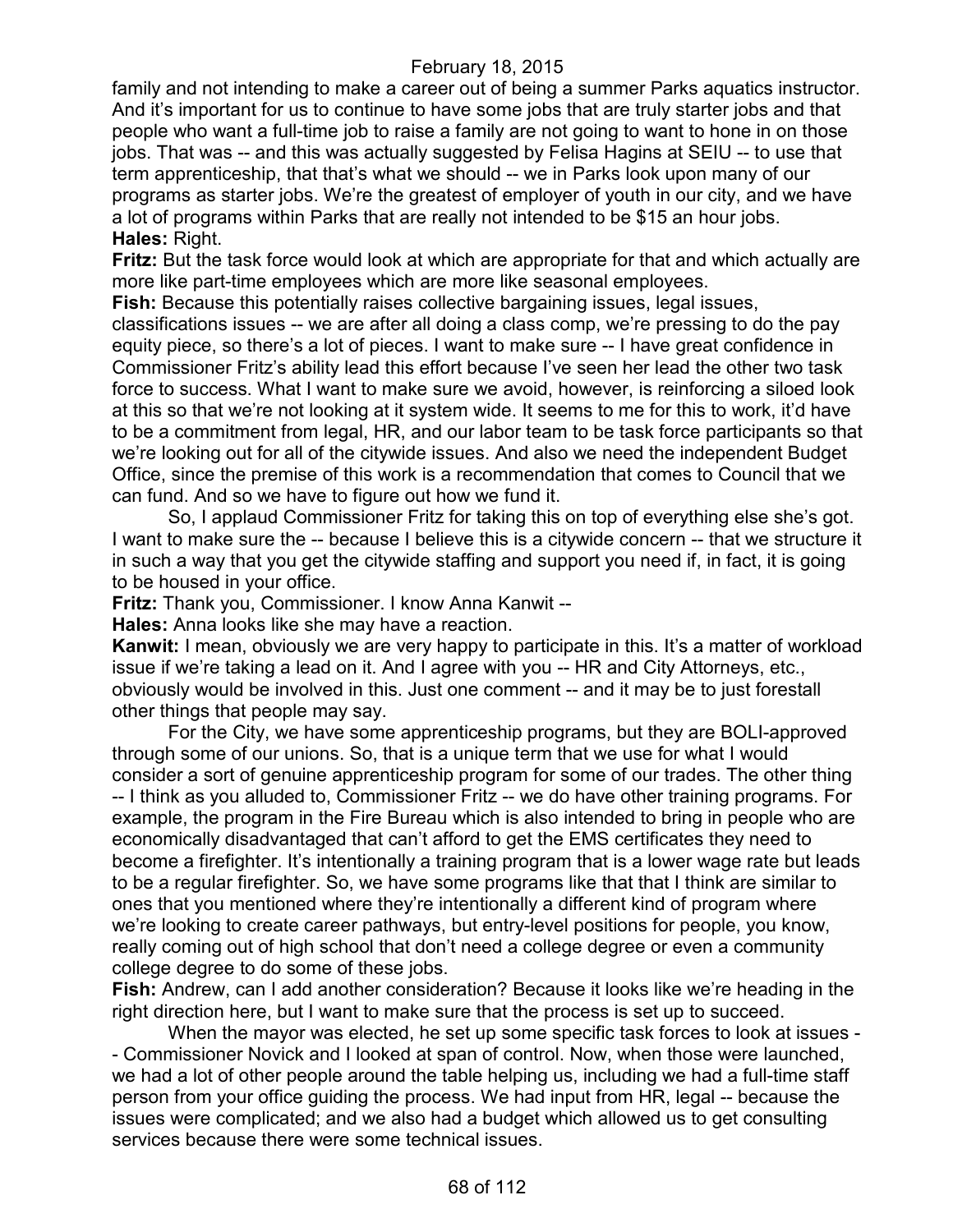So, I want to make sure if Commissioner Fritz is taking the lead on something that's a citywide effort that she has the resources, both staff and budget, to get the job done and that it is not being seen as just another thing that her office takes on, because I think that would be unfair.

**Fritz:** Thank you.

**Hales:** Yeah, I certainly agree with that, and obviously the folks that report to me through OMF need to be made available to this process, and I'll make sure of that folks like Anna who have a very direct stake in HR policy need to be involved.

Do any of you have any concerns about the language of the amendments that we have in front of us? In other words, do we have the right words on the page for the policy intention that Commissioner Fritz has articulated here? Returning to the question of fulltime in the fourth item, do we mean to include the words full-time?

**Fritz:** Well, perhaps we could -- I hope we're not going to vote on this today, because it's a lot of --

**Hales:** Right, we ought to at least adopt the amendments with the understanding that we might do more wordsmithing later.

#### **Fritz:** Yes.

**Hales:** But I want to make sure that for the sake of the community discussion we're about to start here that we at least know what we're proposing.

**Fritz:** I heard the concern about -- I think we understand that we're at least -- I think we should vote on the amendments to put them on the table, because I'd like to be really clear that we are talking about full-time positions both in the contracts and in the City. **Hales:** Is that already with you to have it stated that way for now?

**Kanwit:** I think that's fine. I think we can address the wage rate issue. We've been using terms interchangeably -- full-time, budgeted positions -- and we tend to use them the same, even though technically you can have again a part-time person in what's considered a full-time budgeted position.

## **Hales:** I see.

**Kanwit:** So, it's -- I think generally we mean the same thing and would have time to make sure that the wording is more accurate.

**Fish:** Anna, Commissioner Fritz has trained me to look -- scrub the details in these things. So, if we are going to make the language changes in the second and fourth amendment, which inserts the full-time, do they have a fiscal impact?

**Kanwit:** I can't speak to the contracting. It would not -- that shouldn't have a fiscal impact when we're talking about City employees because, again, the wage rate should be uniform regardless of someone's work schedule. It's really driven by the position that they're in, not their work schedule. As a practical matter, the way we costed it -- we costed it assuming that the people in these positions are working full-time. We don't know whether or not they are or not, but the costing takes that in effect. So, we haven't under-costed that.

**Fish:** Commissioner Fritz, since we don't have the benefit of a public involvement sheet on these, is it your sense that the insertion of full-time in those two paragraphs has a fiscal impact?

**Fritz:** Yes, I think it probably would reduce the fiscal impact.

**Fish:** Reduce it?

**Hales:** By restricting it to full-time. OK. Any further discussion?

**Novick:** Actually, Mr. Mayor, I did want to put on the table informally or formally sort of an alternative task force amendment that was suggested by Laborers 483 that sort of gets at the same issues -- it may sort of address Commissioner Fish's issue -- and I just wanted to mention the language that they suggested which is "be it further resolved, the Council will create contingent worker task force to review and analyze the definition of casual and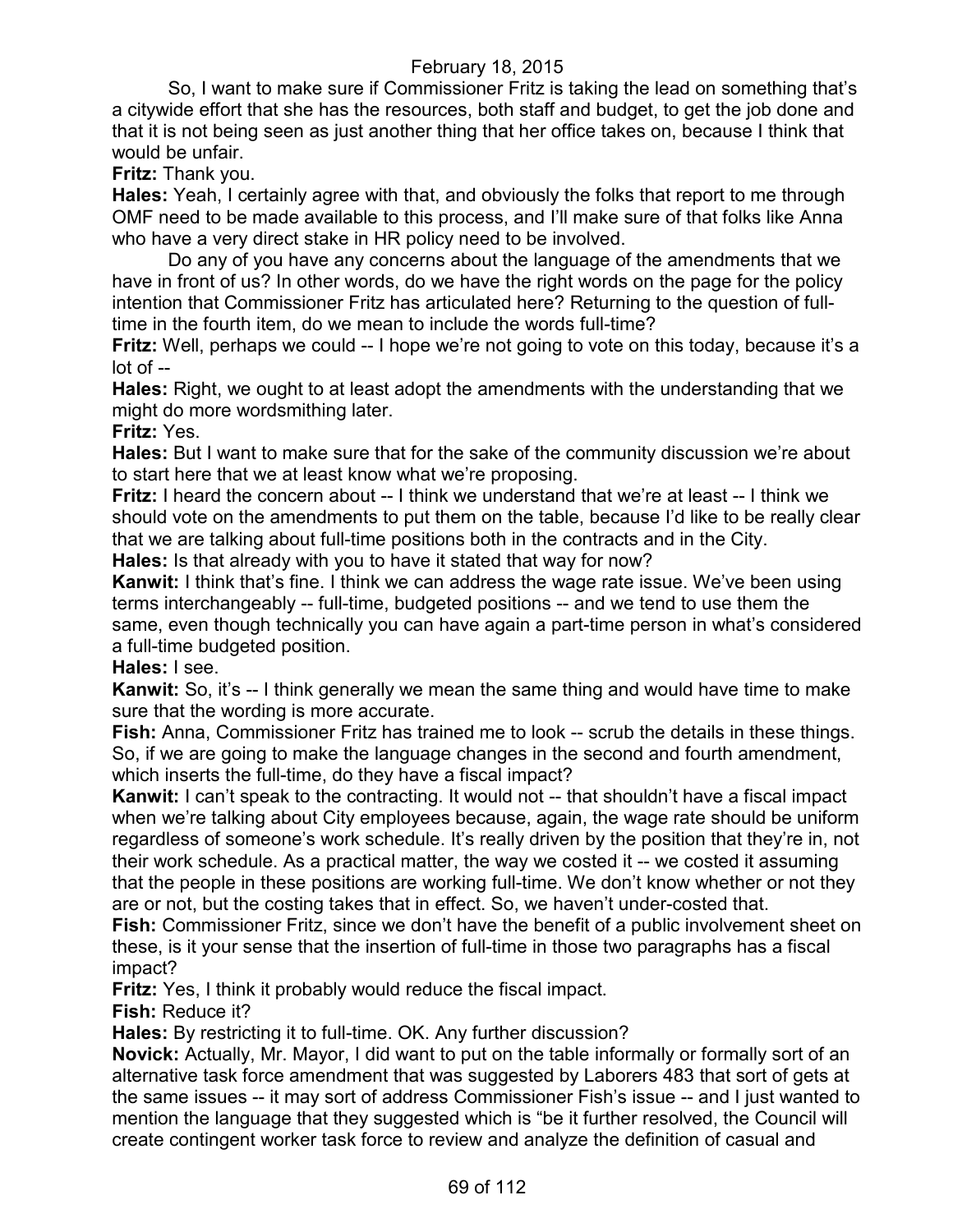other types of employments written in HR AR 3.03 with an eye towards equity and fairness by December 1, 2015. The task force will make recommendations at a Council work session to clarify the definition of casual workers and limit the use of the casual category of employment."

It's my understanding now that Laborers would be OK with the slightly different timeline than Commissioner Fritz suggested, but they still would like to have language like this about taking a look at the definition of casual.

**Hales:** OK. Well, my sense is that's encompassed by what we have in front of us here. And that this -- also this timeline is a little more realistic.

**Fritz:** Even I can't do it by September.

**Hales:** So, I -- my feeling is this accomplishes that purpose. I'm not sure what a contingent worker is. I know what a part-time worker is.

**Novick:** I think that part of their goal was to take a look at the definition of casual with an eye towards possibly changing it.

**Fritz:** That's the intent of my resolution. The task force would definitely do that. **Novick:** OK.

**Fish:** So, I think we have the legislative history. Colleagues, since we have four amendments -- Mayor, I would propose we adopt them as a package.

**Hales:** I'm comfortable with that. I don't personally have any reason to pull them apart because I support all four. So, anybody have any difference with that? We will take that as a single motion to adopt the amendments in front of us and therefore will conduct a public hearing on the ordinance as amended. Roll call on that, please.

## **Roll on amendments.**

**Fritz:** Aye. **Fish:** Aye. **Saltzman:** Aye.

**Novick:** Commissioner Fish, I have to note that I just checked the Vegas odds and Commissioner Fritz is a one to 40,000 favorite to be Parks Commissioner tomorrow. Aye. [laughter]

**Hales:** I think I can improve those odds; she'll be the Parks Commissioner tomorrow. Aye. **Fritz:** And Mayor Hales, just one final comment. With these amendments, we've clarified that we are talking about essentially full-time positions. There is still the major problem raised by Sarah and others about our part-time workers, seasonal workers, casual workers. So, I'm going to be proposing an amendment to the budget that Parks submitted - - I wasn't aware that there was a willingness on the mayor's part to look at increased compensation to our City workers. And so, the way the budget direction came to Parks and to other bureaus was if we wanted to propose new ongoing money, we had to propose cuts elsewhere in our own budgets. And the Parks Budget Advisory Committee decided we had a couple of those that we just have to do, but that by and large, we were not going to propose new ongoing money.

Now that we're done with complying with your instructions -- [laughter] -- I'm going to be adding -- sorry, Andrew is shuddering -- I am going to be adding a proposal to raise the seasonal maintenance workers who are covered by Laborers 483 to get \$15 per hour starting in their second year of employment. And that will be a request that will be considered during the budget, along with all of our other requests, but I wanted to announce that because I for one am not thinking if we adopt this that we're done with the whole discussion. We already have some requests in the Parks budget to change 489's seasonal rangers to full-time rangers and we have a request to change some of the maintenance workers to full-time workers. In addition to that, I think, until we can right-size the work force in Parks and other bureaus that rely on temporary workers to actually do full-time work, I believe we need to make a down payment on that. But I do believe that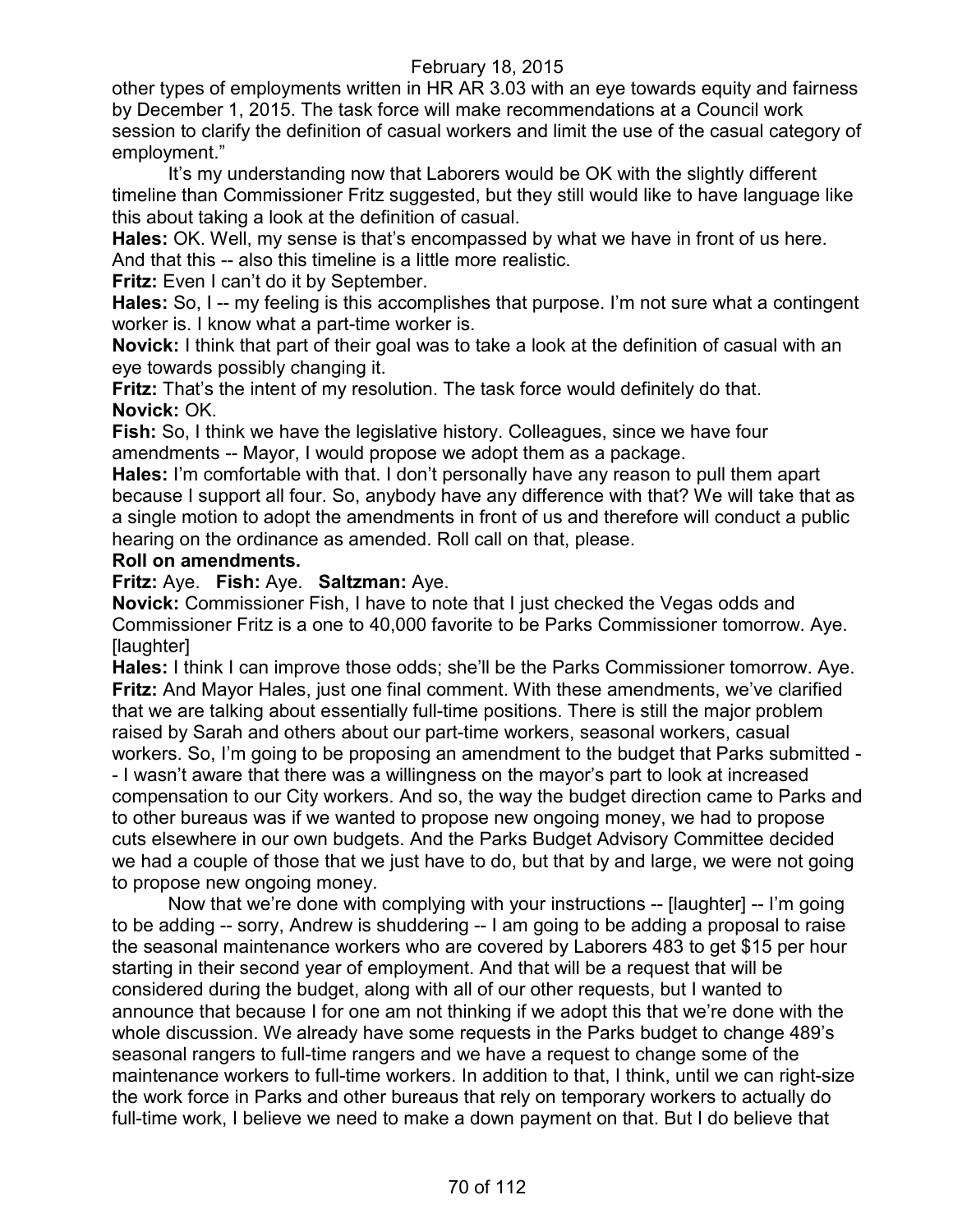that should be part of the weighing and balancing in the budget process rather than an amendment that I'm going to put on the table today.

**Hales:** Good. And please, obviously, get that proposal to me soon. Andrew and I and his team will be spending way too much time together over the next several months -- way too much time together from their standpoint -- but I think what I'm trying to do in the mayor's proposed budget this year is capture what I believe is Council intent to start with this and then start making steady progress. And we don't have to wait for next year to start making progress, we'll see how much progress we can make this year against the larger agenda of fair compensation for all employees, and addressing the really gnarly issues involved in Parks, because Parks Bureau a strange animal from that standpoint in that most of the rest of our work force are full-time employees in roughly 40 hour shifts. Parks is all over the map because of the nature of the work. So, you have to pick that apart. That is why it's appropriate for you to lead this work on the Council's behalf. It affects other bureaus, but it doesn't affect the bureaus as much as it affects Parks.

## **Fritz:** Thank you.

**Hales:** OK, are we squared away? So, we'll be calling on each of you obviously a lot. There are some answers we probably need more quickly than others like the impact on those two contracts for Clean and Safe and PMMI before we take further action on the resolution. OK. Now with that, let's take public testimony.

**Moore-Love:** We have 32 people signed up. Did you want to take people with children or disabilities first? OK, if we have anybody with special needs or needs to leave early due to children.

## **Hales:** Good afternoon, welcome.

\*\*\*\*\* **Anderson:** My name is [inaudible] I represent BSHC which is [inaudible] holdings corporation, and I'm a public representative for a company in the near future, and I would like to put our name down for support for 15 and beyond. We're looking at maybe \$30 an hour in the near future for the bigger companies. So, we just want to put our name down as support for 15. Because we -- me myself and everybody in here needs 15 just to make ends meet. We're all struggling. The handicaps struggling, and I'm here to say that we're out there, you just need to come to us and say we support you, go for your \$15 an hour job and don't step in our way because we are going to run right over you.

**Hales:** Thanks very much. Mr. Walsh?

**Joe Walsh:** My name is Joe Walsh, I represent individuals for justice. Very quickly, I would just like to congratulate all of you for tackling this. It's complicated, you have a lot to think about, and I congratulate all of you for trying. And that's basically what we ask of you -- to try. If you succeed, we will cheer you. If you fail, we will cheer you for trying.

You're trying and \$15 an hour is not the maximum people should be paid, it's the compromise. The maximum is about \$22 an hour -- a legitimate wage -- \$15 is hour is a compromise. So, think of it in those terms and don't try to make the sausage over and over and over again. Just say, we want the sausage, and work from there. That's what you were doing a little while ago, you were getting into so much nitty-gritty that I got nervous that you would not be able to do this. And don't lose the opportunity to send a message to all of the other cities around the country that Portland pays its citizens well, and we pay them a living wage. That's something to be really proud of. So, I congratulate you again. We will fight again tomorrow, but today I congratulate you and thank you. [laughter] **Hales:** Thank you, Joe. Very nice, thank you. OK. Next folks?

**Moore-Love:** We'll take four at a time.

**Hales:** Good afternoon, welcome. You can go first. Who's first? Go ahead. **Dana Carstensen:** Good afternoon. My name is Dana Carstensen, and I'm a union representative for Laborers Local 483.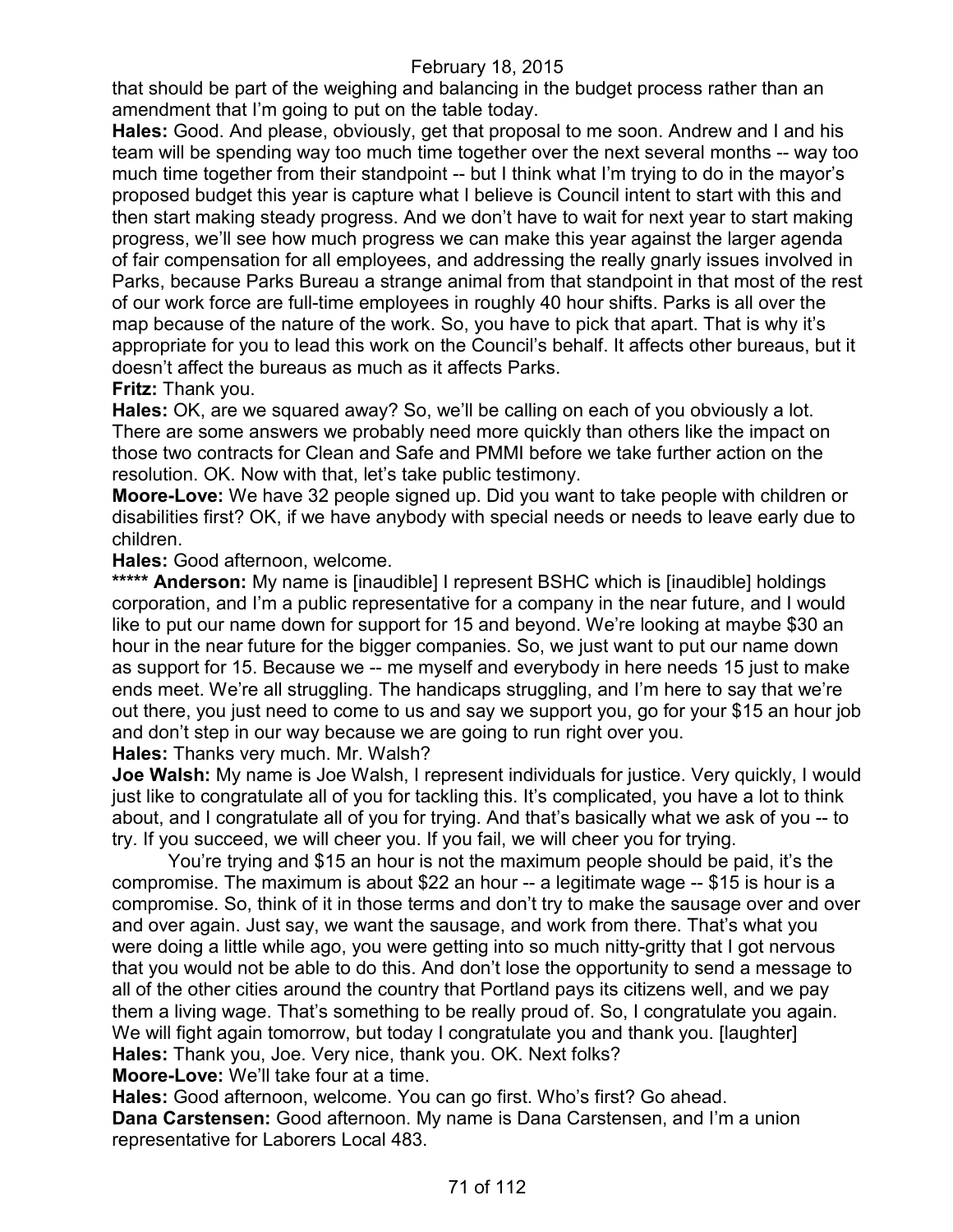Approximately 1800 workers at the City of Portland earn less than \$15 an hour and wouldn't benefit from a resolution that only applies to full-time benefited positions. This is after your resolution, of course. Instead the workers are "casual" -- quote and unquote - workers limited to 1200 per year without benefits and they are defined by the City's HR as positions that occur, terminate, and recur periodically or regularly.

At 7.5 months of the year, these employees can work 40 hours a week without benefits or the security of a stable employment. At 12 months of the year, it's about 23 hours a week without benefits or stability. Local 483 believes that the mayor's commitment to a living wage of \$15 an hour with full-time employees is admirable, but to truly be a living wage resolution, it must impact all workers. These workers are the hearts and faces of the City of Portland. They're in all of the communities and they are part of the communities. Even though these 1800 are primarily employed by the bureau of Parks and Rec, it is the responsibility of all to tackle this issue.

Today, we and the Commissioners have an opportunity to do the right thing. In addition to the mayor's proposal of \$15 an hour for full-time City workers, it should create a contingent workers task force beginning July 1st, 2015 of the new budget cycle to recommend a process for converting casual positions to permanent positions, and a commitment to true neutrality during a democratic union organizing, which includes no costly obstruction activities from all departments, including HR and legal.

483 suggests the following things for the task force. Review and analyze the definition of casual and other types of employments written by HR AR 3.03 and by September 2015, make recommendations to the definitions to ensure casual workers is truly casual. Using the City audit for numbers, hours, and length of service in casual workers, make recommendations to limit the use of casual category of employment, but November 2015, recommend a timeline and process for converting full-time casual positions to permanent budget employment. By November 2015, recommend a timeline and process for converting part-time casual positions to budget employment. Finally, ensure equitable and fair standards for truly casual and temporary workers.

In closing, these workers and public servants deserve better, and we have an opportunity to create a better future for not only them but ourselves and our communities, both of whom benefit greatly from the hard work and dedication from those workers. They deserve a fair shot. I would also like to say 483 is in support of those amendments, so congrats.

**Hales:** Thank you very much. Thanks. Who's next?

**Scott Gibson:** I'm going to be showing a short video.

**Hales:** OK.

**Gibson:** My name is Scott Gibson, I work for Laborers Local 483, which clearly represents Parks and Recreation workers. Hopefully, I'll be starting this in just a second. [video playing]

**\*\*\*\*\*:** Hey, Jenny! What are you doing here? Is this your day off? **\*\*\*\*\*:** Yeah, from this and the other job.

\*\*\*\*\*: It's great to see you outside of Mt. Scott. You guys at Portland Parks and Rec rock. \*\*\*\*\*: We've got 15 centers and a crazy amount of programs. Rec serves more people than you think.

\*\*\*\*\*: I've been taking piano lessons with the same teacher since I was six. I'm learning jazz and blues now. It's awesome.

\*\*\*\*\*: I rent basketball courts with my buddies at Mt. Scott during the winter. It's awesome to play and not have to freeze our butts off outside.

**\*\*\*\*\*:** I dance at East Portland Community Center every Saturday, and my toddler learned how to swim there. We love it.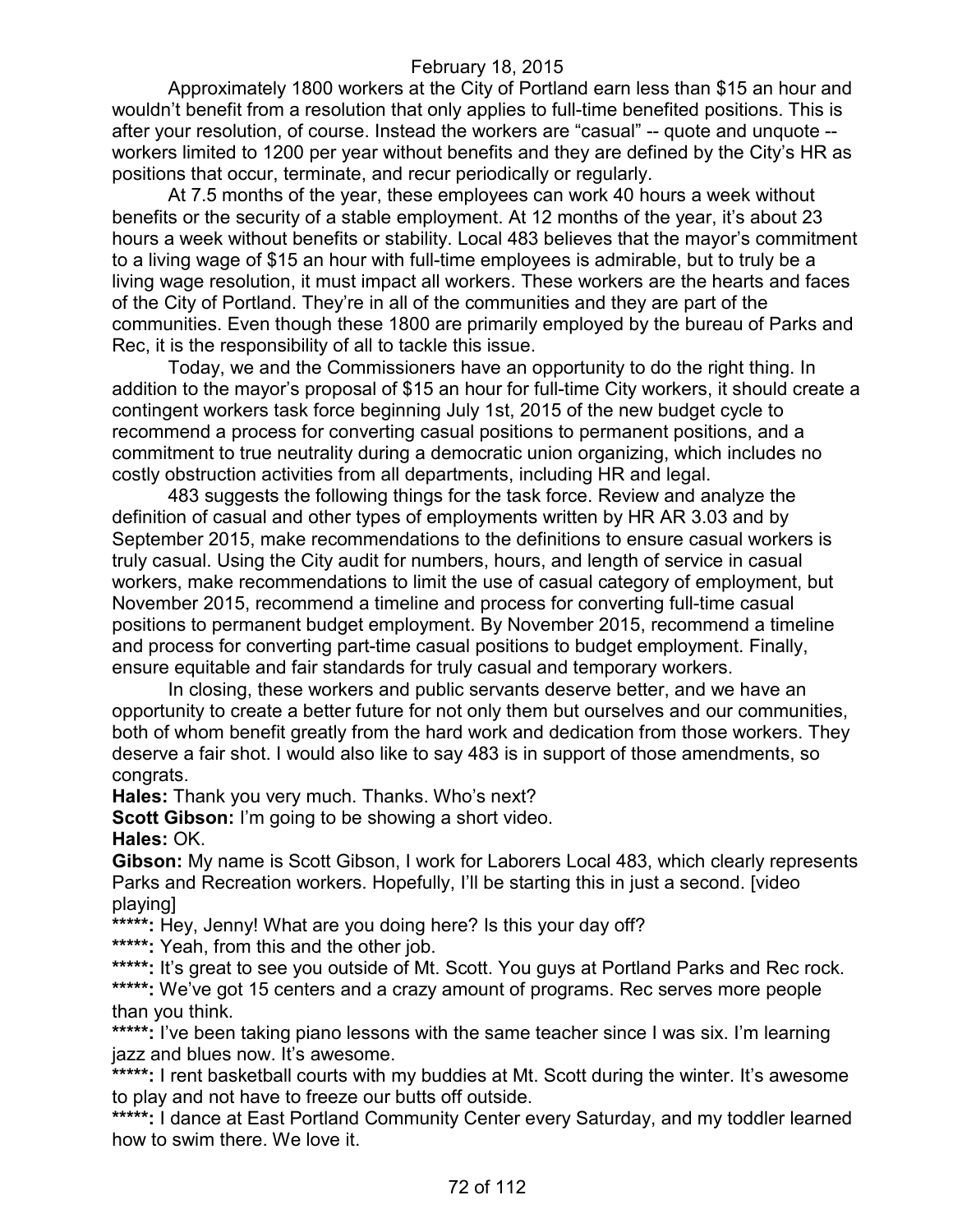**\*\*\*\*\*:** This is so much fun. It must be great to work in Rec.

**\*\*\*\*\*:** Kind of. It really depends on who you are.

\*\*\*\*\*: I'm supposed to have a college degree, work multiple short shifts, develop curricula, and commit to the entire school year. I mean, really? \$12 an hour with no benefits with those kind of qualifications?

\*\*\*\*\*: I get paid by the City but need food stamps from the State to feed my family. I love my work, I wish it wasn't making me poor.

**\*\*\*\*\*:** I'm classified as a seasonal worker although I've been working at the front desk fulltime hours for 12 years. None of our customers would ever think I'm seasonal. I've seen a lot of them grow up.

**\*\*\*\*\*:** Hold on -- seasonal workers?

\*\*\*\*\*: There are over a thousand so-called seasonal employees on payroll at the Rec centers. Some of them truly work a season, a lot of them work year-round. These "seasonals" teach courses, plan events, set up rentals, do marketing and graphic design. Some of them oversee entire programs.

**\*\*\*\*\*:** Get out. There are at least some full-time people working there, right?

\*\*\*\*\*: Sure, there are about 100 coordinators -- but they have the work load of at least two times as many people. So, seasonal folks without benefits or job security are running these programs. Nobody -- not the part or full-timers -- are happy with this. It's just not fair. **\*\*\*\*\*:** I'm shocked. What can I do to help?

\*\*\*\*\*: When the community backs up the Rec workers, then we have a fair shot.

**\*\*\*\*\*:** Whoa, did you --

**\*\*\*\*\*:** Woo!

**\*\*\*\*\*:** Yeah!

**\*\*\*\*\*:** Wouldn't it be great if Parks and Rec worked together like a team, too? Visit our campaign page on the Laborers Local 483 website where you'll find more ways to support us. [end of video]

**Gibson:** Thank you. That was made by one of our members.

**Hales:** Thank you, well done. [applause] Great. Welcome.

**Eric Dash:** Hi, my name is Eric Dash. I'm a permanent and full-time -- what you're calling a permanent and full-time employee. This is my twenty-eighth year working for the Portland Parks and Recreation as a permanent full-time employee, and there were seven years before that. And as such, I've met a lot of the other employees for Parks over the years -- in trainings and other centers and in meetings and so on as well as my own center, which is Multnomah Arts Center where I work now -- in fact, where I've been working the whole time.

And I work cooperatively with the so-called -- what I've been hearing bandied about -- the seasonal and casual employees, and neither word could be further from the truth with these people. They don't take their jobs casually at all, they take their jobs as seriously as I take my job. And as far as seasonal goes, there are people who have worked there for decades. There's nothing seasonal about them at all. And most of them work year-round, in fact, pretty much all of them work year-round and they've have done it for many years. They are people who support their families, pay their expenses, make their way through their lives, just like the rest of us full-timers do. This is their primary or only source of income -- just like the full-timers, permanent ones.

And they're vital, completely vital for the success of our programs. They shouldn't be thought in any way that they're extra or lesser at all. They work at least as hard as those of us who work more behind the scenes. They are on the front lines. They are serving the citizens of Portland directly every day. And more than anyone else, they are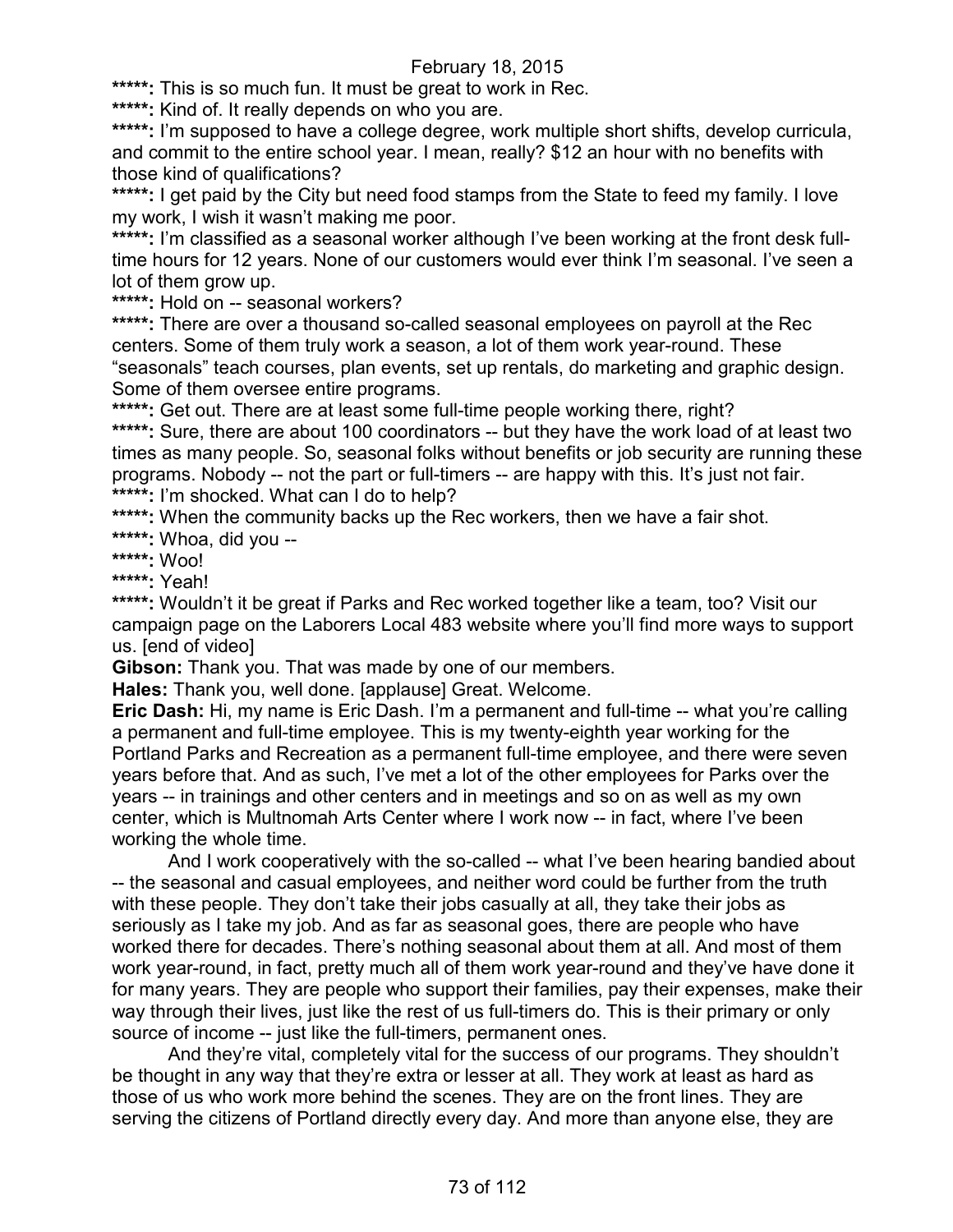the face of Portland Parks and Recreation. Those whom I work -- they serve with dedication, hard work, and enthusiasm all of the time.

In addition, as you just heard in this video, many of them are given particular responsibilities. These are people who do payroll, they handle the promotion of our programs, they hire teachers, they build programs, they even do training of the other workers, including training some of the full-time permanent workers. They're extremely crucial and it would be a big mistake to underestimate how crucial they are, and I think it would also be a big mistake to somehow separate them.

I can't see any reason for separating them from this \$15 an hour proposal. They're workers just like the rest of us with somehow different names, the seasonal name and they deserve no less respect than the permanent workers. They already have virtually no benefits compared to the permanent workers, hour is are restricted, they will make noticeably less per hour even if they come to make that minimum of \$15 an hour. It's already in my opinion a shame and an embarrassment for the City of Portland to have them on payroll the way they are.

I think most of us here are proud to live in a city like Portland. I believe we should take away this blot, and it's a big injustice and it is in your power to change that and to make it right. It may be in some sense a little bit innovative, but not much anymore. This sort of thing is sweeping the country, and innovative is not something that has ever scared us before here.

It also is smart and the financially responsible thing to do. I spent over 15 of my years at Multnomah Arts Center in charge of hiring our office staff, and I can tell you to attract and keep the best -- and the best is what the people, the citizens of Portland want to have serving them 00 it's important to be able to offer a reasonable pay, and we haven't been able to do that. It's been very difficult. \$8 an hour is not reasonable. \$11 an hour is not reasonable. It's a travesty that some of our hard workers working just as hard as everyone else -- so-called permanent workers -- still must be on food stamps.

I've gotten to know the work of all of you slightly through my years of service to the City and as a citizen, and I know you to be people of courage and conscience who are in the position you are primarily because you care about people and you care about our city. You are not people who easily shy away from doing the right thing, especially if it is coincidentally the morally right thing as well. Please take that step here. Please don't put it off. I know that we can't always do everything immediately, but there's no reason to separate this group of workers out from the so-called permanent full-time workers. Please let your basic sense of fairness and decency lead you, and please be sure that the minimum pay applies to permanent and seasonal workers alike.

**Hales:** Thank you. Thanks very much.

**Eben Pullman:** Hello, my name is Eben Pullman. I am going to read a statement from John Talbot. John Talbot is a member of AFSCME Local 88, which I'm a representative of. He had to return to work.

My name is John Talbot, and I'm a proud member of AFSCME Local 88, an even prouder member of AFSCME Local 88-1 representing workers at the Central City Concern. I applaud you, Mayor Hales, for opening the discussion for a living wage of \$15 an hour to be offered to City workers and employers of City contractors.

Recently, the members of AFSCME Local 3135 at Home Forward signed off on a wage on November 1st, 2013, and then members of AFSCME Local 8 settled a contract with the County for a more livable wage at \$15 hour. Now, it's your turn, Mr. Mayor and Council members, to show the same consideration to members in Local 189 and to all other City workers.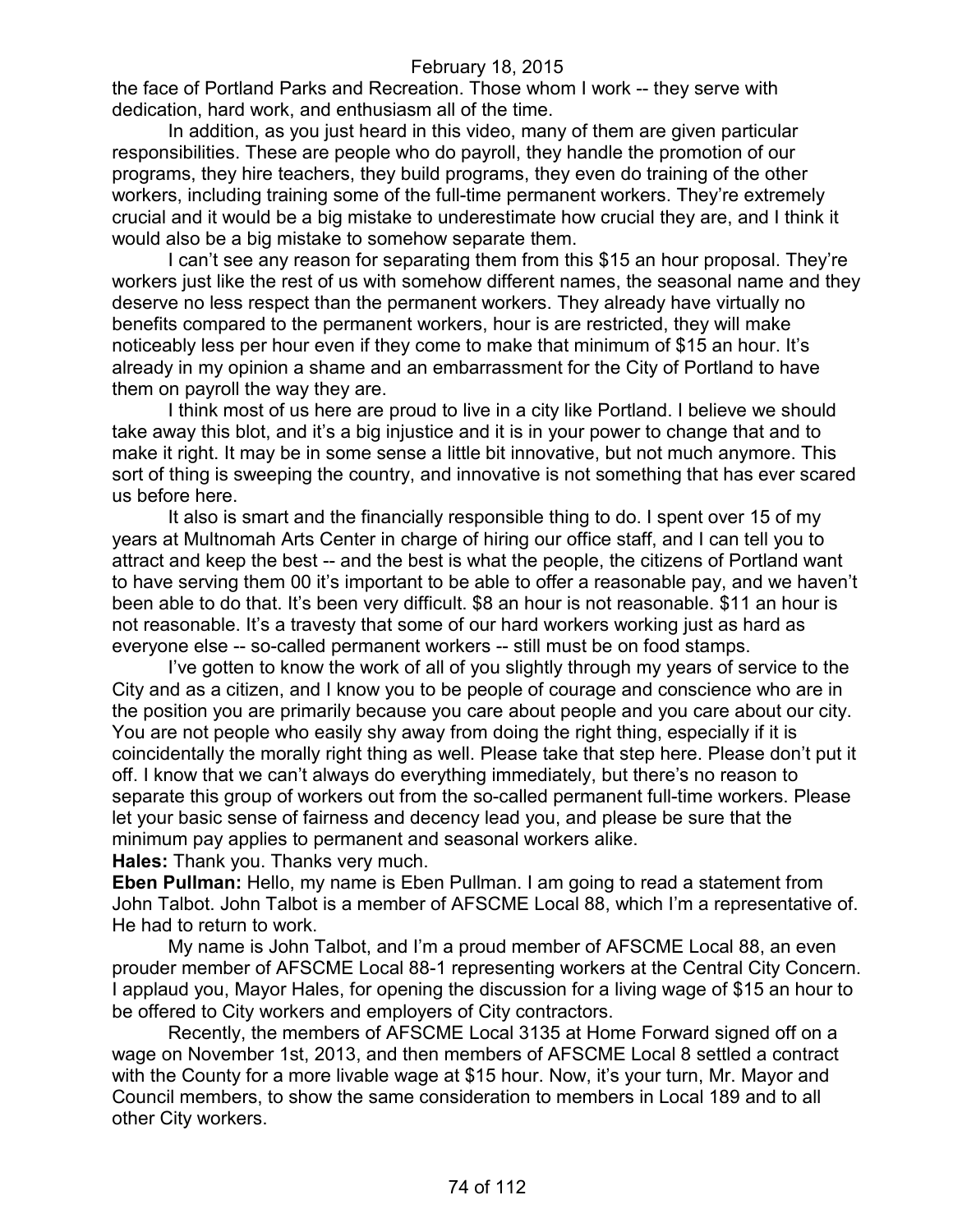I look to City leadership as a guide to what is needed as a productive member of the community, much as my employer will look to this move as a way of following suit. As you OK the wage for City workers, I ask that you not forget us at Local 88-1. As I'm sure you are aware, Central City Concern is a wrap-around agency that provides many services that save the City both money and reputation 24/7. Central City Concern management is a great employer, offers all that they can for my sisters and brothers. They depend upon donations, grants, and funding to balance the needs of their clients and workers. I know that Central City would like nothing better than to follow the lead of the City when you OK the \$15 an hour wage. I also know this cannot be a reality unless funding to the company is increased.

The City needs to look further down the road by expanding the coverage of Fair Wage Policy to other groups that receive substantial funding from the City and County. Without the City providing additional funding to nonprofits like Central City, the wage is only a dream for 165 tax-paying and voting sisters and brothers of Local 88-1. The only way for CCC to provide a living wage without a reduction in services is for this to happen.

I hear the member who has to decide between diapers or dinner, and she wants the wage. I have heard the member that tells me that providing food boxes for clients while wondering when they would be getting theirs and wants the wage. I hear the member that while making enough for health insurance for themselves is unable to provide it for a family member and wants the wage to protect themselves -- both them and their family.

City workers, contracted employees for workers and nonprofits that get funding from the City are all doing the same work of the City in supporting the people however we can. We are fighting poverty, addiction, mental illness, homelessness shoulder to shoulder with you. I ask that you help in ensuring that all of my brothers and sisters do not have to live in poverty today. Thank you.

**Hales:** Thank you.

**Gibson:** One thing I forgot is to thank you.

**Hales:** Thank you all. Welcome. Who would like to be first?

**Icarus Jacoby Smith:** I'll go. Thank you, Mayor Hales and Commissioners, for listening. My name is Icarus Smith. I work as a facilities maintenance tech and class instructor at Mt. Scott Community Center for the City's Bureau of Parks and Recreation, which I'm told is one of the best park systems in the U.S.

I love working for Parks. It gives me the opportunity to serve my community in a variety of different ways, and working in a positive, health-conscious environment has helped me improve my own life immensely. Unfortunately, working in this position comes with a great many difficulties. My hourly wage is only \$10 an hour and will top out at \$11. I am allowed to work only 1200 hours in the year, and I receive no benefits. No health insurance, not a single day of paid vacation leave, not even a discounted bus pass. However, some of the responsibilities required of me are not what I would consider entry level responsibilities. I've had to do everything from creating class curriculums to event promotion, teen mentoring and drug counseling, to more dangerous jobs like picking up dirty needles and dealing with potentially dangerous visitors. All of these duties are required of all Parks employees, regardless of classification and pay grade, in order to maintain a safe and functioning community space.

Many of our jobs are designed so that we are expected to be at the center five days a week. Even though we are only working 1200 hours a year, it feels like a full-time position because of the frequency in which we are required to be there. Some part-time employees will simply work 40 hours until their 1200 annually-allotted hours run out and then go on unemployment for the remainder of the year at the cost of the taxpayers, not to mention the cost of their coworkers to find themselves struggling to cover shifts because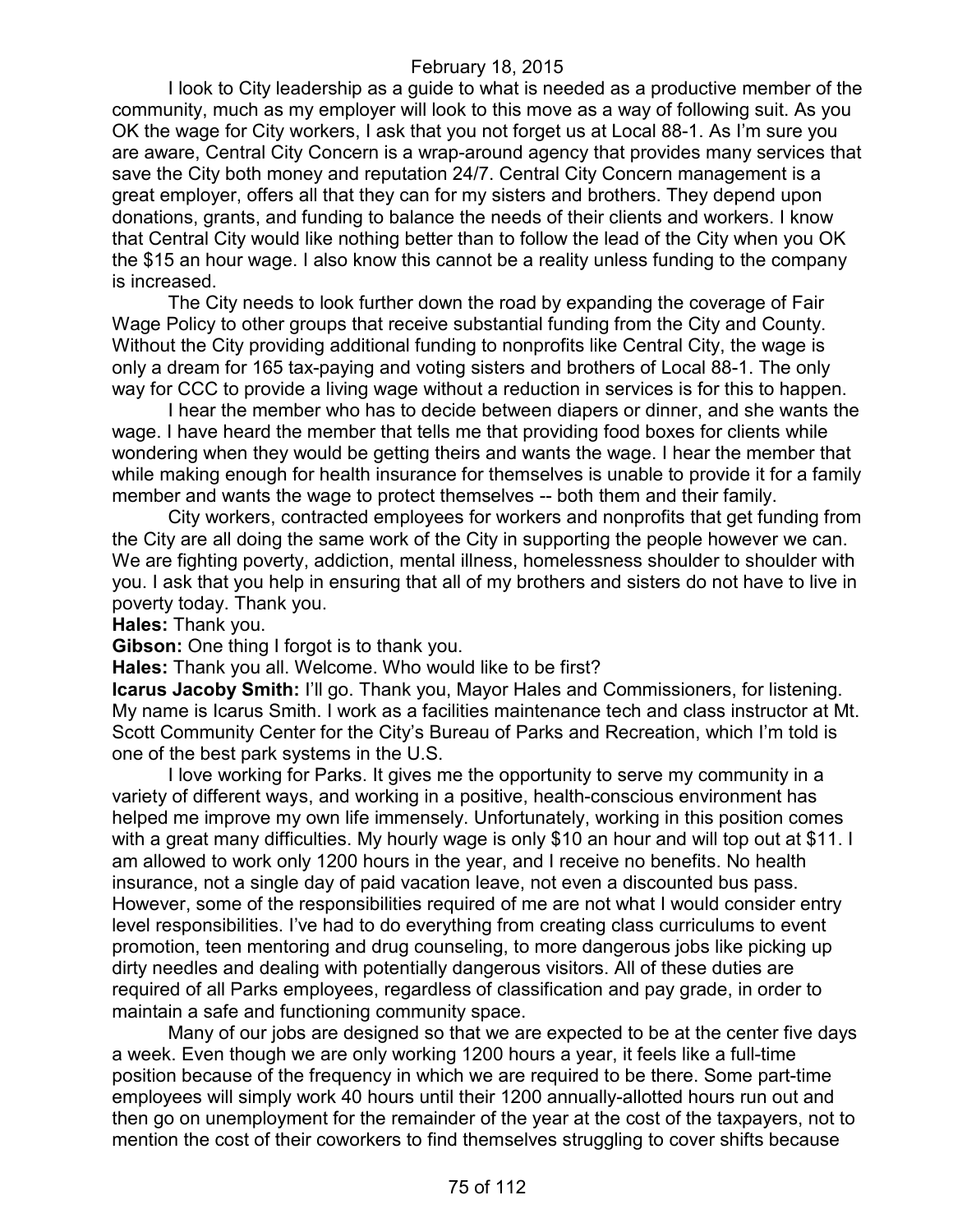some of the work force suddenly disappears sometime around mid-October. This practice is commonplace and has even been recommended by some supervisors as a viable way to maintain an income for the remainder of the year.

This is the situation a lot of us so-called casual Parks employees find ourselves in. We love our jobs and want to continue to help make Portland Parks one of the best park systems in the U.S., but we find ourselves increasingly floundering, financially speaking. I'd like to think that our patrons, Portland citizens that utilize and appreciate our parks and facilities, want to know that their City is taken care of their employees, that it is paying them a living wage. In fact, I think that a lot of people would be surprised if they knew exactly how impoverished some of us actually are. Part-time workers are an integral part of Parks, and I think it's time our wages reflect that. Raising the minimum wage would if nothing else allow for us low-wage workers to live with dignity and work with pride. Thank you.

**Fritz:** Mr. Smith, what do you do for health insurance?

**Smith:** I am on Medicaid.

**Fritz:** Thank you. Thank you for the work that you do.

**Smith:** Thank you.

**Hales:** Thank you. Welcome.

**Linda Sponer:** Good afternoon, Mayor Hales and Commissioners. My name is Linda Sponer, and I have been a security officer at the Portland Building for five years and I am also a proud member of SEIU Local 49. I am here today because of you and my union.

I am currently undergoing chemotherapy. Before security officers organized SEIU Local 49 two years ago, all of my wages would go to cover medical expenses. As minimum wage workers, security officers are accustomed to not expect any wage increases, let alone the dream of affordable health care coverage. Without the City's commitment to using union contractors and without the Mayor and Commissioner supporting security officers during the first union contract bargaining and without my union, I would not have been able to afford the cost of my health care and I would not be alive today.

As a union security officer, after taxes I currently take home 1560 a month. My utilities including gas, water, electricity, cable, phones, garbage service cost me about \$570 a month. Each month, I pay \$109 car insurance, \$150 for medicine, and we pay \$1100 for rent. I want to point out that my husband and I only pay \$1100 for rent because our daughter is our landlord. Market value rent for my home could easily be upwards of \$1700 a month. After paying all of my bills, I have a mere \$439 left for food and other activities.

If I was renting a house at Portland's expensive rental prices, I would not have anything to eat. As you can see, I am very excited by the Mayor and Commissioner's proposal. The extra income would mean I could afford to give gifts to my grandchild, and I might be able to afford to pay my daughter a full rental price. The City has proven that time and time again they will step up for working class in our community. From passing mandatory sick days to standing with security officers as we organize our union to improve standards, I have no doubt that this initiative will also pass.

I would also like to thank the mayor for leading on this issue, the commissioners for supporting the raise, and everyone else that worked on initiative. I appreciate you having me here and letting me share my story. This raise will make an immediate, real,

meaningful impact on my family, my coworkers, and myself. Thank you.

**Hales:** Thank you. Hope you're doing well.

**Sponer:** I'm doing well, thank you.

**Joe Rastatter:** Good afternoon, everyone. My name is Joe Rastatter, I'm a member of St. Francis of Assisi Church, I'm of UNITE HERE Local 8, I'm co-chair of the Jobs with Justice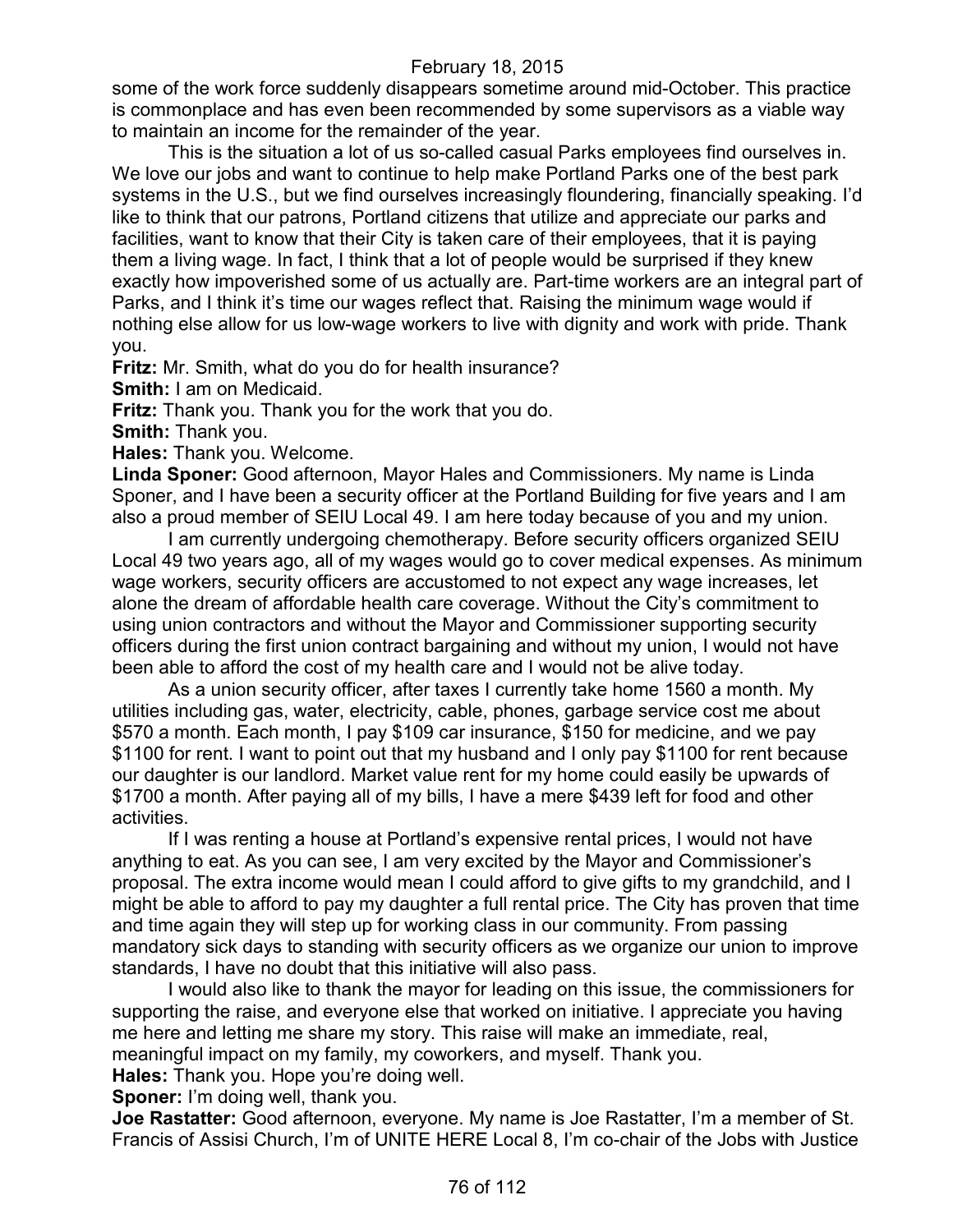faith labor committee, and this Sunday I'm scheduled to sell beer at the Timbers game and it will be my forty-ninth year working by commission at Civic Stadium.

I'm not doing very well these days. I've lost my smile. I've turned again to practicing my faith -- Father Jack, please pray for me. And according to Catholic teaching, before I speak to you what I'm required to do is ask of what I'm going to say, is it kind, is it true, is it necessary? Well the kind and true is to let you know I believe in you and your desire to be useful and just. If our sense of justice is for government to not keep adding to the abundance of the one percent but rather to lift up and protect those who have little, it is necessary to say we have a long way to go.

Yes, I support the 15 Now plan but I fear it will be too gradual and not inclusive enough. The private-public partnership at Civic Stadium started 15 years ago and it has a fair wage ordinance, but it became unfair a year later when the concessionaire workers - the majority, by the way -- who worked there were separated by the deal and when the temp workers were brought in. And even before then, there's an incredible provision in it that allows the operator to pay minimum wage while this fair wage part is subsidized by the City.

Any customer of Moda or Providence Health system -- and my family was one - who had a necessary procedure denied or delayed must be outraged to know that millions from these companies go directly into the pocket of the billionaire families of Allen and Paulsen for naming rights. These billionaires pay Walmart wages as they operate their sports facilities on our City property.

So, I say we have a long way to go. We have a long way to go in dealing with climate devastation and in creating living wage green jobs. We have a long way to go in dealing with housing and real estate development with our growing population. You know that's where the money is, and that's where justice needs to be. Enough for now. Thank you.

**Hales:** Thank you. Father, welcome. Push the button on the base of that. There you go. **Jack Mosbrucker:** My name's Father Jack Mosbrucker, I'm a priest with the Archdiocese of Portland and also a member of the Jobs with Justice faith labor committee. I've lived in Portland most of my life. Even when I haven't been here, it's still been my home. And over those some 70 years, I've seen many changes in this city. Some of them very good. One of the changes that I applaud is that Portland has been called a livable community.

But I think too often we have thought it as a livable community by pointing to bike paths and green spaces and accessibility, and certain things like that. And that's true. But it's also difficult, a difficult city. A difficult city for those who struggle with economic insecurity. The stories that I've heard from so many people are stories about economic difficulty that they experience. Simply put, they don't have enough money. That's the bottom line. They don't have enough money not only for food, they don't have enough money for housing, for paying perhaps their college debt, let alone enough money for the opportunity for a future -- a future that says you can have a family, you can maybe have a home. That's tragic.

People come to the job market and what do they have? They have the talents and skills of their hands and their head. That's all they have. And if they can't make enough money on those talents and skills that they have, if they aren't adequately compensated for them, that's a way of society simply rejecting them as persons. That's the bottom line, that's the only way I can say it.

Often, if they are at a poverty level, they are being devalued as useful members of society which as they say is an indignity for them as persons. For these people, Portland is not livable if they're constantly on the economic edge. Portland is not livable if they have to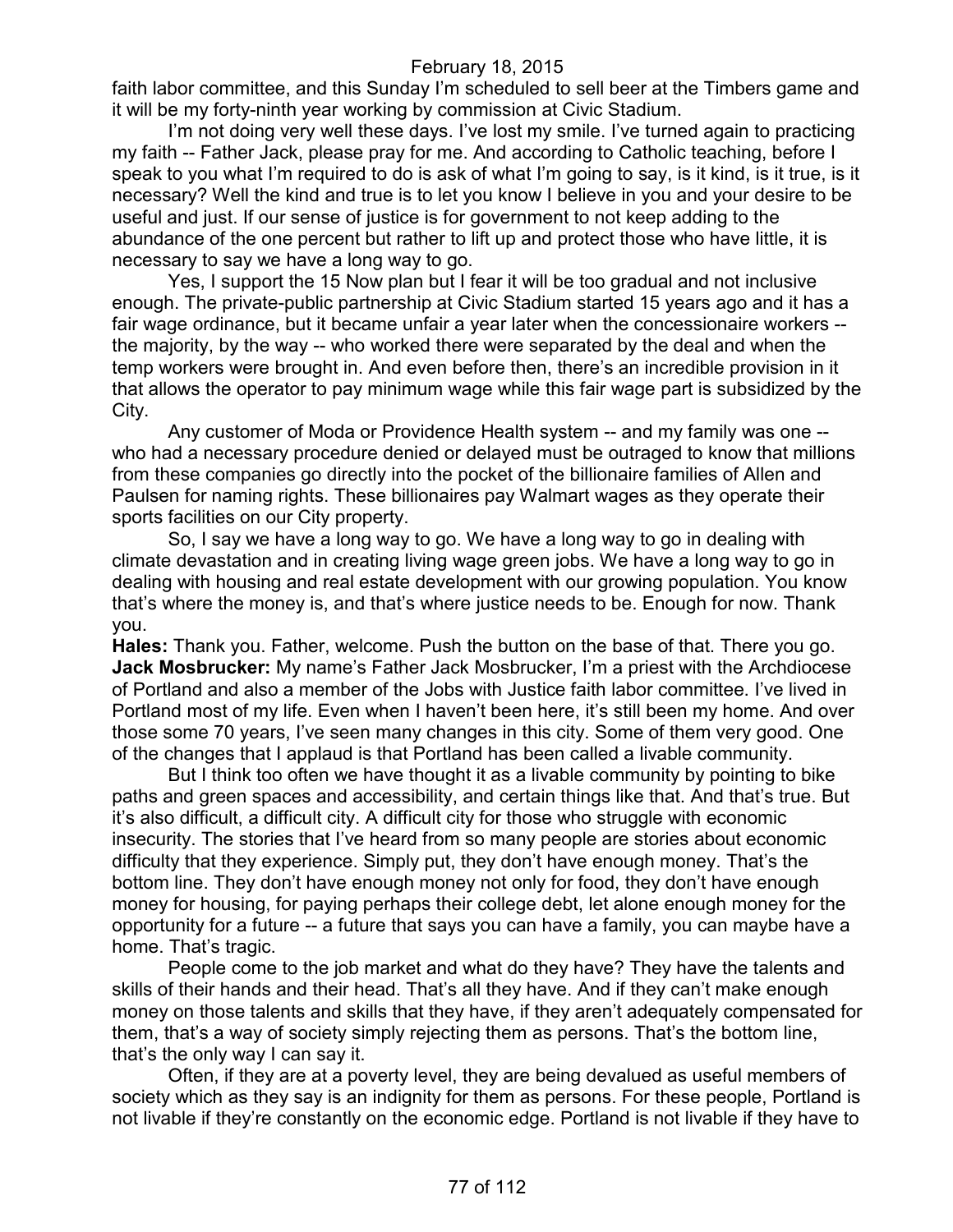work two to three jobs to survive economically and can't even enjoy the other livable things. Portland is not livable if there's no economic future.

And so, the foundation of Portland is really the community of people -- the people are Portland. The people who create stable, secure families who are here and building something -- they are creating that livable Portland. And your opportunity is to enable that to move forward, to enable them to have a more livable future, a more livable city, so that they can have some kind of security and move on. I think that's opportunity is in your hands today.

**Hales:** Thank you. Thanks very much. Good to see you. Thank you all. Good afternoon, welcome.

**Anne McDonnell:** Hi, thank you. Thank you for having this hearing today. My name is Anne McDonnell. I am a member of Laborers Local 483 and I work at the Oregon Zoo. I was going to come here and speak to you as a low-wage worker, but after seven years at the Oregon Zoo, I found a new position in the horticulture department, which I absolutely love. I was making less than \$15 an hour, and now I'm making more than \$15 an hour. And the difference there is incredible. I feel it immediately. I haven't even got my first paycheck yet, but when I wake up and get out of bed at 5 o'clock in the morning for my 6 o'clock shift, I know that I'm exhausted but I'm going to be able to pay rent this month. I don't have to -- I'm not worried about paying rent this month. I can't tell you what that feels like. I know I'm going to have enough left over for bills and then groceries afterwards after this paycheck, which is unusual for me.

When I get my next paycheck, I'm going to get my first new pair of shoes in over a year. I'm going to go to a local salon and get my first hair cut in over a year. I'm going to take my dog to the vet. These are simple day-to-day things that anyone who's making a living wage takes for granted, but most of us really struggle with. I'm going to be able to put some aside for savings. I'm going to pay off my credit card pretty soon and I'm going to be able to visit my family. It's really great.

I'm working full-time now -- it's a temporary position. I could be at my other position at the Zoo, one pays 12, the other pays 13, this one is over 19. And so I -- once my hours run out, I'm not scared because I will have enough to put aside for savings.

Just really quickly, when I'm so excited I see my peers at the Zoo and you know I tell them how great it is, I feel really guilty because I know how hard they work. I've been there with them. Food people, we have janitors at the zoo, security guards -- and I know how hard they work, and they deserve it too. They're temporary, their hours are capped, they're seasonal, all of these -- this terminology that kind of holds people down, and I know that they deserve better. And so even though I've gotten my step up a little bit, I want to see the people around me who I know are working hard and who've earned it, too, to actually being seeing that enjoying the benefits as well.

**Hales:** Thank you.

**Fritz:** So, let me get this straight. You said you're still limited to the number of hours you can work a year.

**McDonnell:** Yeah, I'm still classified as temporary.

**Fritz:** It's really great to hear your joy in earning more than \$15 an hour. And still, Metro needs to step up, too, and do the same look at the so-called seasonals at the Zoo because you shouldn't have to worry about saving on \$19 an hour for those months when your hours have run out. Thank you very much for coming today.

**McDonnell:** Absolutely, thank you. And I know Metro sees you as leaders, because our union was able to bargain earned sick days thanks to the work that you've done. If the City can do it, Metro can do it, too.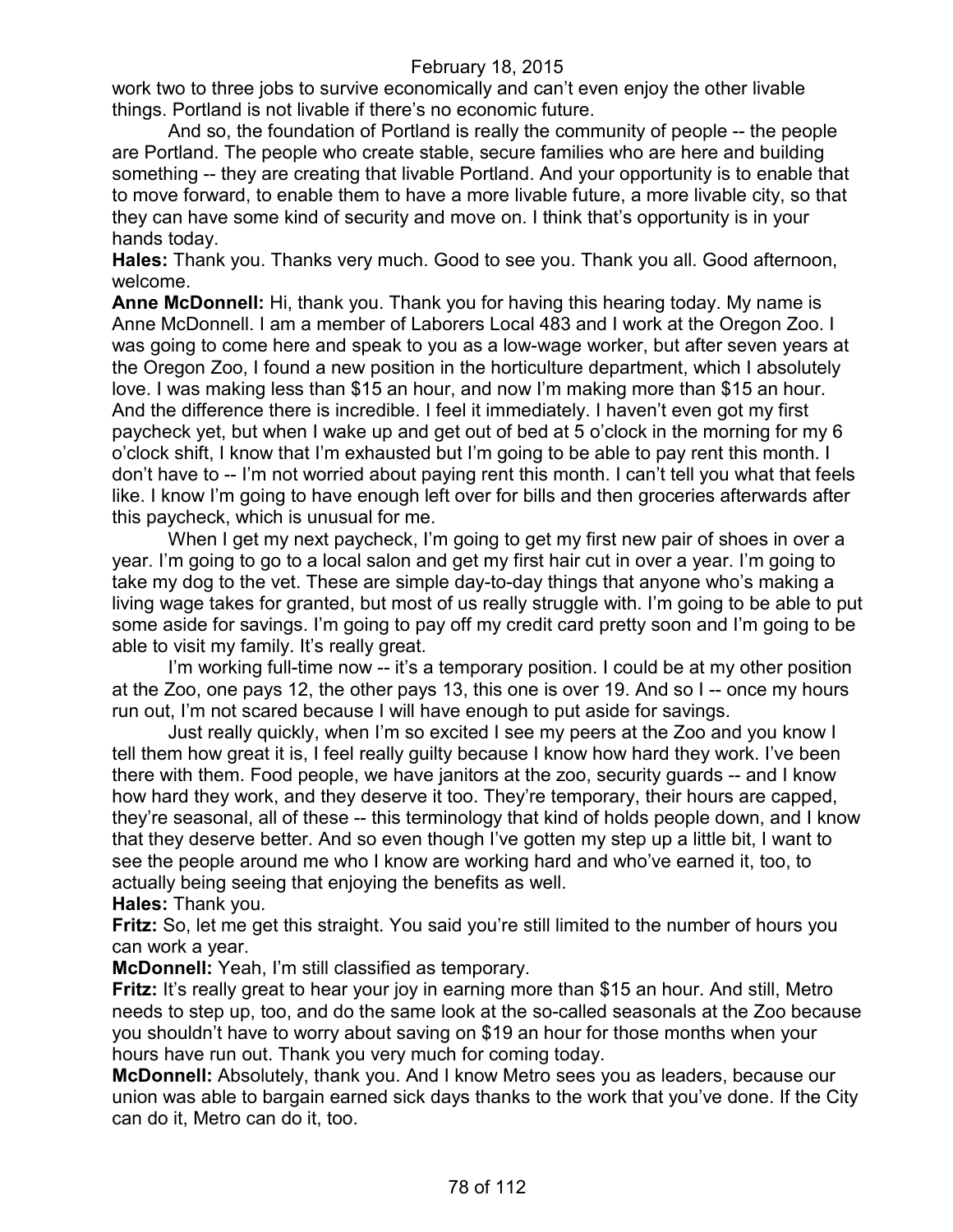**Fritz:** And that's good you got that. Of course now we're lobbying at the state level for earned sick leave for everybody, which would then be a right. Because you're employed by Metro, they weren't governed by the local law even though you work in the city of Portland. So, hopefully that will be another benefit and something you don't have to worry about. **Hales:** Thank you. Thanks very much. Please, welcome.

**Chris Ferlazzo:** My name's Chris Ferlazzo, I'm the acting director of Portland Jobs with Justice. As you heard Justin describe earlier, we've been working on these issues, but this issue in particular for a long time. We were instrumental in getting your predecessors to pass this ordinance. And I guess I'm a little sad that it hasn't kept up. That was certainly not the intention, but I applaud the efforts. Thank you for taking this up today.

I'm mostly glad to hear you all saying this is just a start because I very much agree. Workers need more than \$15 an hour. They need health care. They need decent schedules. They need the right to form a union. They need a lot of things to be able to get by. So, I'm glad that you all see this as a first start. I'm also glad to hear a lot of talk about expanding this to cover the seasonal and part-time at the Parks, but I especially want to lift up I think they're called grantees at Central City Concern and TPI, because it sounds like those folks will not be covered by this and I don't think that's any of your intentions. We're excited about this national movement to raise wages to \$15 Now and glad to see Portland leading. So thanks again.

**Hales:** Thank you. Welcome.

**Nick Caleb:** Nick Caleb. Thanks for having this hearing today, especially Commissioner Saltzman and Charlie Hales for making this happen. It's a really important issue to start talking about this. Also, thank you, Commissioner Fritz, for advocating so much for Parks employees, I know that they really appreciate it. Making these two issues coming together -- paying people the right wages and having full-time jobs is very important, so we want to support.

Also, thanks for laying the grounds work so well at the beginning of this hearing because Portland is really in crisis right now, especially for young people. I'm 31. I work two part-time jobs right now. One is adjunct professor. I'm also an attorney. I can barely afford to live in the city and I'm now going on my second year without health care. And I'm lucky, actually, in the wages that I make here. People are suffering greatly. And part of the reason is what you laid at the beginning -- the housing market is going insane right now. And the City is partially responsible for that as well.

We've been drawing people to this city for a long time on this sort of Portland is weird brand -- it's an affordable, livable community. And because we've been so successful that that, we've drawn so many people in that it's not an affordable community for people anymore. So, there's a responsibility at City Hall that we have to addressing affordable housing issues as well. Of course, the state makes our job a little bit difficult with preempting us on minimum wage issues, rent control -- if that was even an option to be used -- and also inclusionary zoning. But that doesn't mean that we don't have policy options. Actually, around the country there's quite a few really innovative attempts at city councils making policy to address these things. Jackson, Mississippi is a community to look at very closely; and also Richmond, California have been looking at some really impressive things to do.

Please be aware that this is a crisis. People feel it really, really hard and deep, and we need you to act very strongly on policy to protect people that are really vulnerable in this community. Thank you very much.

**Hales:** Thank you. Welcome.

**Tim Norgren:** Hi, my name's Tim Norgren, and I work with the Laborers 320, although I don't represent them here, I hear they're backing this up in spirit anyway. I'm here on my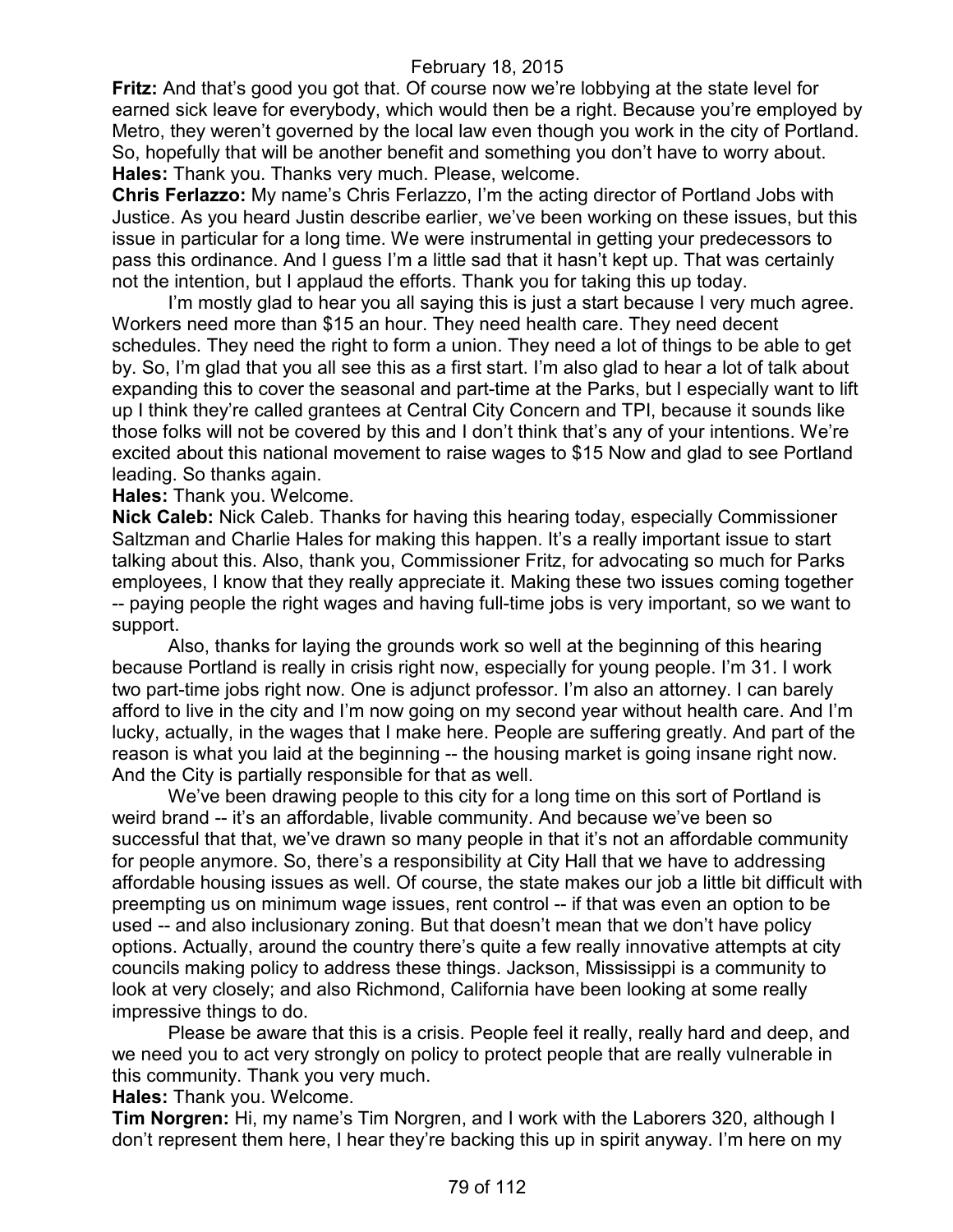own volition because I believe that raising the minimum wage and skipping that benefit cliff is a wise idea.

I think about minimum wage workplaces, I think of that photo that went viral at the Wal-Mart table where they were collecting donations so that Wal-Mart associates could have a good Thanksgiving because they couldn't afford the food. Similar, I work at the Dalles in a minimum wage warehouse as a temporary worker when the economy went down -- I was laid off for a while -- and there was people stealing food out of other people's lunch boxes even though it was Christmastime, got overtime and the whole bit. There's still people stealing food, and I noticed my boss wasn't as upset when I asked about the stealing issue as when I came and made this announcement that, hey, everybody, you can get food stamps. If you're working 40 hours a week at minimum wage, you're eligible for food stamps, sign up for them. She hushed that up. She didn't like it. She was embarrassed. It was a dirty little secret.

And it really is a dirty little secret, because companies don't like to admit this -- that they are being subsidized -- because it just doesn't happen. The thing is that companies are not people. They're not embarrassed, they're institutions and they don't really have to have any integrity, they just have to have their bottom line covered. So, it's up to the institutions to impose that integrity on them. One good way to do that is going to be to raise the minimum wage not just here but all around. I think this is a great first step.

I think with the City contracts, the opportunity here is to show integrity as an employer and also obviously improve the lives of the employees here, we're going to cut down dependence on social assistance, and we're going to provide an example for the corporations out there that aren't covering this. A lot of times we give tax breaks to the wealthy so we can win their business so we can even have bad jobs like Wal-Mart. We'll take the jobs, we need them, we'll these high-risk projects like the export facilities that - they kill people, they jeopardize economies down the gorge where I live, they further globalization and outsourcing just so we can get some tax income, we can get a short-term fix. We need the money.

\$15 standard would set a precedent that would allow us to move from desperate decisions like those to sustaining ourselves from the bottom up. I think we're doing a great thing if we take the first step on that, and I hope that we'll continue to move forward into the community. I'd like to see the whole community do what SeaTac did, take it on to the corporations and so forth. Thanks a lot.

**Hales:** Thank you, thank you all. Welcome.

**Toby Green:** Good afternoon. My name is Toby Green, and I am a member of LIUNA 483 and public employee organizer for the Northwest Regional Organizing Council. Today, I speak for myself as a lifelong Portlander. I'm speaking to the proposed raising of the minimum wage for contract workers and creation of a contingent worker task force.

To understand why I'm speaking in support of these two proposals, it must be understood how I view the fight for 15 movement as a Portlander. The fight for 15 has raised the fundamental question that the two pieces speak to. The question is, should people who work live in poverty? As we have heard in testimony today, it's quite clear the actual costs of people who live in poverty.

In Portland over the past 20 years, the private sector has seen a high influx of young, educated workers migrate to Portland. They come from all over the United States -- Houston, Texas; Tampa Bay, Florida. They come with the hope and dream of a new life. Quickly, they become submerged in low-paying jobs until the time comes for them to either pack up and go home or they can accept their life here struggling to get by.

Parks, as has been said, has greatly benefited from many workers who work in these positions, specifically in Rec. For many years, this has been an unknown known, but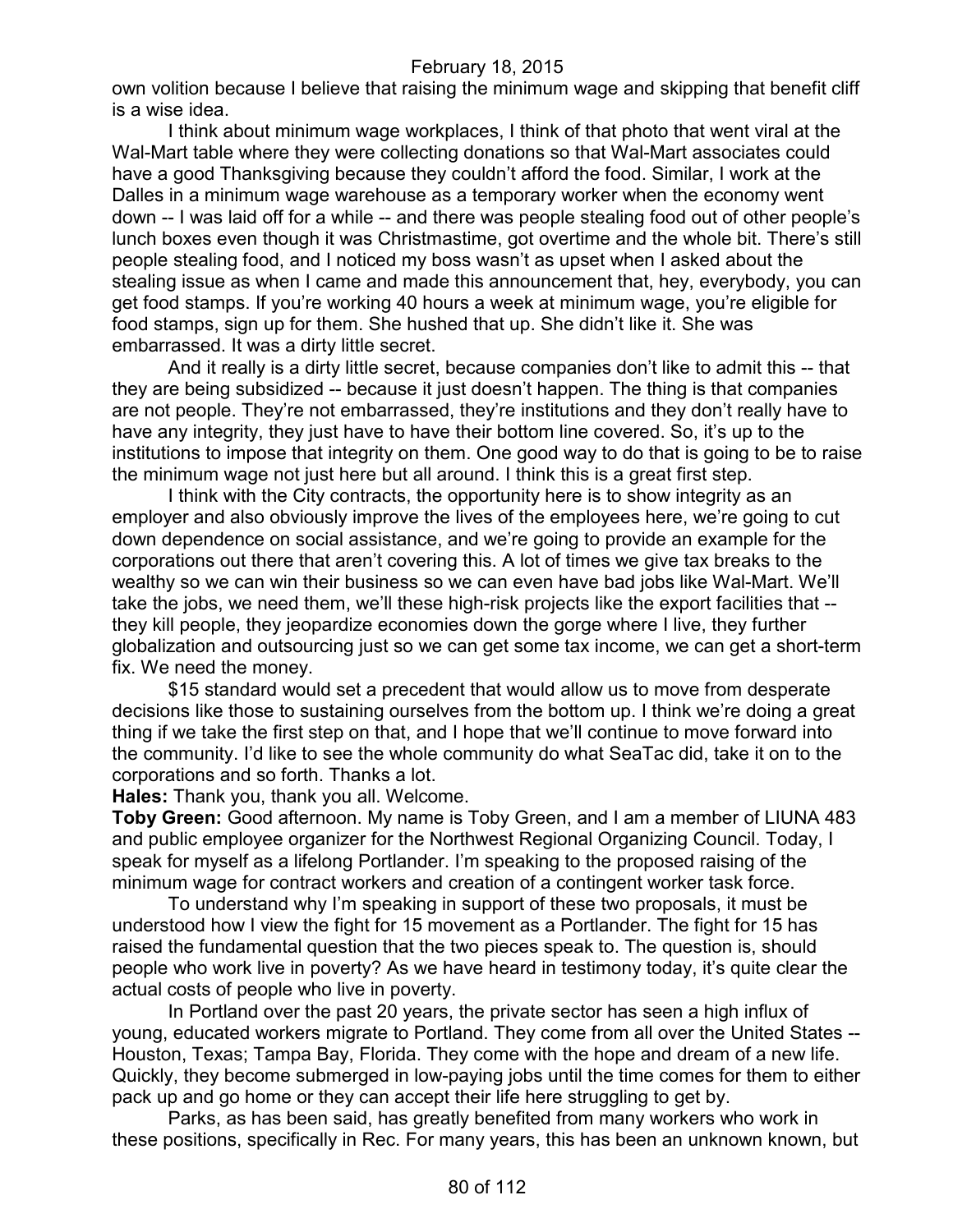it has been an accepted norm. So, it's with great pride that I champion support what I perceive as Commissioner Fritz's call to action in Parks. To hear a City Commissioner of Parks speak candidly of this issue and making sure it isn't swept under the rug is refreshing and frankly, it's above reproach.

In Parks, we see a long-standing problem of underfunding. My analogy about Parks is that it's a \$150 million bureau providing \$300 million in service. It's time we re-think Parks. Instead of thinking of it as just places to go, things to do, we should think of it as the first level of public safety. Right now, as we have spoken, how many domestic disputes have been stopped? So, I champion this Council and the work that's going on, but let us look for new funding solutions. This has been an under-funded bureau for too long. I support a contingent worker task force. Thank you.

**Hales:** Thank you. Afternoon.

**Shamus Cooke:** My name is Shamus Cook, I'm a 15 Now volunteer and I'm also social worker. I work for child welfare in East County. As such, I've seen the effects of poverty on families and children, and it's devastating. But today, we have the unique opportunity --Council does -- to actually put the weight behind the movement for 15, and I think that is a great first step and hopefully not the last step Council takes towards this movement.

I really want to talk about the budget and the question is, can the City afford to pay all of its workers -- seasonal part-time, whatever -- \$15 an hour? The answer is yes. But how? Mr. Novick showed us how. His office commissioned a poll that said the majority of people in Portland support taxing the wealthy. So, there you go, you have a mandate. [applause] So, with this mandate we ask you to be creative and bold, innovative on how you tax the wealthy so we can fund services and pay for wages.

Lastly, I think about, I fantasize about how powerful it would be to have Council go to Salem and support the statewide measure for \$15 minimum wage. And if you were public champions, it would make a huge impression on the movement and we would thank you forever. Thank you. [laughter]

**Hales:** Thank you.

**Fritz:** Without new revenue, we do not have the money, so it would be a little hypocritical of us to go to Salem to ask the state to do something that we actually couldn't do if they told us to do it tomorrow. So I think -- I appreciate the sentiment that we do need to look at revenue sources as well. We already taxed as much as we can under the property tax system. We just had a fairly well-publicized discussion on how to pay for roads and didn't quite come up with an end point as yet on how to do that. So, I appreciate the Mayor leading on this. We all need to recognize there's a set amount of money. We're not allowed to go into debt. We have to plan for the next five years.

**Cooke:** By being creative and raising revenue. That's what I'm asking you to do today. **Fritz:** That's my point. We can't just do that.

**Cooke:** You can be creative and put forth ideas. The city would appreciate you doing that. **Hales:** Thank you. Welcome.

**Robby Schaul:** Hello, good afternoon. My name is Robby Schaul. I'm 35 years old. I'm currently an out of work seasonal maintenance worker. I've been with the City for seven years. I'm also a member of members 483. I support the -- sorry. **Hales:** That's OK.

**Schaul:** I apologize, I don't usually speak in front of people. I work in a garden, actually, I work in the dirt. I work with plants. If you have any rose questions, I'm the one to ask -- [laughter]

I'm really speaking today because there's a lot of people that are seasonal maintenance workers and they would be afraid to speak in a venue like this. They would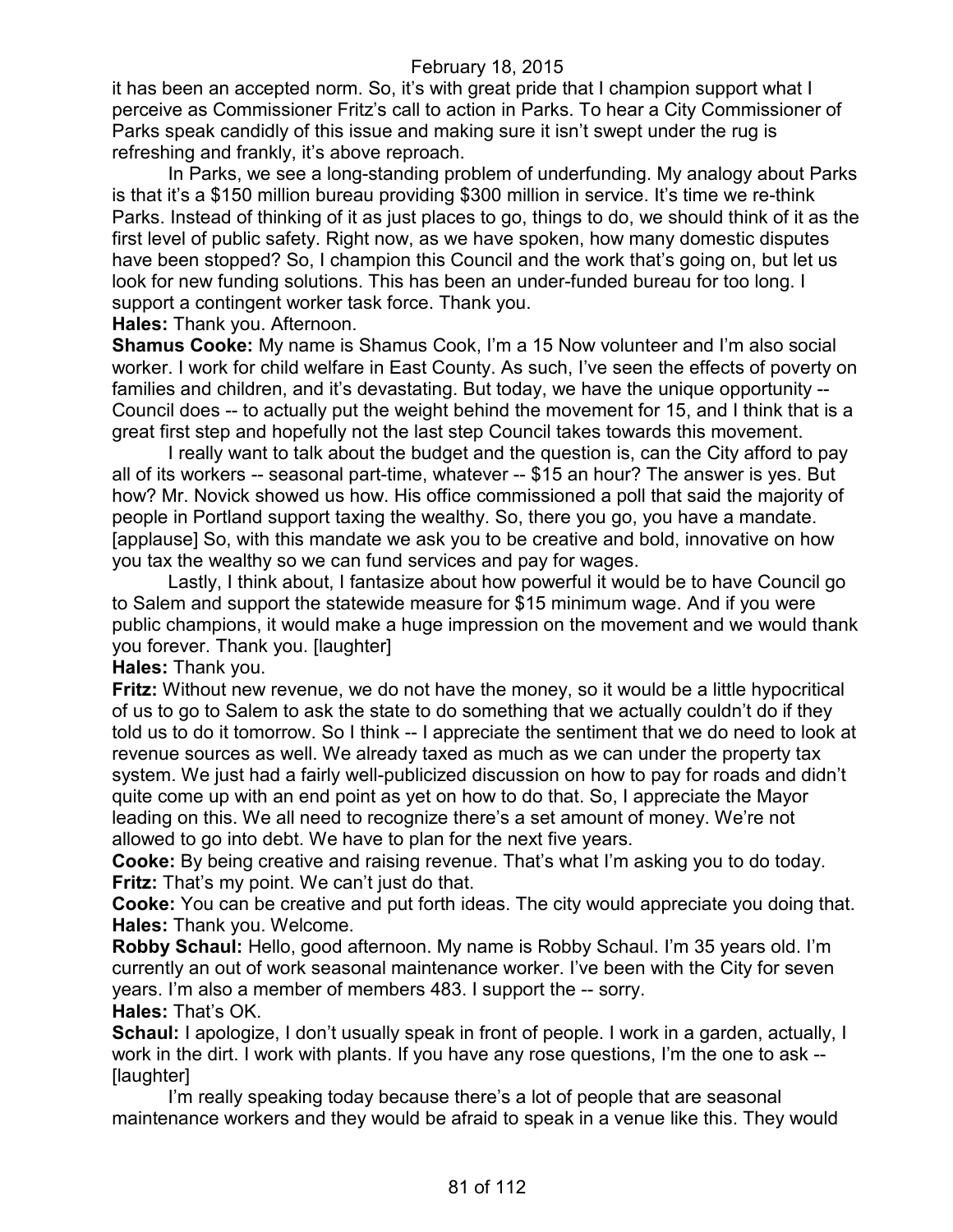be afraid to lose their jobs, they would be afraid of repercussions. Though I'm afraid of those things too, I can deal through it a little bit better.

I would like to see seasonal maintenance workers receive a livable wage to help them make it through the winter months, through their off season, to give them peace of mind for expenses through the year and for self-respect -- that they're doing the best work they can and being better compensated for it.

I usually try to save up as much money as I can for when I do get laid off, and then I kind of float through those months. It's a little difficult sometimes, but I know that a lot of people are on unemployment and they have families to provide for and it's difficult for them too to give up different things. So, that's all I got. Thank you all for listening.

**Fritz:** Robby, thank you. Thank you for also for briefing me in my office. And colleagues, I will also say Mr. Schaul was very eloquent in my office. It is terrifying to be in front of folks. I feel that way, too. Thank you. You've got support in the back there. Could you tell my colleagues -- you said you worked the Rose Garden. That that's our 100-year-old Rose Garden next year. You've worked that for seven years.

**Schaul:** Yes.

**Fritz:** And what are the terms of your employment? You don't make \$15 an hour? **Schaul:** I make 14.18.

**Fritz:** After seven years. And you're only allowed to work 1200 hours, is that right? **Schaul:** I believe it was moved to 1400 hours.

**Fritz:** Don't you get any benefits, right?

**Schaul:** No, we do get benefits. I think it's after 28 hours of work per month, there's a cap. I would have to look at that again. We do have medical benefits, vision, and dental. **Fritz:** And that's because you're a member of Local 483.

**Schaul:** Yes.

**Fritz:** Thank you for reminding me of that.

**Hales:** You know, you said something else that I just wanna --- you obviously are courageous and willing to come speak, and we appreciate that. One thing I'm always reassuring folks that work in the City to do -- and I want to do it again in this moment just because you raised the issue -- and that is, we have five people here who want to hear from our work force, and no one will ever be punished for speaking out in this City. That's not the way we roll here, whether it's at the Council level or in our bureaus. I think we just have to every now and then say that right out loud.

And frankly, if you think it's sometimes difficult to get people in the Parks Bureau to speak up, try getting police officers to do that. But I even tell them that. Because even though we have a chain of command, it's always OK for people that work in this organization to talk to those of us who are responsible for leading it. So, if I can express that message here for the five of us, I hope you can express it when you have a chance to talk to your colleagues in the Parks Bureau this summer, this spring and say, hey, we got the message that it's always OK either through your union or as an individual to talk to the folks in charge of about policy and budgets. Never should anyone feel intimidated. It may be hard to speak in public, but you should never be worried about repercussions. **Fish:** Mayor, can I just add one comment to that? I have the utility bureaus and we're leading a search for a new director. So, we invited a group of employees to come in and help us define what we were looking for, what the qualities we're looking for, how the job description should be structured. I noticed about halfway through the exercise that a lot of the comments people were making could be construed as being critical of existing leadership or past leadership. And then I realized that that was the magic of that gathering, that people felt confident and comfortable to say what they thought was missing. And if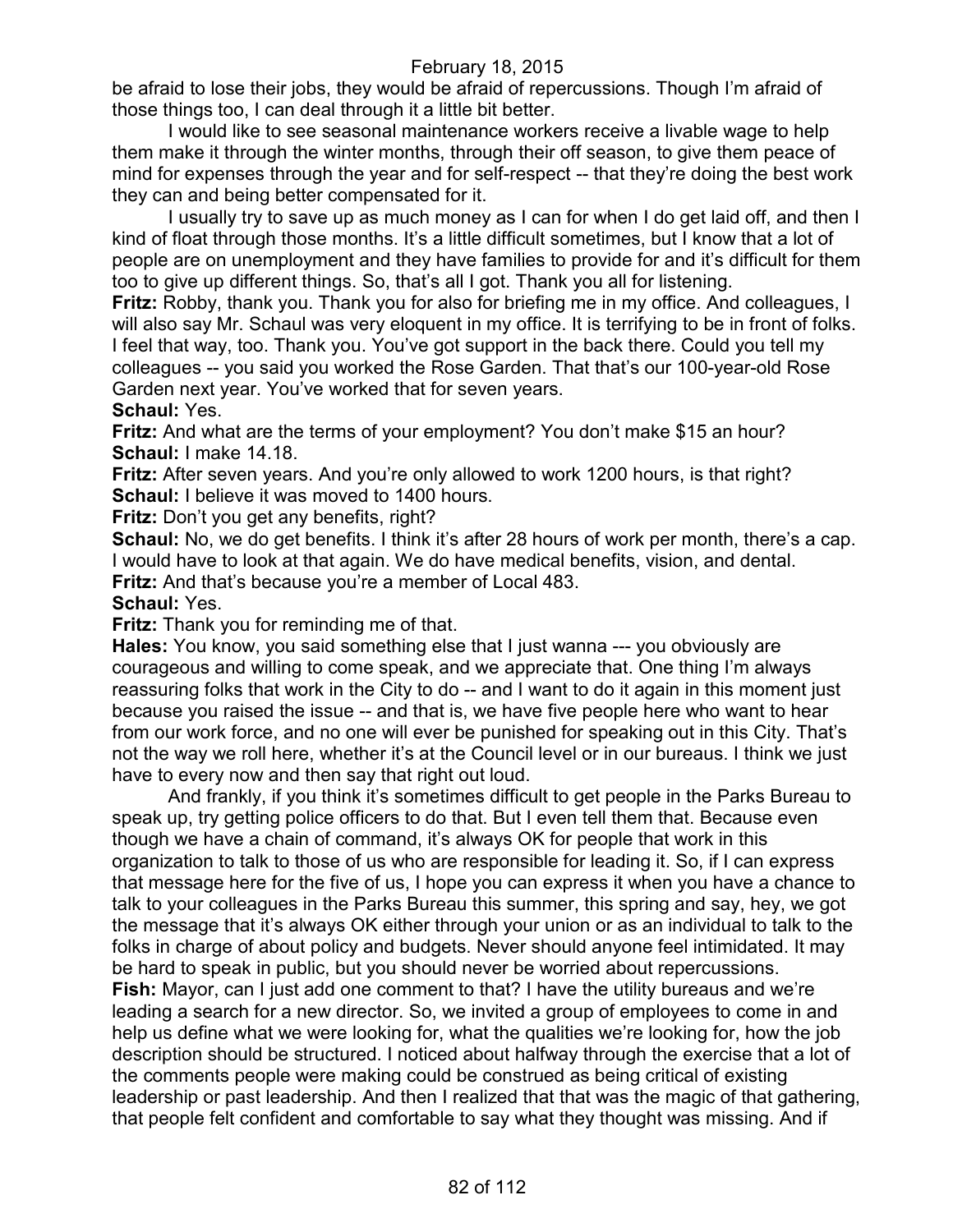they thought what was missing was leadership at the commission level, they had the right to say that. If they thought it was something else --

But we specifically structured this so that the employees of the bureau had a say in the selection of a new leader. And I want to echo what the mayor has said. If anyone believes that because they've exercised their right to speak and comment on things before Council that there's been retaliation, that should be brought directly to a Commissioner or Mayor or to someone else, and that has no place in our city.

**Hales:** Thank you. Welcome.

**Matty Meme Ellison:** Good afternoon, Council. I'm Matty Meme Ellison, a white middle class transwoman and daughter of teacher Quaker parents. I started working at the Oregon Zoo four years ago. And when I got there, it was a rude awakening to realize just how the bubble of economic security that my teacher parents with union jobs had -- just how out of reach that was for so many of my coworkers and that definitely, poverty wages harm the ability of workers to perform as well as they'd like to.

When a single mom has to jump through hoops of red tape to get rent assistance - that makes it hard. When I was working at the Zoo and I first heard about the fight for 15, I was despairing and told one of my coworkers, "it seems too good to be true." And he said, you know, we just have to sell one more hamburger per hour per employee and we would make up the cost of that raise. 15 could change the lives of a lot of workers a lot, and it wouldn't change your budget as much as you think. Thank you.

**Hales:** Thank you. Thank you all. Welcome.

**Matt Marino:** I'm Matt, I work as a canvasser in Portland. I've been a low wage worker since I began working full-time a decade ago. In the Mayor's State of the City speech, he called paying workers \$15 an hour the right thing do. But the Mayor's plan leaves out many more workers than it will help.

What's right for some workers is right for the Parks department. Taxpayer dollars should not fund poverty wages. Charlie Hales has attempted to take a whole heap of credit for doing next to nothing. If this is a cynical ploy to garner labor support for a reelection bid, then I'm here to say that activists in this community are not fooled.

No working Oregonian should live in poverty. A city as affluent as Portland can find the means to provide a living wage for its workers if workers are given proper consideration.

It is shameful that such an institution would exploit the same people it claims to represent. Today, we rally behind the banner for 15 and demand justice. Thank you. **Hales:** Thank you. Welcome.

**Gerry Mohr:** My name is Gerry Mohr, I'm a member of Socialist Alternative, and I'm a facility custodian here in Portland at a well-known nonprofit. I make after two years there 13.26 an hour, and I work 32 hours a week plus Sunday mornings at a church where I make 10.50 an hour.

Altogether, I'm cashing paychecks totaling around \$1400 or so every month. After rent and bills, I have about \$100 a week to cover gas, food, and everything else. This is what a lot of us call making a living. This is doing a lot better than some of the City workers we've heard testimony from already. When we're underpaid for the kind of jobs that nobody else seems to want to do, when we're kept scheduled below a number of hours to make a budget look better, we rightly feel chiseled.

It's time to set an example and stop chiseling workers with low pay and schedules nobody can afford to live here on.

**Hales:** Thank you. Welcome.

**Mark Vorpahl:** Hi, my name is Mark Vorpahl. I'm a proud member of SEIU Local 49 and I work at Emanuel Legacy Hospital where many of my coworkers are earning under 15 and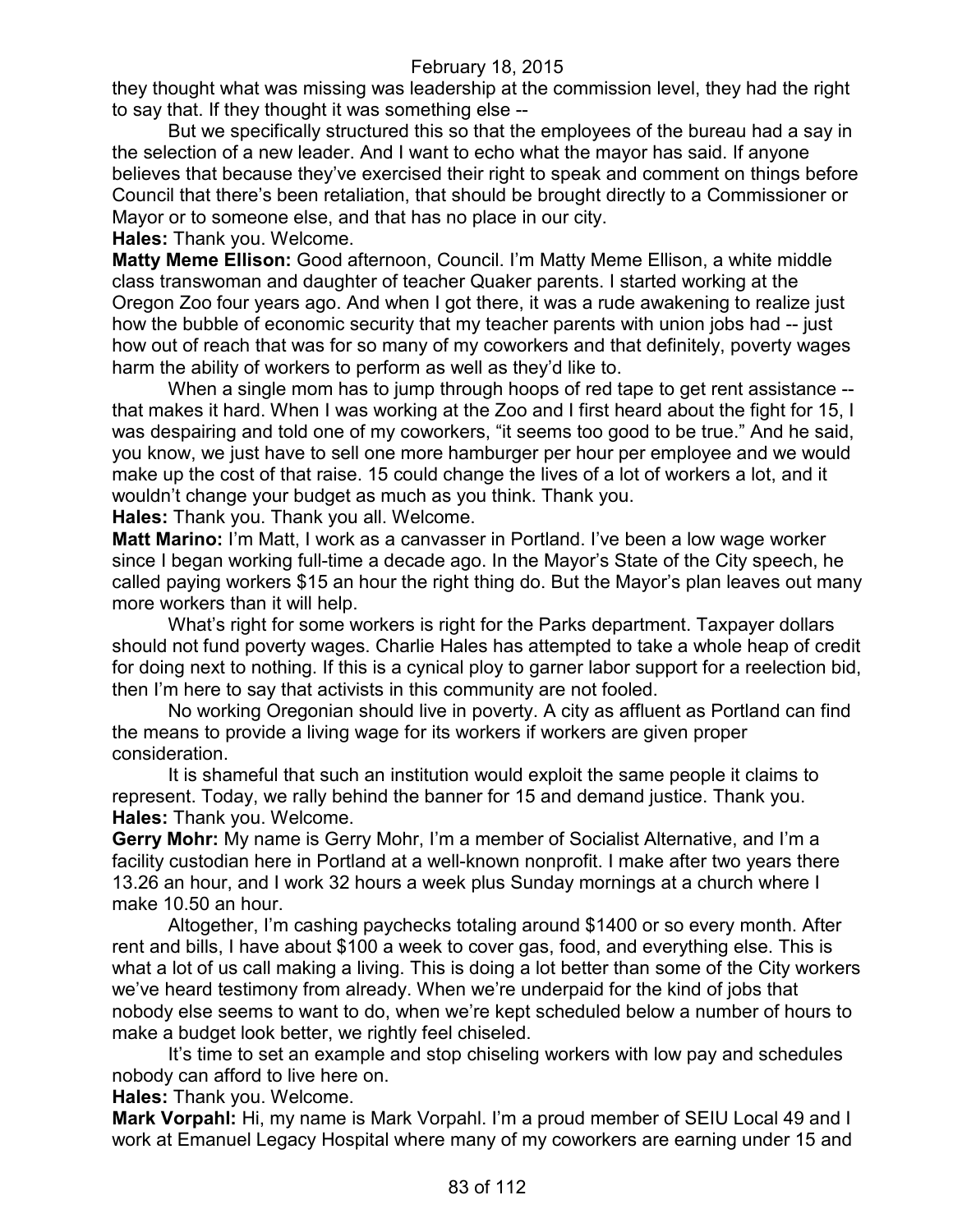living in poverty. And if you know the work they do and the impact on the community, these are people on the front lines of making sure our patients are safe, that rooms are clean, that things are sanitized. You don't want somebody doing this kind of physically exhausting and mentally very stressful work -- and they're living in poverty. That's just not right.

Now, I want to thank the Mayor and Commissioners for putting forward this proposal for lifting the wage up to 15 for some of the City employees. While it's not going to directly immediately affect my coworkers, I think it's -- first of all, it really demonstrates that there has been a real grassroots effort and an ever-widening unity to start reversing what we're experiencing as part of a low wage economy and start pushing it up to \$15, and that's going to help my coworkers and that's going to help me as well.

Just some other things -- I'm also very glad to hear that you're talking about -- I don't know exactly how you plan to do it -- but addressing the issue of casual workers in Parks and Recreation. Because it just wouldn't be right if they didn't get a raise, too. They deserve it, they've been doing the work. They do the same work, they ought to get it. I'm glad you're taking that seriously.

Finally, you've put some wind in the sails in terms of building a statewide \$15 minimum wage movement, and I think that is the most important thing. I mean, it's wonderful what this is going to do in terms of improving people's lives, but we need the statewide. That is great.

As we address more of these issues I think that the thing to keep in mind is that what we do is not just simply a question of a fixed budget or something, it's a question of what are our political priorities -- who do we value? Do we value the health of our working class communities? Or are we going to put money elsewhere? I think hopefully this is demonstrating a swing in the right direction. That is, supporting people that actually do the labor to make this a livable city.

**Hales:** Thank you. Welcome.

**Laurie King:** Hi, my name is Laurie King and I'm with Portland Jobs with Justice. It's good to be here today. I'm very happy that you're in the middle of a process that will raise wages for contract workers in the City of Portland. I strongly support the position of 15 an hour, articulated by Justin and articulated by many today.

For Jobs with Justice, it's so encouraging to see that a nationwide movement is growing for a \$15 minimum wage. This is only a beginning, because \$15 an hour isn't really that much of a wage, and it doesn't address health care, stable scheduling, involuntary part-time work, union rights, but it's a significant increase and it's grabbed the attention of low wage workers. Many people. It has given hope to many that we can resist the economy's uber race to the bottom.

In the last 40 years, we have been living in a time -- I've lived through it -- living in a time where the power of the corporate elites has grown rapidly, and we're seeing new generations of workers, especially young people of color, just not able to make it -- not able to afford to have a family, to have health care, to go to school, even to just get by. This is something of course not caused by the Portland City Council. It's a big trend happening, and knowing you, you're upset and saddened by these trends as well.

But I simply want to say to you that we ever more need you ever more to be strong advocates, problem solvers with us -- not ever gate keepers but problem solvers with us to fight for \$15 for all City workers, including seasonal and part-time workers, including the AFSCME workers, County workers, and we need you to think creatively and critically about the budget, the Portland budget, the City budget that sets 55% of the general fund for police and has tax subsidies for real estate projects that may not be priorities.

We need you to be critical and look at these things and to think also as Shamus said about setting progressive taxes in the City. We have to have as a priority in our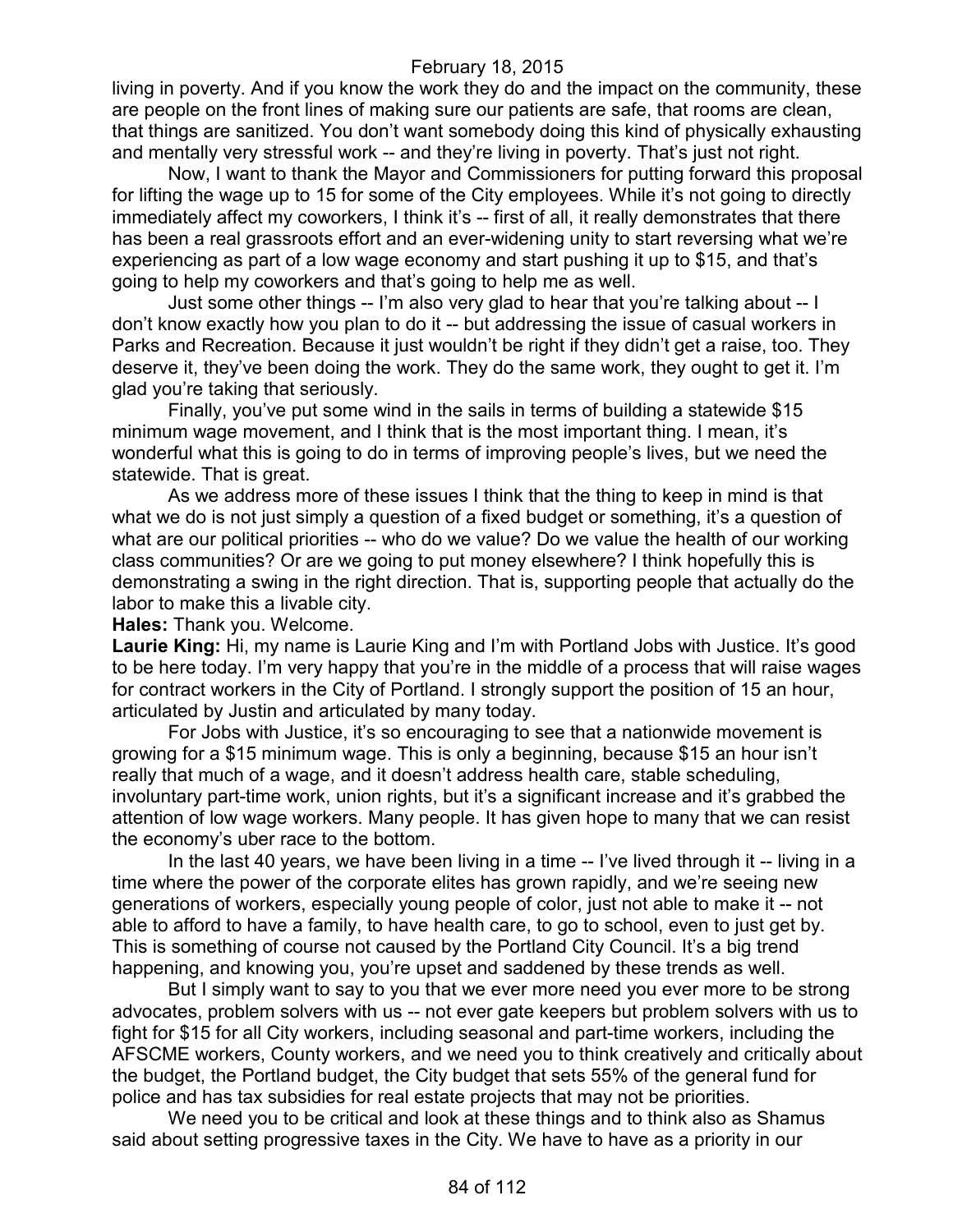passion changing around the direction that the economy is going and we need you as allies. Thank you.

**Hales:** Thank you very much, thank you all. Good afternoon.

**Jamie Partridge:** Good afternoon, Mayors and Commissioners. Thank you so much for your proposal for the resolution. I'm with Jamie Partridge with 15 Now and we're very excited about this step forward in producing a \$15 wage for a number of workers contracting with City and City workers.

We encourage you to step out and declare your support for the \$15 movement citywide, statewide. I would suggest that with the bill before the state legislature which has a three-year phase-in that you can do this in three years. You can raise the workers of the City to 15 in three years. Of course, there have been several options suggested, not only the 4.6 million ongoing surplus but other creative ways of raising revenue, and taxing wealth and taxing income is something that the City can do and is not doing.

In any case, we're appreciative of the piece -- the new amendments that would include a task force starting with the 2016-2017 budget process -- I guess that would be October -- that would take into consideration the analysis of the casual and part-time workers and including raising to 15 seasonal maintenance workers. That was another part of the resolution. Then we're happy about that. We're happy to -- [beeping] -- is that my time?

**Hales:** Keep going, Jamie.

**Partridge:** OK. We're not happy with the change to full-time only workers. Part-time workers need 15, they probably need 15 more than full-time workers because you can't live part-time on 15. We're certainly supportive of including -- as the folks from Central City Concern and Transition Projects suggested -- those nonprofits would get grants from the City be included in the Fair Wage Policy, and the workers at Civic Stadium and the Rose Quarter are not only included, but there's an enforcement mechanism which hasn't been in place as a couple folks have suggested. We're suggesting a citizens review board that would help enforce the Fair Wage Policy.

Again, we support the suggestion of a more effective neutrality toward union organizing in the task force. I think that's everything. Thank you very much. **Hales:** Thank you. Welcome.

**Melissa Vollono:** Hi. My name is Melissa Vollono, a branch organizer with Socialist Alternative here in Portland. Thank you for the chance to speak today.

I hope the City Council and especially the mayor realizes the truly historic opportunity that lies before them today and in the future. Since Seattle City Council member Kshama Sawant and Socialist Alternative first launched the 15 Now campaign in Seattle, this has had a transformative effect on the mood of the working class in this country. We have seen mass mobilization of working class people fighting for 15 from Portland to San Francisco to Mobile, Alabama, to most recently Minneapolis, where this passed Sunday night. City Council member Alondra Cano, a Democrat, gave her full public endorsement for a \$15 minimum wage.

As the council has heard today, working people are suffering now. This is not some abstract notion that needs to be debated. You just had a City worker testify to the council that she requires food stamps to eat. If that's not a crisis, I don't know what is.

This kind of dismal economic realty doesn't just impact low wage workers themselves. When workers are forced to go on social services, the repercussions are felt throughout the local economy. From an increase in the homeless population to mental health issues to the dismal condition of our city streets and by extension, a community that resists taxation as a matter of survival.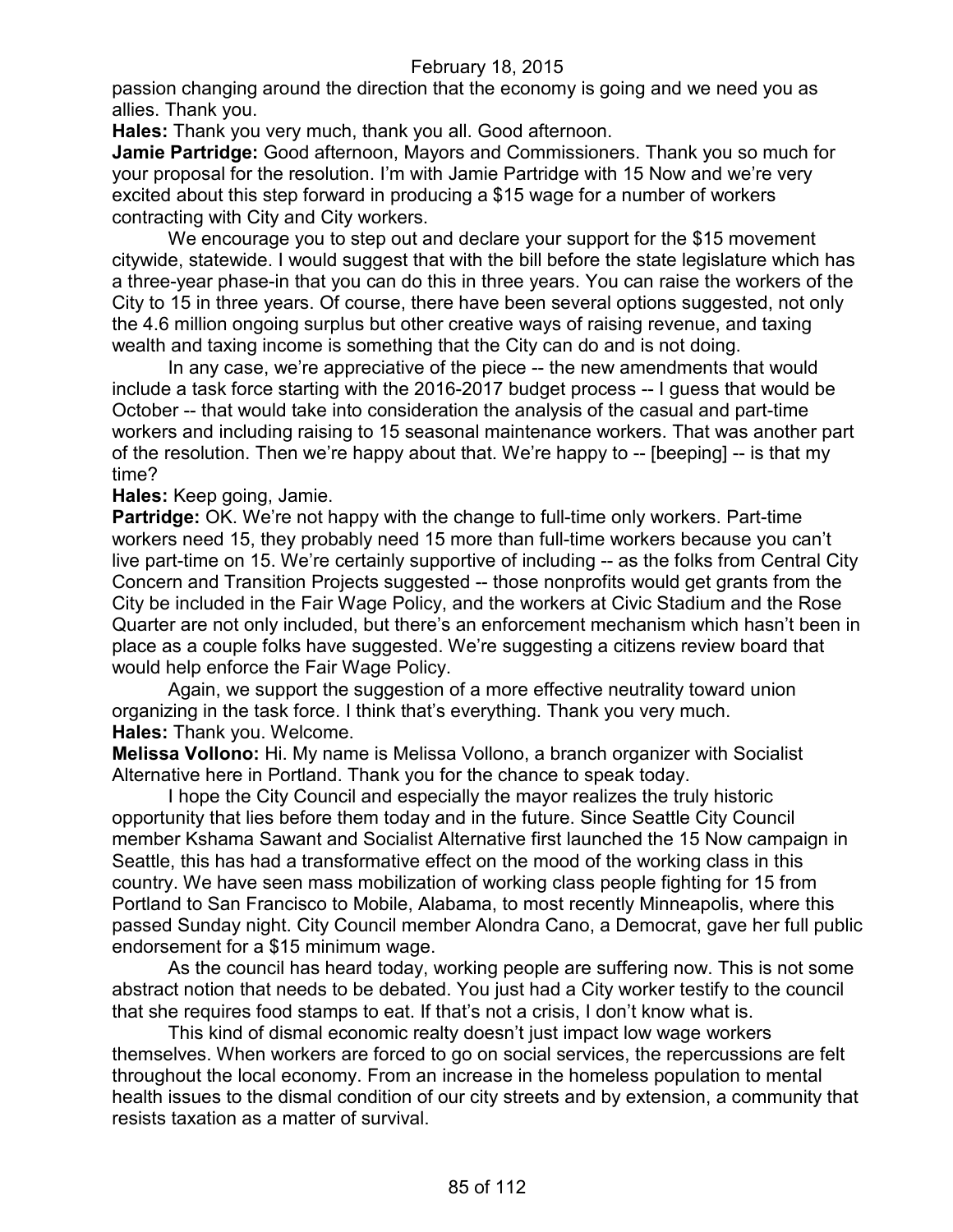We appreciate the City Council taking up this issue and hope that it continues to work fast and with full resources at its disposal. Just on the subject of revenue that Commissioner Fritz spoke about in response to Shamus Cooke -- if the present economic system requires working people to live in poverty, then maybe we need a new system. [applause]

**Hales:** Thank you. Good afternoon.

**Alex Anderson:** Hi. My name is Alex Anderson, I'm a graduated biologist. I'm here to represent myself, Oregon state-licensed CNAs, and all City workers.

While working the required clinical hours in order to be able to apply to graduate school as a physician assistant, I have discovered that CNAs must be working under the license of a Registered Nurse, which means there are no options for work. One such agency in Portland that is private sector hires their CNAs with an estimated 20 CNAs to one registered nurse, whereas 70% of wages go toward the company and 30% to the worker. There are other agencies here in Portland that operate with 83% of the earnings going to the company and 16% to the worker.

These conditions are poverty wages, and they put all CNAs at risk for homelessness monthly because there are no caps on rental costs, there are no guarantees that shifts are offered beyond a week's time out. Over 3000 hours of work have been accumulated by myself before one hour of sick time was allowed.

**Fritz:** In the city of Portland?

**Anderson:** Within the state -- but mostly within the city, yes.

**Fritz:** If that's the case, you're under the Portland sick time ordinance. You accrue one hour per 30 hour worked. If that's not happening, you should contact the Bureau of Labor and Industry.

#### **Anderson:** OK.

**Fritz:** Thank you for bringing that to my attention.

**Anderson:** Thank you. The state at previous meetings for 15 Now has requested that the City of Portland lead the way. But the three years lead-in time is too long when we face monthly occurrences of possible homelessness.

Mr. Mayor, City Council members, thank you for hearing us today. In less than two years, we have elections. There are qualified candidates poised to sit in those chairs and ready to work to make \$15 an hour for all workers a reality. Our City workers know our value, know our capacity, and know our power. These conditions go beyond poverty, it demonstrates exploitation. Thank you.

**Hales:** Thank you. Mr. Wheaton, welcome.

**Rob Wheaton:** Thank you, Mayor. My name is Rob Wheaton, I'm with AFSCME Council 75. I would like to thank you for putting this forward, I think it's a great ordinance. We urge your support and we think it's a great first step. I'm looking at a list of the people that it will impact, and I know it's going to make a huge difference for at least six of our members. So, it's going to be big for them and we really, really appreciate it.

However, on the other hand, it is just the first step and I appreciate that we're working on moving forward on these other employees that will be left out. This is the list of people that will be left out: 1800 employees. [applause] To give you an idea of who the employees are -- I've heard several times from Parks officials that they're mostly lifeguards, they're young.

Well, first of all, we don't think that carries any merit. I think people that are young are just as deserving of \$15 an hour, as well as anyone else but also it's been borne out by the facts. According to the Office of Equity and Human Rights, 70% of the casual work force is over 20 years old. Shockingly, 60% of the casual work force is women, is composed of women, as opposed to the standard work force. When you remove those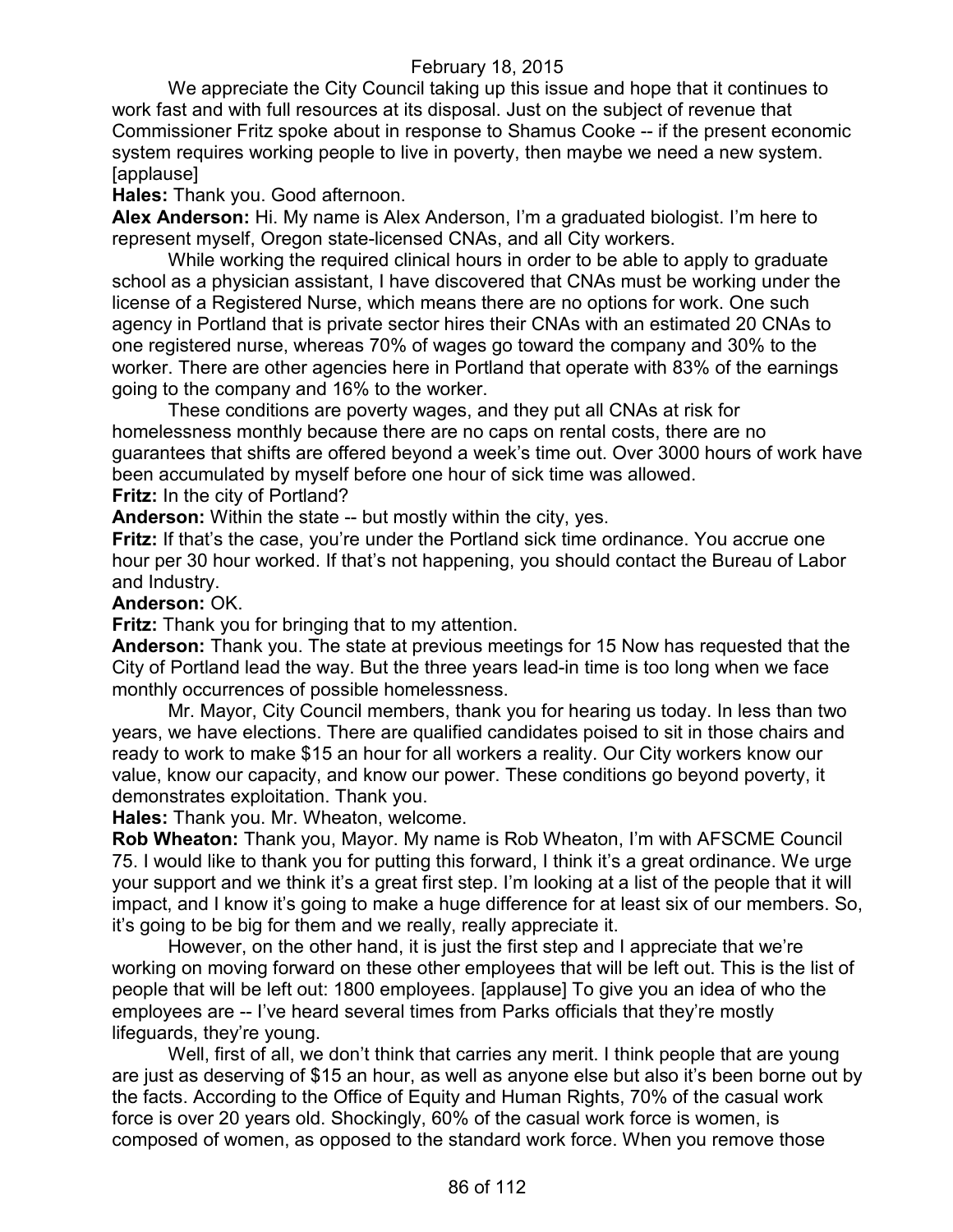casual employees, the work force is actually 67% male when you look at all of the employees, subtracting out the casual employees.

Finally, there's one other group that it leaves out, and these are members of Local 88. They are members of AFSCME, people that we represent, and that is the people over at Central City Concern and Transition Projects and other grant-funded organizations. We can simply require as a condition of the grant that these employers follow the fair wage ordinance, and we would urge you to do this as soon as possible.

These employees are doing hard work for the City of Portland. They are running the sobering station, so basically handling our drunks that come out of our bars. They're working in the detox facility at Hooper, dealing with people recovering from heroin addiction and other addiction services. They are janitors, they are female treatment assistants helping people with young children that have been born to drug-addicted parents, as well as in Transition Projects, Inc. they are really taking care of our homeless people.

These people really deserve this money there are 20 of 27 positions at Central City Concern that start at less than \$15 an hour. Some of these positions after 25 years of employment never reach \$15 an hour. 25 years. So, we would encourage you to not only apply this ordinance to contractors but also to anybody receiving public dollars. Thank you very much, and thank you for doing this.

**Fritz:** Mr. Wheaton, on that dashboard you have from the Office of Equity and Human Rights, does it note how many of our so-called casual folks are of communities of color? **Wheaton:** Yes, it does, actually. It is 71% white, and the remaining is broken up, as opposed to the regular work force which is 81% white. So, there is definitely a disproportionate representation of people of color in the casual work force as compared to the regular work force. I think we need improvement on those numbers, though, I want to

underscore that.

**Fritz:** We're certainly working on that part, too. Thank you very much for bringing that to our attention.

**Hales:** Let me call on you, Rob -- and others too, but you in particular -- because there's going to be subsequent phases of this work. Obviously, we're going to pass -- I believe we're going to pass -- a version of this resolution, probably the one we have in front of us right now. We're going to do what we can do in the first phase of the work.

We've heard a lot of testimony about how we should move faster and farther and actually have no one up here -- I don't believe -- who doesn't want to move faster and farther. But if I can take a phrase from you, in the present economic system that we're in, we can't deficit spend. We can only spend money that we actually have. And as you know, I'm now working on my third budget. One of my jobs as Mayor is to propose the budget and we as a community and a Council discuss it.

In my first budget in 2013, we cut 155 full-time positions in the City budget because we had to balance our books. About 50 of those came from the Police Bureau, 26 from the Fire Bureau, we fortunately got a short-term federal grant to cover those 26 firefighter positions for two years. And then we did cut some positions in Parks. Last year's budget, we added back one position in the Police Bureau, none in the Fire Bureau and a few in Parks -- I don't remember the number. It was a handful, not a lot.

My point is we're still net less workers than we had in 2012 on a balanced books basis. Commissioner Fritz has quite rightly and very clearly raised this issue of part-time workers, and it's come up here as well. And again, none of us is interested in going slowly for slowly's sake, but I'm looking for ideas for how we move faster. They include new revenue -- I heard that, and Commissioner Novick and I have been demonstrating how popular ideas for new revenue actually are. [laughter] We're not going to stop talking about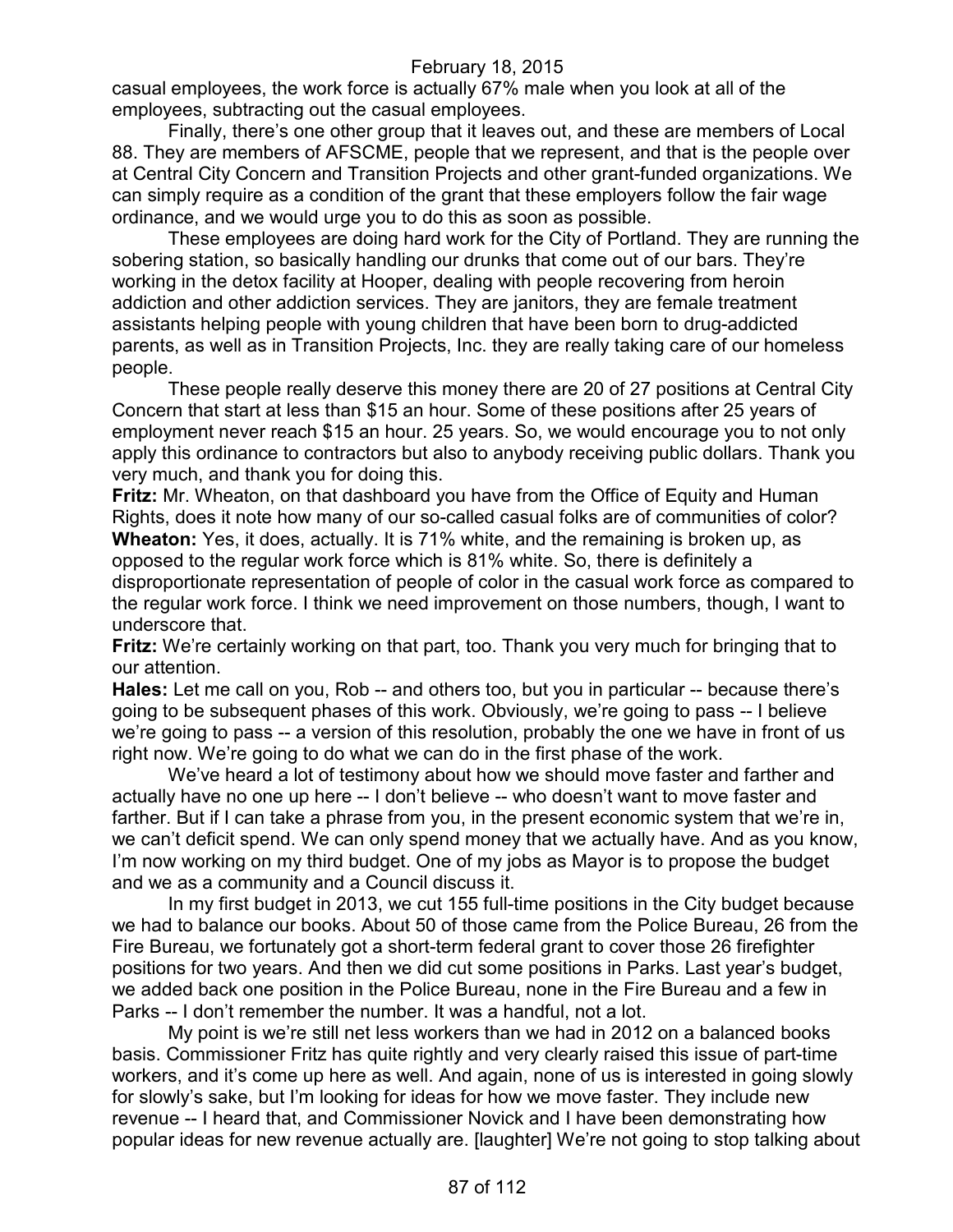it because we need it, but it doesn't exactly fall out of the sky politically when one brings up the subject.

So, I want to call on you and ask other organizations to help us think through - along with the task force that Commissioner Fritz is going to be assembling -- how do we keep going here? Part of the answer is going to be the better economy is giving us a better budget. The forecast says we're not going to have another year like 2013 any time soon, and I'm really happy about that. But it's not getting better so fast that we're going to simply be able to solve the problem with cash flow. So, we're looking for creative ideas from the activist community as well as from our own budget folks like the folks we've heard from today about how we do this. But the rules are that 90% or better -- I think it's 93% 00 of the general funds budget goes to police, fire, and parks. And most of the cost of those three bureaus' budgets is payroll.

So, it's a difficult box that we're in. Box is getting bigger, I like that, but it isn't infinite. Your thoughts about how we get creative -- not just that we should but how -- I'm very interested in hearing. I'm really happy that I get to preside over bigger budgets for as far as the eye can see, but they are not that much bigger. So, for what it's worth -- now and later, yes, please -- now and later we want to call on you for ideas.

**Vollono:** Has the City Council ever reexamined the tax breaks you give to businesses for coming here?

**Hales:** We don't basically give tax breaks for businesses coming here. We use urban renewal money from tax increment districts that has to be spent in that district on projects - - usually public works projects -- in that district. The conventional wisdom is we write checks to business. Not true. It almost never is the case. The only time the City is involved in a direct subsidy to business is in what's called an enterprise zone, and I don't think we've done one in at least three years.

So, it's mostly money in and money out for personnel in our budget. Urban renewal is another whole subject, and I don't want to take up the time here, but it's not like we have a choice between paying people more or building the Pearl District. That's not a choice. We can decide not to build a Pearl District, but it doesn't give us more to pay people. And in fact, what we're doing later this month is putting \$800 million that used to go to urban renewal districts back into the tax bases of the City and the County and the schools so it pays for more workers. So, we're happy about that. But again, there's a conventional wisdom that what we're doing for business in the City budget costs workers. It's not. That may be the case at the federal level, not here.

**Vollono:** And increasing taxes on the wealthy in this city?

**Hales:** Well, that subject has come up in the chamber over the last year. We brought that up as one of the options for how we could pay for taking care of our roads and streets, because we actually had been considering an income tax proposal as one of the options. We're going to get back to that subject this June when the legislature gets done talking about transportation.

**Vollono:** I would hope that the City Council would reach out to 15 Now. There's a lot of really smart people -- people that know what they're talking about -- when you move forward with these ideas.

**Hales:** We will. That's the invitation I want to give to you. We really want your ideas and for you to roll up your sleeves and work with us on those, please.

## **Wheaton:** Absolutely.

**Hales:** Thank you.

**Partridge:** I would add it's not only just a question of revenue -- and there have been some ideas about that -- but also a question of priorities. When you talk about police, fire, and parks, I think that you've been getting a lot of feedback from a number of Portlanders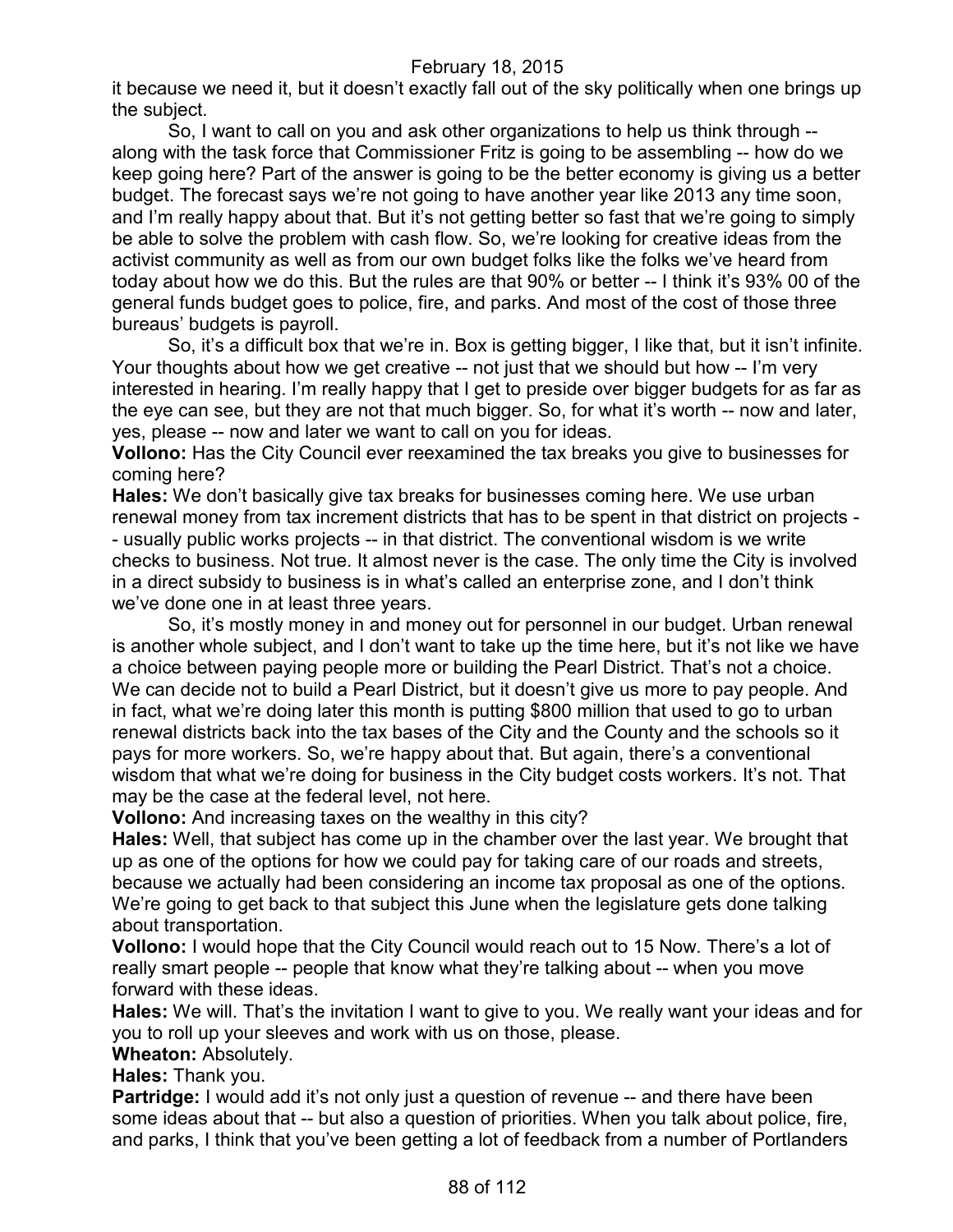about the value of the police department, and you might consider cuts in the police department. [applause]

**Hales:** We did --

**Partridge:** And folks have put forward a lot of evidence that the police department is not as helpful -- [speaking simultaneously]

**Hales:** We can talk more about those in our discussions.

**Novick:** Actually, Mayor, if I may for a moment, Jamie. I personally proposed some cuts in the Police Bureau, but I want to underscore what the mayor said which is those are jobs, too. You may be able to make some cuts based on attrition, but it's still a matter of jobs. **\*\*\*\*\*:** Free the horses.

**Hales:** That subject has come up too. [laughter] Thank you.

**Partridge:** Priorities.

**Hales:** [laughs] Free the horses -- somebody did the other day. Bill, you're up. **Fish:** Bill, last but not least.

**Moore-Love:** He's in the next group.

**Hales:** OK. Charles as well.

**Moore-Love:** I've got Ted, Greg, Romeo and Bob right now.

**Hales:** Charles, come on up, you're on first.

**Charles Johnson:** OK, great. Obviously, the problem has been fairly competently addressed. My name is Charles Johnson for the record. However, in our hope to get \$15 now for people who have jobs, we have overlooked a side issue that is part of that conversation about who is really earning what.

Some of these people we're talking about giving \$15 now to have zero health care and some have valuable health care. For some reason, Tina Kotek is not signed on to help us rectify the healthcare situation, so I hope that in the Mayor's office while we look at state issues that relate to 15 now and income tax that Jackie Dingfelder and Gail Shibley will also be in touch with Ms. Kotek about Senate Bill 631 and how we make sure people who are not getting 15 now still have the same basic human right health care that people that have managed to find jobs have.

That would actually help the City. There are people you're paying hopefully more than \$15 an hour to whose job is to figure out which City employees are going to be in uncovered groups to save the taxpayers a little money so that people can be sick. When we talk about living wage, we're talking about living, not dying, not staying home being sick. I'm glad that Commissioner Fritz, when we had the testimony about people working in health care not getting proper accrual of their sick time, pointed out that the system is -- 15 now is a resistance movement to a predatory system of exploiting labor. That's all there is to it.

The testimony was out here from the beginning that if the minimum wage had kept track with equity from its origin we wouldn't even be talking about 15 now, we would be talking about 20 now. 22, 27. So let's remember that while we're passing this as the Mayor just noted pit's part of a real campaign for worker dignity so that sick workers and their families and children don't have to try to figure out how they are going to deal with pediatric cancer on \$15 an hour because they only got a raise, they didn't get a real living wage. Thank you.

**Hales:** Thank you. Welcome.

**Ted Pyle:** I want to focus on the message that's been sent to the --

**Hales:** Just put your name in the record.

**Pyle:** Ted Pyle. Being sent to the private sector that constantly plays the workers off against one another for lower and lower wages and no benefits, abuses all these part-time things and other considerations calling work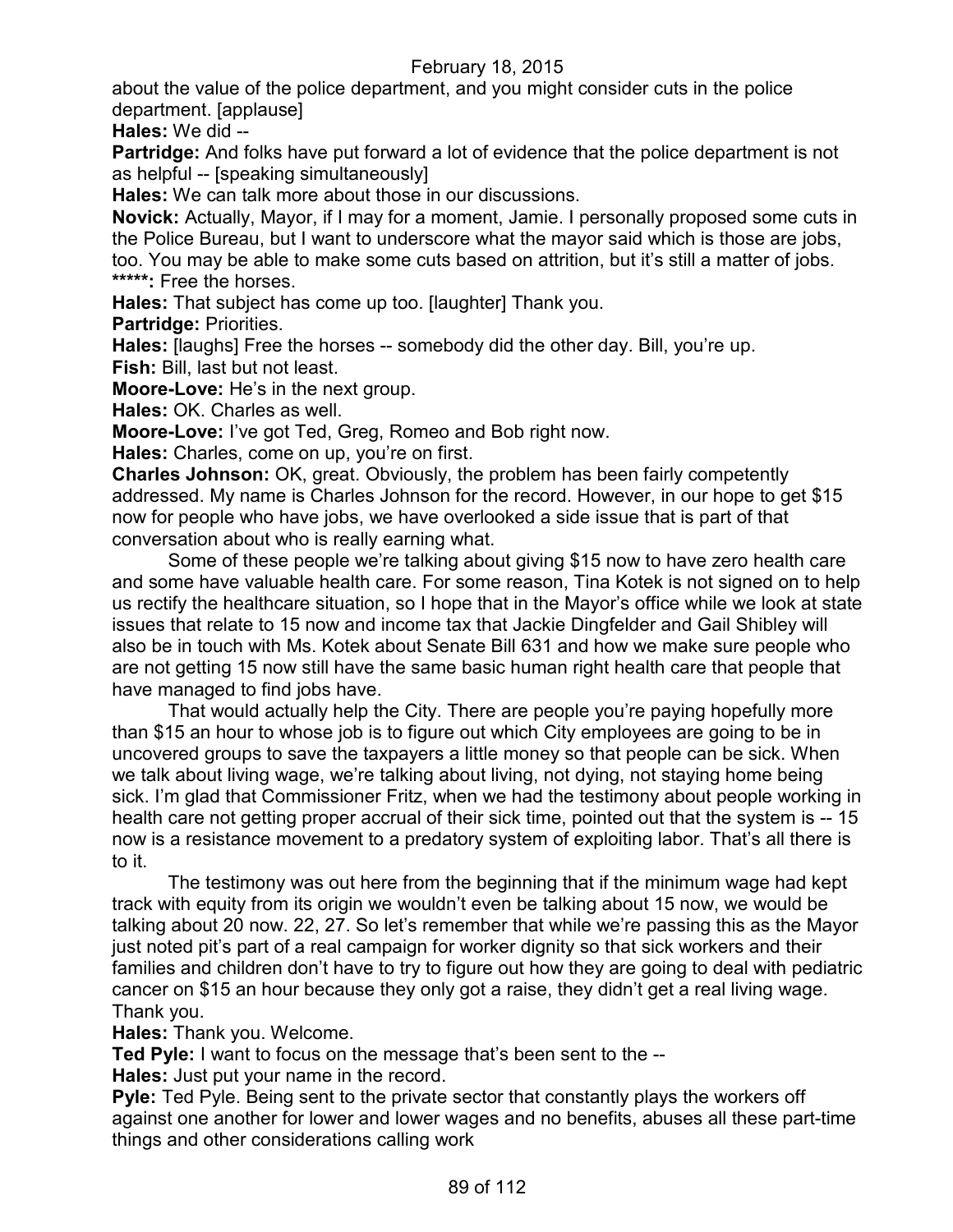"entry level" and people are doing it well into their 50s and 60s, but mostly it's just that we're raising a whole generation of people who don't have health care, who don't have retirements, who are working these part-time jobs, and in the ends it's the government - city, county and federal -- who will have to support these people who don't have the benefits of the previous generation.

So, the best way to help the imbalance in wealth is to pay the bottom because they'll spend the money and they will use it immediately and it goes right along with the fact the feeding of the top hasn't helped the bottom. So a 15 an hour is a good start, and eventually -- I mean, all these things are going to have to be solved by legislation because there's only what, 10%, 12% union representation -- so the only people that can defend the working people against being abused further and having to be subsidized by the government in the future is the legal system -- city, state, and federal.

**Hales:** Yeah, good point. Thank you. Mr. Sosa, welcome.

**Romeo Sosa:** Thank you. Good afternoon, City Commissioners and Mayor. My name is Romeo Sosa, and I work for VOZ Worker Rights Education Project and also we operate the Martin Luther King Jr. worker center, which the City helped us to open in 2008. Since that, we have connected about 25,000 people with jobs.

When we first opened the worker center, we collectively established \$10 an hour. Three years ago, we raised to \$12 an hour, and we started a conversation to raise to \$15 an hour. I hear that part-time workers or temporary, seasonal workers wouldn't want to be excluded in that. If the City cannot do it we will do it, but I think together we can do the City of Portland fair and to create like a \$15 an hour altogether. I'll be proud to see if you pass that resolution. Also, I can't wait [indistinguishable] in other states, we would like to see it. All workers want to be paid at least \$15 an hour. Thank you.

**Hales:** Thank you. Welcome.

**Bill Michtom:** I'm Bill Michtom, I've lived here a long time, I come here to shoot my mouth of every so often. I wanted to start by recommending the living wage calculator website - very useful. Good data. Livingwage.mit.edu.

I wanted to speak to a few things. First of all, the idea that there are starter jobs. A lot of people have talked about fast food jobs being all for teenagers -- starter jobs. Except, only 30% of fast food jobs are held by people in their teens. Another 30% are people under 24 -- 20 to 24. Basically in our economy, there are no starter jobs. People are living on starter jobs -- or trying to.

Second, anybody who works should be getting \$15 an hour unless perhaps it's a 13-year-old doing babysitting. And even then. Our minimum wage now -- we have one of the highest in the country -- is \$9.25. The lowest living wage for a single person in this city -- thank you, MIT -- is \$9.42 an hour. So, the idea that you can live on a minimum wage is obviously nonsense. It's more than nonsense, it's cruel nonsense.

We're talking about ideas -- actually let me back up for a minute. One of the people who spoke earlier talked about getting \$10 an hour now. I remember my first \$10 an hour job. It was 1977. \$10 an hour in 1977 is now \$39. So, that affordable job of \$10 an hour - which it was -- should be \$39 an hour now at our current cost of living.

Finally, in terms of ideas for more money, more revenue. The City has to lobby Salem, and one of the things it does when it lobbies Salem is say, you need to go lobby the federal government. 55% of our federal budget goes into killing people. This is not a good use of our resources -- [applause] -- and there are lots of other ideas I am sure that the people have been before you can help you can. Lobbying is a really big one. Put pressure on our congressional representatives, and let's get real money.

I just want to also follow up quickly by saying let's stomp on private employers. They have to start paying minimum wage -- a living wage, I mean. A minimum living wage,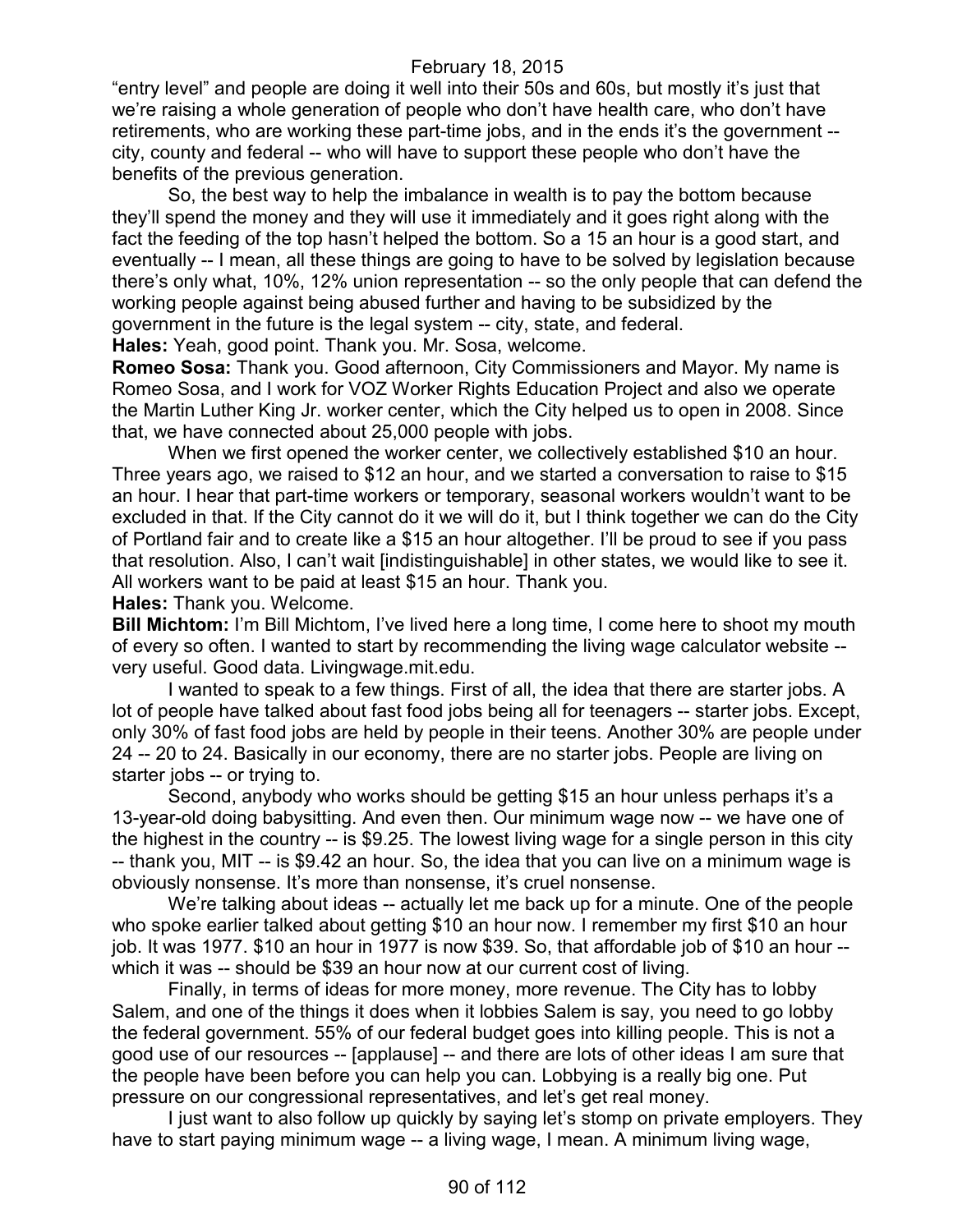which is barely \$15 an hour. A single person with one child needs to make over \$19 an hour to have a living wage. Once again, thank you, MIT, and thank you all of you for listening.

**Hales:** Thank you. Anyone else want to speak on this item that has not come up? Please, come on up.

**LaQuida Landford:** Good afternoon, Mayor, Commissioners. I always wait until last because I think I always have to run off at some point in time. But there was a lot of very good points --

**Hales:** Just you name in the record --

**Landford:** Oh, I'm sorry. LaQuida Landford. There were a lot of very good points that brought me here today. I returned back to Portland just about a years ago and I lived here for 10 years probably from 19 to 28, and always thought this was a great city to live in. My family lives here, my sister is raising my two-year-old niece here. My mom who was on drugs in California for many years lives here and she's doing well. And so, really believe in a lot of the values Portland has to offer to the people of Portland.

We're also talking about \$15 an hour now, how we want to be creative, and I think at this time we are in lobbying session -- you know, banning the box because we are also talking about people of color. I sat in this room and looked around as I do always, and I'm like, I'm kind of the only one and I'm going to speak about what I can. But it would be my first step would be like to ban the box. Also, offer knowledge workshops to the community going forward business-wise as we talk about community development and economic development and the construction sector. And also not having it look like well, you're cleaning up as our safety environment auditors -- there's just a bunch of different things that can lead into this but also with apprenticeship programs and also giving kids the opportunity, teens that are going to jail to defense halls, to have them be able to be responsible because they are having kids at a younger age to look at responsibility at such a young age and to be looked at as the youth that they want to be looked at as the youth that they want to be looked at and given that opportunity at a really young age.

I really do support this \$15 an hour movement. And also at a period of time where you don't -- for me it would be an apprenticeship program -- you don't just come in at \$15 and hour but you work your way up into a year and a half to two years dependent on what the position is and how you can move forward and also as everything goes with affordability of homes and just teaching those responsibilities for our community. So, that was one of the things that I wanted to talk about.

Also quickly -- Transition Projects is how I'm able to have rent today. Central City Concern is where I'm employed at today. Home Forward is where I set on the board at. All of these community opportunities have given me fruitfulness -- given me the opportunity to look at the fruitfulness of my life at 38 years old today. And so I'm really excited about being a part of any change in our community and to continue being that role model for our young people and also share any ideas that I can. And I do have many more that I would like to share with you, Mayor, and Ms. Amanda, if possible.

**Hales:** Please do. Thank you.

**Steven Entwisle:** Good afternoon, City Council, Mayor. My name is Steven Entwisle, former boxing champion, heavy weight division golden gloves here at regional. Also, representing healing man's sanctuary and 100 million friends.

Anyway, been here for 55 years. Not million years, but 55 years. I've seen a lot of things come and go. But what I've seen that stayed a lot is a lot of wealth. There's a lot of wealth that comes to Portland and stays. Not to disrespect any of it -- I mean I'm sure, you know, it's all legit -- but I don't see the amount of wealth versus being able to get at least a pertinent amount of revenue in order to just get basic things done.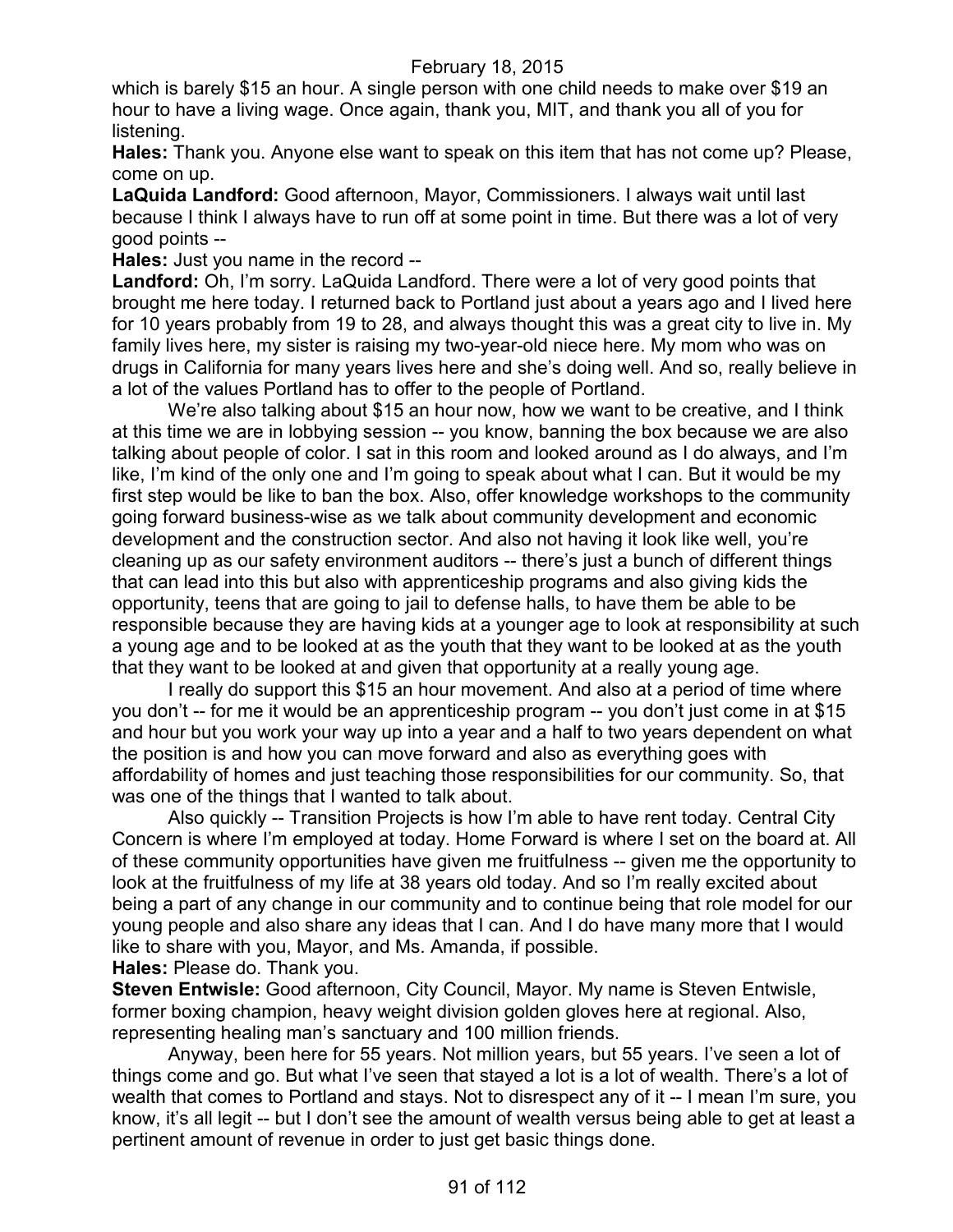These are hard times right now. This is no joke for people out there. There are 300 people jumping off of bridges every year in this town. It's crazy. It's nothing to be proud of. I don't see that you guys are working hard enough to stop that.

Everything is a lifeline for homeless. Everything, including the parks. When you take that away, then you're going to see a real large jump in suicide rates. That's not going to be good. I don't think you're trying hard enough to find ways to get to the huge amounts of wealth that are in this city to make it benefit those that really need it the most. I see a lot of protection of that, on the other hand. It's only going to create injury along the run. Thank you.

**Hales:** Thank you. Good afternoon. Just push the button on the base of the microphone there. There you go.

**Judith Pullman:** Good afternoon. For the record, I'm Judith Pullman, and I also work for Parks. I've been working there five and a half years. I make five different rates depending on what I do in my center. Now, I currently make over \$15 an hour from my main coordinating work that I do to coordinate a program, but if I move to a different position or help out in a different sector, I make 12.50 an hour. And then if I'm sick, I also make my lower rate, \$12.50 per hour, even if I'm scheduled to do my other coordinating job. **Fritz:** Talk to me about that.

**Pullman:** OK, I can talk to you about that.

**Fish:** That doesn't make any sense. If you're scheduled, I think you're eligible for the pay - -

**Fritz:** That's not correct, so I'll make -- thank you for bringing that to my attention.

**Pullman:** OK. And it's happened to a few other workers in my center.

**Fritz:** I'll make sure that we fix that, thank you for letting me know.

**Fish:** You don't default to a lower rate just because you're sick if you're scheduled. **Pullman:** That's what we said.

**Fish:** What's your community center?

**Pullman:** I work at the Multnomah Arts Center as well.

**\*\*\*\*\*:** [inaudible]

**Pullman:** Yes.

**Hales:** OK. That's something to look into, thank you.

**Pullman:** Yes. So I'm here in support of a lot of my fellow workers. There are three represented -- actually four represented workers at my center, and there are three other people who coordinate large scale programs who are not represented, some people who do smaller coordinating duties. But we all work really hard, and we all feel bought into the system but not taken care of by the system that we love. And I know our community really supports us and would love to see us being cared for by the work that we do. So, thank you. This is very valuable. Your work makes a big difference and your attention.

**Hales:** Thank you. Same to you. We appreciate you bringing these issues to us as well. **Fritz:** Is there a reason you're not represented?

**Pullman:** Well, I've heard from my supervisor that that's due to budgetary concerns, that there's not room to add on.

**Hales:** The reason you're not represented in the union, you mean?

**Pullman:** Oh -- we're trying. We're trying. Mainly because I believe there are only so many represented positions to have at each center. That's the logic even though there are more programs than represented positions.

**Fritz:** Right. That's full-time and part-time issue that we will definitely look into. We did have a really good success when the Rangers organized and joined Local 483. Then there was a comparative study done so that seasonal rangers no longer make all that much less than full-time rangers, and so that's why I have a budget request in this year for \$80,000 --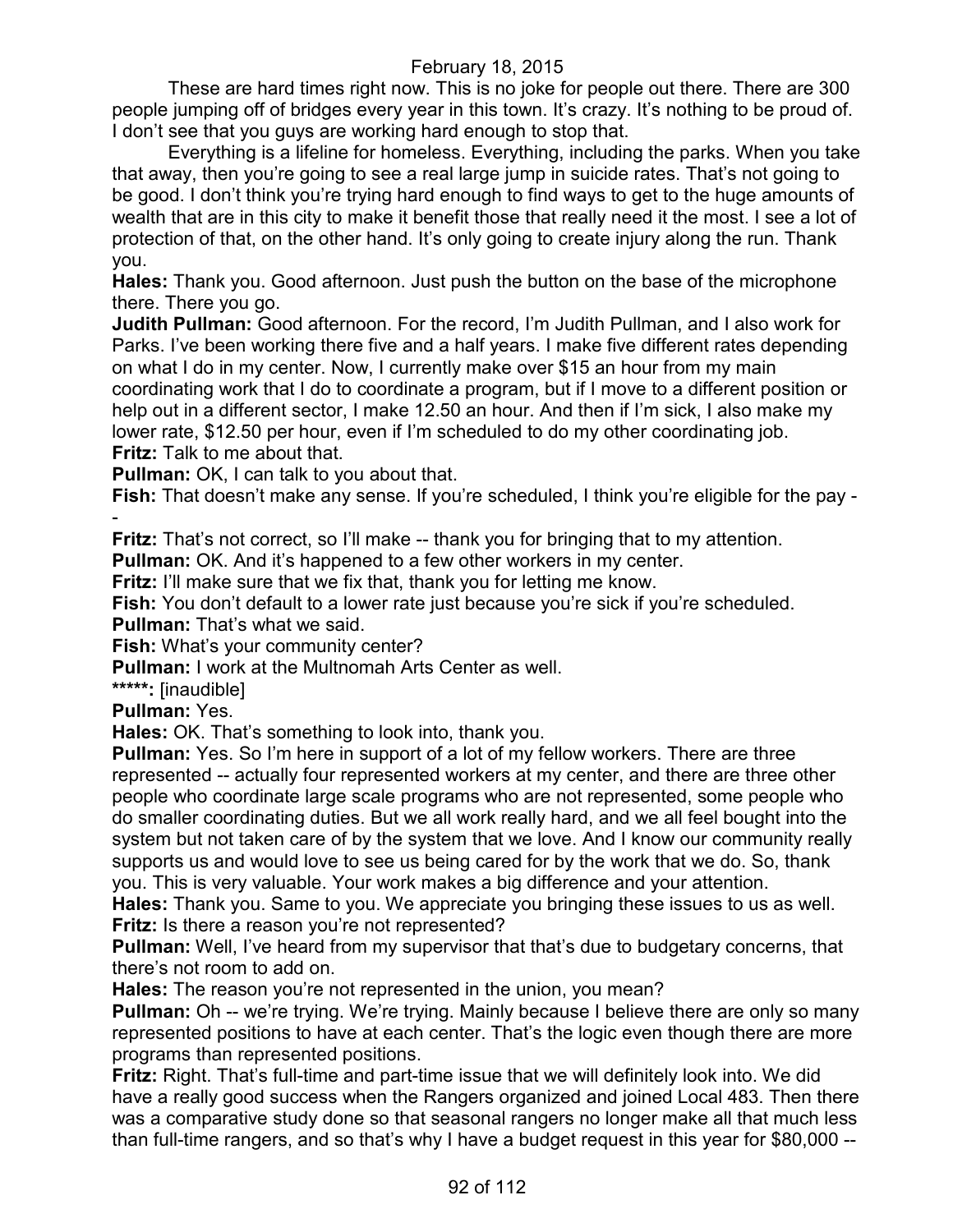only \$80,000 would move six seasonal positions into full-time positions because we've already closed that gap. From my mind -- as a long time and continued union member -- I believe that organizing as a union is a really good thing.

**Pullman:** Fabulous.

**Fritz:** I hope that you can continue the work with Local 483 who have been doing great works within Parks, and we appreciate the partnership. Thank you for coming today to tell us [inaudible].

**Pullman:** Thank you. We also appreciate you guys making the statement that workers are safe to speak -- a lot of people are very scared because this is our livelihood.

**Hales:** Yeah, I'm glad we got a chance to talk about that. People should feel they can do what you and others have done here today any time on any issue.

**Pullman:** Thank you.

**Hales:** That's the rule here, and hopefully people will know that and be assured of that. **Fritz:** Not only safe but delighting your Commissioner that everybody was here. I want to assure my colleagues that I did not organize all these Parks workers to come. I really appreciate the fact that --

**\*\*\*\*\*:** Why not?

**Fritz:** Frankly, Erica Askin in 483 got ahead of me.

**Fish:** The public records request for your emails will settle that question. [laughter] **Fritz:** Thank you very much for being here.

**Hales:** Thank you. Actually, let's have a little moment for discussion here. But I think given that we've adopted the amendments, I'm not sure there's reason to wait to adopt the underlying resolution.

**Fritz:** Except that we wanted to wordsmith the fulltime bit. I think we do need to find out the monetary cost of the amendments we have adopted plus --

**Saltzman:** I don't think any of those -- I mean, we're setting policy. I don't think any of those things stand in the way before now when we adopt the budget. **Fish:** This is a resolution.

**Saltzman:** Yeah, this is a resolution, I say we vote on it. [applause]

**Fish:** And I think if there's further modifications, I would entertain a subsequent resolution, but I think it would be a nice way close this hearing to actually cast a vote.

**Fritz:** As long as the sponsors want to come back and have another hearing on another - the advantage of not doing that -- it's obvious that we are going to pass this or something very similar to this. The advantage of continuing the hearing or closing public testimony and then moving the vote out is we give our staff that were here four hours ago and are not here now the opportunity to wordsmith without then having another public hearing on the amendments.

**Hales:** Let me offer another suggestion. I think this is a fairly discrete issue. We have other follow-on work to do. I think I agree with Commissioner Saltzman, I'd prefer to vote on this today and then if there's a need to make any amendments to our financial policy that includes this prior to doing the budget, I can come back to the council with another resolution that says we need to make these word changes in our Fair Wage Policy and those word changes in some other Council policy. But this is a resolution that directs policy. It's not appropriating rating money. It's going to obviously have a big influence on what I put in the budget.

But because of the budget timeline, I think I'd like to get this done today again with an understanding that if there's a word or two we need to change later on, we can do that. Also, it gives you the authority to proceed with the task force as soon as you're ready. So again, I believe in measuring twice and cutting once, but I don't think there's that much at issue here in terms of changing words later on.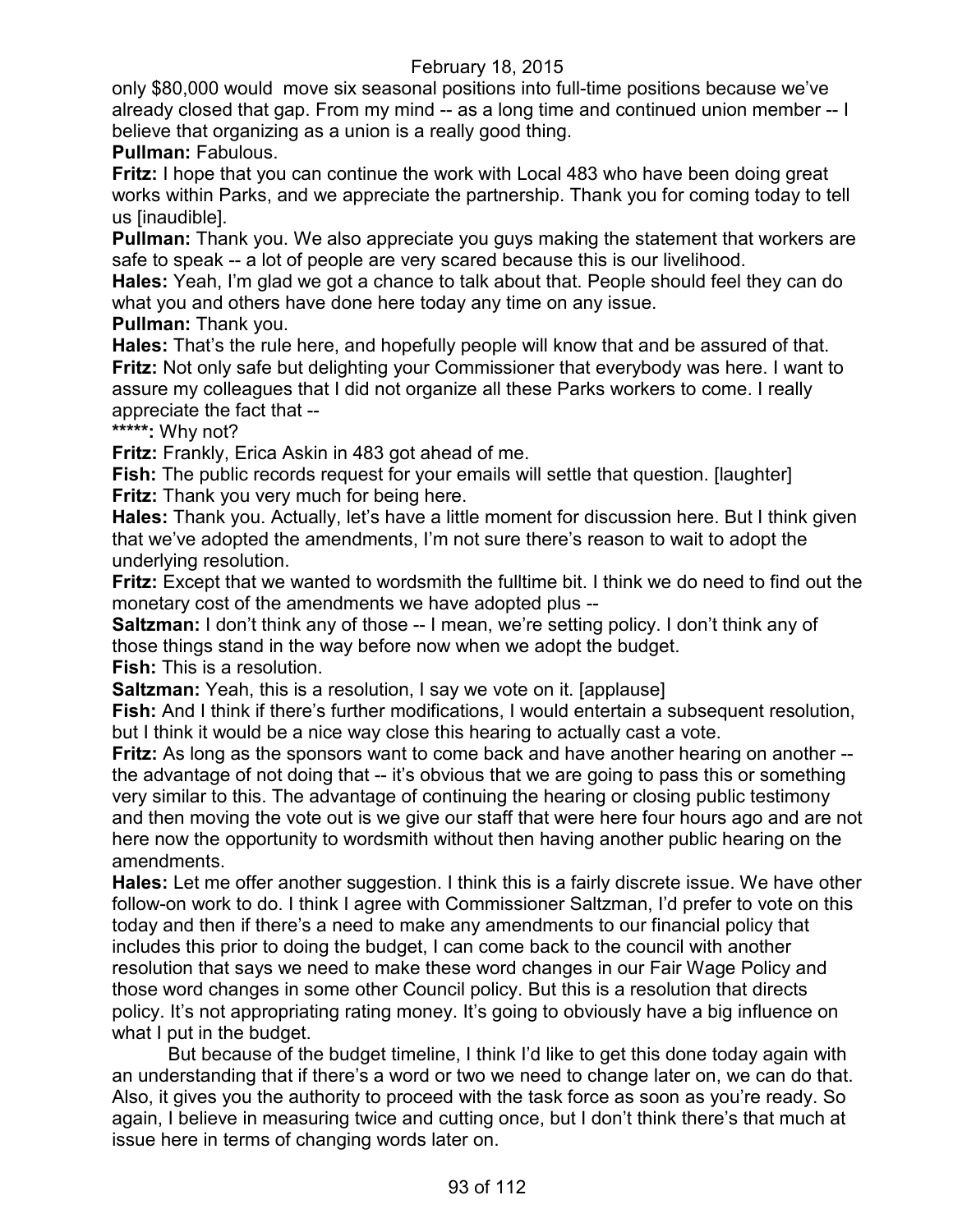We've got the full-time -- in other words let me say this differently. We may make this ordinance more liberal over time but I can't imagine that we need to tighten it down any more.

**Fritz:** In general when Anna Kanwit tells me there's an issue -- a labor -- an issue with wording, I tend to respect her.

**Hales:** Let me see if Josh has an opinion about that.

**Fritz:** It's a nonbinding resolution, so I suppose --

**Hales:** Right, it's a resolution crafting financial policy. Josh, do you see any reason we can't adopt it as amended today? What do you think? Obviously, there's no rush, we could do it later.

**Fish:** Josh, you're an at-will employee. If you're wrong on this -- [laughter] -- you're offering an opinion in a public setting, so tread lightly on this.

**Josh Alpert, Office of Mayor Charlie Hales:** I actually don't believe there's a reason not do it with the caveat that there are a couple of tweaks I think that will need to get made. Whether it's done on consent later, I think can be done. I talked briefly with Anna when she left, and she's already hard at work trying to figure out some of those questions that came up earlier. I really do think it's a Council decision.

**Fish:** Mayor, you have the prerogative -- if it comes back for technical fix, you have the prerogative as a chair to remind people the only testimony we're taking is on the technical fix, not on the whole issue.

**Hales:** Right. I mean, we've had a lot of testimony on the substance of the issue. People know what we're doing, which is we're addressing our full-time workers and our contractors and we're setting up a process to deal with our part-time and seasonal workers. The substance of that isn't going to change. And you're right, if we have to wordsmith a couple of things on consent later on to make our staff happy, I'm always happy to do that.

**Fritz:** OK.

**Hales:** Everyone content with that? Good, then let's take a roll call on the resolution, please.

## **Item 194 Roll.**

**Fritz:** Thank you to everybody who was here earlier, and thank you especially to those of you who remain at this hour especially since we said we weren't going to vote on it; Jobs with Justice, of which I've been a longtime supporter; and 15 Now for pushing this livable wage. And I agree that even \$15 an hour is not enough to live and raise a family on.

Thanks to Commissioner Saltzman and Mayor Hales for highlighting this issue, and to my colleagues for understanding that we collectively have a problem. And if there's one hesitation -- yes, we need to do what we can when we can. One of my guiding principles since when I was on the Planning Commission I learned from Ernie Bonner, who was one of the great leaders of Portland and who was previously on the Cleveland planning commission. He taught me a principle that we should always make decisions to give more choices to people who have fewer choices. And so that has been always the principle, and in this case it really is the seasonal workers, the seasonal so-called part-time workers who have the fewest choices, who have the worst working conditions.

So, many of the people who will benefit from this who are custodians here at City Hall, many of them are my dear friends, I certainly appreciate the work that they do. The security staff have been tremendous. I have been a longtime supporter of SEIU and the other unions in the community. Those folks all deserve \$15 an hour. The people who most need it are not getting it under this ordinance, under this resolution.

As an employer who is not -- who has just heard not only are my employees are on food stamps, they are also on Medicaid, I hope those of you who have previously been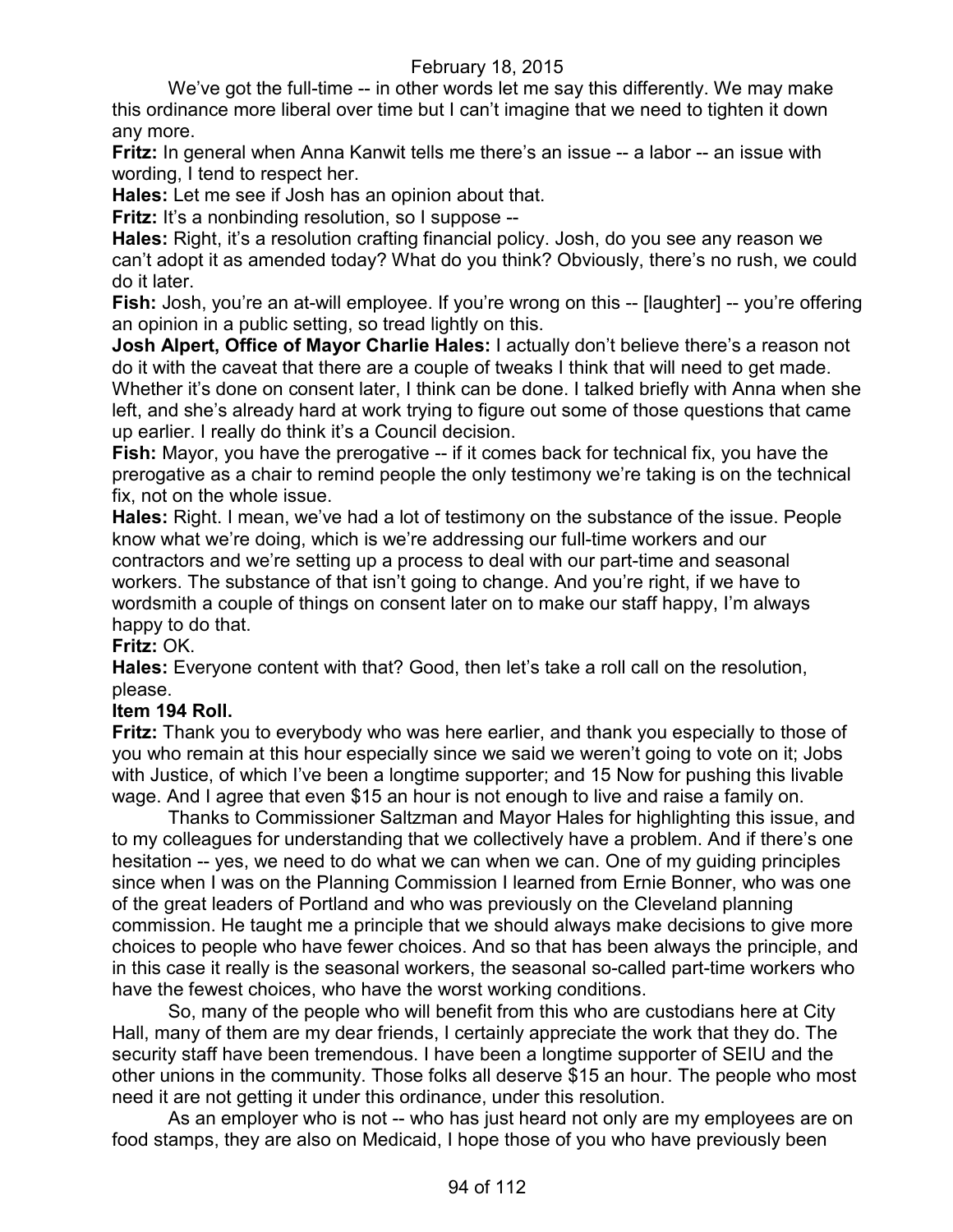Parks Commissioner and those who will in the future -- [laughter] -- because hopefully we all get a turn -- it's a great bureau to be a part of, partly because of the wonderful workers, some of whom we heard from today, people who are totally dedicated to serving the public, who love their jobs, who make their points in such a constructive manner. I'm just honored to lead the bureau and I'm also -- it's not OK with me that we do not support our workers in the manner that they deserve. I know that Mayor Hales is very committed to that as former Parks Commissioner himself to addressing that wrong. Since this is a step in the right direction, I will vote aye. [applause]

**Fish:** In a former life, Mayor, I had the honor of representing healthcare workers. Healthcare workers in New York organized because they were working in hospitals in low wage jobs, and they weren't eligible for health insurance. And so they couldn't afford to get health care in the place of where they worked. It took a great labor movement and coalition that changed that and to change the whole industry of lower wage workers in a hospital setting.

I was thinking about our history in this area. Richard Nixon -- that noted radical - once proposed a negative income tax where he wanted to create an income floor for Americans, and of course that went nowhere. Hubert Humphrey once propose a full employment act, and we know that didn't go very far. We've had eloquent testimony today about the diminishing power of the federal minimum wage and what it doesn't provide.

Today, we're taking a modest first step but an important step, and an important symbolic step. And I was very proud at the State of the City the Mayor delayed this a City priority. Let me begin by saying to the Mayor and Commissioner Saltzman, thank you for making this day possible and moving us forward. Bill, if you applaud one more time you'll have to be removed. [laughter]

I want to thank my friend Amanda Fritz for relentlessly focusing on the needs of seasonal contingent workers at the Parks Bureau. When a number of years ago Mayor Adams asked me to create a new Housing Bureau, one of the things that I learned as we went through all the complexity of creating Housing Bureau is that City workers who worked on housing were not represented. People may forget that, but there was a time when employees of the former Bureau of Housing and Community Development were not represented.

There were a lot of thorny legal and labor issues that had to be resolved when we brought PDC workers over and we created a new unit, but the one thing I was very proud of is this City put no obstacle, no road block in the way of employees exercising their right of free choice. And today, the employees of the Housing Bureau are represented because they chose to be represented and the City consistent with its policy did not interfere with that right.

Commissioner Fritz wants us to work as a Council to address an inequity at the Parks Bureau and raise the working conditions of people who are tireless public service who give great service but are not treated as regular full-time employees. And she has my full support and I know she has the support of this Council.

We heard time and time again, the principal barrier is a question of cost. Well, I've sat on this Council when we had no way to pay for Portland-Milwaukie light rail, and we funded it. I've been on this Council when we've taken on big, bold initiatives with no clear way to fund it and we found a way. The reason we will someday solve this challenge is because Commissioner Fritz will not let this issue go until it's resolved. So Amanda, thank you.

By the way, there are four current and former Parks Commissioners on this dais, so I think you have a leg up. The mayor has also committed not to change bureau assignments for the foreseeable future -- [laughter]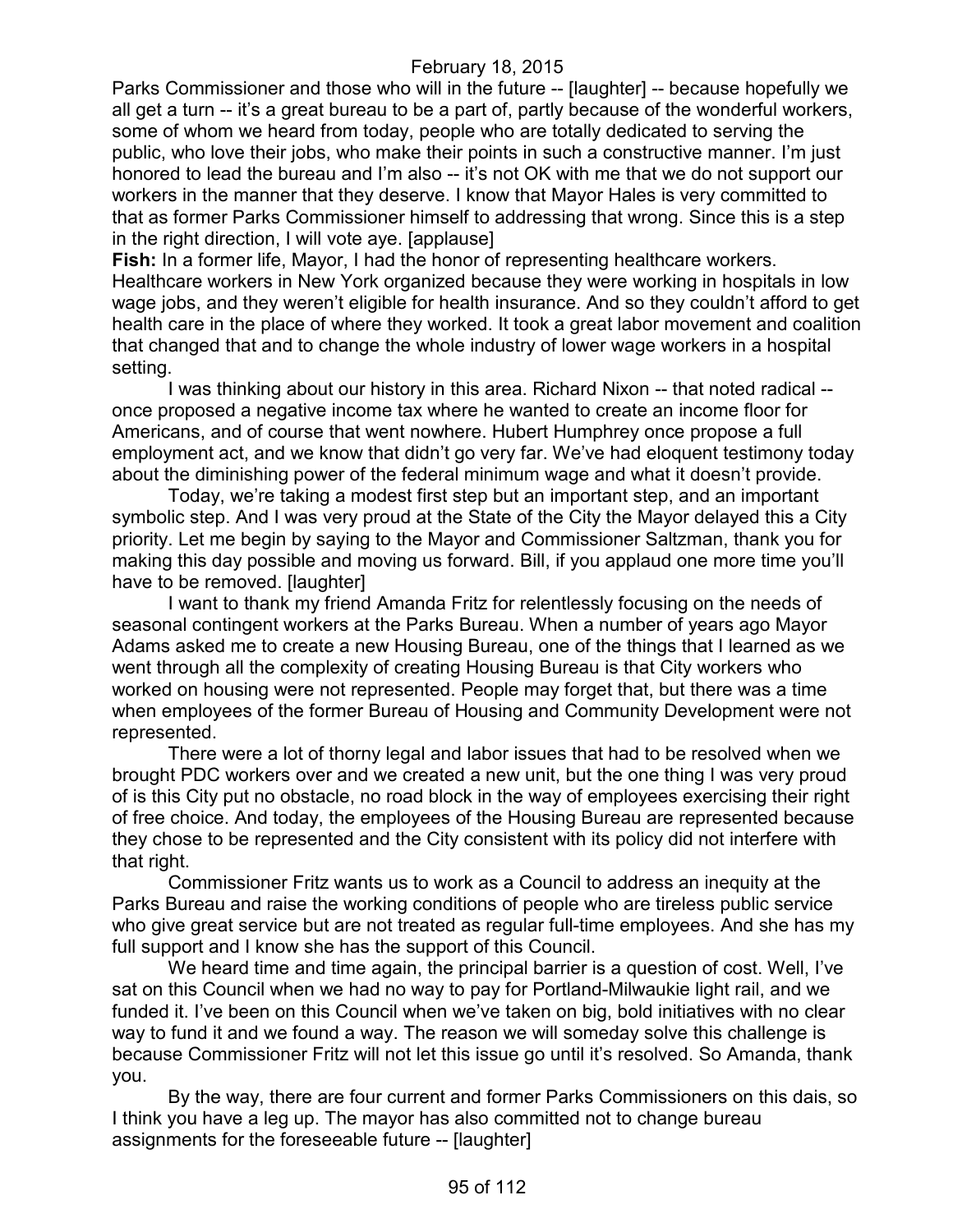**Hales:** Just hers! [laughs]

**Fish:** I think it's likely that -- well, I started two task force 15 minutes ago. I'm going to claim the same privilege.

One last thing. We're not here today because all of a sudden any of us woke up and said, let's take on the \$15 crusade. We're here because a whole community coalition insisted that this happen. Let's be clear. And it started when Dan and I were running for reelection last year, a year and a half ago. It was framed for that election cycle. It continued with the lobbying of this mayor and this Council, and Charlie spoke to that eloquently in an interview he did recently about the number of groups and coalitions that came and said, now is the time. So we're here because the community has spoken. And this is a first step, this is not solving the global problem, but it's an important symbol issue step and this Council is committing to doing more work. So, I thank everybody.

Finally, when we talk about a livable city, we often get caught up in physical manifestations of livable city and it's what people talk about. It's our beautiful parks, it's nature, it's the beautiful downtown. It's place. And I like place as much as anyone else, but when I think of a livable city, I think of affordable homes, quality schools, universal healthcare and living wages. Now, that's a livable community and that's what we should recommit to today in going forward. So, thank you to the sponsors and to all of our colleagues. Today, I'm proud to cast an aye vote. [applause]

**Saltzman:** Well, I want to thank Matt Grumm in my office for helping us pick up the challenge from Jobs for Justice and \$15 an hour PDX Now to have this hearing. I'm pleased to say as a result of this hearing, we're about to pass into law an increase for our contract employees starting July 1st, and maybe down the road our seasonal Parks employees too. It may take a while to get there, but I think there's a will, and where there's a will there's a way.

So, I'm really happy that we are doing this today. This is really a way of really supporting Portland families and wage-earners who work hard. I mean, our security, our janitorial, our parking attendants are in some of the lowest paid positions and they are supporting families, as we heard today very eloquently from many of our contract employees and they deserve to have an effective wage increase of \$15 an hour effective July 1st. And 15 may not be the right number, but I'll tell you when you consider right now our federal wage is less than \$10 an hour, it seems 15 sounds pretty good from where most wage earners in this country are looking at for minimum wage. It's a good start, it's a good day, and I'm pleased to vote aye. [applause]

**Novick:** Just a few comments. One is that we are today essentially committing to spend a significant portion of the limited additional ongoing funds that we'll have over the next five years to raise wages of people who aren't making enough money, and I'm very proud of that. I am also very disappointed that we don't have the resources at this point to raise the wages of every City employee -- part and full-time -- to \$15 an hour, and I'm very much in agreement with those who said the fact that you're part-time doesn't mean you don't need \$15 an hour. In fact, if you're trying to live on part-time work, you need the raise at least as somebody working full-time.

In responding to Bill's comment about getting the federal government to cut the defense budget. Unfortunately, with the current configuration of Congress, that's probably not realistic. However, I do sometimes wish that we were the federal government because then we could just cut the V22 Osprey or some other weapons system and use that for things like raising wages. Instead, we're a city where I'm reduced to doing things like proposing cutting the mounted patrol in order to raise a little bit more money. Although I'm not the biggest fan of the mounted patrol, they are a lot more appealing than the V22 Osprey.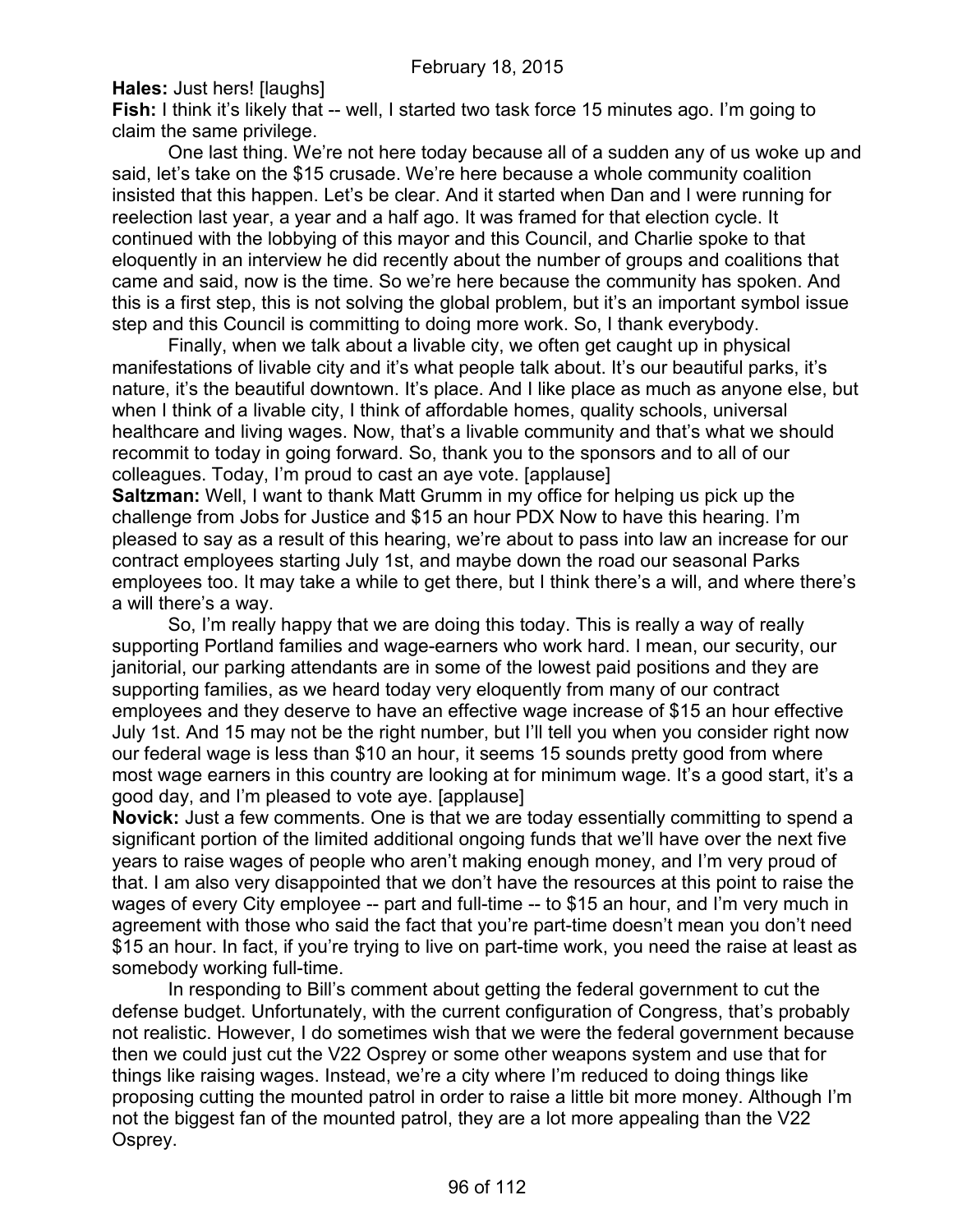Commissioner Fish said that he was here when we didn't have the money to fund light rail and yet we did it. Problem is that we did it at the expense of money for transportation maintenance and safety projects. That's not the reason we're in a budget hole on transportation -- it's a small fraction of the reason -- but the truth is we didn't really find the money. And finding additional money is difficult. We've heard talk about taxing the rich, which I'm pretty much always for, but it's not the easiest thing to do -- even in Portland.

One idea that we might ask the legislature to consider I think is we have -- the property tax system that provides a lot of our funding is regressive both because of inequities from neighborhood to neighborhood that are caused by measure 47 and 50, but also because the cost of housing is not proportional generally to income. People who make 50 times as much as the median income don't normally live in-houses that cost 50 times as much as people with median incomes. Maybe we could get the legislature to consider sending something out to the voters to authorize some sort of luxury tax on housing that would cost more than \$500,000, say.

Another thing that I think we should think about as a City is in Germany, wages are high, and healthcare costs are much lower than they are here. We spend more on healthcare than any other industrialized nation. Maybe there's an opportunity for the City and its unions -- a very active labor management benefits committee -- to sit down and plot a future where we manage to figure out a way to spends less on healthcare and more on wages.

I'm very proud of this Council which has committed to raising wages of its employees. It's difficult to see where we get the money now. We all need to work together to figure out creative ways as people have said of ensuring we get the additional money because it pains me to think that we've got City employees that are working part-time but that's their whole job and they're making less than \$15 an hour. I'm very proud to be in this Council today. I'm proud to take this action but it is not nearly enough. Aye. **Hales:** Well, I just appreciate this hearing very much; the advocates here in the room and elsewhere in the community that have raised this issue; the people here in City government including Josh Alpert, who is as usual sitting quietly in the background but has put a great deal of work into this and many other good ideas around here; and my Council colleagues.

It's always interesting when you hear descriptions of Portland politics sometimes in this room or sometimes in the community, I actually in the course of a day often hear us criticized as a liberal city and a conservative city in the same day. And maybe that's a point of view of the observers, but actually I think it's because those labels don't really fit all that well. The words I use all the time in trying to describe Portland is that we practice localism and communitarianism.

Localism because we actually believe we're responsible for the people of this place and this place, and that's why we put so much attention over the years into the quality of place in Portland. We didn't wait for somebody else to do that. In some cases, we actually had to battle other governments, no, we will not build a freeway through Southeast Portland. We prefer light rail instead. In some cases, we've had help from other governments, like we actually like an urban growth boundary and we mean it and we'll keep it and we'll respect it.

And then we're communitarian because we actually think about each other. One of the stories that I've told from when I was running for office is that I kept running into people in old neighborhoods who said, you know, my sidewalk and street need a little work but before you get to me, go take care of the people that don't have a street yet. You know, I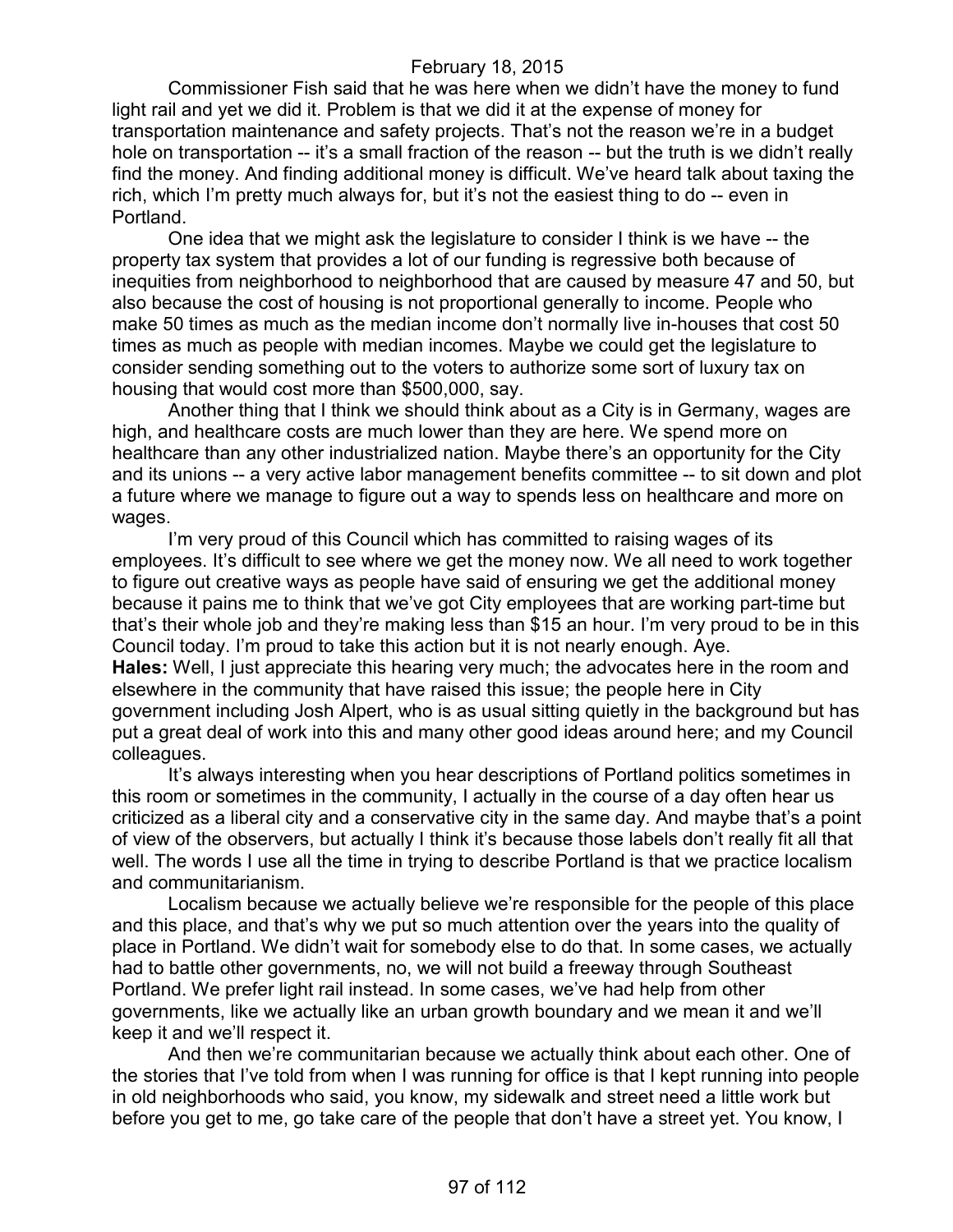love that about Portland -- that people actually think about their neighbors -- all of them - here.

So I think what we're doing here today is an expression of those traits, that we as a City have a habit of trying to put our values into what we actually do -- into how we spend money, into how we run our bureaus, into how we provide services, how we take care of our workers. And I think that those are really healthy things about us as a city.

While I hope that eventually there's forward motion on lots of things in Congress, I don't think we're going to wait for it in Portland, we're going to keep trying do things locally. We hope and expect that the good and progressive legislature that we have in Salem will help on some of these issues, not just wages but also sick leave and transportation and a lot of other things that need -- mental health -- that need state help for what we want to try to do locally.

But again, I think we think about our community. We think locally, and then we actually try to put our values into action. We're doing that here today. And I'm very proud of that. There is a lot more work to do.

Commissioner Fritz has run straight at the problem of the part-time and seasonal workers in Parks Bureau. That problem has been around a long time, probably as long as any of us who have served as Parks Commissioners. I think it's probably gotten bigger over time because the number and diversity of services that the Park Bureau provides has gotten greater, and we have more community centers and places in which those services are offered. So, we have a big issue there to take on, and I appreciate you, Amanda, for raising it up. And as Commissioner Fish said, I don't think you'll let us stop talking about it even if we wanted to.

This is a very good start to a body of work that's going to continue. It's going to continue on the Parks Bureau, it's going to continue for how we get this finished in our own work force and then try to express those same values into how the private sector operates in the City. I've encouraged private sector folks to follow our lead. I hope some of them start to do that.

As somebody who worked in the private sector for 10 years, I happened to stumble into working for a company that had this belief that if we took care of our workers, we would prosper. And it turned out to be true. It's not just true in the private sector, it's true here as well in our workers in the City and our contractors that provide the services are our most valuable asset.

This is the ways to recognize that, to start putting those values into practice with dollar signs behind them. I'm very proud of the work. I know we have a lot more to do and I look forward to doing it with all of you, aye. Thank you very much. We're recessed until tomorrow at 2:00. Thank you. [applause]

At 4:57 p.m., Council recessed.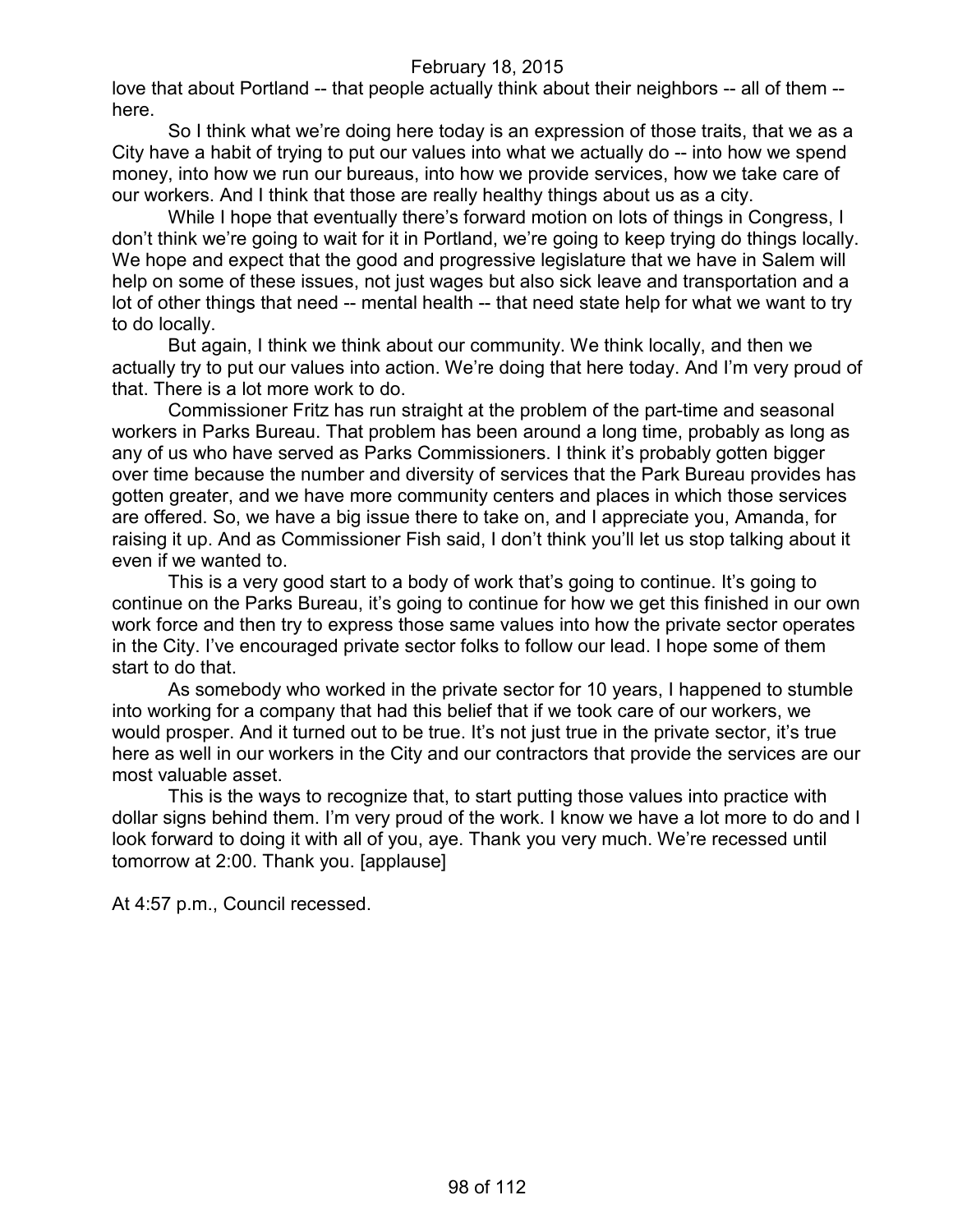#### February 19, 2015 **Closed Caption File of Portland City Council Meeting**

This file was produced through the closed captioning process for the televised City Council broadcast and should not be considered a verbatim transcript. Key: **\*\*\*\*\*** means unidentified speaker.

## **FEBRUARY 19, 2015 2:00 PM**

**Hales:** Good afternoon, everyone. Welcome to the February 19th meeting of the Portland City Council. Would you please call the roll, Karla?

**Fritz:** Here. **Fish:** Here. **Saltzman:** Here. **Novick:** Here. **Hales:** Here.

**Hales:** Before we begin, Portland lost one of our heroes this week. We're very sad about the sudden death of Jerome Kersey, one of our great Portland Trail Blazers and someone who has been an important part of our community life. In fact, the most recent time I saw Jerome was just a few weeks ago when, characteristically, he was out giving his time to help young men in our community learn the sport of basketball. So if we could, let's begin today's discussion with a moment of silence for Jerome Kersey. [moment of silence] Thank you very much. OK, we have item 195 to take up first.

#### **Item 195.**

**Hales:** Mr. Van Orden is here with a staff presentation.

**Paul Van Orden, Noise Control Officer, Office of Neighborhood Involvement:** Thank you, City Council. Paul Van Orden, Noise Control Officer for the city with ONI.

Today, for variance number 3501908 on the docket, the variance for Andersen Construction, staff would recommend that we grant the appeal from the neighbors regarding the removal of Sunday work from the conditions of the noise variance that we had approved. And in this case, you may recall from our past hearings that the construction company has been amenable to removing their 10 dates of Sunday work. So, on one level it may be a moot discussion, but staff thinks it would be appropriate to grant the appeal.

During our last dialogue, Council had directed ONI staff to meet with the appellant, Mr. David Vanadia; Gwenn Seemel; and Maryhelen Kincaid; along with Assistant Chief Day and Chad Stover from the Mayor's Office to explore some potential improvements to the concerns in the Pearl for construction noise. As a result of that discussion, Assistant Chief Day had committed to working with dispatch to ensure that we had special reports and records of what was happening with construction noise forwarded to the Noise Office so we could potentially move forward with enforcement action based on officers' observations.

Theresa Marchetti in ONI had followed up with dispatch with the Police Bureau to see if we had had any noise complaints on which we could act, and to date, the Noise Office does not have any record of complaints in the Pearl with which we can move forward with a violation or examine a potential record of concerns. I think there may be one date that the neighbors had a concern that they did not get the response that they wanted from dispatch, but I don't have a record to really comment on that particular element.

The other component of our last discussion was a request from Council that we explore improvements to notification with the community in regards to our noise variances. Our initial attempts to improve that system definitely had some good critique from Maryhelen Kincaid, who's here today.

Our first attempts were to post a list of variances, and that was a little bit confusing because it was citywide -- still fairly short because we're not processing a lot of noise variances this time of year, we're not really in our busy season. And what we decided to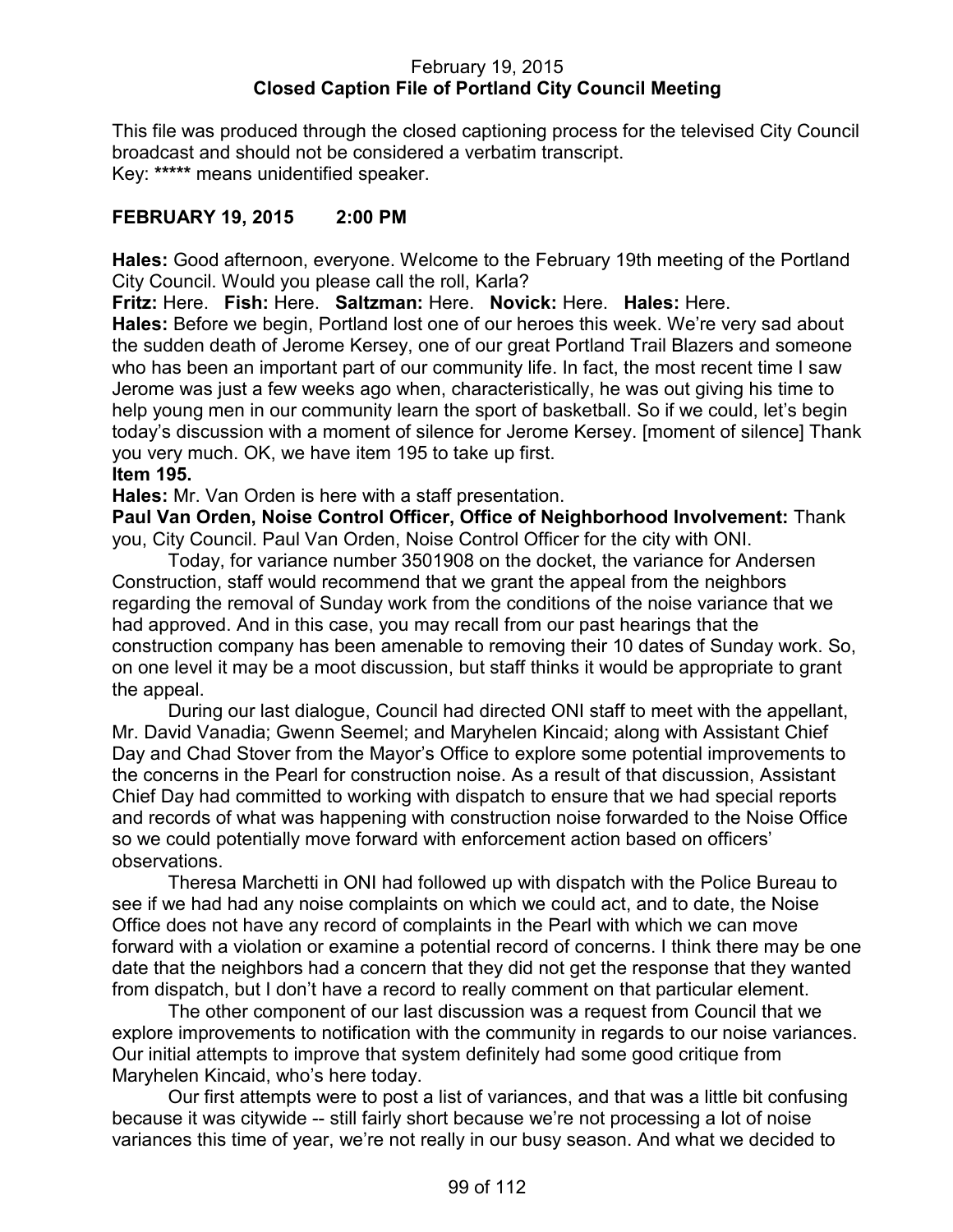switch to is we're now using a system where we post our variances every day when I sign off on those -- the internal noise officer variances -- and Kathy posts them up online and then on Fridays she sends a reminder link to the neighborhood offices that they can find those on ONI's website.

We had some dialogues with Maryhelen about that, and it was clear that even within the coalition offices, since this was so new, there was confusion about where that information could be found and where they wanted us to email that over to the coalition offices. As of today, I've made some calls and we're going to fine tune who within each of the offices gets that link.

So, for instance in Southeast Uplift, we are spending it to one particular staffer and the main person in charge has asked that I send them directly to her. So, we're making some fine tuning and changes to that to ensure at least our initial system is received in the coalition offices and they have an opportunity to disseminate it.

More importantly, what we're doing right now is not searchable and not very usable by a citizen, so the long term goal within ONI is -- in moving from BDS over to ONI, we have increased our intake in noise variances a bit, probably primarily because of the increase in construction work. We think we have some money there to help get someone in to help create a system that's more searchable in the coming months so that if a citizen wants to look up their particular neighborhood, a street, a particular project, then they would have that capacity. Right now, what we're doing is just getting the variances up so that if someone calls us, we can give them a link to the particular variance and they can just pull it up online. But until we have something that's more searchable, it's not the most usable system currently.

I would also like to report to the council that one of the big items that we examined over the last several hearings on this concept was the idea of what an appropriate venue for review for noise variances is in terms of, should the most rudimentary variances always come to City Council? And I think that we'll see within the dialogue of potential code changes coming down the pike in the next several months from the Noise Review Board that the chair has expressed a willingness to explore this question of, what is an appropriate venue of review for the noise variances? And they will be undertaking a dialogue of, are there more basic variances that make more sense to go back to the Noise Review Board or to the code hearings office?

So, I think that's been a very valuable dialogue because the city is changing, we process between 550 to 600 variances annually, and it may be an appropriate question to explore and bring back to council in terms of venue of review with the Hearings Office or the Noise Review Board for more basic noise review variances while likely maintaining the most complex noise variances coming back to City Council, like the Milwaukie light rail projects with TriMet and other large projects. That's the general information I wanted to bring back to Council. You may have some questions that I could answer.

**Hales:** Questions for Paul? Again, your recommendation is that we grant the appeal and that in effect the request of the appeal has been granted or has been assured, and that by granting the appeal we enshrine that understanding between the appellant and the construction company.

**Van Orden:** Yes. And I think the important note for Council is it just reinforces the tone that what I'm attempting to do as the Noise Control Officer is see what opportunities we have to reinforce the tone that Sundays are a day for respite -- not for any particular religious reasons, but because it is a day that is commonly accepted as a day when citizens would expect a rest from construction. I will do my due diligence to carry that over into other variances that I review, as well as the dialogue we've had here about issues in the Pearl.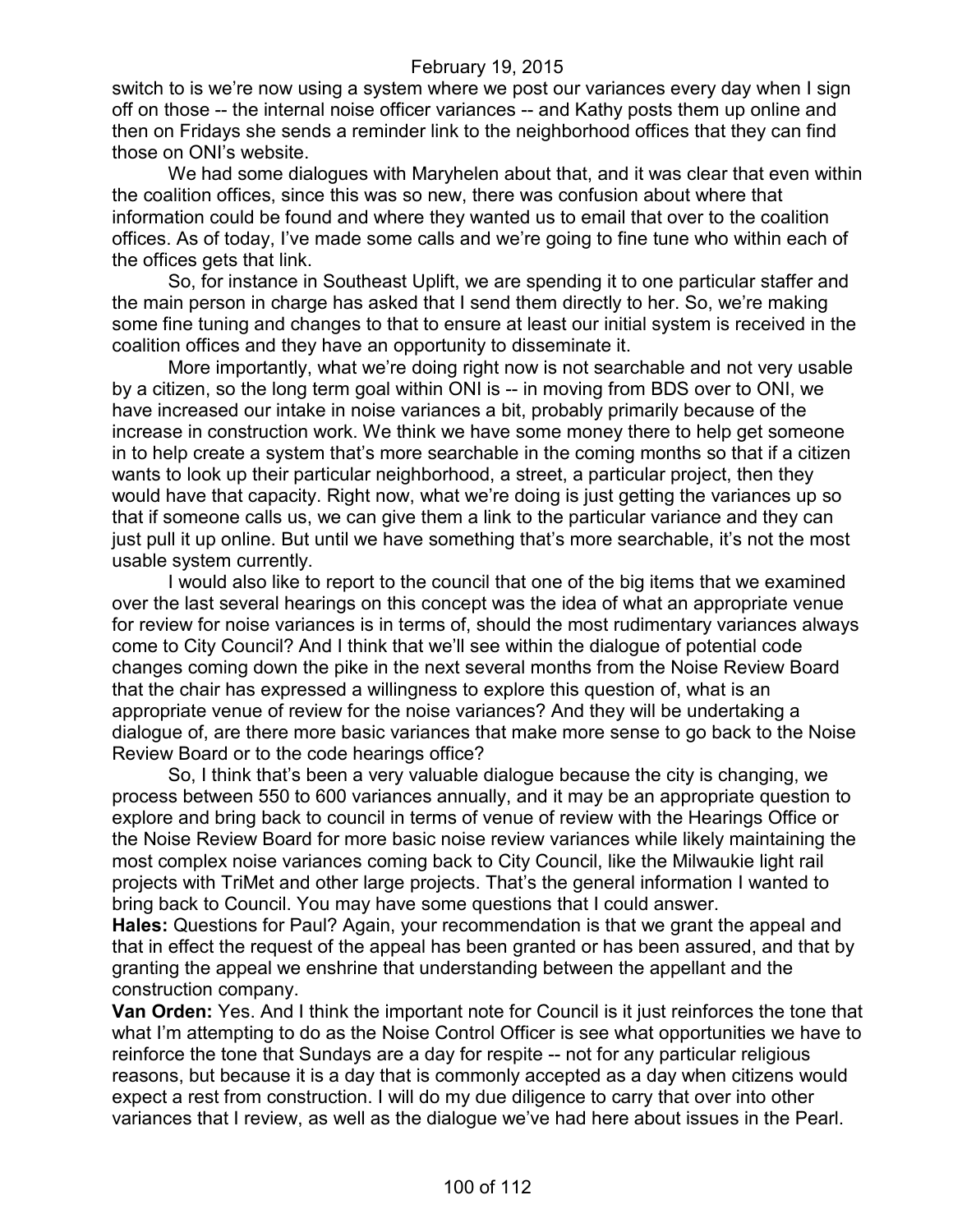**Hales:** Any other questions for Paul? Thank you. We wouldn't normally open the record at this point for more testimony. We have conducted a hearing. I might give Mr. Vanadia a moment to just briefly come up, and I know Maryhelen Kincaid wanted to. Did you want to speak, Maryhelen? Again, I don't want to re-litigate the hearing, but before we take an action on Mr. Van Orden's recommendation I'll give you a minute or two to add any thoughts for us, please.

**David Vanadia:** Thank you. I'm David Vanadia, I just have a little thing that I wrote that I'd like to read. It's not very long. I would like to clear up any confusion for people watching at home, and then I would like to talk about the events that happened since our last meeting and I'd like to propose a solution.

Title 18's policy statement says it's the intent of the city council to minimize exposure of citizens to the potential negative physiological and psychological effects of excessive noise; and protect, promote, and preserve the public health, safety and welfare. It is the intent of the city council to control the level of noise in a manner that promotes the use, value, and enjoyment of property; conduct of business; sleep and repose; and reduces unnecessary and excessive sound in the environment.

Title 18 bureau action states that all city bureaus shall to the fullest extent consistent with their authorities under other titles administered by them carry out their programs in such a manner as to further the provisions of this title, and shall cooperate to the fullest extent in enforcing the provisions of this title.

Finally, Title 18 authority of enforcement says, this title shall be enforced by the Office of Neighborhood Involvement and by the Bureau of Police. Duly authorized agents of either of these bureaus should have citation authority for purposes of enforcing this title.

So, this title of course is Title 18, Portland's Noise Control. One month ago, Andersen Construction agreed to not work on Sundays, days which citizens should already have off. So, Andersen gave up something they shouldn't have been granted in the first place and something they claim they never planned to use.

One month ago, David Sweet, the Noise Board chair said he would restrict construction from companies that had logged complaints, yet at the past two Noise Board meetings, he ignored citizen testimony from several different residences and granted multiple construction variances, regardless -- sometimes without authority.

One month ago, Chad Stover from the Mayor's office committed to having the City Attorney look into noise ordinance -- whatever that meant. We never heard from him again.

One month ago, Assistant Chief Bob Day committed to try having officers actually respond to noise complaint calls and write special reports, but he refused to do enforcement because noise ordinance confuses police.

The Office of Neighborhood Involvement didn't make any commitment. Theresa Marchetti labeled it a 30-day trial period. Since we last met, City agents have promised to try to meet the absolute minimum agreements of Title 18 temporarily. From what I can tell, this has been going on for years. Meanwhile, we have what looks like six 5:00 a.m. starts happening at the Andersen Unico site this week. Five of those days are to erect their tower crane, despite the fact that Andersen does not have a variance for crane activity. Perhaps that's the reason why they scheduled the work after today's hearing, I don't know. We expect at least another 30 5:00 a.m. variance-granted starts from them this year alone, and that's not counting any other construction activity in our neighborhood.

My wife Gwenn and I have invested countless hours. We've communicated with neighbors, developers, construction workers, law enforcement, Noise Board members, City liaisons, building managers, the Noise Office, and finally with you, the members of the city council. Over the past year, we have made many suggestions about how to improve livability with regard to construction noise.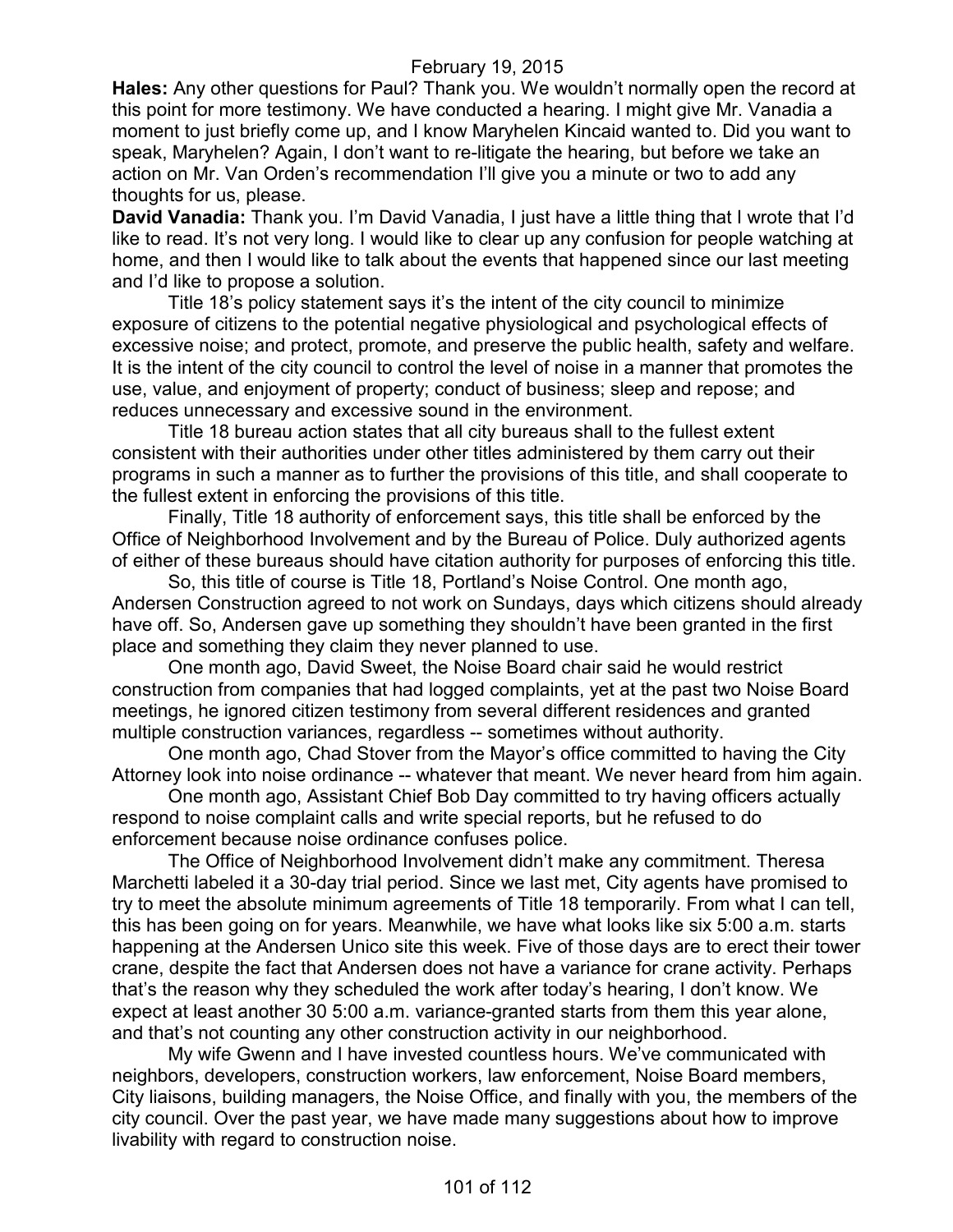Despite the extreme resistance we've encountered, we haven't given up. In fact, we've come up with a solution that is simple and provides immediate, effective, balanced, and equitable resolution. Here it is. When there are three or more construction sites within a two-block radius and a noise-receiving residence exists and predates the construction within that same radius, the area shall be deemed a concentration area inside which no work shall take place from 6:00 p.m. on Fridays until Monday morning. We call this nowork weekends.

Here are the benefits. One, there's variances. Variance work can still happen Mondays through Fridays as needed. Construction companies have told us they need at least a three-day window to plan for variance work. With no-work weekends, they still have five days to variance-granted large volume concrete pours, crane erection, jumps, and dismantling.

Livability. At the February Noise Board meeting, an ODOT construction representative who was applying for a variance told the board his workers have better morale and are more productive when they have time off on the weekends. In fact, my wife received an angry response this week from an Andersen employee because she e-mailed him on a Sunday. So, we know construction workers value their repose as much as we do.

Enforcement. Local police can be informed of a concentration area by the Noise Office and can easily and effectively enforce no-work weekends in that area without confusion or hesitation because there are clear and solid boundaries.

And notification -- did I mention notification? Basically, we all agree notification is broken. Construction companies won't or don't notify neighbors and neighbors can't track construction activity, especially when there's three or more sights in an area. In a concentration area, ongoing company notification requirements would be dropped because the city would announce to the residents that they're in a concentration area, which will be noisy during the week and quiet over the no-work weekends. This sets up realistic yet fair expectations.

As far as equity goes, using standard ordinance hours and with no-work weekends enacted, developers and construction companies still have 55 legal workable hours per week, with an additional 30 hours at hand should they apply for a noise variance, bringing the total to 85 available noise-producing work hours per week. If you feel hesitant about taking weekend hours away from construction companies, consider that construction workers often start around 6:00 a.m. each day for staging, removal of fencing, setting up equipment, driving forklifts, receiving deliveries, warming up generator engines, emptying trash dumpsters, or similar such noisy pre-construction activity. In the warm months when residents have their windows open, the frequency of early starts increase as workers begin to avoid the sun.

Remember, you heard about this in October from a citizen who said she woke up at 5:00 a.m. every morning last summer and put in ear plugs so she could get attempt to get another hour of sleep. An average 6:00 a.m. daily start means companies are stealing six hours a week from residents, and that's not counting variance workdays. That's time taken from the neighborhood that never gets returned to residents in any way. What are six hours of your time worth? How about six hours of your time per week over the course - temporary course -- of two to four years?

Since the City won't post an officer in the neighborhood to enforce in the way police park roadside to enforce speed limits, it is my belief these unlawful early morning starts would be more tolerable with no-work weekends enacted because residents in a concentration area would have a well-deserved weekly break from the constant compromise of construction noise, dirt, and congestion.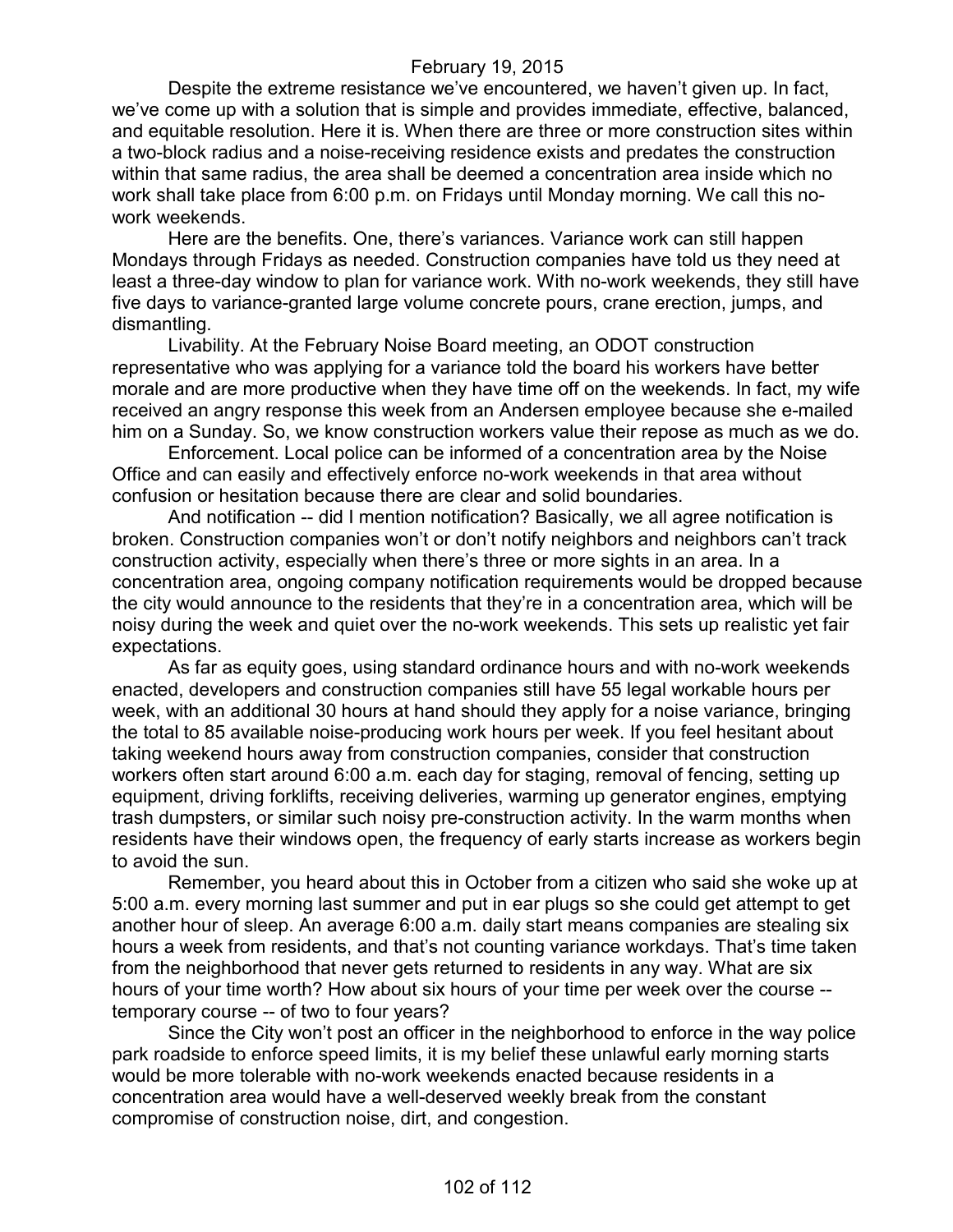Developers and construction companies might not like the sound of no-work weekends, but I'd like to remind them that it's just temporary and it only happens if there are too many construction sites surrounding people's homes and damaging their livability. After all, if developers and construction companies don't like having to accommodate neighboring homes, they probably shouldn't be building in a densely-populated urban area anyway.

Please, don't continue to put this off for another four months while promising to do something that's already supposed to be getting done. Let's do something today. Experiment in my neighborhood, and we'll find out if it works. Or try it in Paul's neighborhood, and see how they like it. Or, let's do it all over Portland. Maybe we could enact an emergency ordinance. Portland's true office of neighborhood involvement is right here in this chamber, and we're here, we're active, and we're involved. Will you please try this, at least for 30 days?

#### **Hales:** Thanks very much. Maryhelen?

**Maryhelen Kincaid:** But wait -- I was going to say -- there's more. I think David aptly described the situation that they're living in, and one of the things that he's asking for is to do something different.

In 2001, there was a noise task force -- and Mayor Hales, you were on the commission -- and the cover letter from Margaret Mahoney says, we're now working on implementation of the recommendations. Many of those recommendations are the ones that he's asking for. They were asked for about pile drivers, about noise, about better notification, about education. Those weren't implemented. There's been 13 years they've had an opportunity to implement these things, so I'm suggesting -- and I'm going to base this on my good luck -- people have said skill -- but good luck with the demolition committee that I was able to bring diverse people into the room, we conversed and were able to convince them. We didn't have to hire a high-paid consultant. We had staff people. I think there are some staff people in different bureaus or within ONI that we could bring results. There's nobody that's not wanting to do this. You heard from Paul that he's eager. I was glad that he listened and mentioned my name on a number of suggestions that they're working on.

Notification is broken. It's kind of screwy. Why notify people in a way that's only going to make them more frustrated and mad? I think it's time to try something different, because this isn't just about the Pearl. It's going to happen on Division, it's going to happen on Fremont, it's happening on Williams. Spoke with some North Portland people today that are concerned about Lombard and the noise and the density kinds of buildings that are happening there. What's going to happen to the neighborhoods that abut up to that?

So, I think this is an opportunity to do a good thing. Sure, maybe we'll make recommendations and they won't work. That's happening kind of with the demolition. I don't think -- you will hear Paul say things that he's issued more citations -- I don't think that's a good thing. If people are getting issued citations, they obviously don't know the rules are, and if we can educate them to the rules, we don't have to issue citations and you don't have to get neighbors angry.

He mentioned about the police notification. Well, if people don't know they can complain to the police -- and prior to this they didn't -- and nobody has told them they could, of course nobody has called the police. That only makes sense. If I don't know that I could do that, I wouldn't.

He spoke about the coalition offices. They weren't even informed that they were getting this information. I checked with them for like three weeks in a row and they didn't get it. Paul said he talked to people today. That's a really good improvement, because I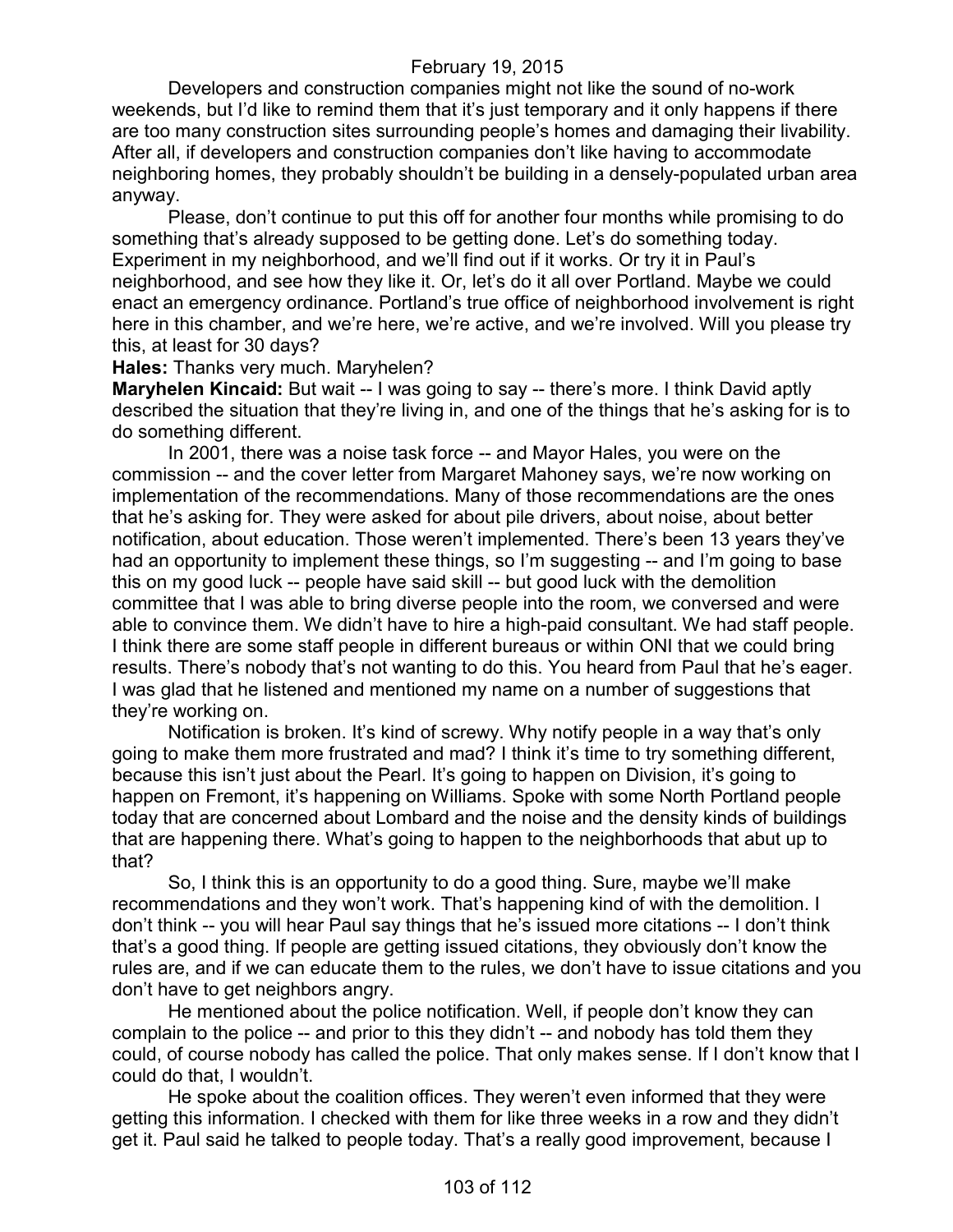talked to them Tuesday and gave them that same information. But they're not that wellequipped if they get it on Friday. Most of the coalition office are very short-staffed and closed. And so, that information is not going to get to anybody until Monday, so the entire weekend.

I suggest the same notification that BDS uses for land use reviews. Just model that behavior. The technology is there, the system is there, there's a best practice of how those people get notice.

A variance gets posted. I don't know what the best venue for granting variances are, but I think smart people in a room could probably determine that for review. I mean, public works appeals panel looks at people that are appealing infrastructure development and there's a citizen panel and some staff -- maybe something similar to that.

I think it's time to revisit some of the recommendations that were made 13 years ago, but there's also new ways because we're 13 years further down the pike and there's also going to be again the whole density issue is going to create these kind of problems in different parts of the neighborhood, and I don't think you want to keep seeing people coming in and appealing variances to noise because they don't like it if we don't find a good solution.

My suggestion is -- and I'm willing to help with this, even though I don't want to have to keep coming back and saying this -- I think we could do it. I think we could put appear panel together. I'm willing to work with whoever you decide can be the lead person on this, because it's going to take I think a couple bureaus and some bright minds in those bureaus to bring some ideas together so that we can make it better for residents in the Pearl and those people that might be affected further down the road. I'd like to see -- if anything comes out of this appeal -- that the recommendation is that, yes, grant the appeal, but that's not going to solve all the other inherent problems and there's skills that can be utilized in other places to make this situation better. That's how I came into this. That's my whole goal and recommendation. Thank you for allowing me to say that. **Hales:** Thank you both. Any questions for either for Mr. Vanadia or our amazing volunteer, Maryhelen? Thank you both.

**Fish:** Mayor, I make a motion to accept the appeal as was presented by Paul.

**Frits:** Second. And Mayor, I'd like to ask, what do you see as the next step?

**Hales:** Yeah, let's take roll call on the motion to grant the appeal, but I think we do need to review our code. I think this case and the situation in general that you've helped highlight has illustrated that we've got some problems in the code as it now stands, and there are places where I think our code needs to be stronger and you've come up with a creative suggestion here. I'm not sure if that's where it will end up, but it's a good one. But I think between Paul Van Orden and the Noise Review Board and staff in my office we would be prepared to support that kind of consortium effort, call on some people like Maryhelen who are willing to help.

**Kincaid:** One thing I forgot to mention -- I just saw it in my notes and I forgot what J.D. meant. Jackie Dingfelder has been instrumental in helping try to bring these things together. I think she has the wherewithal to help guide it as well. I don't know if sees watching us on TV, she might slap me if she hears me saying that --

**Hales:** I think both Jackie and Chad are prepared to work on this.

**Kincaid:** I would just like to see some sort of action that says, yes, form a committee and we can move forward. Because otherwise, we'll be 13 more years down the road with recommendations that are not implemented.

**Fritz:** That's your intent, Mayor?

**Hales:** That is my intent. Is that a good idea? OK, thank you. We will proceed. Let's take a roll call on the motion to grant the appeal.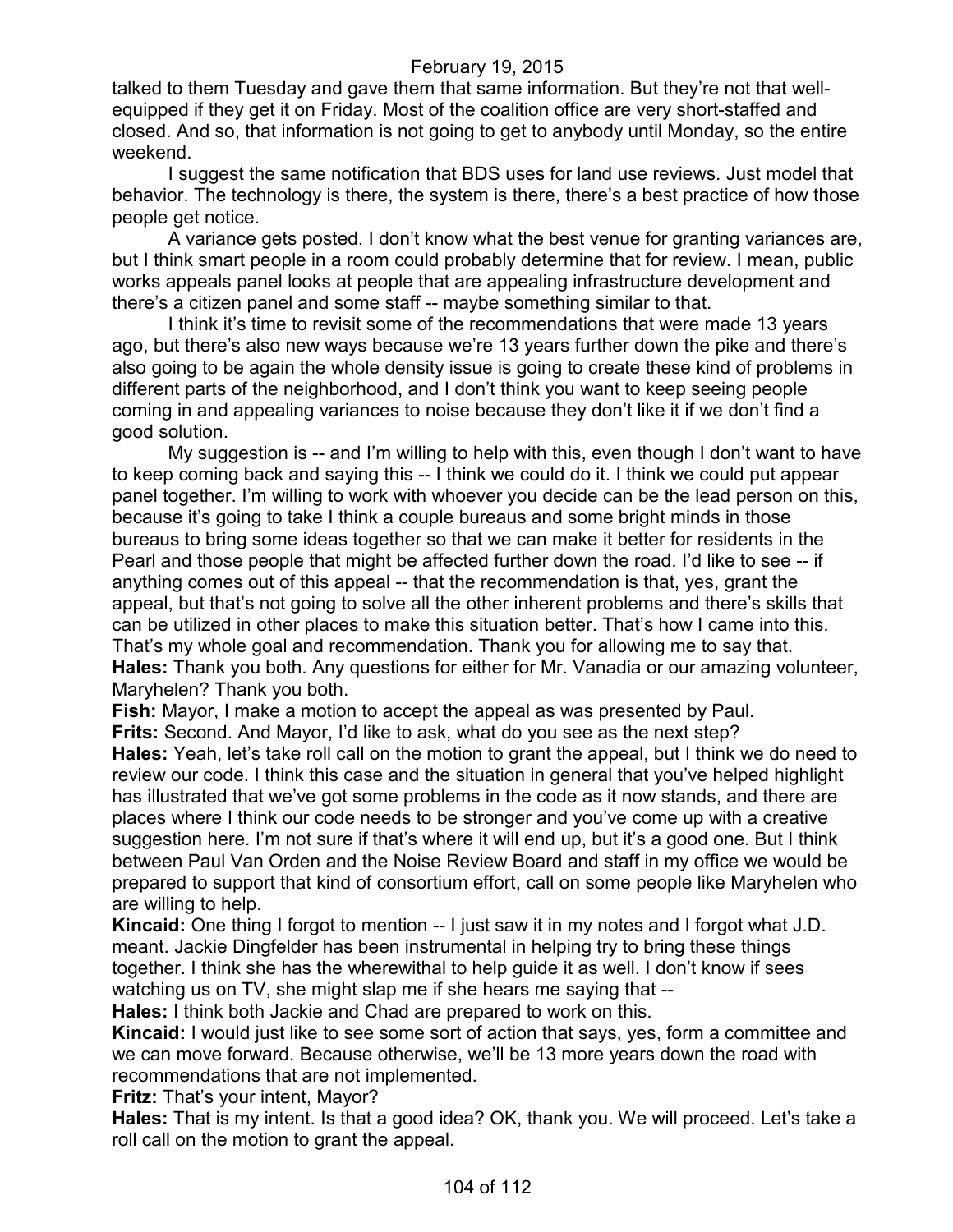## **Item 195 Roll.**

**Fritz:** Thank you, Mr. Vanadia; and Gwenn, your wife; and all of the neighbors who testified on this. It's been a while; we've come to a good conclusion. I appreciate the work of Paul Van Orden and the Noise Office in the Office of Neighborhood Involvement. With the direction from the mayor that he's going to form the task force and with the understanding from the Noise Office that they should be very reluctant to grant more variances on Sundays at least and certainly give due consideration I think to Saturdays as well until we get a new policy, I'm glad to support the motion. Aye.

**Fish:** I think this has been a very good discussion. I appreciate that we're moving forward to address the underlying issues. As I mentioned to Maryhelen earlier, today having an active construction site next to my house has been an educational experience, and I think there are a number of issues we need to get right and better. Aye.

**Saltzman:** I will support granting this appeal. I do strongly believe that we need to provide our residents some certainty about when they can count on quiet zones or quiet times, so I like your suggestion of a no-work weekend. And I think that's something that this committee will consider along with a lot of the other good ideas that came forward in 2001 that didn't get implemented. But it's very important, probably more important today than in 2001, given the growing population of our city and growing density. So, we need to learn to be good neighbors with each other. Aye.

**Novick:** I really appreciate that people are bringing thoughtfulness and creativity to this issue, and I think it's been demonstrated -- Maryhelen Kincaid can solve any problems no matter how knotty, so I'm glad she's stepping forward to do that. I'm actually going to vote against granting the appeal, because sort of a process-y reason, which is that if we change the rules, we should change the rules. But my tendency would be to defer to our citizen boards like the Noise Advisory Board. I think they are the most appropriate venue to resolve these disputes until such time as we choose to change the rules. In light of that, I would vote to deny the appeal.

**Hales:** Sometimes, we learn from contested cases where the system needs improvement, and I think that's been the case here. I appreciate your perseverance in bringing this issue to us in a particular case. But again, I want to call on talented staff -- not only in the bureau but also in my office -- to work with folks in the community that want to dig into this. I do need to go back and read that document from 2001 and see what remains on that list. I'm not interested in a shelf study again, so we should come up with things we want to actually change and change them.

I reflected on this again the other day when I was running for mayor three years ago, there were two cranes on the horizon anywhere in Portland, and they were both for public works projects. Now, there are a lot more, and some are pretty close to each other, and some close to people that moved in before the cranes were there. We had a recession in between 2001 and now, and maybe lulled us into a false sense of security that the rules that we had would be sufficient for a boom. We're in a boom now, and we're going to be in one for a while, so Mr. Sweet and others who serve on this board are going to probably be busy. But I think the question is going to be, busy with what rules? So, we'll work on that. Thank you. Aye. Let's take the next -- if you would read the next three items, please. **Item 196.**

# **Item 197.**

## **Item 198.**

**Hales:** Thank you. Let me first set the stage again for those that maybe -- I don't think there's anyone is here that's new to this discussion, but we wanted to set this up as two clearly articulated alternatives for the council, given that to my mind -- and I think in all our minds -- current arrangement that we've had for our work with the Federal Bureau of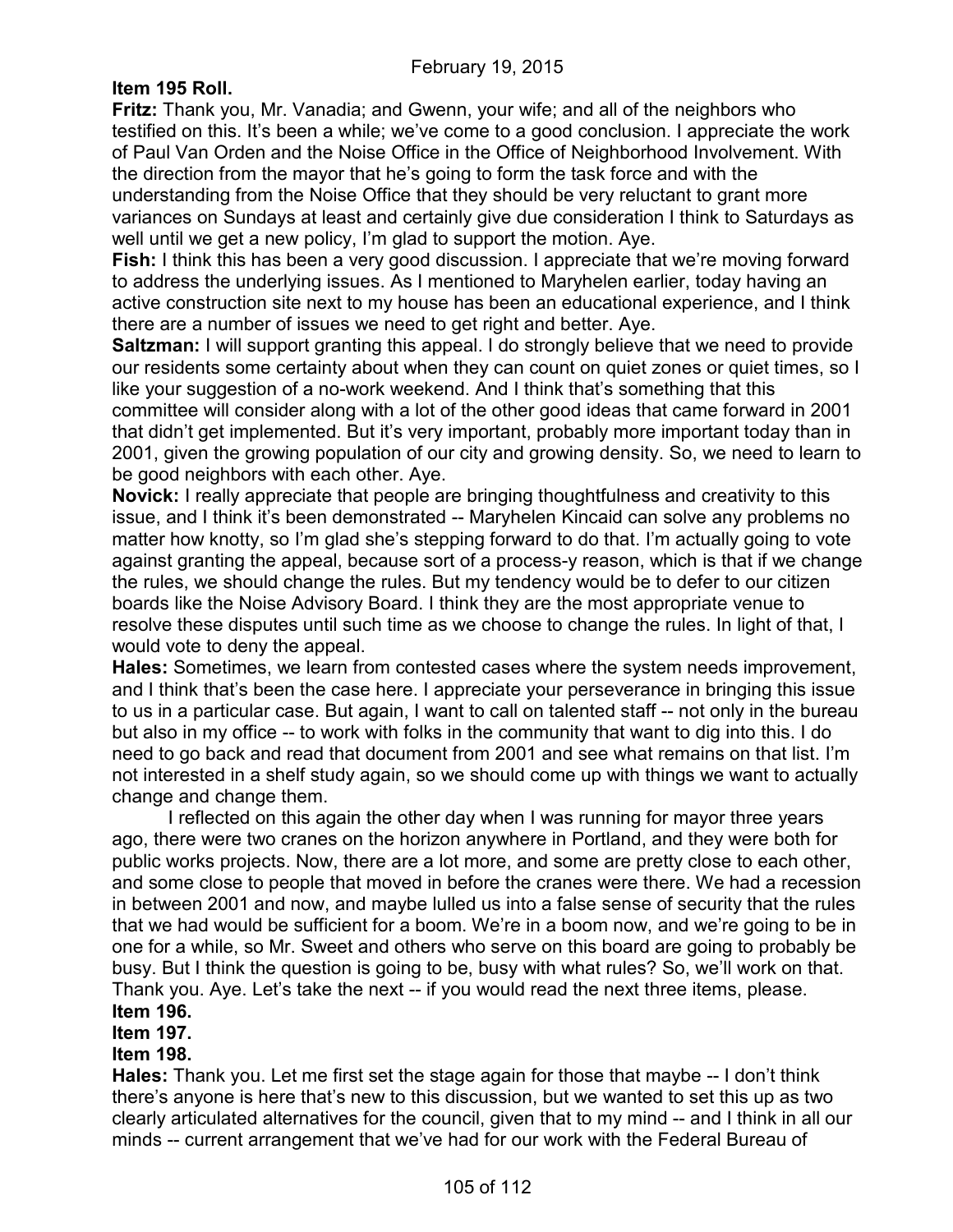Investigation on terrorist issues has not been satisfactory in that we didn't have the level of participation that some asked for, we didn't have the level of clarity and communication back to the City that I would expect. So, we tried to put this on the table before the council in an obvious and clear dichotomy and then let the community come in and give us their opinions. And we've certainly heard from a lot of people on this issue, and heard some strong feelings.

I have to tell you, this has probably the most one of the most difficult decisions for me to address while I've been on the council this team. The first time around, when this came before the council, I voted against participating. And there are very good reasons for that opinion. In fact, there are things that still weigh strongly in my mind towards not participating. And there's also now some very strong and compelling arguments on the other side, and I want to take the prerogative of the chair and in a moment take up first number 197, which is the memorandum to participate. Because I believe in my own mind after weighing all this that we should participate, but that we should with some very clear caveats and understandings among ourselves.

Let me start. And again, I'll go ahead and make my statement now at the outset rather than waiting to the end when I vote. As I said, there's strong feelings on both sides of this issue and in my own heart and my own mind. There are two words that I think my dilemma about this issue have revolved around. One is ashamed, the other is appalled.

I'm ashamed as an American that we have been involved in wars without justification, in prisons without trials, and in torture. I hate to even say those words. I have not too much trouble making decisions in this job, but sometimes, I'm up late at night. And lately when I've been up late at night, I have been watching Ken Burns' series about World War II. And the moral clarity that we as a country had at the ends of that war contrasts so appallingly -- again that word -- with what we have done lately in the world that it makes it very difficult for me to contemplate cooperating with the federal government, because I think much of what has been done unfortunately in the last several administrations has cost us moral authority in the world and violates principles that I really believe in as an American. So, I am ashamed. And many federal agencies have been complicit in those wrongs, including the FBI.

The other word is appalled. And I'm appalled by the radical evil that is loose in the world today. I'm appalled at what has happened to innocent people. We were all appalled on September 11th when our country was attacked, and that was an attack by terrorists on symbols of American power that murdered a lot of innocent people. Maybe there were some of us here in Portland who could've thought then, well, that was an attack on the symbols of American power, it may not affect us here in Portland. But most recently, the attacks in Paris and Copenhagen and Boston are incidents in which people -- we called them terrorists -- attacked their own communities and murdered their neighbors. And I think any conceit that we might be exempt from that radical evil here is unfortunately removed by what happened in those places.

So, that's the dilemma that faces me and each of us as members of this Council. And I know we've all agonized over this decision. We've also heard from the community about the downside of participating in any kind of arrangement with the FBI because again, a fear, legitimate fear, based on historical injustice and recent mistakes and misconduct in this and other federal agencies. We've heard from the Muslim community on both sides of this issue -- some who see the value in joining and some who don't want us to join -- and a real cry for us to develop a sound relationship with this and each of the communities in our city. So, I think we've all heard and taken to heart those concerns.

A couple of things that pull me towards the reluctant decision that we should participate in this partnership with the Federal Bureau of Investigation. One, we already do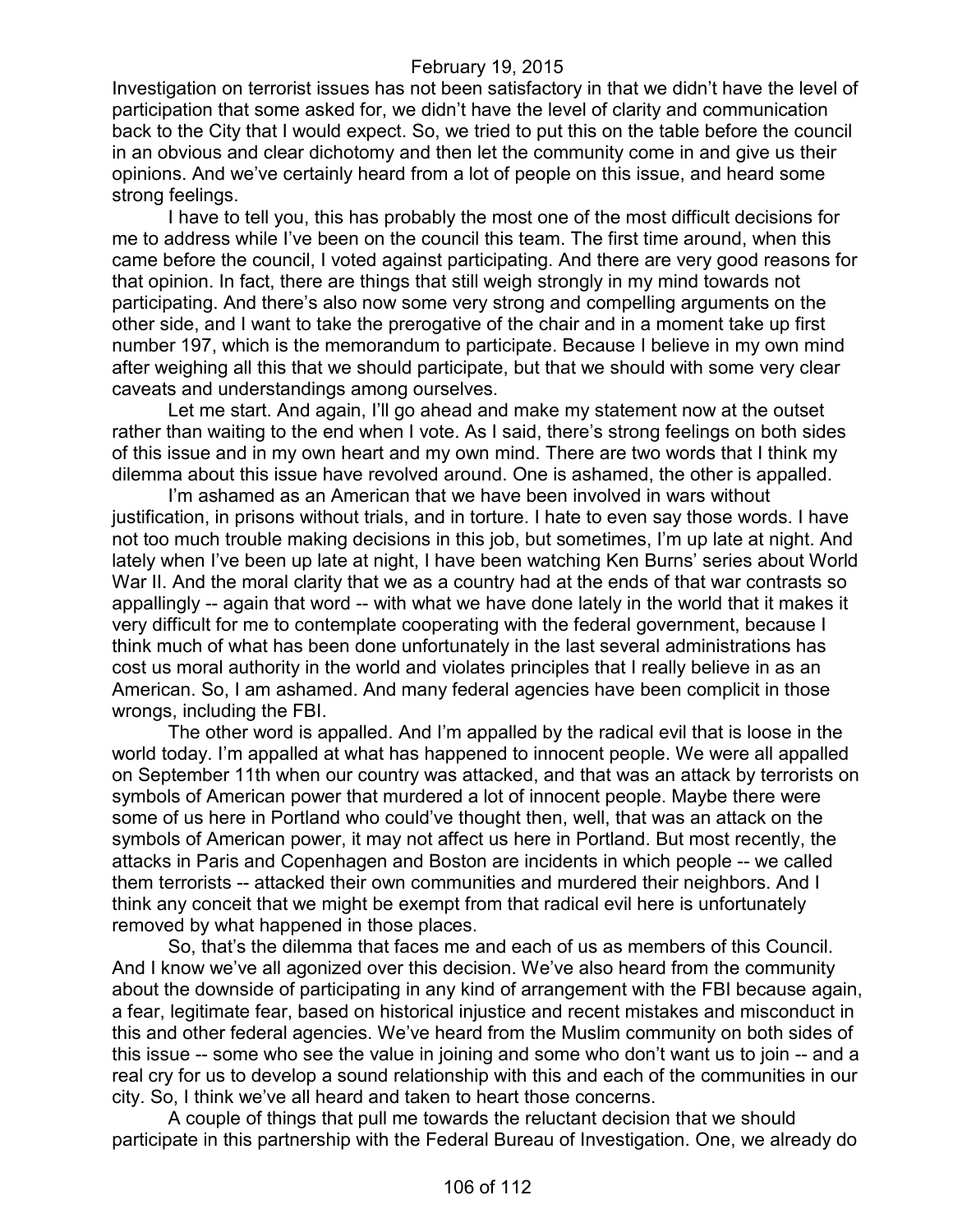on many other fronts. We have cooperative arrangements with the FBI on child exploitation, on human trafficking, on bank robbery, on gangs. We work with the FBI constantly, and that's a natural and normal thing in a metropolitan area that's part of a country with a state line close by. And the same thing is true of course in other areas of criminal activity, like terrorism.

So, the question is, will we be safer if we share information or will we be less safe because people will fear our relationship with the FBI? And I think there's some things that we can do in this arrangement and some people that we can rely on that again make this a marginally justifiable decision. One is I have complete confidence in Larry O'Dea as my Police Chief and as our Police Chief, and as somebody who reflects Portland's values. This man is all about the relationship between the Police Bureau and our community, and I do believe that he completely reflects our values about civil liberties and trust as the basis for policing. So, I know that I can rely on him.

Then, I've asked him for some things if we were to make this decision, and he's enthusiastically agrees this is what we should do. And that is, if we decide to join the Joint Terrorism Task Force, the Chief of Police and I are going to sit down with the officers who would be assigned to this work and personally instruct them in what is expected and required of them if we do. One is that they will follow the law and they will follow our policies as a city and that they will follow the values of the community that they serve. And if there ever comes a moment when their values and those instructions conflict with working in cooperation with the Federal Bureau of Investigation, they are not only encouraged, they are required to come to the chain of command for which they work -- the Chief of Police for the city of Portland, and the Police Commissioner for the city of Portland -- and to let us know that there's a conflict between what they are being asked to do and what Portlanders would want them to do and how they would want them to do it. And that their performance as a Portland police officer and their future as a Portland police officer will be assured by sticking to our values if there's ever a conflict. I believe that if we give those instructions to the right officers that they'll be followed.

Secondly, you've heard my criticism -- and I've heard a lot of people's criticisms of the Federal Bureau of Investigation. I do believe that Greg Bretzing, the current special agent in charge for Portland, is a man of integrity and someone who will be honest with me. I've met this man, I've spoken with him, I've questioned him closely, and I believe he personally -- I'm not talking about the organization, I'm talking about him personally -- I believe that he personally is someone who will be truthful with me and who is a person of integrity. And if you can't believe that in any business, then you're going to have a difficult time doing your job. So, I believe that we can rely on that.

And further, we're going to make sure there are safeguards in place and they're here in terms of our officers seeking legal advice from the City Attorney about Oregon law, about our City Attorney periodically training these officers, and about me as the Commissioner-in-Charge of the Police Bureau under a nondisclosure agreement getting much more complete information about what our officers are doing. My standard will be, if I'm not sure that our officers are performing in ways that we as a city would want them, then I'll come back to this Council with the opposite resolution and ask that we withdraw.

But I think given what's loose in the world and what's been the harm that's already done to innocent people in places like Boston that as your Police Commissioner, this is the right decision for me in good conscience to make. So, that's why I will support on this controlled basis for now with these people this arrangement. So, that's my suggestion to us as a Council for what we do today. Again, we'll take a vote on both these for that matter -- but my recommendation is we vote on 197, appeared if we approve it, 198.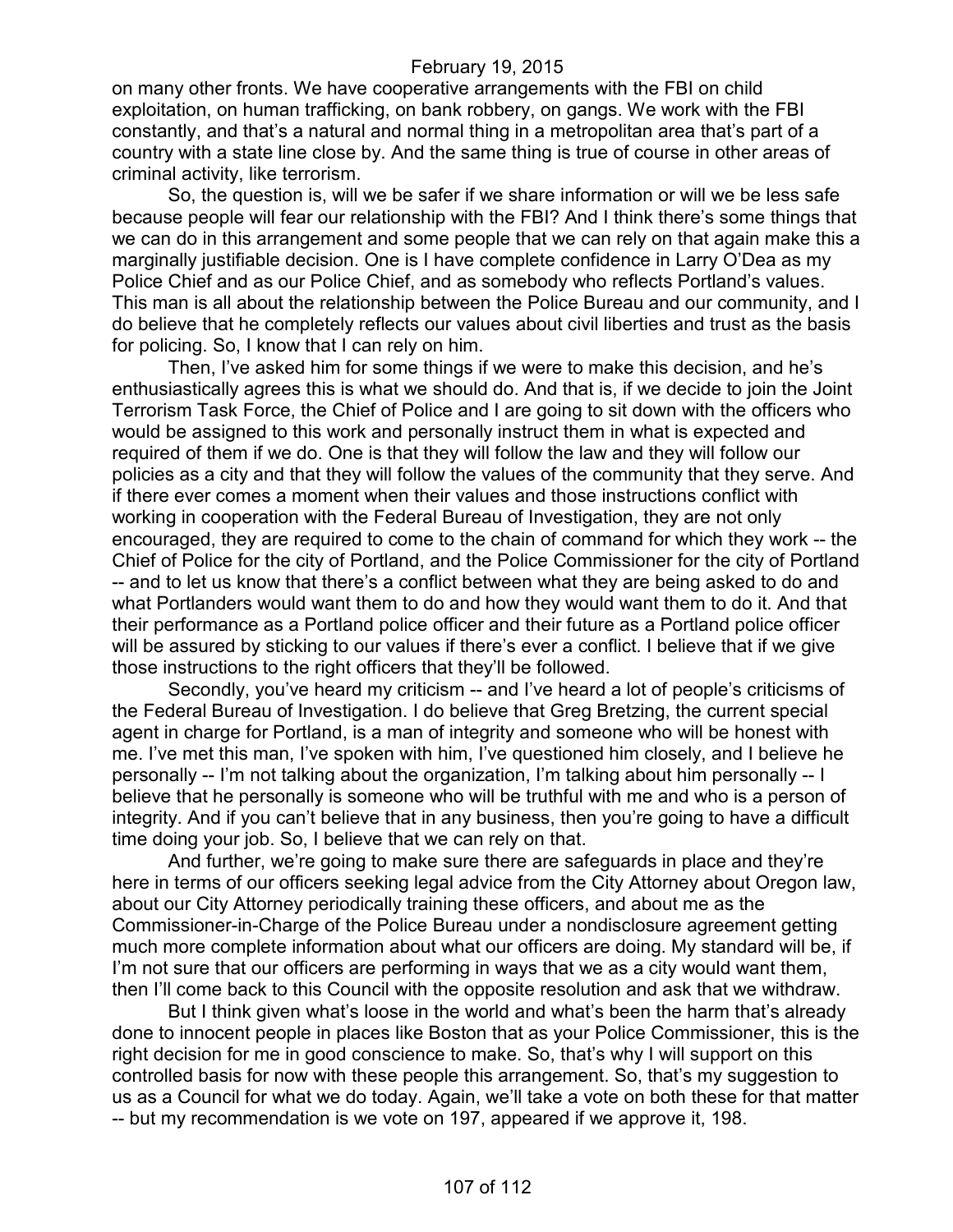**Fritz:** So -- question, Mayor. What happens when the person assigned to be in charge of the FBI here is a different person?

**Hales:** I will want to very carefully take that person's measure and see if I still have that same level of confidence. Because this is partly personal for me. I do rely on Chief Larry O'Dea, and I believe in his values. As I said --

**Fritz:** I'm talking about the FBI --

**Hales:** No, I know -- and I've gotten to know Greg Bretzing a little. And as I said, my instincts tell me I'm dealing with a person of integrity who will tell me the truth and who understands what Portland expects in this arrangement. If I ever have reason to question that assessment about him or about his successor, then it will be time to reconsider. **Fish:** Mayor Hales, you've exercised the prerogative of the chair, so we're taking up 197 first. You've also exercised the prerogative of the chair of essentially casting the first vote. **Hales:** Yes.

**Fish:** So, do you intend to cast the vote and then go back to the regular order? **Hales:** Yes.

**Fish:** I would support that.

**Hales:** OK. Would the council like more discussion before we take a roll call on 197? Then let's do, please.

## **Item 197 Roll.**

**Fritz:** We had an opportunity here today to create more confidence within our community. I don't believe with this action that we are doing that. Everyone here on this Council and everybody here in this chamber is committed to public safety here in this city, the question is, how do we best get there? Kayse Jama of the Center for Intercultural Organizing said at the hearing that we could pursue a different strategy, one that relies on the community rather than suspecting the community. He talked of the Somali youth that he works with and said that the way to win hearts and minds is not targeting them and making them feel like they are suspects.

I grew up in England during the IRA bombings. That was back in the '60s and '70s - - long before people in this country felt unsafe going to a grocery store or pub or place of travel. I was in Europe the summer of 2001, and I was really pleased to see the dog sniffing guns at the airport in Paris found the little metal statue my son had in his carry-on suitcase and were able to dig it out and find out it was a little statue, not a gun. And in railway stations, I was very used to looking around to see whether there were any unattached belongings, because I had a friend in grade school whose brother was killed by the IRA in Ireland, and we had the center of Manchester blown up. Manchester is about the same distance as Salem is from here to my hometown.

And yet, we relied on community to make sure that when people were about to do bad things that we found out about it, and there were a number of terrorist activities which were dissuaded because people could trust the police to be working to keep everybody safe. We have a lot of trust issues, and to me, that's the most urgent need that we have here. Yes, there are threats from terrorism. There are also threats from our community members not being able to trust us, their elected officials, and not being able to trust their government. So, no, I don't support this.

**Fish:** Thank you. Because of the seriousness of this issue, I have written down my remarks and I would ask people's indulgence for the formality.

Today, I vote aye on Council number 197 to fully rejoin the Joint Terrorism Task Force. Why? Because I believe that we can strengthen public safety and security without sacrificing Oregon values. In 2011, following a lengthy and thoughtful community-wide debate, I supported a compromise approach: the Portland Police Bureau would rejoin the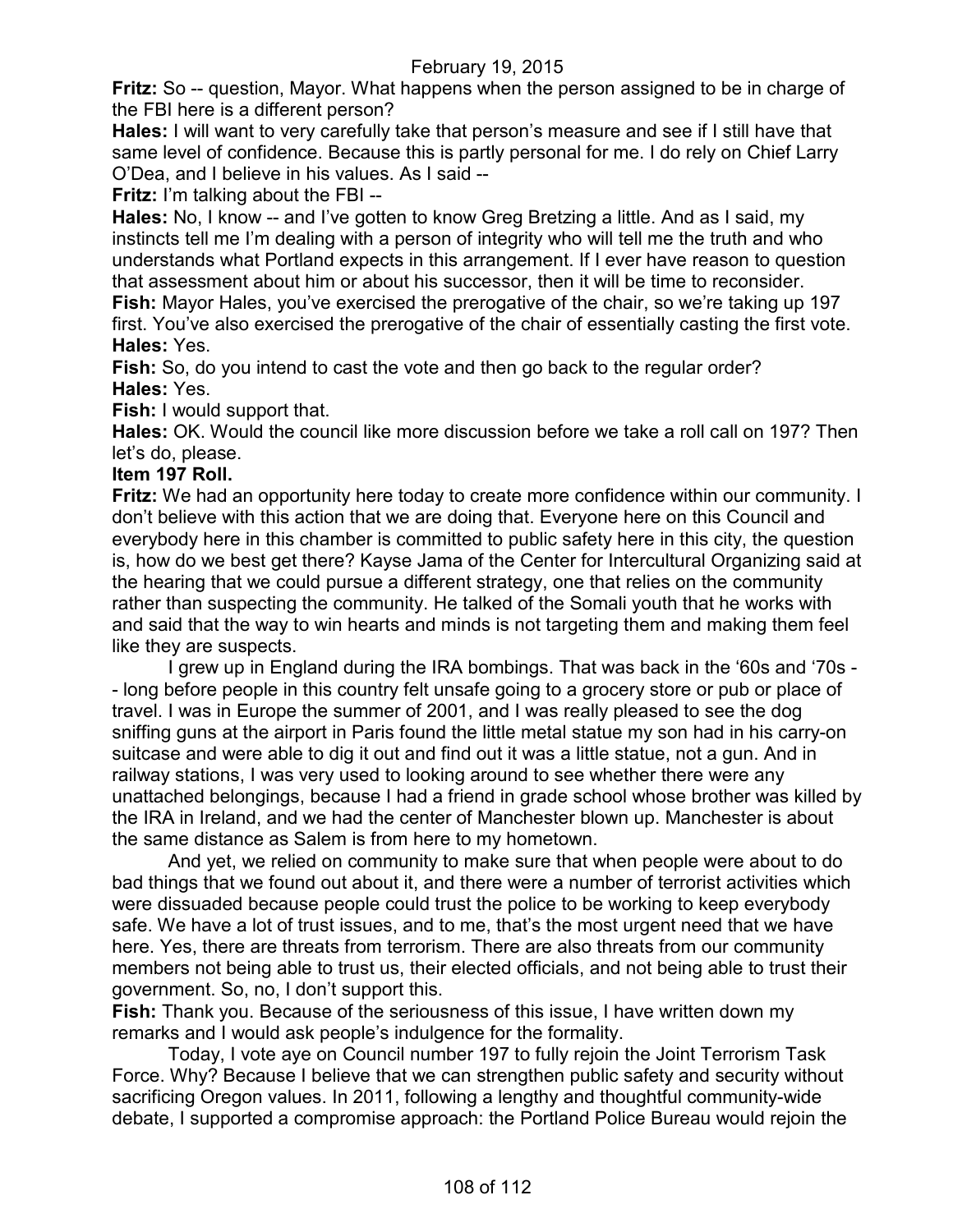JTTF on an as-needed basis. In spite of the best efforts of all involved, it did not work out as planned.

As City Commissioner, I take very seriously my duty to keep Portlanders safe -- all Portlanders. Since 2011, the world has become an even more dangerous place. We have been witness to senseless violence, both domestic and foreign. And as the mayor reminds us, recent terror attacks in Boston, Paris, and Copenhagen are stark reminders that freedom requires vigilance at home and abroad.

Every other major city in America -- including New York and San Francisco - participates in the JTTF. As former and current police chiefs and U.S. Attorneys explained to me, we are safer when local, state, and federal law enforcement share information and talk to each other on a regular basis. When our trained Portland police officers are at the table, they help guide investigations consistent with our values.

As a former civil rights lawyer, I also take very seriously my responsibility to protect our cherished constitutional freedoms and liberties. At a recent Council hearing, critics of the JTTF raised concerns about the erosion of constitutionally-protected privacy, the legacy of the FBI, and our ability to ensure compliance with Oregon law prohibiting the random collection of data on Oregonians outside of a criminal investigation. These are important concerns, and we must enter any new relationship with our eyes wide open.

We do not have to sacrifice accountability in order to participate in the JTTF. Police Chief Larry O'Dea has stated his preference to post two highly-trained police officers with the JTTF, supervised by a sergeant, and all reporting to the chief and the mayor. The chief has secret clearance, while the mayor can access all relevant information under the terms of the standard nondisclosure agreement.

The City Attorney would provide regular legal advice to the chief and the mayor, as well as training on Oregon law to Portland police officers. I believe this ensures the proper chain of command.

Effective community policing is based on strong relationships between community members and federal, state, and local law enforcement partners. Portland police officers already work closely and effectively with federal law enforcement in numerous task forces. The mayor alluded to them, and they include the FBI child exploitation task force, safe streets task force, and the high-intensity drug trafficking task force. The task force model strengthens community policing by coordinating multiple resources to focus on some of our most difficult public safety issues. Whether we are addressing the national problem of child sex trafficking or domestic terrorism, I believe we are stronger when we all work together.

Finally, today's JTTF is supervised by the Obama Justice Department -- not Bush, Cheney, or Ashcroft. Speaking to the JTTF in New York, our President said, quote, together your success in thwarting terrorist attacks, the strong intelligence you've gathered, and the hard-nose investigations you've pursued has proved to be a model for law enforcement officials across the country.

I believe the time has come to fully join with the JTTF. Portlanders rightly expect that protecting their safety is a fundamental responsibility of their mayor and the city council. And I believe we can meet that responsibility and safeguard civil liberties by joining the JTTF. Aye.

**Saltzman:** I want to start out by saying I appreciate the discussion we've had here today. I do believe that we should participate in the Joint Terrorism Task Force, and that it helps fulfill the obligation each one of us has on this dais to keep Portlanders safe.

We are one city among hundreds in the United States, and we must do our part to prevent terrorism here and abroad. Certainly, the events of the last five or six weeks - people being murdered for no good reason other than they were in the wrong place at the wrong time or because they happen to share my faith of being Jewish. In Paris, four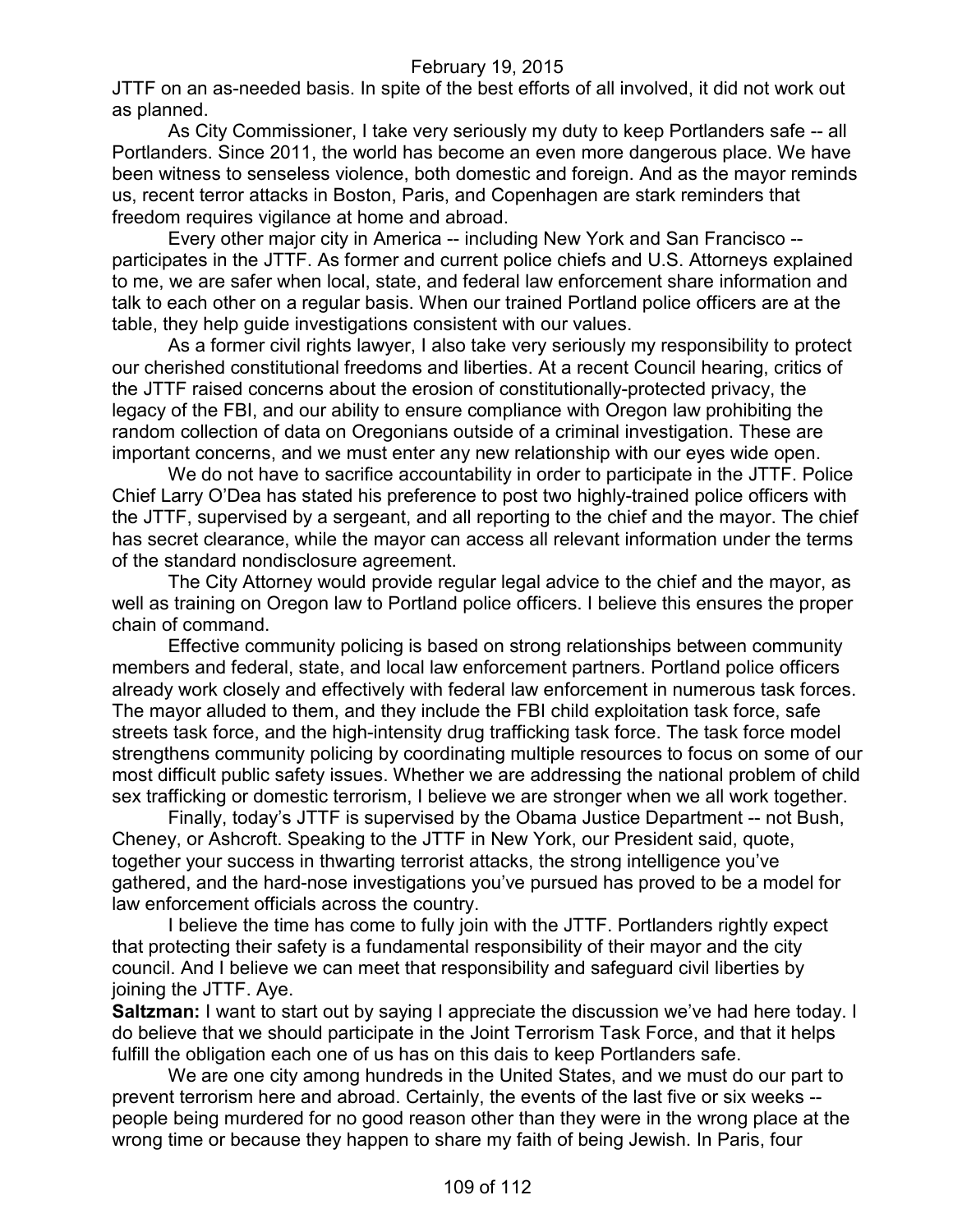people murdered because they're Jewish. In Copenhagen, one person murdered because they are Jewish. It should come as no surprise to those of us who are Jewish feel maybe we feel like we're always looking over our shoulder, because throughout our history we have suffered. Right or left, anti-Semitism is alive and well in this world, and synagogues in Portland spend an ungodly amount on security for Saturday services or special events. And so, I feel every day a sense of insecurity and I feel that we owe it to every citizen who is Jewish, every resident of the city regardless of their faith -- we must participate with our federal resources, with our other law enforcement agencies to ensure Portlanders are safe. And as I said, it's not just Portlanders. What can happen here in Portland can have ramifications in Chicago, Los Angeles, or New York. We're only as good as our weakest link, and Portland should not be that weak link.

I believe -- there's some question whether our police officers rightly understand the Oregon constitution, state law, federal law. I would argue nobody possesses more encyclopedic knowledge of state, local, and federal laws than our police officers. That's what their job is, is to understand the laws and their knowledge of them is encyclopedic. I think with the directions that Mayor Hales and Chief O'Dea will give to the two officers assigned -- that's only going to be more the case. They're going to be watching out for our civil liberties, maybe sure Oregon law, Oregon constitution, and civil rights are respected.

So, I think this is what it's all about. It's about working together to keep all of us safer. And I want to laud the mayor for looking at this position closely enough and having the courage, frankly, and the will to reverse a decision you made earlier in your career and find this is -- times have changed, circumstances have changed, we live in a much more dangerous environment, and we need to act on behalf of safety of all of us. I'm very pleased to vote aye.

**Novick:** I think I've wrestled with this as much as the mayor has, and as a consequence, I fear I'm going to make one of my longest votes. Like Commissioner Fish, on this occasion, I'm actually going to read a statement.

I do not dismiss the threat of terrorism. I once tried a case in the courthouse next to the Oklahoma City federal building that was subsequently blown up by domestic terrorists. I think that in the abstract, the idea of local law enforcement with their broader and deeper knowledge of community working with the FBI on this and other issues is a good one. I have met with special agent in charge Greg Bretzing and his leadership staff, and I think they are good, well-intentioned people. I was impressed by the argument that if we have police in the JTTF, they are in position to raise concerns about FBI operations that seem inconsistent with Portland values, and I'm very encouraged by what the mayor just said about the conversations that he expects to have with anyone who is assigned to the JTTF.

In short, I think there are strong arguments for joining the JTTF. I also think there is a strong argument against joining the JTTF. One of the main arguments for having Portland police in the JTTF is the police have a broader knowledge of our community and stronger relationships in the community. But we have heard from representatives of some communities in our city that joining the JTTF would weaken the relationship they have with the police, and formally leaving the JTTF would strengthen those relationships.

We received a letter very recently that was signed by leaders of the Islamic Center of Portland, the Islamic Society of Greater Portland, [indistinguishable] education and cultural organization, the Muslim Community Center of Portland, the Oregon Muslim Citizen Alliance, the Islamic Community Center of Hillsboro, the Oregon Islamic Chaplains Organization, and the Muslim Educational Trust and Islamic Social Services of Oregon State. And I would like to read the letter.

Mayor Hales and Portland City Commissioners, we the undersigned represent Portland area mosques, Muslim organizations, community groups that serve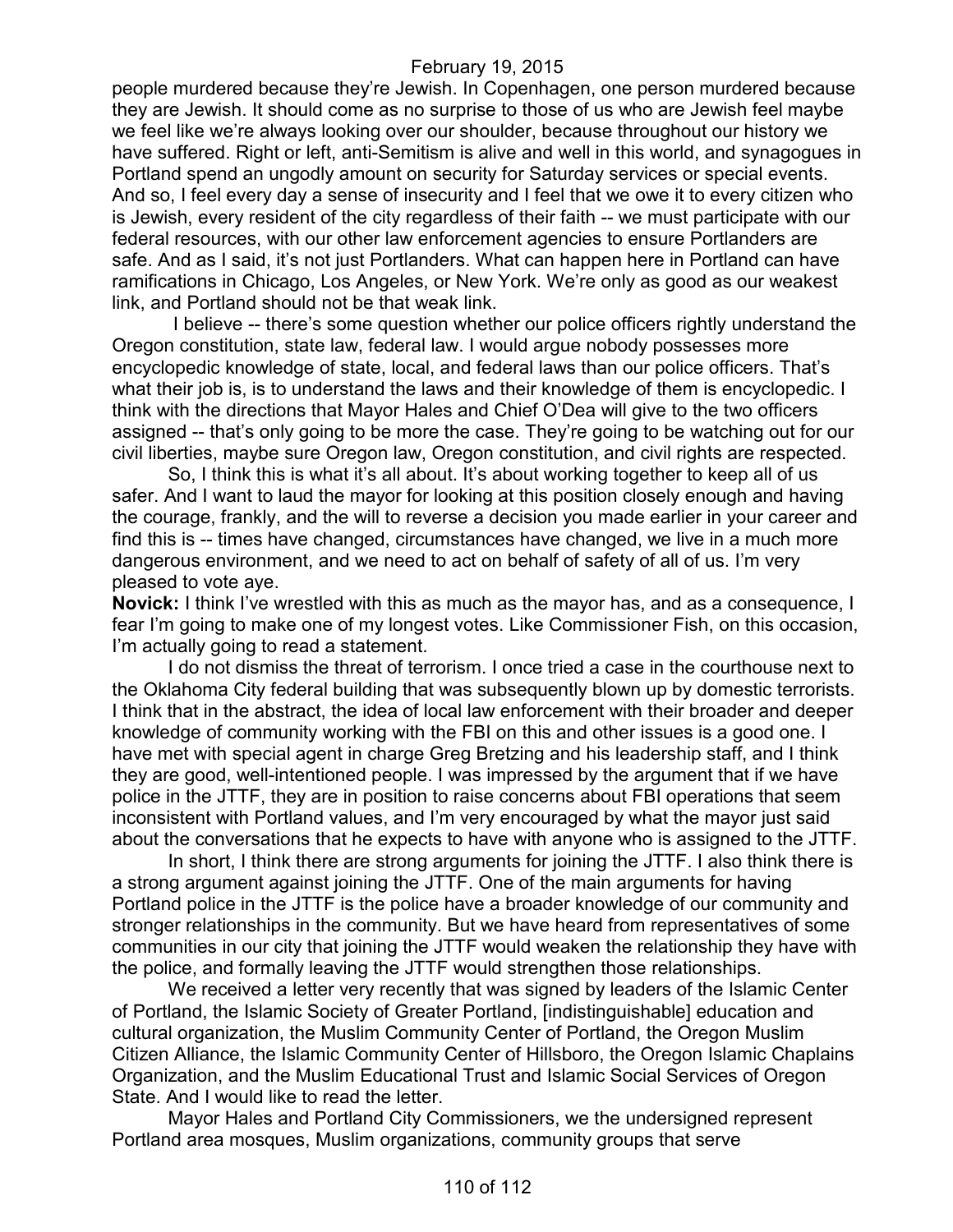## February 19, 2015

predominantly Muslim American constituents. We are also members of the committee to establish the Shura Council of Oregon and Southwest Washington, an interfaith coordinating body concerned with political, social, economic, and cultural matters affecting Muslim Americans residing the greater Portland metro area.

We understand that the Portland City Council is considering whether to rejoin the Joint Terrorism Task Force. We fully support all law enforcement efforts to prevent and prosecute act of terrorism within our country, that is why our community organizations have participated in and supported involvement in the FBI's citizen advisory council and the Arab and Muslim Portland Police Advisory Council, formed in 2001 by former Police Chief Kroeker and Dr. Nohad Toulan.

No community has been more affected by terrorism than ours. The majority of victims of acts of terrorism committed in the name of Islam have been Muslim. Moreover, acts of terrorism in the United States and abroad have resulted in Islamophobic hate crimes against Muslims in the community, including arson attacks at our places of worship and execution-style murders such as has occurred in North Carolina recently. At this time, however, we firmly believe that local law enforcement participation in the JTTF is counterproductive to the city's most important law enforcement mission, which is the prevention of crime to community and local law enforcement partnerships.

As individual organizations, we have been engaging with and will continue to engage with federal law enforcement to prevent acts of terrorism in our community. However, because of the gross mishandling of a number of high profile cases by federal authorities affecting Muslims in the Portland area and the systematic profiling and surveillance of Muslims nationally, we believe that the city's participation in the JTTF may actually discourage members of our community from reporting suspected criminal activity.

We believe crime prevention in Portland is better served by strengthening and fostering ties between local law enforcement and Muslim organizations. Therefore, we request the Portland City Council discontinue the ties between the Portland Police Bureau and JTTF. The Portland Police Bureau should reestablish ties with AMPAC and the Shura Council, which is in its formative stage.

Now, I know that not all Muslims in the Portland area feel the same way. I received a letter from a Somali Council of Oregon urging us to join the JTTF, and I know the FBI may take issue with some of the statements in that letter. But I cannot ignore the fact that the leaders of numerous organizations in the Muslim community say that many Muslims do not trust the FBI and will trust the Portland police less if we join the JTTF. I do not want to take the risk that people might not warn us of real potential threats because they don't trust us.

I'm encouraged by the message of these Muslim and Arab leaders are interested in reviving AMPAC, especially with withdrawal from the JTTF, and I think we should take them up on that and I hope they will be willing to do that even if we join the JTTF. If my view had prevailed today, I would not have expected to be necessarily the last time we would take up this issue. As I said, I was very impressed with Special Agent in Charge Bretzing, and I suspect he will be working to strengthen the FBI's relationships with communities throughout Portland, including the Arab and Muslim communities. And I can imagine that a year or two from now, it might be possible for Portland police to join the JTTF without raising these concerns from the Muslim community.

I also want to reiterate that this has been a very difficult decision for me, and I have been reading letters and making phone calls up to today. A couple of hours ago, I had a conversation with Laura Dugan, a criminology professor at the University of Maryland and former colleague of my wife's who is also a member of the National Center for the Study of